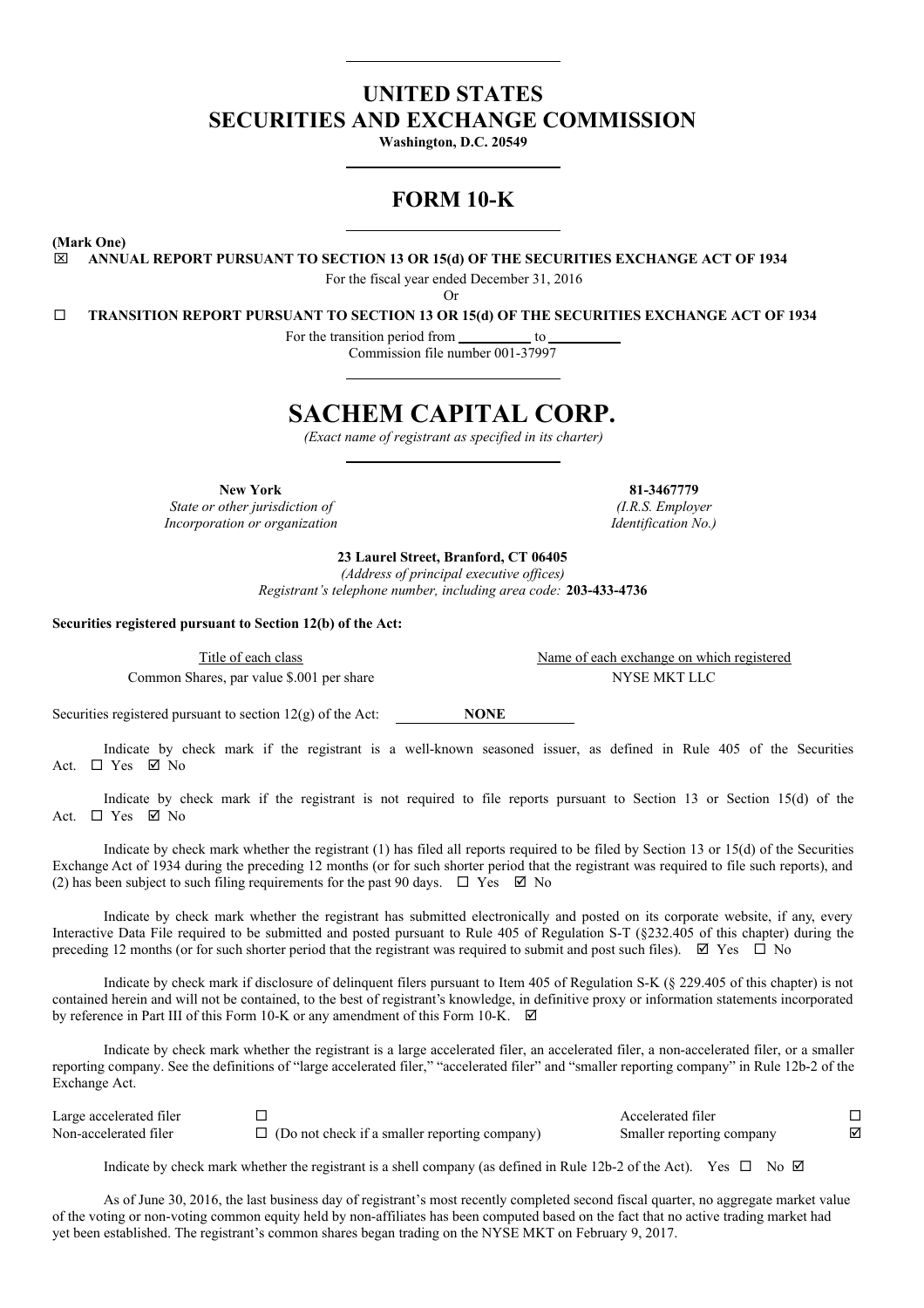## **DOCUMENTS INCORPORATED BY REFERENCE**

None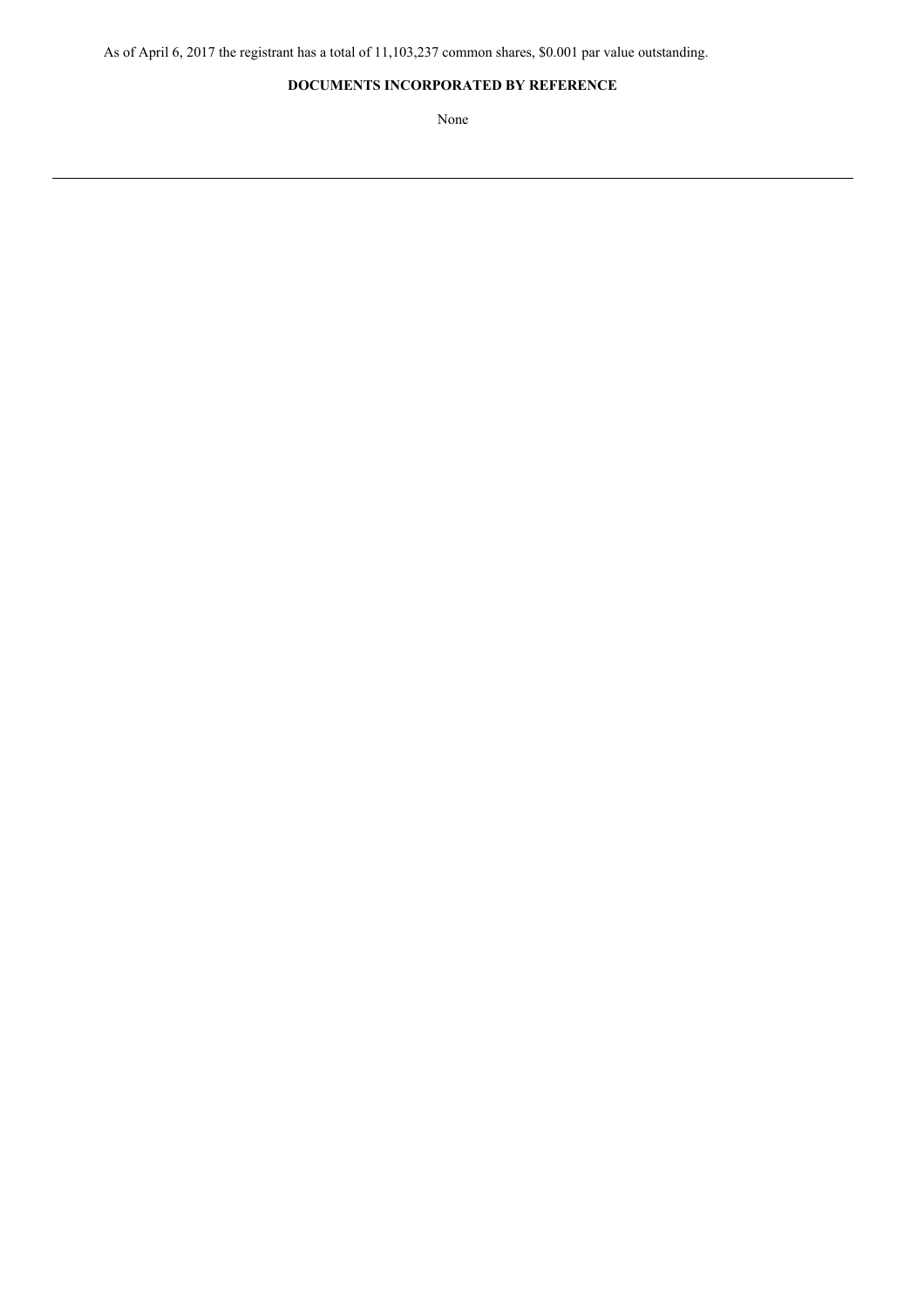## **SACHEM CAPITAL CORP. Form 10-K Annual Report TABLE OF CONTENTS**

|                   |                                                                                                              | Page |
|-------------------|--------------------------------------------------------------------------------------------------------------|------|
| <b>PART I</b>     |                                                                                                              |      |
| Item 1.           | <b>Business</b>                                                                                              | 4    |
| Item 1A           | <b>Risk Factors</b>                                                                                          | 16   |
| Item 1B.          | <b>Unresolved Staff Comments</b>                                                                             | 36   |
| Item 2            | Properties                                                                                                   | 36   |
| Item 3.           | <b>Legal Proceedings</b>                                                                                     | 37   |
| Item 4.           | <b>Mine Safety Disclosure</b>                                                                                | 37   |
|                   |                                                                                                              |      |
| <b>PART II</b>    |                                                                                                              |      |
| Item 5.           | Market for Registrant's Common Equity, Related Shareholder Matters and Issuer Purchases of Equity Securities | 37   |
| Item 6.           | <b>Selected Financial Data</b>                                                                               | 39   |
| Item 7.           | Management's Discussion and Analysis of Financial Condition and Results of Operations                        | 39   |
| Item 7A.          | <b>Quantitative and Qualitative Disclosures About Market Risk</b>                                            | 47   |
| Item 8.           | <b>Financial Statements and Supplementary Data</b>                                                           | 47   |
| Item 9.           | Changes in and Disagreements with Accountants on Accounting and Financial Disclosure                         | 47   |
| Item 9A.          | <b>Controls and Procedures</b>                                                                               | 47   |
| Item 9B.          | <b>Other Information</b>                                                                                     | 47   |
|                   |                                                                                                              |      |
| <b>PART III</b>   |                                                                                                              |      |
| Item 10.          | Directors, Executive Officers and Corporate Governance                                                       | 48   |
| Item 11.          | <b>Executive Compensation</b>                                                                                | 51   |
| Item $12$ .       | Security Ownership of Certain Beneficial Owners and Management and Related Shareholders Matters              | 53   |
| Item $13$ .       | Certain Relationships and Related Transactions and Director Independence                                     | 55   |
| Item 14.          | <b>Principal Accountant Fees and Services</b>                                                                | 56   |
|                   |                                                                                                              |      |
| <b>PART IV</b>    |                                                                                                              |      |
| Item $15$ .       | <b>Exhibits and Financial Statement Schedules</b>                                                            | 57   |
|                   |                                                                                                              |      |
| <b>SIGNATURES</b> |                                                                                                              | 58   |
|                   |                                                                                                              |      |

2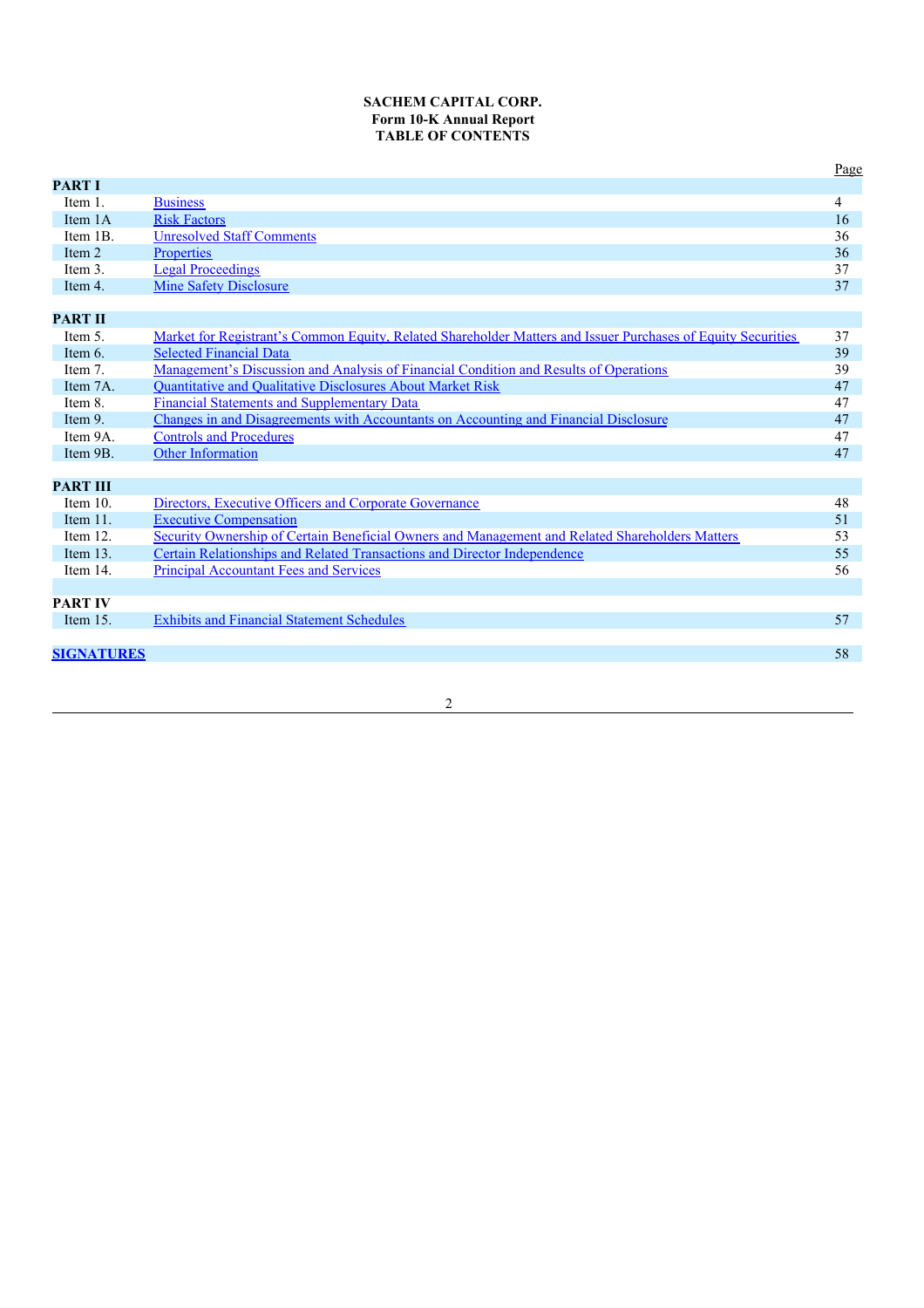## **CAUTIONARY STATEMENT REGARDING FORWARD-LOOKING STATEMENTS**

This annual report on Form 10-K includes forward-looking statements. All statements other than statements of historical facts contained in this annual report on Form 10-K, including statements regarding our future results of operations and financial position, strategy and plans, and our expectations for future operations, are forward-looking statements. The words "anticipate," "estimate," "expect," "project," "plan," "seek," "intend," "believe," "may," "might," "will," "should," "could," "likely," "continue," "design," and the negative of such terms and other words and terms of similar expressions are intended to identify forward-looking statements.

We have based these forward-looking statements largely on our current expectations and projections about future events and trends that we believe may affect our financial condition, results of operations, strategy, short-term and long-term business operations and objectives and financial needs. These forward-looking statements are subject to a number of risks, uncertainties and assumptions, including those described in "Risk Factors." In light of these risks, uncertainties and assumptions, the forward-looking events and circumstances discussed in this annual report on Form 10-K may not occur, and actual results could differ materially and adversely from those anticipated or implied in the forward-looking statements.

You should not rely upon forward-looking statements as predictions of future events. Although we believe that the expectations reflected in the forward-looking statements are reasonable, we cannot guarantee future results, level of activity, performance or achievements. In addition, neither we nor any other person assumes responsibility for the accuracy and completeness of any of these forward-looking statements. We disclaim any duty to update any of these forward-looking statements after the date of this annual report on Form 10-K to confirm these statements in relationship to actual results or revised expectations.

All forward-looking statements attributable to us are expressly qualified in their entirety by these cautionary statements as well as others made in this annual report on Form 10-K. You should evaluate all forward-looking statements made by us in the context of these risks and uncertainties.

Unless the context otherwise requires, all references in this annual report on Form 10-K to "Sachem Capital," "we," "us" and "our" refer to Sachem Capital Corp., a New York corporation.

3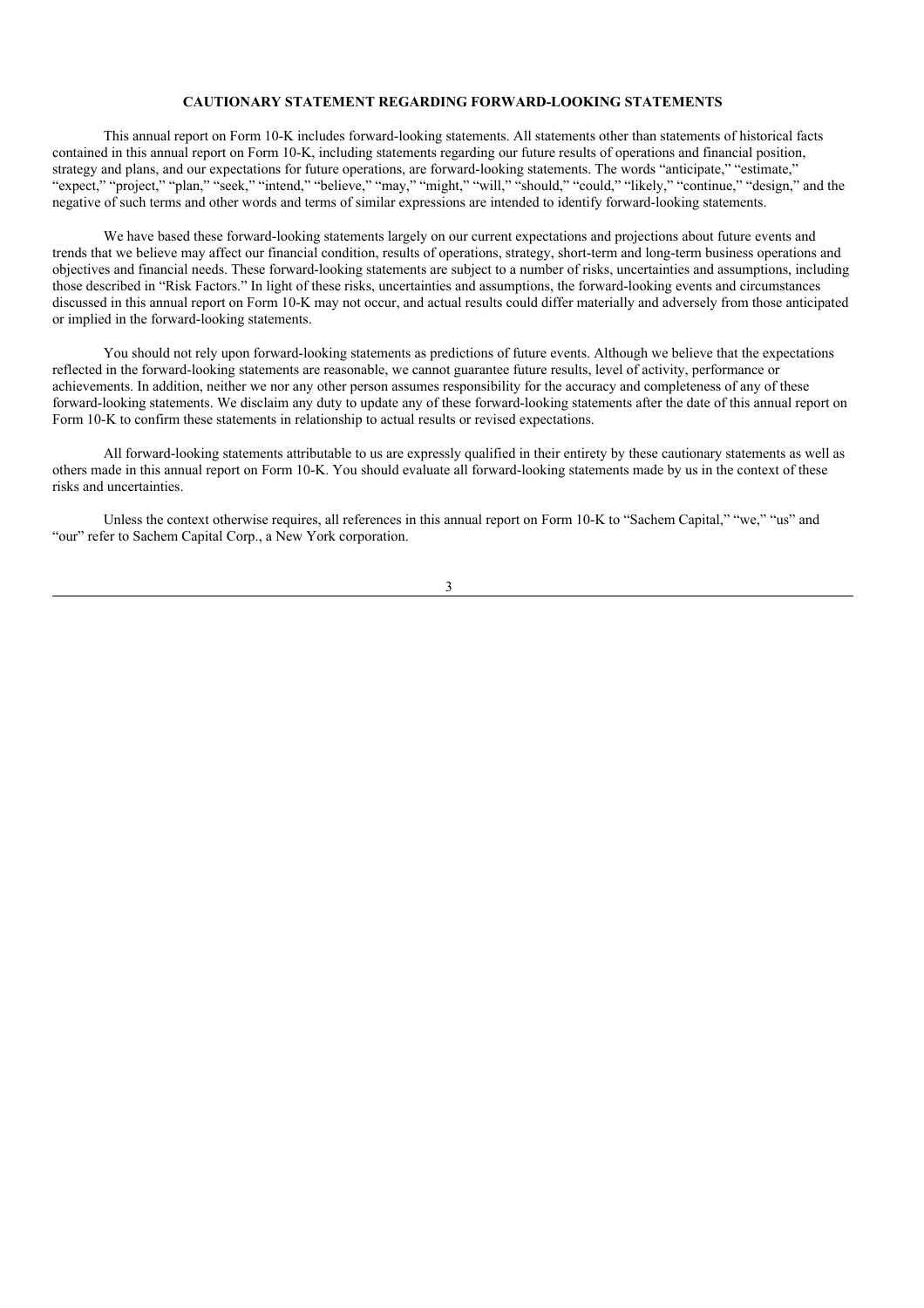## **PART I**

## **Item 1. Business**

#### **Background**

We were organized as a New York corporation in January 2016 under the name HML Capital Corp. On December 15, 2016, we changed our name to Sachem Capital Corp. Prior to February 8, 2017, our business operated as a Connecticut limited liability company under the name Sachem Capital Partners, LLC ("SCP"). On February 8, 2017, in anticipation of our initial public offering (the "IPO"), SCP transferred all its assets to us in exchange for (i) the assumption by us of all of SCP's liabilities and (ii) 6,283,237 of our common shares (the "Exchange"). On February 9, 2017, we issued and sold 2.6 million of our common shares, par value \$0.001 per share, in an underwritten public offering. As a result of these transactions, we believe we qualify as a Real Estate Investment Trust (REIT) for federal income tax purposes and intend to make the election to be taxed as a REIT when we file our 2017 federal income tax return. As a REIT, we will be required to distribute at least 90% of our taxable income to our shareholders each year to maintain that status. To the extent we distribute less than 100% of our taxable income to our shareholders (but more than 90%) we will maintain our REIT status but the undistributed portion will be subject to regular corporate income taxes. As a REIT, we may also be subject to federal excise taxes and minimum state taxes. We also intend to operate our business in a manner that will permit us to maintain our exemption from registration under the Investment Company Act of 1940, as amended (the "Investment Company Act").

## **Overview**

We are a Connecticut-based real estate finance company that specializes in originating, underwriting, funding, servicing and managing a portfolio of short-term (*i.e.*, three years or less) loans secured by first mortgage liens on real property located primarily in Connecticut. Each loan is also personally guaranteed by the principal(s) of the borrower, which guaranty is typically collaterally secured by a pledge of the guarantor's interest in the borrower. Our typical borrower is a small real estate investor who will use the proceeds to fund its acquisition, renovation, rehabilitation, development and/or improvement of residential or commercial properties located primarily in Connecticut held for investment or sale. The property may or may not be income producing. We do not lend to owner-occupants. Our loans are referred to in the real estate finance industry as "hard money loans."

Our loans typically have a maximum initial term of three years and bear interest at a fixed rate of 9% to 12% per year and a default rate for non-payment of 18%. In addition, we usually receive origination fees, or "points," ranging from 2% to 5% of the original principal amount of the loan as well as other fees relating to underwriting, funding and managing the loan. When we renew or extend a loan we generally receive additional "points" and other fees. Interest on our loans is payable monthly in arrears and the entire principal amount is due at maturity. As a matter of policy, we do not make any loans if the loan-to-value ratio exceeds 65%. In the case of construction loans, the loan-to-value ratio is based on the post-construction value of the property. In the case of loans having a principal amount exceeding \$500,000, we may require a formal appraisal by a licensed appraiser. In the case of smaller loans, we rely on readily available market data, including tax assessment rolls, recent sales transactions and brokers to evaluate the strength of the collateral. Under the terms of our credit facility (described in greater detail below) loans exceeding \$325,000 require an independent appraisal of the collateral. Failure to obtain such an appraisal could render the loan ineligible for financing under the credit facility. Finally, we have adopted a policy that limits the maximum amount of any loan we fund to a single borrower or a group of affiliated borrowers to 10% of the aggregate amount of our loan portfolio including the loan under consideration.

Our co-chief executive officers are experienced in hard money lending under various economic and market conditions. Jeffrey C. Villano and John L. Villano, spend a significant portion of their time on business development as well as on underwriting, structuring and servicing each loan in our portfolio. A principal source of new transactions has been repeat business from existing and former customers and their referral of new business. We also receive leads for new business from banks, brokers, attorneys and web-based advertising. We rely on our own employees, independent legal counsel, and other independent professionals to verify title and ownership, to file liens and to consummate the transactions.

Our primary objective is to grow our loan portfolio while protecting and preserving capital in a manner that provides for attractive risk-adjusted returns to our shareholders over the long term through dividends. We intend to achieve this objective by continuing to selectively originate loans and carefully manage our loan portfolio in a manner designed to generate attractive risk-adjusted returns across a variety of market conditions and economic cycles. We believe that the demand for relatively small real estate loans in Connecticut and neighboring states is significant and growing and that traditional lenders, including banks and other financial institutions that usually serve this market are unable to satisfy this demand. This demand/supply imbalance has created an opportunity for "hard money" real estate lenders like us to selectively originate high-quality first mortgage loans on attractive terms and these conditions, we believe, should persist for several years. We have built our business on a foundation of intimate knowledge of the Connecticut real estate market, our ability to respond quickly to customer needs and demands and a disciplined underwriting and due diligence culture that focuses primarily on the value of the underlying collateral and that is designed to protect and preserve capital. We believe that our flexibility in terms of meeting the needs of borrowers without compromising our standards on credit risk, our expertise, our intimate knowledge of the real estate market in Connecticut and various other states and our focus on newly originated first mortgage loans has defined our success until now and should enable us to continue to achieve our objectives.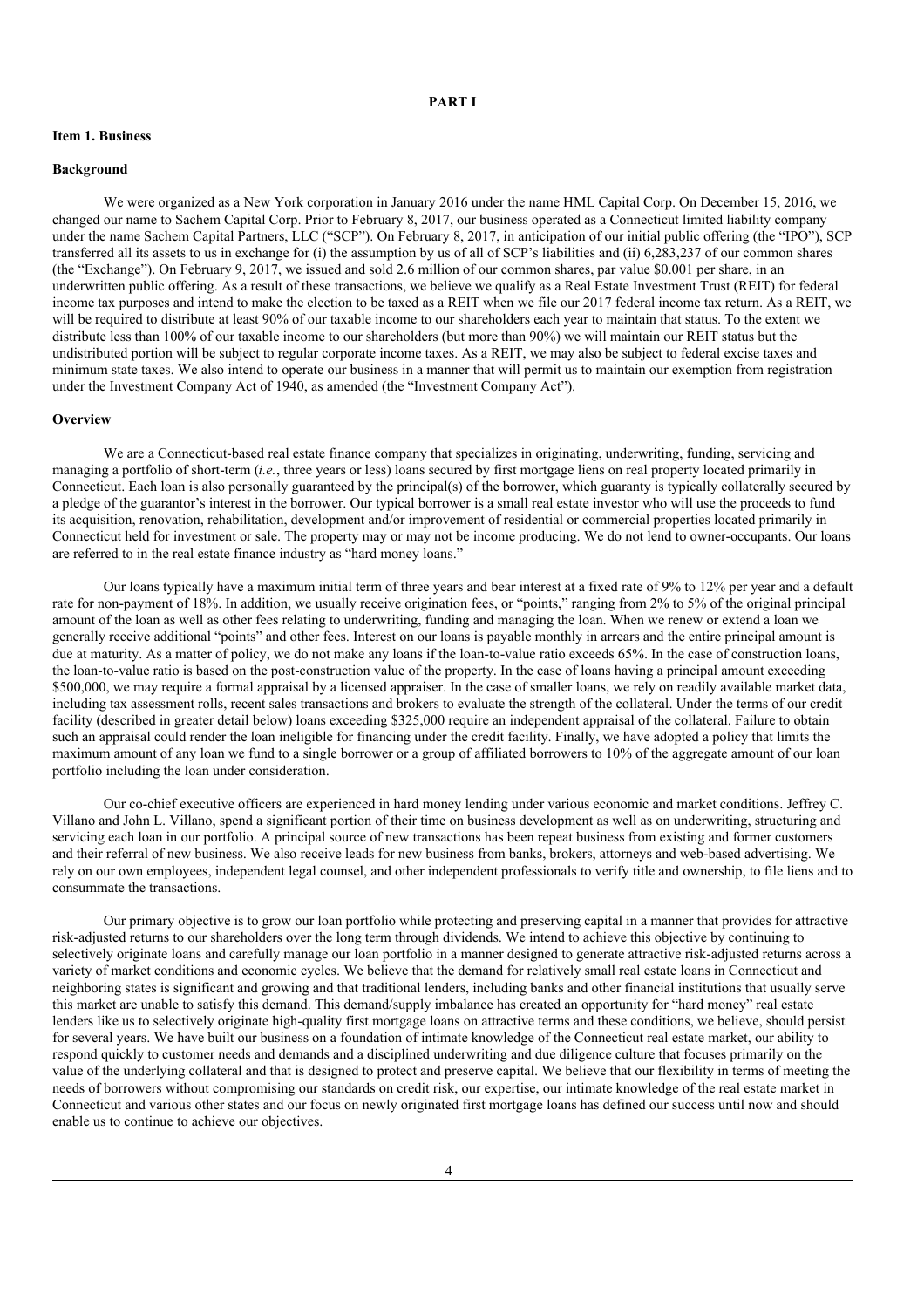## **The Market Opportunity**

Real estate investment is a capital-intensive business that relies heavily on debt capital to acquire, develop, improve, construct, renovate and maintain properties. We believe there is a significant market opportunity for a well-capitalized "hard money" real estate finance company to originate attractively priced loans with strong credit fundamentals. We further believe that the demand for relatively small real estate loans (*i.e.*, loans having an original principal amount of less than \$500,000) to acquire, develop, renovate, rehabilitate or improve residential or commercial real estate held for investment in Connecticut and certain other states (*e.g.,* New York, Rhode Island, Massachusetts, Vermont and Florida), where real estate values in many neighborhoods are either stable or increasing and substandard properties are being improved, rehabilitated and renovated, presents a compelling opportunity to generate attractive returns for an established, well-financed, non-bank lender like us. We have competed successfully in the Connecticut market since December 2010 notwithstanding the fact that many traditional lenders, such as banks and other institutional lenders, also service this market. We believe our primary competitive advantage is our ability to approve and fund loans quickly and efficiently and our flexibility to structure loans to meet the needs of the borrower. In this environment, characterized by a supply-demand imbalance for financing and stable asset values, we believe we are well positioned to capitalize and profit from these industry dynamics.

#### **Our Business and Growth Strategies**

Our primary objective is to grow our loan portfolio while protecting and preserving capital in a manner that provides for attractive risk-adjusted returns to our shareholders over the long term principally through dividends. We intend to achieve this objective by continuing to focus exclusively on selectively originating, servicing and managing a portfolio of short-term (*i.e.,* three years or less) loans secured by first mortgages on real estate located primarily in Connecticut that are designed to generate attractive risk-adjusted returns across a variety of market conditions and economic cycles. We believe that our ability to react quickly to the needs of borrowers, our flexibility in terms of structuring loans to meet the needs of borrowers, our intimate knowledge of the real estate markets that we serve, our expertise in "hard money" lending and our focus on newly originated first mortgage loans, should enable us to achieve this objective. Nevertheless, we will remain flexible in order to take advantage of other real estate related opportunities that may arise from time to time, whether they relate to the mortgage market or to direct or indirect investments in real estate.

Our strategy to achieve our objective includes the following:

- capitalize on opportunities created by the long-term structural changes in the real estate lending market and the continuing lack of liquidity in the real estate market;
- take advantage of the prevailing economic environment as well as economic, political and social trends that may impact real estate lending currently and in the future as well as the outlook for real estate in general and specific asset classes;
- remain flexible to capitalize on changing sets of investment opportunities that may be present in the various points of an economic cycle; and
- operate to qualify as a REIT and for an exemption from registration under the Investment Company Act.

## **Our Competitive Strengths**

We believe our competitive strengths include:

• *Experienced management team*. Our management team, John and Jeffrey Villano, are experienced real estate lender. They have successfully originated and serviced a portfolio of real estate mortgage loans generating attractive annual returns under varying economic and real estate market conditions. We believe their experience provides us with the ability to effectively deploy our capital in a manner that will provide for attractive risk-adjusted returns while focusing on capital preservation and protection.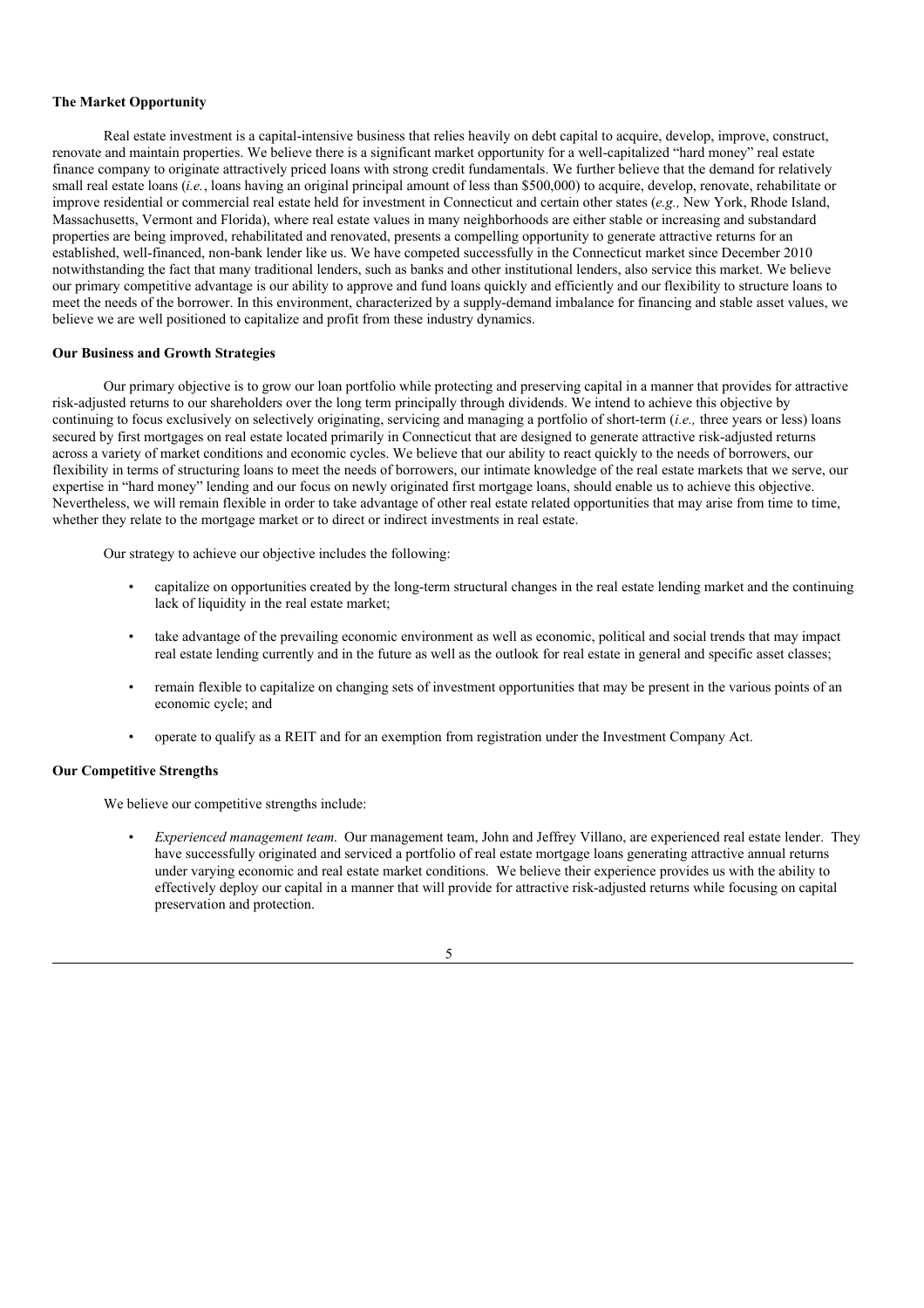- *Long-standing relationships*. At December 31, 2016, 27 loans, having an aggregate principal balance of approximately \$5.9 million, were made to borrowers with whom we have long-standing relationships, including four loans with an aggregate principal balance of approximately \$1.2 million to JJV, LLC ("JJV"), a Connecticut limited liability company co-owned and managed by our co-chief executive officers and which also served as the managing member of SCP. In addition, our loan portfolio includes 22 loans, having an aggregate principal balance of approximately \$3.6 million that were extensions of prior loans. Customers are also a referral source for new borrowers. So long as these borrowers remain active real estate investors they provide us with an advantage in securing new business and help us maintain a pipeline to attractive new opportunities that may not be available to many of our competitors or to the general market.
- *Knowledge of the market*. Our intimate knowledge of the Connecticut real estate market enhances our ability to identify attractive opportunities and helps distinguish us from many of our competitors.
- *Disciplined lending*. We seek to maximize our risk-adjusted returns, and preserve and protect capital, through our disciplined and credit-based approach. We utilize rigorous underwriting and loan closing procedures that include numerous checks and balances to evaluate the risks and merits of each potential transaction. We seek to protect and preserve capital by carefully evaluating the condition of the property, the location of the property, the value of the property and other forms of collateral.
- *Vertically-integrated loan origination platform*. We manage and control the loan process from origination through closing with our own personnel or independent legal counsel and, in the case of larger loans independent appraisers, with whom we have long-standing relationships, who together constitute a team highly experienced in credit evaluation, underwriting and loan structuring. We also believe that our procedures and experience allows us to quickly and efficiently execute opportunities we deem desirable.
- *Structuring flexibility*. As a relatively small, non-bank real estate lender, we can move quickly and have much more flexibility than traditional lenders to structure loans to suit the needs of our clients. Our ability to customize financing structures to meet borrowers' needs is one of our key business strengths.
- *No legacy issues*. Unlike many of our competitors, we are not burdened by distressed legacy real estate assets. We do not have a legacy portfolio of lower-return or problem loans that could potentially dilute the attractive returns we believe are available in the current liquidity-challenged environment and/or distract and monopolize our management team's time and attention. We do not have any adverse credit exposure to, and we do not anticipate that our performance will be negatively impacted by, previously purchased assets.
- *History of successful operations*. SCP commenced operations in December 2010 with three investors and limited equity capital. At December 31, 2016, it had approximately 158 investors and members' equity of \$28.5 million, including capital invested by Jeffrey Villano and John Villano and their respective affiliates. In addition, its loan portfolio was \$33.8 million at that date. Since its inception in December 2010, SCP's revenues, net income, cash flows and distributions to investors have steadily increased, SCP has closed on 415 loans and obtained a \$15.0 million line of credit to support its lending operations.

## **Our Real Estate Lending Activities**

Our real estate lending activities involve originating, underwriting, funding, servicing and managing short-term loans (*i.e.,* loans with an initial term of three years or less), secured by first mortgage liens on real estate property held for investment purposes located primarily in Connecticut. Generally, borrowers use the proceeds from our loans for one of three purposes: (i) to acquire and/or renovate existing residential (single-, two- or three-family) real estate properties; (ii) to acquire vacant real estate and construct residential real properties; and (iii) to purchase and hold income producing properties. Our mortgage loans are structured to fit the needs and business plans of the borrowers. Revenue is generated primarily from the interest borrowers pay on our loans and, to a lesser extent, loan fee income generated on the origination and extension of loans.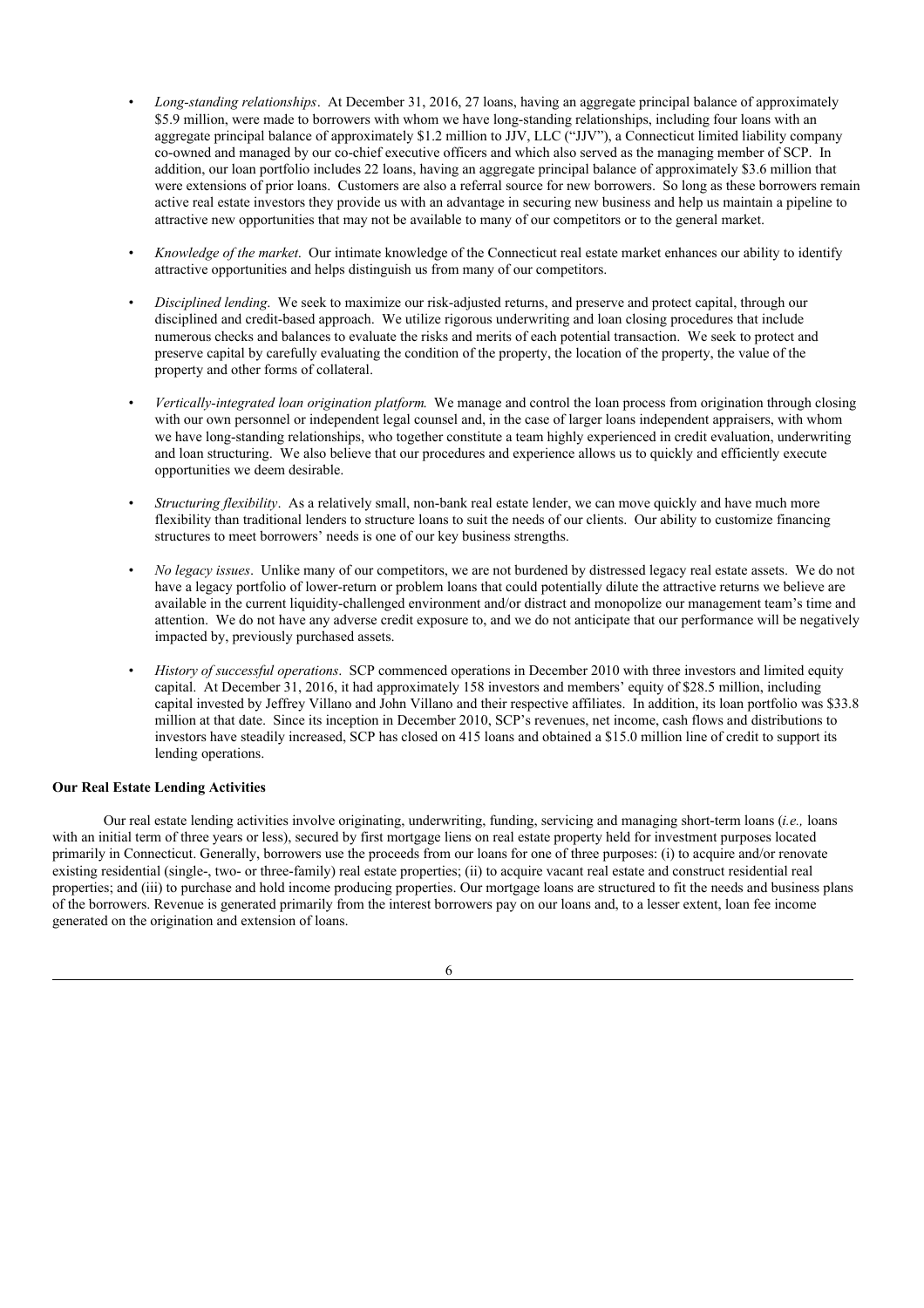At December 31, 2016, our loan portfolio included loans ranging in size from \$35,000 to \$1.1 million. Approximately 86% of the loans have an original principal amount of \$250,000 or less, with an average loan size of approximately \$155,000 and a median loan size of approximately \$105,000. The table below gives a breakdown of our loan portfolio by loan size as of December 31, 2016:

| Amount                   | Number of<br>Loans |    | Aggregate<br>Principal<br>Amount |
|--------------------------|--------------------|----|----------------------------------|
| Less than \$100,000      | 98                 | S  | 6,473,420                        |
| \$100,001 to \$250,000   | 89                 |    | 13,332,281                       |
| \$250,001 to \$500,000   | 22                 |    | 7,354,043                        |
| \$500,001 to \$1,000,000 | 7                  |    | 5,498,665                        |
| Over \$1,000,000         |                    | \$ | 1,092,201                        |
| Total                    | 217                |    | 33,750,610                       |

Most of our loans were funded in full at their closing. However, in the case of a construction loan, where all or a portion of the loan proceeds are to be used to fund the costs of renovating or constructing improvements on the property, only a portion of the loan may be funded at closing. At December 31, 2016, our loan portfolio included 31 construction loans having an aggregate principal amount of \$6,882,320 of which \$1,616,735 was unfunded. Advances under construction loans are funded against requests supported by all required documentation (including lien waivers) as and when needed to pay contractors and other costs of construction.

In general, our strategy is to service and manage the loans we originate until they are paid. However, there have been a few instances where we have sold loans at par. Approximately 93% of the aggregate outstanding principal balance of our loan portfolio is secured by properties located in Connecticut at December 31, 2016. The remaining principal balance of our loan portfolio is secured by properties located in Massachusetts, Florida, New York, Vermont and Rhode Island. We are considering expanding our geographic footprint to include Vermont and New Hampshire. Most of the properties we finance are residential investment, or commercial. However, in all instances the properties are held only for investment by the borrowers and may or may not generate cash flow.

The typical terms of our loans are as follows:

**Principal amount.** We have a policy that will limit the amount of any loan to 10% of our total loan portfolio after taking into account the loan in question. At December 31, 2016, our loan portfolio included loans ranging in size from \$35,000 to \$1.1 million. Approximately 86% of the loans had an original principal amount of \$250,000 or less. Approximately 96% had an original principal amount of \$500,000 or less. The average loan size was approximately \$155,000 and median loan size was approximately \$105,000.

**Loan-to-Value Ratio.** Up to 65%. Under the terms of our credit facility, the portion of an Eligible Note Receivable (as defined) that can be financed depends on the loan-to-value ratio. The higher the loan-to-value ratio, the lower the financing percentage. If the loan-to-value ratio is 65%, the maximum amount of the loan that can be financed is 60% (subject to the overall cap of \$250,000). If the loan-to-value ratio is less than 50%, up to 75% of the loan amount would be financeable.

**Interest rate.** Currently, a fixed rate between 9% to 12% per annum with a default rate of 18%.

**Origination.** Ranges from 2% for loans of one year or less to 5% for three-year loans. In the case of three-year loans, a portion of the origination is credited back to the borrower in the event the loan balance is paid off early. In addition, if the term of the loan is extended, additional points are payable upon the extension.

7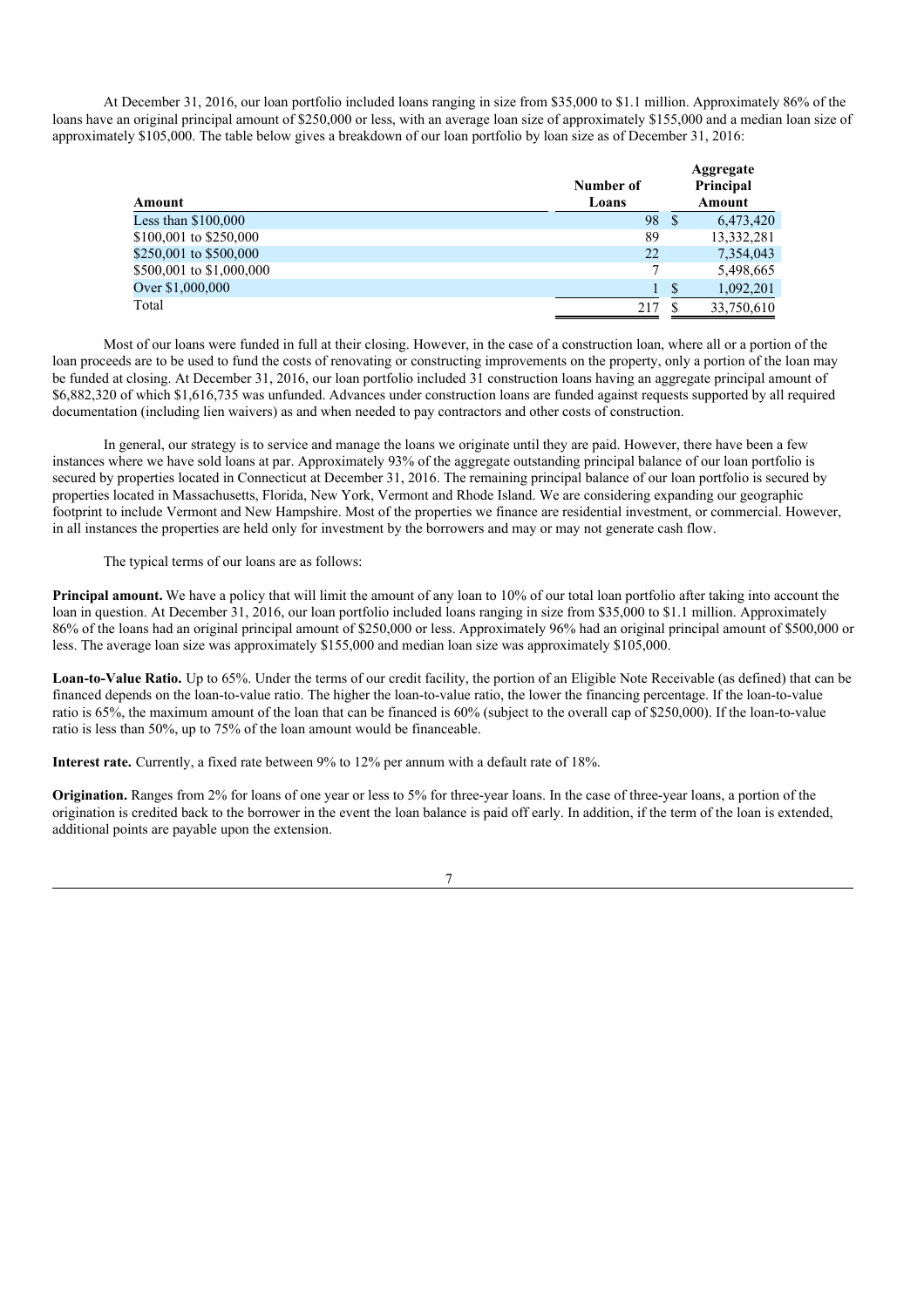**Term.** Generally, one to three years with early termination in the event of a sale of the property. We may agree to extend the maturity date so long as the borrower complies with all loan covenants, financial and non-financial, and the loan otherwise satisfies our then existing underwriting criteria. As a matter of policy, we will only extend the maturity for one year at a time, although there is no limit on the number of times the same loan can be extended. However, under the terms of our credit facility, a loan whose maturity date has been extended for more than three years from the original maturity date loses its status as an "Eligible Note Receivable." We treat a renewal or extension of an existing loan as a new loan.

**Prepayments.** Borrower may prepay the loan at any time without premium or penalty.

**Covenants.** To timely pay all taxes, insurance, assessments, and similar charges with respect to the property; to maintain hazard insurance; to maintain and protect the property.

**Events of default.** Include: (i) failure to make payment when due; or (ii) breach of a covenant.

**Payment terms.** Interest only is payable monthly in arrears. Principal is due in a "balloon" payment at the maturity date.

#### **Escrow.** Generally, none required.

**Reserves.** Generally, none required. However, in some cases, we will require that the buyer prepay certain expenses, such as insurances, taxes and/or interest.

**Security.** The loan is evidenced by a promissory note, which is secured by a first mortgage lien on real property owned by the borrower. In addition, each loan is guaranteed by the principals of the borrower, which guaranty may be collaterally secured by a pledge of the guarantor's interest in the borrower or other real estate owned by the guarantor.

Fees and Expenses. Borrowers pay an application fee, an inspection fee, wire fee, bounced check fee and, in the case of construction loans, check requisition fee for each draw from the loan. Finally, as is typical in real estate finance transactions, the borrower pays all expenses relating to obtaining the loan including the cost of a property appraisal, the cost of an environmental assessment report, if any, the cost of credit report and all title, recording fees and legal fees.

## **Operating Data**

SCP's lending activities increased each year since it commenced operations. We believe this trend will continue for the foreseeable future to grow given the stability of the real estate market in Connecticut and other states in which we make loans and our reputation among real estate investors as a reliable and reasonable financing source.

## **Our Loan Portfolio**

The following table highlights certain information regarding our real estate lending activities for the periods indicated.

|                                                     |     | <b>Year Ended</b><br>December 31, |               |            |  |
|-----------------------------------------------------|-----|-----------------------------------|---------------|------------|--|
|                                                     |     | 2016                              |               | 2015       |  |
| Loans originated                                    | S   | 21,580,103                        | \$            | 19,412,438 |  |
| Loans repaid                                        | \$  | 14,861,360                        | \$            | 5,812,116  |  |
| Mortgage lending revenues                           | S   | 4,133,495                         | S             | 2,786,724  |  |
| Mortgage lending expenses                           | \$  | 1,082,868                         | <sup>\$</sup> | 479,821    |  |
| Number of loans outstanding                         |     | 217                               |               | 180        |  |
| Principal amount of loans earning interest          | \$  | 33,750,610                        | \$            | 27,532,867 |  |
| Average outstanding loan balance                    | \$. | 155,533                           | -S            | 152,960    |  |
| Weighted average contractual interest rate $(1)$    |     | 12.23%                            |               | 11.76%     |  |
| Weighted average term to maturity (in months) $(2)$ |     |                                   |               |            |  |
|                                                     |     | 18                                |               | 20         |  |
|                                                     |     |                                   |               |            |  |

(1) Does not include origination fees. (2) Without giving effect to extensions.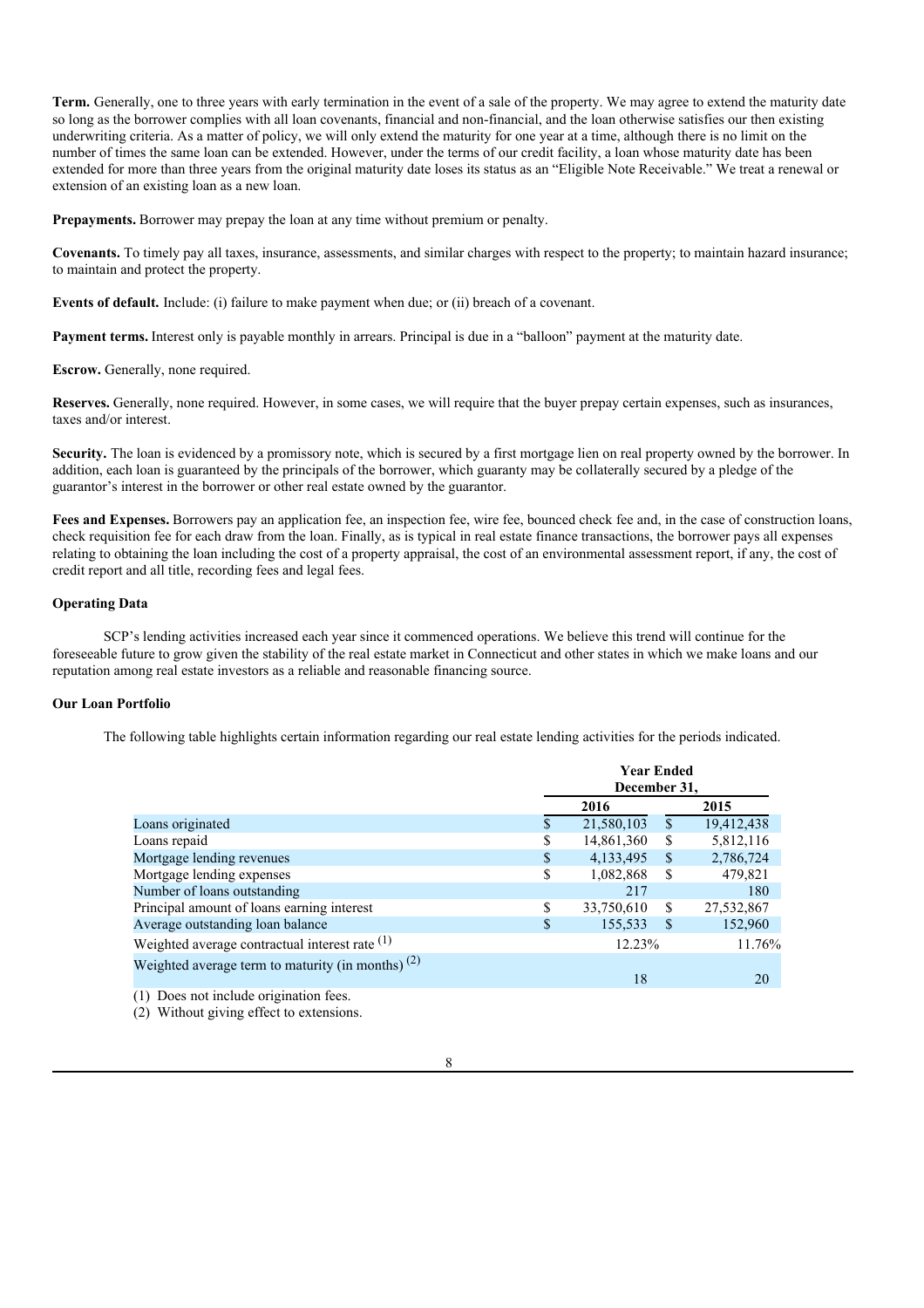The following table sets forth additional information regarding our loan portfolio as of December 31, 2016:

|                            | <b>Number</b><br>of |      | Aggregate<br>Principal |
|----------------------------|---------------------|------|------------------------|
| <b>Year of Origination</b> | Loans               |      | <b>Amount</b>          |
| 2016                       | 109                 | - S  | 16,488,211             |
| 2015                       | 70                  | - \$ | 10,668,400             |
| 2014                       | 25                  | - S  | 3781,208               |
| 2013 and prior             | 13                  | S    | 2,812,791              |
|                            | 217                 |      | 33,750,610             |

Historically, most of our loans are paid prior to their maturity dates. For example, of the loans that were repaid in full during 2016, 75.5% were repaid prior to maturity. Similarly, for 2015 and 2014, 82% and 78%, respectively, of the loans repaid during those years were paid prior to maturity. Our loan portfolio at December 31, 2016 included 217 loans of which 13 (*i.e.*, 6.0% of the loans in our portfolio) had matured in 2016 but have not been repaid in full or extended. These loans are in the process of modification and will be extended if there are no existing defaults and the loan and borrower can satisfy our other underwriting criteria, including the proper loan-to-value ratio. We treat renewals and extensions of existing loans as new loans. Thus, we cannot determine how many loans in our portfolio at a given point in time fall into this category.

We monitor our loans on a day-to-day basis. We generate daily reports from our loan tracking software that provides us with detailed information on each loan in our portfolio including the maturity date of the loan, the date the last payment was received, the date the next payment is due, the amount, if any, in arrears, whether we have received any notice from the insurance carrier that a claim has been made or that coverage has been discontinued and whether we have received any notice from the taxing authority of a lien for nonpayment of taxes. If there is a default, we immediately contact the borrower to determine the reasons underlying the default and what action the borrower plans to take to cure the default. Once we become aware of the default, we continue to monitor the loan closely until we are satisfied that the situation has been resolved. Generally, we do not make periodic inspections of the properties securing our loans or obtain new appraisals during the term of the loan even if there is default. However, if the borrower desires to extend the term of the loan, since we treat that as a new loan, we undertake all our underwriting procedures, including, if necessary, a new appraisal.

As a real estate finance company, we deal with a variety of default situations, including breaches of covenants, such as the obligation of the borrower to maintain adequate liability insurance on the mortgaged property, to pay the taxes on the property and to make timely payments to us. As such, we are unable to quantify the number of loans that may have, at one time or another, been in default. Since inception, SCP has acquired one property through a foreclosure action and eight other properties by "deed in lieu of foreclosure" — *i.e.*, the borrower, in default of its obligations under the terms of the loan, transferred title to the mortgaged property to SCP. The foreclosed property was sold for a small loss and one of the other properties was sold at breakeven. Two properties were sold for less than their respective carrying values but the borrowers' obligations are guaranteed by a third party and SCP intends to assert its rights under the guaranty. For 2016 we reported a net loss on sales of real estate of approximately \$90,000. We sold one property for a gain of approximately \$11,000. In August, 2016, we acquired five properties from two borrowers in connection with five separate mortgages that were in default. The aggregate amount of the five mortgages receivable, including interest and late charges receivable, was approximately \$532,000. In October, 2016, we sold three of the five properties and, in connection therewith and realized a loss of approximately \$99,000 in our statement of operations for the year ended December 31, 2016. We continue to hold the remaining two parties and, based the assessed value of the properties and market data, we believe the value of the remaining properties exceed their book value. Accordingly, we have not recorded an impairment loss for these properties. Subsequent to December 31, 2016, one of these properties has been sold for a gain of \$29,500. The other property is rented and reflected as real estate held for rental.

Until mid-2015, we did not have an aggressive stance regarding delinquent payments. However, as our business and portfolio grew, we realized late payments were adversely impacting our performance. In addition, late payments were adversely impacting our ability to comply with the covenants under our credit facility. Therefore, we decided to be more aggressive in asserting our right to collect late payment fees. As a consequence of our new policy, our revenue from late payment fees increased initially but the number of loans technically in arrears has decreased. Notwithstanding our aggressive stance, we realized that certain borrowers may have difficulty staying current on their obligations. Thus, if a borrower can demonstrate true "hardship", we will not enforce our rights immediately and give the borrower an opportunity to cure its default. We do not have any specific definitive criteria as to what constitutes hardship or the period we will forbear. Some of the factors we will consider include the nature of the default (*i.e.*, whether nonpayment of amounts due or breach of a covenant or agreement), the reason or reasons for the default, our cash flow requirements, the nature and length of our relationship with the borrower, whether or not the borrower has a history of non-payment and the loan-to-value ratio at the time of the default.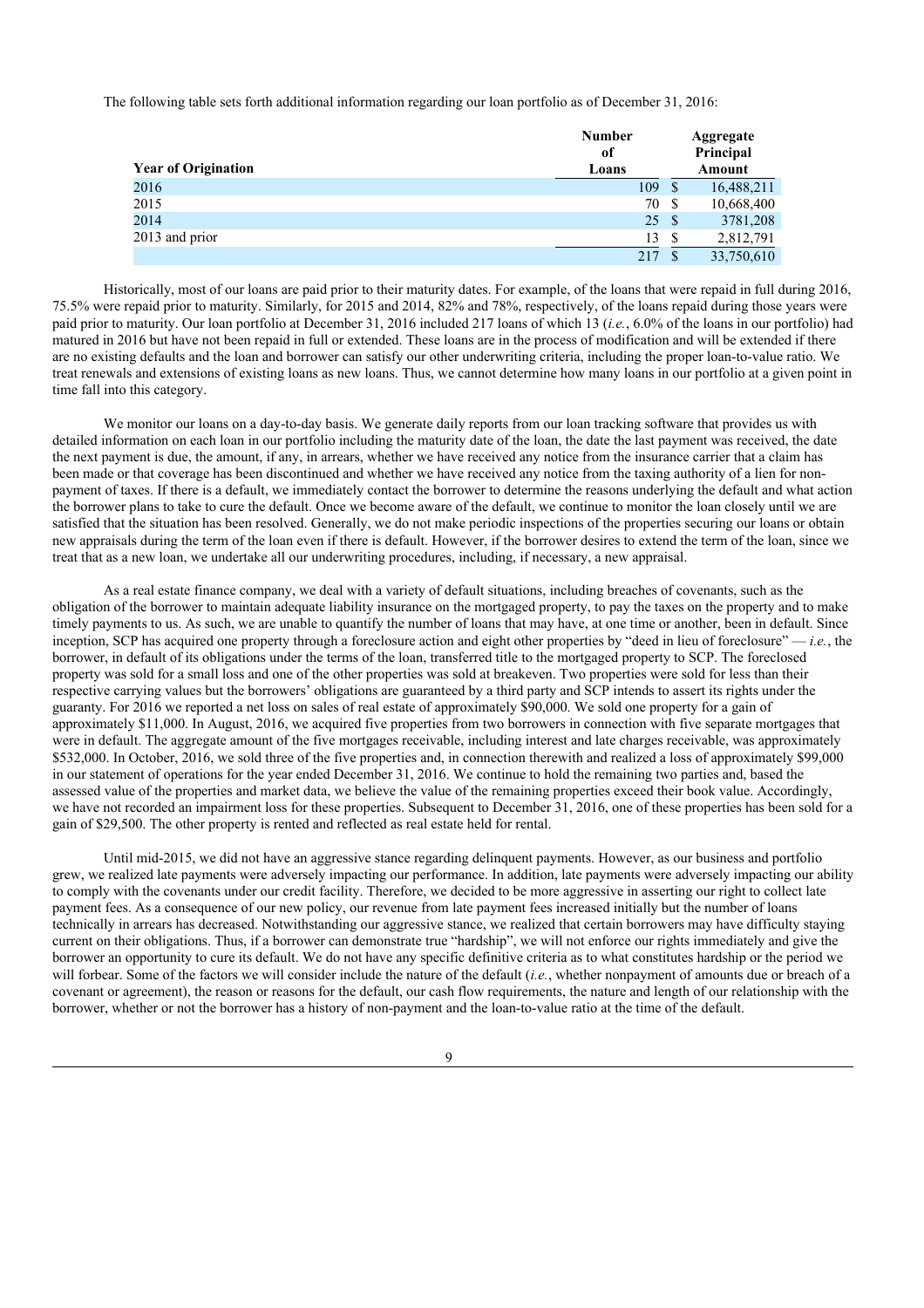At December 31, 2016, no single borrower or group of affiliated borrowers accounted for 5% or more of SCP's loan portfolio. At December 31, 2015, two borrowers, or groups of affiliated borrowers, accounted for more than 5% of SCP's loan portfolio. One accounted for 5.8% and the second, JJV, accounted for 5.5%.

The following table sets forth information regarding the types of properties securing our mortgage loans outstanding at December 30, 2016, 2015 and 2014, and the interest earned in each category:

|                                   | As of<br>December 31,<br>2016 |            | As of<br>December 31,<br>2015 |            |
|-----------------------------------|-------------------------------|------------|-------------------------------|------------|
| Developer – Residential Mortgages |                               | 21,343,927 |                               | 18,820,509 |
| Developer – Commercial Mortgages  |                               | 9,049,942  |                               | 5,712,566  |
| Land Mortgages                    |                               | 3,149,602  |                               | 2,619,792  |
| Mixed Use                         |                               | 207,139    |                               | 380,000    |
| Total Mortgages Receivable        |                               | 33,750,610 |                               | 27,532,867 |

|                       | <b>For the Year Ended</b><br>December 31, 2016 |                    |                      | For the Year Ended<br>December 31, 2015 |                    |               |
|-----------------------|------------------------------------------------|--------------------|----------------------|-----------------------------------------|--------------------|---------------|
|                       | # of<br>Loans                                  | Interest<br>earned | $\frac{6}{9}$        | # of<br>Loans                           | Interest<br>earned | $\frac{6}{9}$ |
| Residential           | 169                                            | \$2,307,270        | 63.2                 | 129                                     | \$1,693,790        | 72.4          |
| Commercial            | 34                                             | 978.295            | 26.8                 | 34                                      | 514.114            | 18.4          |
| <b>Land Mortgages</b> | 11                                             | 340,470            | 9.3                  | 12                                      | 235,773            | 6.5           |
| Mixed Use             |                                                | 22.392             | $\ddot{\phantom{0}}$ |                                         | 34,199             | 2.7           |
| Total                 | 217                                            | 3,648,427          | 100.0                | 180                                     | \$2,477,876        | 100.0         |

At December 31, 2016: 202 loans, which accounted for 93% of the aggregate outstanding principal balance of SCP's loan portfolio, were secured by properties located in Connecticut; eight loans, which accounted for 3% of the aggregate outstanding principal balance of SCP's loan portfolio, were secured by properties located in Massachusetts; two loans, which accounted for 1% of the aggregate outstanding principal balance of SCP's loan portfolio, were secured by properties located in New York; two loans, which accounted for 1% of the aggregate outstanding balance of SCP's loan portfolio, were secured by properties in Florida; two loans, which accounted for 1% of SCP's loan portfolio, was secured by properties located in Rhode Island; and one loan, which accounted for 1% of SCP's loan portfolio, was secured by a property in Vermont.

## **Our Origination Process and Underwriting Criteria**

Our principal executive officers are experienced in hard money lending under various economic and market conditions. Our cochief executive officers, Jeffrey C. Villano and John L. Villano, spend a significant portion of their time on business development as well as on underwriting, structuring and servicing each loan in our portfolio. A principal source of new transactions has been repeat business from existing and former customers and their referral of new business. We also receive leads for new business from banks, brokers, attorneys and web-based advertising.

When underwriting a loan, the primary focus of our analysis is the value of a property. Prior to making a final decision on a loan application we conduct extensive due diligence of the property as well as the borrower and its principals. In terms of the property, we may require a third-party appraisal and a third-party assessment report if the original principal amount of the loan exceeds \$500,000. In all other cases, we rely on readily available market data such as tax assessments and recent sales. Under the terms of our credit facility with Bankwell Bank (the "Bankwell Credit Line"), any loan exceeding \$325,000 requires an independent appraisal of the property securing the loan. Failure to obtain such an appraisal could render the loan ineligible for financing under the Bankwell Credit Line. We also order title, lien and judgment searches. In most cases, we will also make an on-site visit to evaluate not only the property but the neighborhood in which it is located. Finally, we analyze and assess selected financial and operational data provided by the borrower relating to its operation and maintenance of the property. In terms of the borrower and its principals, we usually obtain third party credit reports from one of the major credit reporting services as well as selected personal financial information provided by the borrower and its principals. We analyze all this information carefully prior to making a final determination. Ultimately, our decision is based primarily on our conclusions regarding the value of the property, which takes into account factors such as the neighborhood in which the property is located, the current use and potential alternative use of the property, current and potential net income from the property, the local market, sales information of comparable properties, existing zoning regulations, the creditworthiness of the borrower and its principles and their experience in real estate ownership, construction, development and management. In conducting due diligence, we rely, in part, on third party professionals and experts including appraisers, engineers, title insurers and attorneys.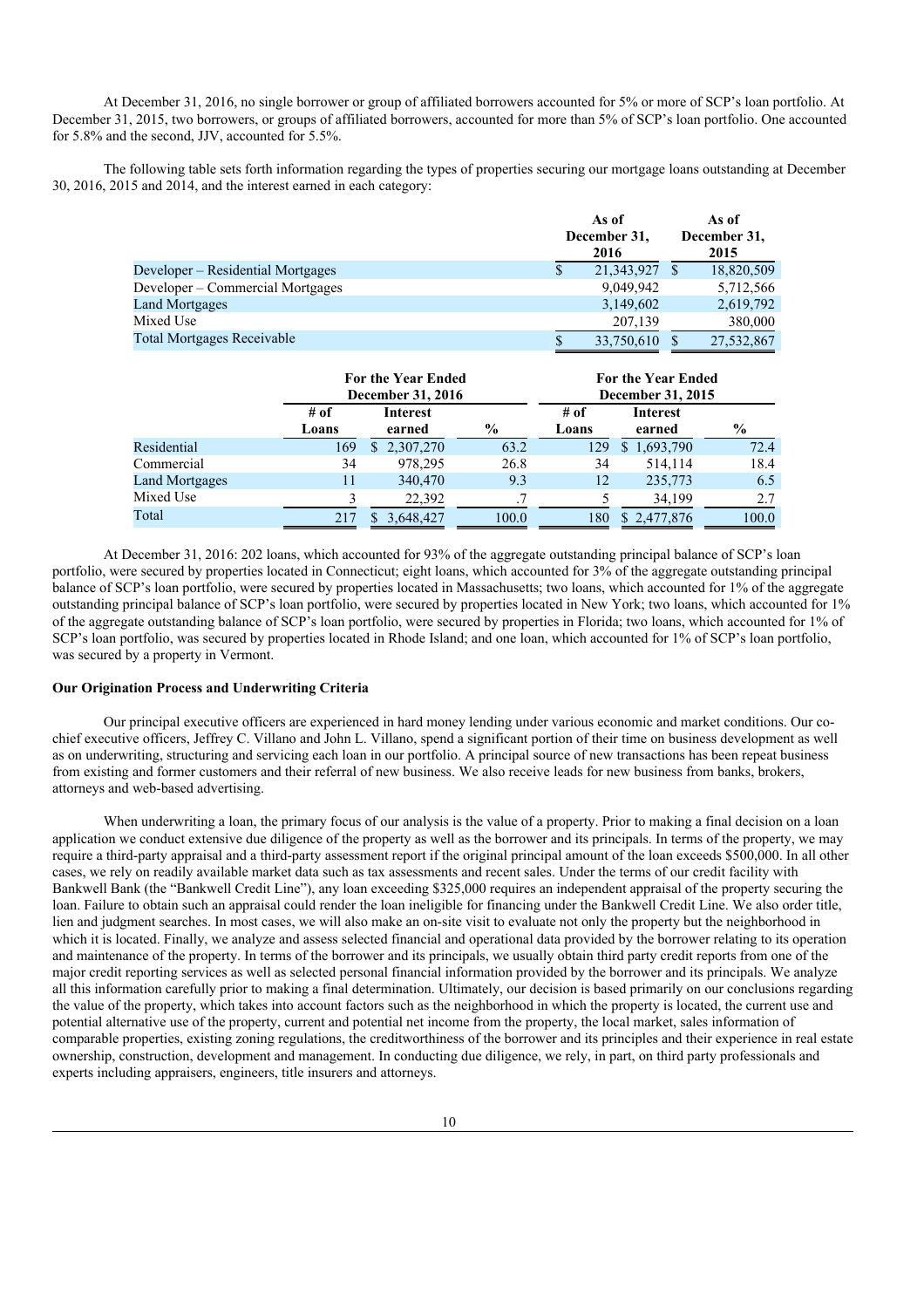Before a loan commitment is issued, the loan must be reviewed and approved by our co-chief executive officers. Our loan commitments are generally issued subject to receipt by us of title documentation and title report, in a form satisfactory to us, for the underlying property. We also require a personal guarantee from the principal or principals of the borrower.

## **Our Current Financing Strategies**

We use a combination of equity capital and the proceeds of debt financing to fund our operations. We do not have any policy limiting the amount of debt we may incur. However, under the terms of the Bankwell Credit Line, we may not incur any additional indebtedness exceeding \$100,000 in the aggregate without Bankwell's consent. Depending on various factors we may, in the future, decide to incur additional debt to expand our mortgage loan origination activities to increase the potential returns to our shareholders. Although we have no pre-set guidelines in terms of leverage ratio, the amount of leverage we will deploy will depend on our assessment of a variety of factors, which may include the liquidity of the real estate market in which most of our collateral is located, employment rates, general economic conditions, the cost of funds relative to the yield curve, the potential for losses and extension risk in our portfolio, the gap between the duration of our assets and liabilities, our opinion of the creditworthiness of our borrowers, the value of the collateral underlying our portfolio, and our outlook for interest rates and property values. At December 31, 2016, debt proceeds represented approximately 23% of our total capital. However, to grow our business and satisfy the requirement to pay out 90% of net profits, we expect to increase our level of debt over time to approximately 50% of capital. We intend to use leverage for the sole purpose of financing our portfolio and not for the purpose of speculating on changes in interest rates.

At December 31, 2016, SCP's members' equity was \$28.5 million, of which approximately \$3.6 million is attributable to JJV and the Villanos, directly and indirectly through their respective affiliates, taking into account initial and additional capital contributions. The consummation of our IPO in February 2017 raised an estimated \$11.2 million of equity capital net of underwriting commissions and discounts and other financing costs.

Another source of capital for us is our \$15.0 million line of credit with Bankwell Bank, a Connecticut banking corporation ("Bankwell") that we can draw upon, from time to time, to fund loans. Borrowings under the Bankwell Credit Line bear interest at a rate equal to the greater of (i) a variable rate equal to the sum of the prime rate of interest as in effect from time to time plus 3.0% or (ii) 6.25% per annum. On December 16, 2016, Bankwell increased its prime rate to 3.75% thereby increasing our borrowing rate to 6.75%. In addition, on March 16, 2017 Bankwell notified us that it increased its prime rate to 4.0 % thereby increasing our borrowing rate to 7.0%. The Bankwell Credit Line expires and the outstanding indebtedness thereunder will become due and payable in full on March 15, 2018. Assuming we are not then in default under the terms of the Bankwell Credit Line, we have the option to repay the outstanding balance, together with all accrued interest thereon in 36 equal monthly installments beginning April 15, 2019. The Bankwell Credit Line is secured by assignment of mortgages and other collateral and is jointly and severally guaranteed by JJV, Jeffrey C. Villano and John L. Villano, our co-chief executive officers. However, each of their respective liability under the guaranty is capped at \$1 million.

The Bankwell Credit Line contains various covenants and restrictions that are typical for these kinds of credit facilities, including limiting the amount that we can borrow relative to the value of the underlying collateral, maintaining various financial ratios and limitations on the terms of loans we make to our customers. Under the terms of the Bankwell Credit Line, the amount outstanding at any one time may not exceed the lesser of (i) \$15.0 million and (ii) our Eligible Note Receivables (as defined under the terms of the Bankwell Credit Line). In addition, each "Advance" is further limited to the lesser of (i) 50% – 75%, depending on the loan-to-value ratio, of the principal amount of the Eligible Note Receivable being funded and (ii) \$250,000. In addition, to qualify as an "Eligible Note Receivable," any loan with an original principal amount exceeding \$325,000 requires an independent appraisal of the property securing such loan. As of December 31, 2016, loans having an aggregate principal amount of \$19.6 million, representing approximately 58.2% of SCP's mortgage receivables, satisfied all the eligibility requirements set forth in the Bankwell Credit Line. Thus, as of December 31, 2016, we had sufficient borrowing capacity to draw the entire \$15.0 million facility if we so choose. Given the nature of our business, we cannot assure you that we will always be able to borrow the maximum allowed under the terms of the Bankwell Credit Line.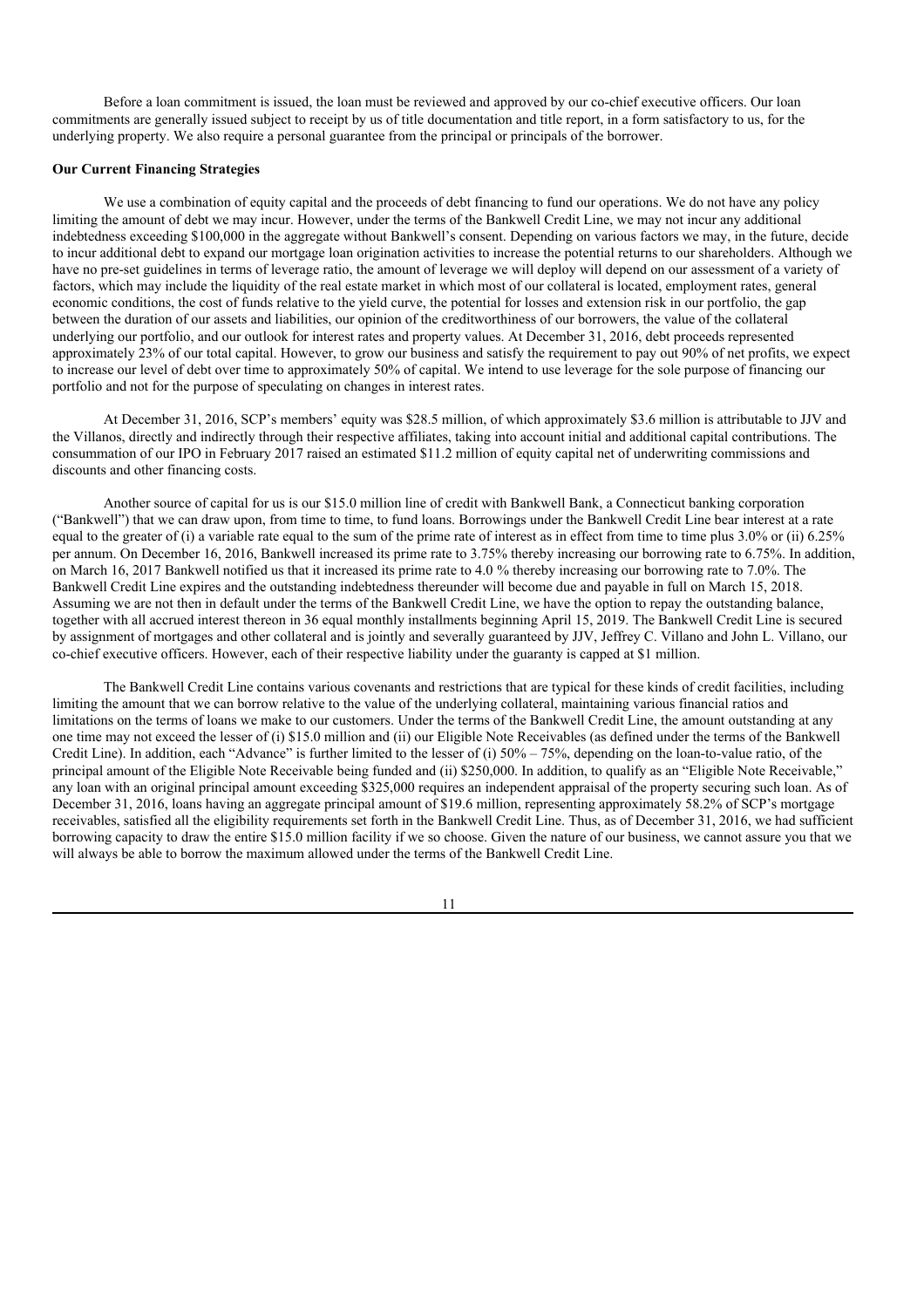Advances under the Bankwell Credit Line are required to be used exclusively to fund Eligible Notes Receivable. The basic eligibility requirements for an advance are as follows:

- the initial term of the note may not exceed 36 months and the original maturity date may not be extended for more than 36 months;
- the collateral securing the mortgage may not be the borrower's primary residence;
- mortgage loans to any single borrower or to multiple borrowers that have the same guarantor cannot exceed \$450,000 in the aggregate;
- minimum credit scores for the borrower and guarantors of loans exceeding \$100,000 of (i) 625 for loans with a loan-tovalue ratio of 50% or less or (ii) 660 for loans with a loan-to-value ratio of more than 50% but less than 75%;
- maximum amount of any advance against an eligible note receivable is \$250,000;
- payments on the underlying loan may not be more than 60 days past due; and
- receipt of certain information relating to the property including an appraisal (if the amount of the underlying loan exceeds \$325,000) or other relevant data regarding value (if the amount of the underlying loan is less than \$325,000).

In addition, the Bankwell Credit Line includes the following restrictions, limitations and prohibitions:

- prohibiting any liens on any of the collateral securing the Bankwell Credit Line, which is essentially all our assets;
- prohibiting us from merging, consolidating or disposing of any asset;
- prohibiting us from incurring additional indebtedness exceeding \$100,000 in the aggregate;
- prohibiting us from forming or transacting business with any subsidiary or affiliate other than to make loans to our borrowers;
- prohibiting us from allowing any litigation exceeding \$50,000 against any of our assets unless we are fully insured against such loss;
- prohibiting us from declaring or paying any cash dividends exceeding our REIT taxable income;
- prohibiting us from purchasing any securities issued by or otherwise invest in any public or private entity; and
- Jeffrey Villano and John Villano must remain as our senior executive officers with day-to-day operational involvement.

Loan covenants include the following:

- punctually pay amounts due;
- pay on demand any charges customarily incurred or levied by Bankwell;
- pay any and all taxes, assessments or other charges assessed against us or any of our assets;
- pay all insurance premiums;
- maintain our principal deposit and disbursement accounts with Bankwell;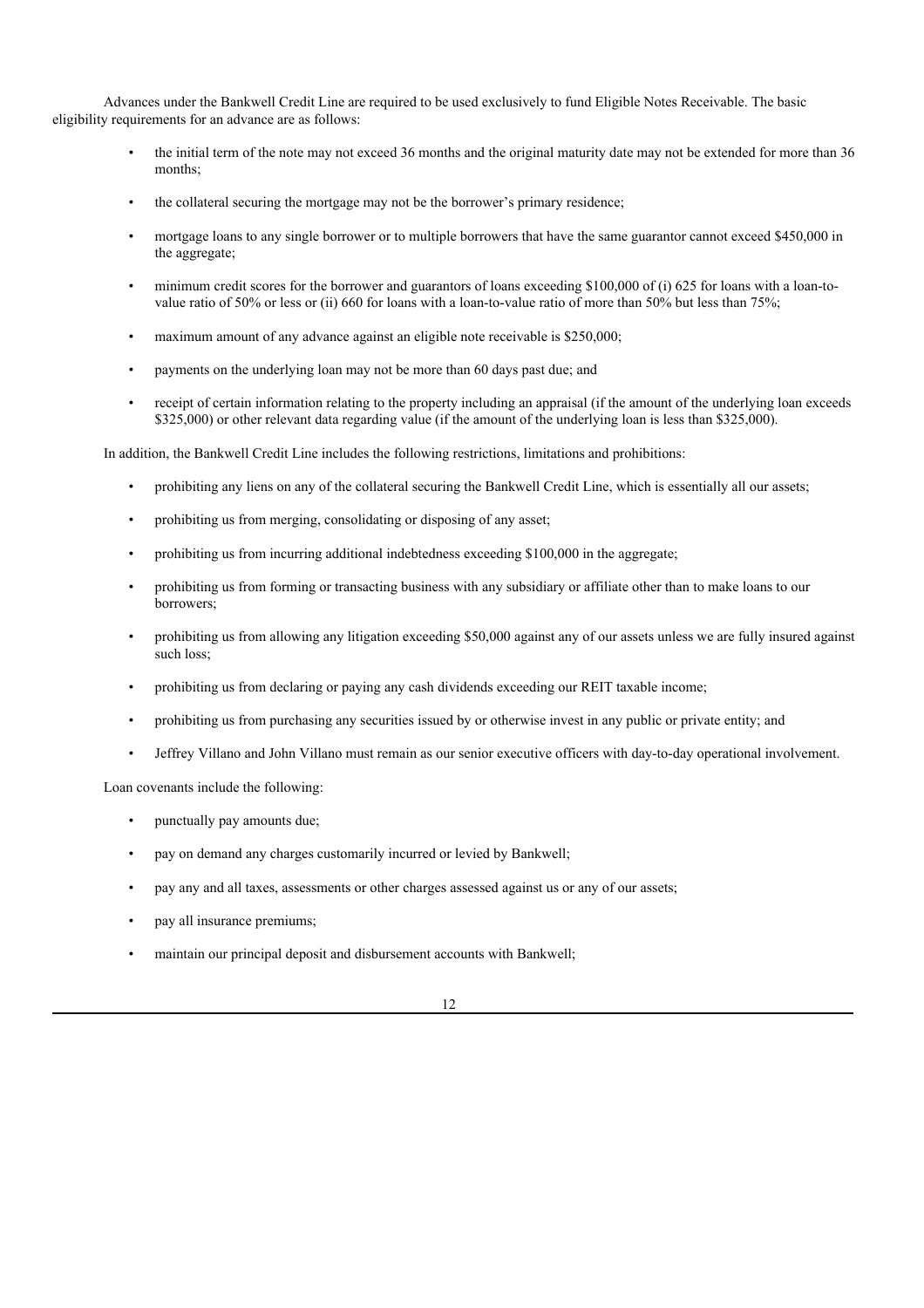- perfect Bankwell's lien on the assets;
- comply with all applicable laws, ordinances, rules and regulations of any governmental authority; or
- change the form of or nature of our ownership structure from a REIT business.

The loan agreement also includes for the following covenants:

- we must maintain a fixed charge ratio of at least 1.35:1.00;
- we must maintain a tangible net worth of not less than \$15.0 million;
- we must maintain a tangible net worth of not less than the sum of  $(x)$  seventy-five percent (75%) of shareholders' equity immediately following the consummation of the IPO plus (y) sixty percent (60%) percent of net cash proceeds from the sale of any of our equity securities following the consummation of the IPO; and
- each of Jeffrey Villano and John Villano must own not less than 500,000 shares of our issued and outstanding capital stock.

The following table shows our sources of capital, including our financing arrangements, and our loan portfolio as of December 31,

## 2016:

| <b>Sources of Capital:</b> |              |            |
|----------------------------|--------------|------------|
| Debt:                      |              |            |
| Line of credit             | \$           | 8,113,943  |
| Mortgage payable           |              | 310,000    |
| Total debt                 | \$           | 8,423,943  |
| Other liabilities          | $\mathbb{S}$ | 1,459,863  |
| Total liabilities          |              | 9,883,806  |
| Capital (equity)           |              | 28,485,615 |
| Total sources of capital   |              | 38,369,421 |
| Assets:                    |              |            |
| Mortgages receivable       | \$           | 33,750,610 |
| Other assets               |              | 4,618,811  |
| Total assets               | \$           | 38,369,421 |

## **Management**

Since its inception, all of SCP's operations have been managed by JJV for which it paid management fees. SCP had no employees and no offices. All its corporate documents and records were maintained by JJV in its offices. All JJV's activities were conducted by Jeffrey Villano and John Villano in their capacity as the managers of JJV. Simultaneously, they also engaged in other business activities. John Villano had his own private accounting practice and Jeffrey Villano owned and managed other properties that had no relationship to SCP.

The management fees payable to JJV in its capacity as the manager of SCP are set forth in the SCP operating agreement and include the following:

- (a) 75% of all origination fees and 100% of wire and credit fees paid by a borrower in connection with originating and funding a loan;
- (b) if SCP purchases an existing loan from a third party, a fee comparable to the origination fee that SCP would have charged if it had originated such loan;
- (c) a listing fee in connection with the sale of any property that SCP acquires pursuant to a foreclosure action;

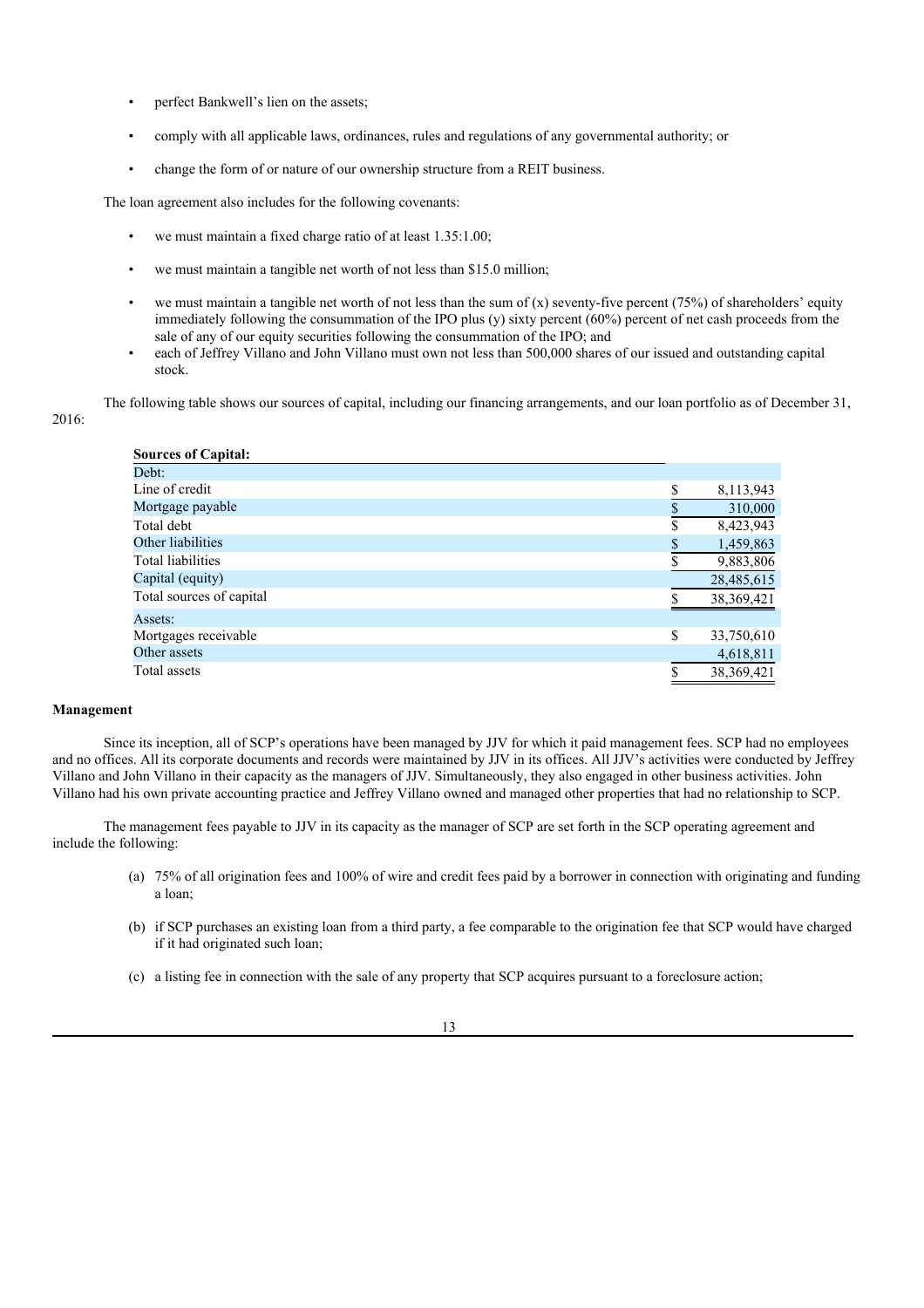- (d) a monthly servicing fee equal to the sum of (i) one-twelfth of 1% of the total assets of SCP and (ii) one-twelfth of 0.5% to one percent of the total amount of SCP's loan portfolio; and
- (e) reimbursement of any fees paid in connection with the preparation of all tax returns and audit reports on behalf of SCP.

In addition, JJV has the right to sell any mortgages it holds to SCP at 10% over the principal amount thereof. JJV has never exercised this right.

Upon consummation of the Exchange, John Villano and Jeffrey Villano became our full-time employees and senior executive officers. They have agreed to devote 100% of their time and effort to our business and will discontinue all other business activities, whether or not they conflict with our business.

## **Competition**

The real estate finance market in Connecticut is highly competitive. Our competitors include traditional lending institutions such as regional and local banks, savings and loan institutions, credit unions and other financial institutions as well as other market participants such as specialty finance companies, REITs, investment banks, insurance companies, hedge funds, private equity funds, family offices and high net worth individuals. In addition, we estimate that, in addition to us, there are approximately five "hard money" lenders of significant size serving the Connecticut real estate market. Many of these competitors enjoy competitive advantages over us, including greater name recognition, established lending relationships with customers, financial resources, and access to capital.

Notwithstanding the intense competition and some of our competitive disadvantages, we believe we have carved a niche for ourselves among small real estate developers, owners and contractors throughout Connecticut and the rest of new England as well as in parts of New York State because we are relatively well-capitalized, our ability to structure each loan to suit the needs of each individual borrower and our ability to act quickly. In addition, we believe we have developed a reputation among these borrowers as offering reasonable terms and providing outstanding customer service. We believe our future success will depend on our ability to maintain and capitalize on our existing relationships with borrowers and brokers and to expand our borrower base by continuing to offer attractive loan products, remain competitive in pricing and terms, and provide superior service.

## **Sales and Marketing**

We do not engage any third parties for sales and marketing. Rather, we rely on our senior executive officers to generate lending opportunities as well as referrals from existing or former borrowers, brokers, and bankers and web-based advertising. A principal source of new transactions has been repeat business from prior customers and their referral of new leads.

#### **Intellectual Property**

Our business does not depend on exploiting or leveraging any intellectual property rights. To the extent we own any rights to intellectual property, we rely on a combination of federal, state and common law trademarks, service marks and trade names, copyrights and trade secret protection. We have not registered any trademarks, trade names, service marks or copyrights in the United States Patent and Trademark Office.

## **Employees**

As of December 31, 2016, we had no employees.

#### **Regulation**

Our operations are subject, in certain instances, to supervision and regulation by state and federal governmental authorities and may be subject to various laws and judicial and administrative decisions imposing various requirements and restrictions. In addition, we may rely on exemptions from various requirements of the Securities Act of 1933, as amended (the "Securities Act"), the Securities Exchange Act of 1934, as amended (the "Exchange Act"), the Investment Company Act and ERISA. These exemptions are sometimes highly complex and may in certain circumstances depend on compliance by third-parties who we do not control.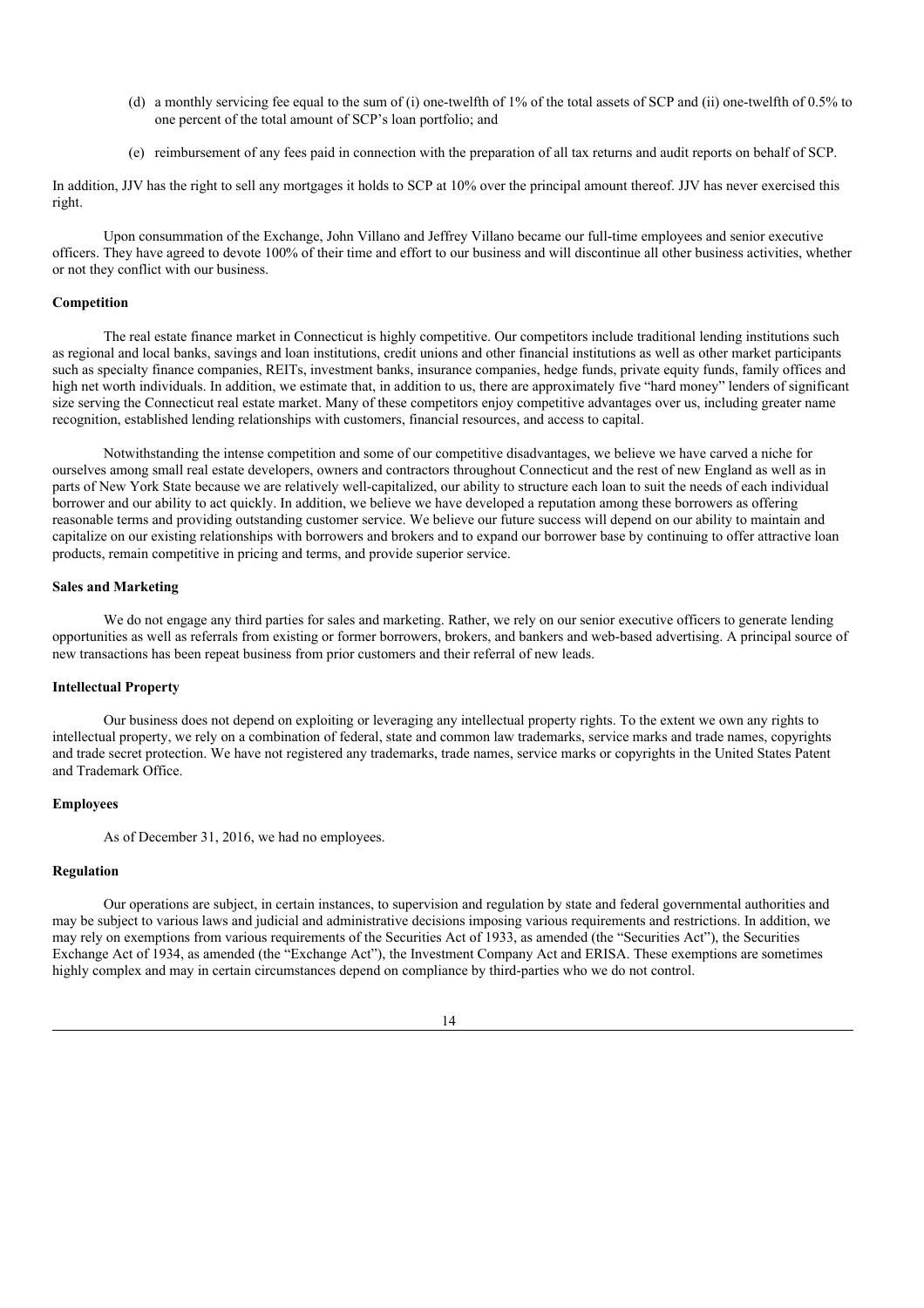#### *Regulatory Reform*

The Dodd-Frank Act, which went into effect on July 21, 2010, is intended to make significant structural reforms to the financial services industry. For example, pursuant to the Dodd-Frank Act, various federal agencies have promulgated, or are in the process of promulgating, regulations with respect to various issues that may affect us. Certain regulations have already been adopted and others remain under consideration by various governmental agencies, in some cases past the deadlines set in the Dodd-Frank Act for adoption. We do not believe any regulations adopted under the Dodd-Frank Act apply to us. However, it is possible that regulations that will be adopted in the future will apply to us or that existing regulations will apply to us as our business evolves.

## *Regulation of Commercial Real Estate Lending Activities*

Although most states do not regulate commercial finance, certain states impose limitations on interest rates and other charges and on certain collection practices and creditor remedies, and require licensing of lenders and financiers and adequate disclosure of certain contract terms. We also are required to comply with certain provisions of, among other statutes and regulations, certain provisions of the Equal Credit Opportunity Act that are applicable to commercial loans, The USA PATRIOT Act, regulations promulgated by the Office of Foreign Asset Control and federal and state securities laws and regulations.

#### *Investment Company Act Exemption*

Although we reserve the right to modify our business methods at any time, we are not currently required to register as an investment company under the Investment Company Act. However, we cannot assure you that our business strategy will not evolve over time in a manner that could subject us to the registration requirements of the Investment Company Act.

Section  $3(a)(1)(A)$  of the Investment Company Act defines an investment company as any issuer that is or holds itself out as being engaged primarily in the business of investing, reinvesting or trading in securities. Section 3(a)(1)(C) of the Investment Company Act defines an investment company as any issuer that is engaged or proposes to engage in the business of investing, reinvesting, owning, holding or trading in securities and owns or proposes to acquire investment securities having a value exceeding 40% of the value of the issuer's total assets (exclusive of U.S. Government securities and cash items) on an unconsolidated basis, which we refer to as the 40% test. Real estate mortgages are excluded from the term "investment securities."

We rely on the exception set forth in Section 3(c)(5)(C) of the Investment Company Act which excludes from the definition of investment company "[a]ny person who is not engaged in the business of issuing redeemable securities, face-amount certificates of the installment type or periodic payment plan certificates, and who is primarily engaged in one or more of the following businesses... (C) purchasing or otherwise acquiring mortgages and other liens on and interests in real estate." The U.S. Securities and Exchange Commission ("SEC") generally requires that, for the exception provided by Section  $3(c)(5)(C)$  to be available, at least 55% of an entity's assets be comprised of mortgages and other liens on and interests in real estate, also known as "qualifying interests," and at least another 25% of the entity's assets must be comprised of additional qualifying interests or real estate-type interests (with no more than 20% of the entity's assets comprised of miscellaneous assets). We believe we qualify for the exemption under this section and our current intention is to continue to focus on originating short term loans secured by first mortgages on real property. However, if, in the future, we do acquire non-real estate assets without the acquisition of substantial real estate assets, we may qualify as an "investment company" and be required to register as such under the Investment Company Act, which could have a material adverse effect on us.

If we were required to register as an investment company under the Investment Company Act, we would become subject to substantial regulation with respect to our capital structure (including our ability to use leverage), management, operations, transactions with affiliated persons (as defined in the Investment Company Act), portfolio composition, including restrictions with respect to diversification and industry concentration, and other matters.

Qualification for exclusion from the definition of an investment company under the Investment Company Act will limit our ability to make certain investments. In addition, complying with the tests for such exclusion could restrict the time at which we can acquire and sell assets.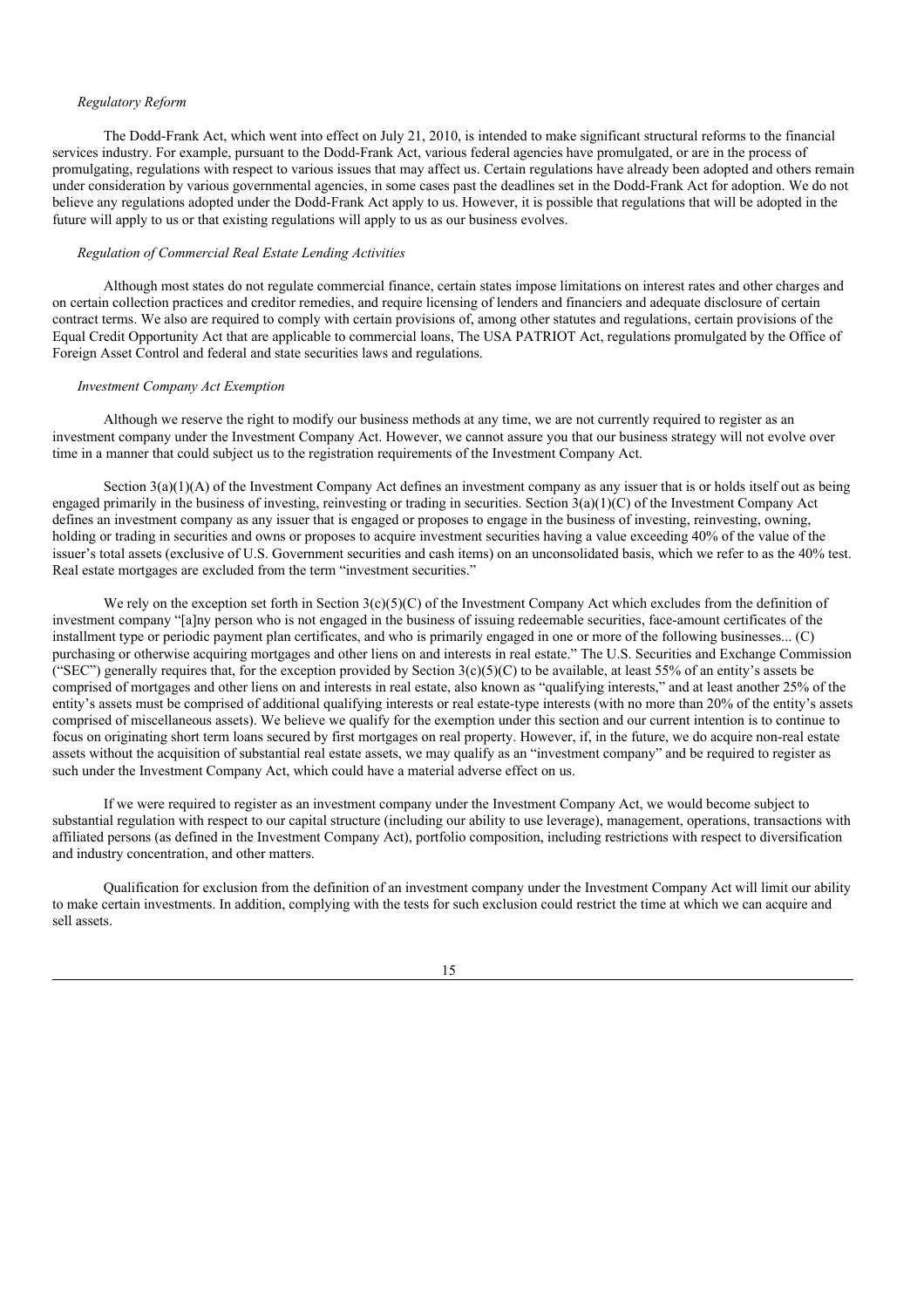## **Item 1A. Risk Factors.**

The following factors may affect our growth and profitability of and should be considered by any prospective purchaser or current holder of our securities:

#### **Risks Related to Our Business**

## Our loan origination activities, revenues and profits are limited by available funds. If we do not increase our working capital, we will *not be able to grow our business.*

As a real estate finance company, our revenue and net income is limited to interest received or accrued on our loan portfolio. Our ability to originate real estate loans is limited by the funds at our disposal. At December 31, 2016, we had cash of approximately \$1.56 million and \$6.9 million of additional borrowing availability under the Bankwell Credit Line. We intend to use these amounts as well as a majority of the net proceeds from the IPO and the proceeds from the repayment of loans outstanding, to originate new real estate loans. However, we cannot assure you that these funds will be sufficient to enable us to fully capitalize on the increase demand for real estate loans that we usually fund.

#### We operate in a highly competitive market and competition may limit our ability to originate loans with favorable interest rates.

We operate in a highly competitive market and we believe these conditions will persist for the foreseeable future as the financial services industry continues to consolidate, producing larger, better capitalized and more geographically diverse companies with broad product and service offerings. Our existing and potential future competitors include other "hard money" lenders, mortgage REITs, specialty finance companies, savings and loan associations, banks, mortgage banks, insurance companies, mutual funds, pension funds, private equity funds, hedge funds, institutional investors, investment banking firms, non-bank financial institutions, governmental bodies, family offices and high net worth individuals. We may also compete with companies that partner with and/or receive government financing. Many of our competitors are substantially larger and have considerably greater financial, technical, marketing and other resources than we do. In addition, larger and more established competitors may enjoy significant competitive advantages, including enhanced operating efficiencies, more extensive referral networks, greater and more favorable access to investment capital and more desirable lending opportunities. Several of these competitors, including mortgage REITs, have recently raised or are expected to raise, significant amounts of capital, which enables them to make larger loans or a greater number of loans. Some competitors may also have a lower cost of funds and access to funding sources that may not be available to us, such as funding from various governmental agencies or under various governmental programs for which we are not eligible. In addition, some of our competitors may have higher risk tolerances or different risk assessments, which could allow them to consider a wider variety of possible loan transactions or to offer more favorable financing terms than we would. Finally, as a REIT and because we operate in a manner to be exempt from the requirements of the Investment Company Act, we may face further restrictions to which some of our competitors may not be subject. For example, we may find that the pool of potential qualified borrowers available to us is limited. We cannot assure you that the competitive pressures we face will not have a material adverse effect on our business, financial condition and results of operations.

## We may change our investment, leverage, financing and operating strategies, policies or procedures without shareholder consent, which may adversely affect the market value of our common shares and our ability to make distributions to shareholders.

Currently, we have no policies in place that limit or restrict our ability to borrow money or raise capital by issuing debt securities. Similarly, we have only a limited number of policies regarding underwriting criteria, loan metrics and operations in general. We may amend or revise our existing policies or adopt new ones, whether the policies relate to growth strategy, operations, indebtedness, capitalization, financing alternatives and underwriting criteria and guidelines, or approve transactions that deviate from our existing policies at any time, without a vote of, or notice to, our shareholders. For example, we may decide that to compete effectively, we should relax our underwriting guidelines and make riskier loans, which could result in a higher default rate on our portfolio. We may also decide to expand our business focus to other targeted asset classes, such as participation interests in mortgage loans, mezzanine loans and subordinate interests in mortgage loans. We could also decide to adopt investment strategies that include securitizing our portfolio, hedging transactions and swaps. We may even decide to broaden our business to include acquisitions of real estate assets, which we may or may not operate. Finally, as the market evolves, we may determine that the residential and commercial real estate markets do not offer the potential for attractive risk-adjusted returns for an investment strategy that is consistent with our intention to elect and qualify to be taxed as a REIT and to operate in a manner to remain exempt from registration under the Investment Company Act. If we believe it would be advisable for us to be a more active seller of loans and securities, we may determine that we should conduct such business through a taxable REIT subsidiary or that we should cease to maintain our REIT qualification. These changes may increase our exposure to interest rate risk, default risk, financing risk and real estate market fluctuations, which could adversely affect our business, operations and financial conditions as well as the market price of our common shares.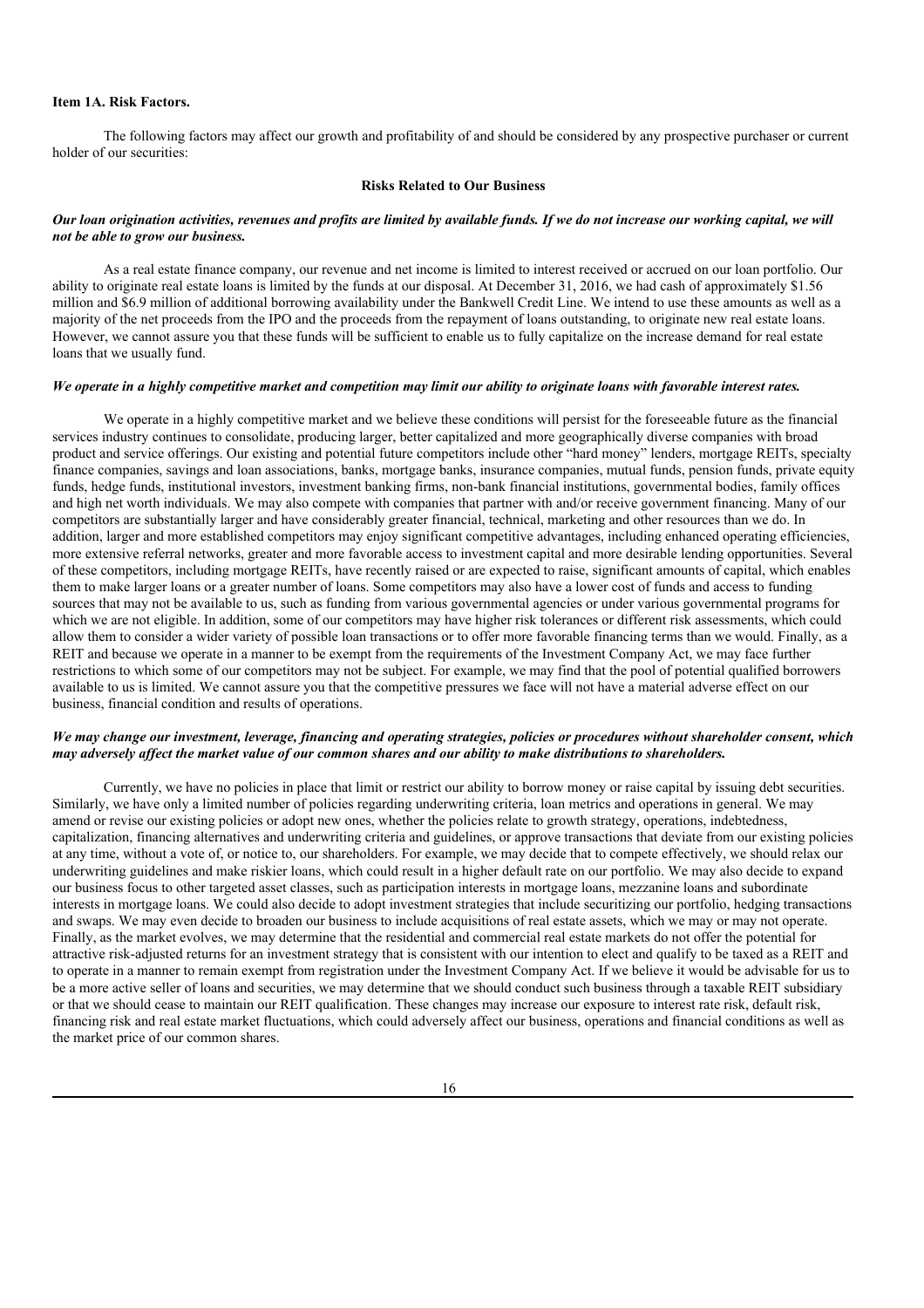## Management has broad authority to make lending decisions. If management fails to generate attractive risk-adjusted loans on a consistent basis, our revenue and income could be materially and adversely affected and the market price of a share of our common *shares is likely to decrease.*

Our senior executives have unrestricted authority to originate, structure and fund loans subject to whatever policies our board of directors have adopted. Thus, management could authorize transactions that may be costly and/or risky, which could result in returns that are substantially below expectations or that result in losses, which would materially and adversely affect our business operations and results. Further, management's decisions may not fully reflect the best interests of our shareholders. Our board of directors may periodically review our underwriting guidelines but will not, and will not be required to, review all our proposed loans. In conducting periodic reviews, our board of directors will rely primarily on information provided to them by management.

## Our future success depends on the continued efforts of our senior executive officers and our ability to attract and retain additional *qualified management, marketing, technical, and sales executives and personnel.*

Our future success depends to a significant extent on the continued efforts of our co-chief executive officers, Jeffrey C. Villano and John L. Villano. They generate most, if not all, of our loan applications, supervise all aspects of the underwriting and due diligence process in connection with each loan, structure each loan and have absolute authority (subject only to the maximum amount of the loan) as to whether or not to approve the loan. We do not maintain key person life insurance for either of the Villanos. If either one of them is unable or unwilling to continue to serve as an executive officer on a full-time basis, our business and operations may be adversely affected.

As our business grows we will also need to recruit, train and retain additional managerial and administrative personnel as we begin to deploy the net proceeds and grow our business. This includes experienced real estate finance professionals, sales and marketing people, finance and accounting personnel, information technology professionals as well as administrative and clerical staff to support them. In addition, to manage our anticipated development and expansion, we must implement and upgrade our managerial, operational and financial systems and expand our facilities. Due to our limited resources, we may not be able to effectively manage the expansion of our operations or recruit and train additional qualified personnel. The loss of any of our key executives, or the failure to attract, integrate, motivate, and retain additional key personnel could have a material adverse effect on our business. We compete for such personnel against numerous companies, including larger, more established companies with significantly greater financial resources than we possess. This may result in weaknesses in our infrastructure, give rise to operational mistakes, loss of business opportunities, loss of employees and reduced productivity among remaining employees. In addition, our expanded operations could lead to significant incremental operating costs and may divert financial resources from other projects. We cannot assure you that we will be successful in attracting, training, managing or retaining the personnel we need to manage our growth, and the failure to do so could have a material adverse effect on our business, prospects, financial condition, and results of operations. If we cannot effectively manage our expected development and expansion, our expenses may increase more than expected, our ability to increase our revenue and profits could be jeopardized and we may not be able to implement our overall business strategy.

## Terrorist attacks and other acts of violence or war may adversely impact the real estate industry generally and our business, financial *condition and results of operations.*

Over the last few years there have been several high profile and successful terror attacks around the world including in the United States. In addition, over the last several months there have been several violent attacks on law enforcement officers in various cities in the United States. Any future terrorist attacks or a prolonged period of civil unrest, the anticipation of any such attacks, and the consequences of any military or other response by the United States and its allies may have an adverse impact on the U.S. financial markets and the economy in general. We cannot predict the severity of the effect that any such future events would have on the U.S. financial markets, including the real estate capital markets, the economy or our business. Terrorist attacks and prolonged periods of civil unrest could also adversely affect the credit quality of some of our loan portfolio, which could have an adverse impact on our financial condition, results of operations and the market price of our common shares.

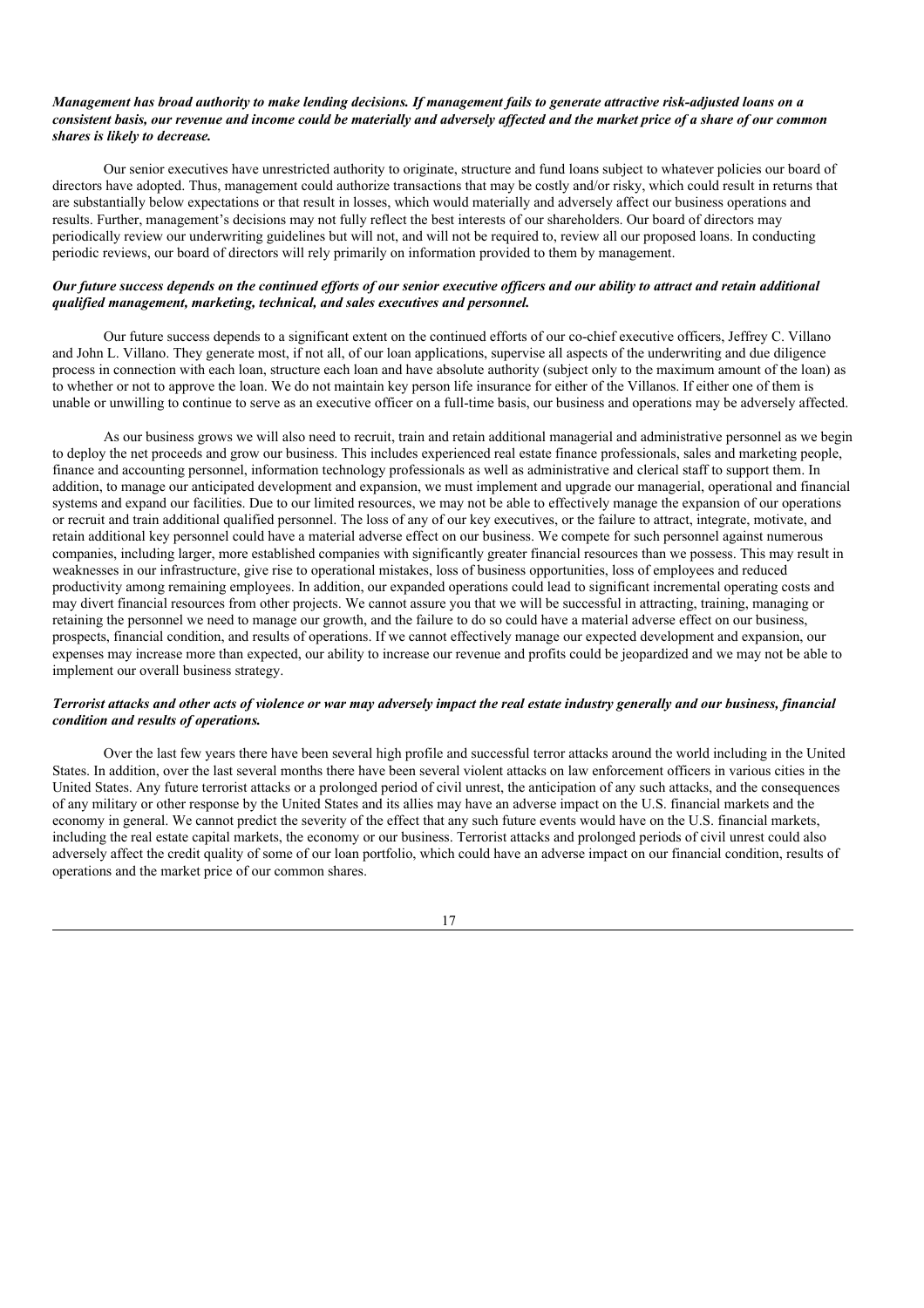The enactment of the Terrorism Risk Insurance Act of 2002, or the TRIA, and the subsequent enactment of the Terrorism Risk Insurance Program Reauthorization Act of 2007, which extended TRIA through the end of 2020, requires insurers to make terrorism insurance available under their property and casualty insurance policies to receive federal compensation under TRIA for insured losses. However, this legislation does not regulate the pricing of such insurance. The absence of affordable insurance coverage may adversely affect the general real estate lending market, lending volume and the market's overall liquidity and may reduce the number of suitable financing opportunities available to us and the pace at which we can make loans. If property owners are unable to obtain affordable insurance coverage, the value of their properties could decline and in the event of an uninsured loss, we could lose all or a portion of our investment.

## Security breaches and other disruptions could compromise our information and expose us to liability, which would cause our business *and reputation to suf er.*

In the ordinary course of our business, we may acquire and store sensitive data on our network, such as our proprietary business information and personally identifiable information of our prospective and current borrowers. The secure processing and maintenance of this information is critical to our business strategy. Despite our security measures, our information technology and infrastructure may be vulnerable to attacks by hackers or breached due to employee error, malfeasance or other disruptions. Any such breach could compromise our networks and the information stored there could be accessed, publicly disclosed, lost or stolen. Any such access, disclosure or other loss of information could result in legal claims or proceedings, liability under laws that protect the privacy of personal information, regulatory penalties, disruption to our operations and the services we provide to customers or damage our reputation, which could materially and adversely affect us.

## **Risks Related to Our Portfolio**

#### *If we overestimate the value the collateral securing the loan, we may experience losses.*

Loan decisions are typically made based on the value of the collateral securing the loan rather than the credit of the borrower or the cash flow from the property. We cannot assure you that our assessments will always be accurate or the circumstances relating to the collateral or, for that matter, the borrower, will not change during the loan term, which could lead to losses and write-offs. Losses and write-offs could materially and adversely affect our business, operations and financial condition and the market price of our common shares. As a real estate finance company, we deal with a variety of default situations on a regular basis. As such, we are unable to quantify the number of loans that may, at one time or another, have been in default. Despite its conservative underwriting policy, specifically that the loan-to-value ratio may not exceed 65%, since its inception in December 2010, SCP has foreclosed on one property and acquired eight other properties from five different borrowers who were in default of their obligations to SCP. We cannot assure you that we will be able to avoid foreclosures in the future and that such foreclosures will not have a significant adverse impact on our financial performance and cash flows.

## Difficult conditions in the markets for mortgages and mortgage-related assets as well as the broader financial markets have resulted in a significant contraction in liquidity for mortgages and mortgage-related assets, which may adversely affect the value of the assets that *we intend to originate.*

Our results of operations will be materially affected by conditions in the markets for mortgages and mortgage-related assets as well as the broader financial markets and the economy generally. In recent years, significant adverse changes in financial market conditions have resulted in a decline in real estate values, jeopardizing the performance and viability of many real estate loans. As a result, many traditional mortgage lenders suffered severe losses and several have even failed. This situation has negatively affected both the terms and availability of financing for small non-bank real estate finance companies. This could have an adverse impact on our financial condition, business operations and the price of our common shares.

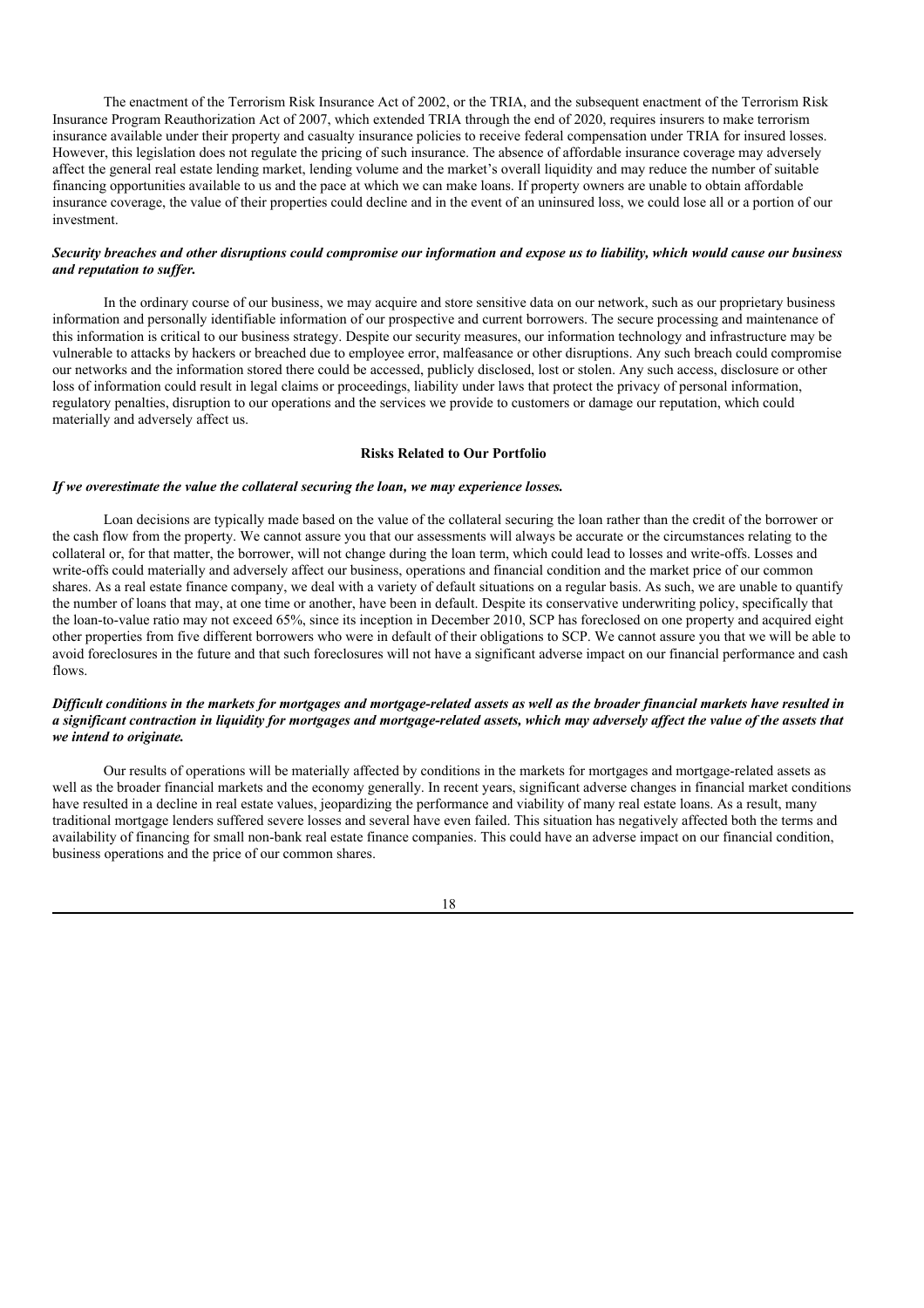#### *Short-term loans may involve a greater risk of loss than traditional mortgage loans.*

Borrowers usually use the proceeds of a long-term mortgage loan or sale to repay a short-term loan. We may therefore depend on a borrower's ability to obtain permanent financing or sell the property to repay our loan, which could depend on market conditions and other factors. Short-term loans are also subject to risks of borrower defaults, bankruptcies, fraud, losses and special hazard losses that are not covered by standard hazard insurance. In the event of a default, we bear the risk of loss of principal and non-payment of interest and fees to the extent of any deficiency between the value of the mortgage collateral and the principal amount and unpaid interest of the interim loan. To the extent we suffer such losses with respect to our interim loans, our enterprise value and the price of our common shares may be adversely affected.

## We may be subject to "lender liability" claims. Our financial condition could be materially and adversely impacted if we were to be *found liable and required to pay damages.*

In recent years, several judicial decisions have upheld the right of borrowers to sue lenders on the basis of various evolving legal theories, collectively termed "lender liability." Generally, lender liability is founded on the premise that a lender has either violated a duty, whether implied or contractual, of good faith and fair dealing owed to the borrower or has assumed a degree of control over the borrower resulting in the creation of a fiduciary duty owed to the borrower or its other creditors or shareholders. We cannot assure you that such claims will not arise or that we will not be subject to significant liability if a claim of this type did arise.

## An increase in the rate of prepayment of outstanding loans may have an adverse impact on the value of our portfolio as well as our *revenue and income.*

The value of our loan portfolio may be affected by prepayment rates and a significant increase in the rate of prepayments could have an adverse impact on our operating results. Recently, SCP has experienced an increase in the rate of prepayments, an indication that banks may be more willing to lend as general economic conditions seem to be improving. Prepayment rates cannot be predicted with certainty and no strategy can completely insulate us from prepayment or other such risks. We do not charge a penalty or premium if a loan is paid off before its maturity date. In periods of declining interest rates, prepayment rates on mortgage and other real estate-related loans generally increase. Repayment proceeds are either invested in new loans or used to pay down bank debt. If we cannot reinvest the proceeds of repayments quickly in new loans with interest rates comparable to the rates on the loans being repaid, our revenue and profits will decline. Although, we also receive origination fees for new loans, we cannot assure that these fees will offset any reduction in the interest rate on the new loan.

## *The lack of liquidity in our portfolio may adversely af ect our business.*

The illiquidity of our loan portfolio may make it difficult for us to sell such assets if the need or desire arises. As a result, if we are required to liquidate all or a portion of our portfolio quickly, we may realize significantly less than the outstanding loan balance.

## The geographic concentration of our loan portfolio may make our revenues and the values of the mortgages and real estate securing *our portfolio vulnerable to adverse changes in local or regional economic conditions.*

Under our current business model, we have one asset class — mortgage loans that we originate, underwrite, fund, service and manage — and we have no current plans to diversify. Moreover, most of SCP's loans — approximately 93% of the aggregate outstanding principal balance at December 31, 2016 — were secured by properties located in Connecticut. The lack of geographical diversification makes our mortgage portfolio more sensitive to local and regional economic conditions. A significant decline in the local or regional economy where the properties are located could result in a greater risk of default compared with the default rate for loans secured by properties in other geographic locations. This could result in a reduction of our revenues and provision for loan loss allowances, which might not be as acute if our loan portfolio were more geographically diverse. Therefore, our loan portfolio is subject to greater risk than other real estate finance companies that have a more diversified asset base and broader geographic footprint. To the extent that our portfolio is concentrated in one region and/or one type of asset, downturns relating generally to such region or type of asset may result in several defaults within a relatively short time period, which may reduce our net income and the market price of our common shares.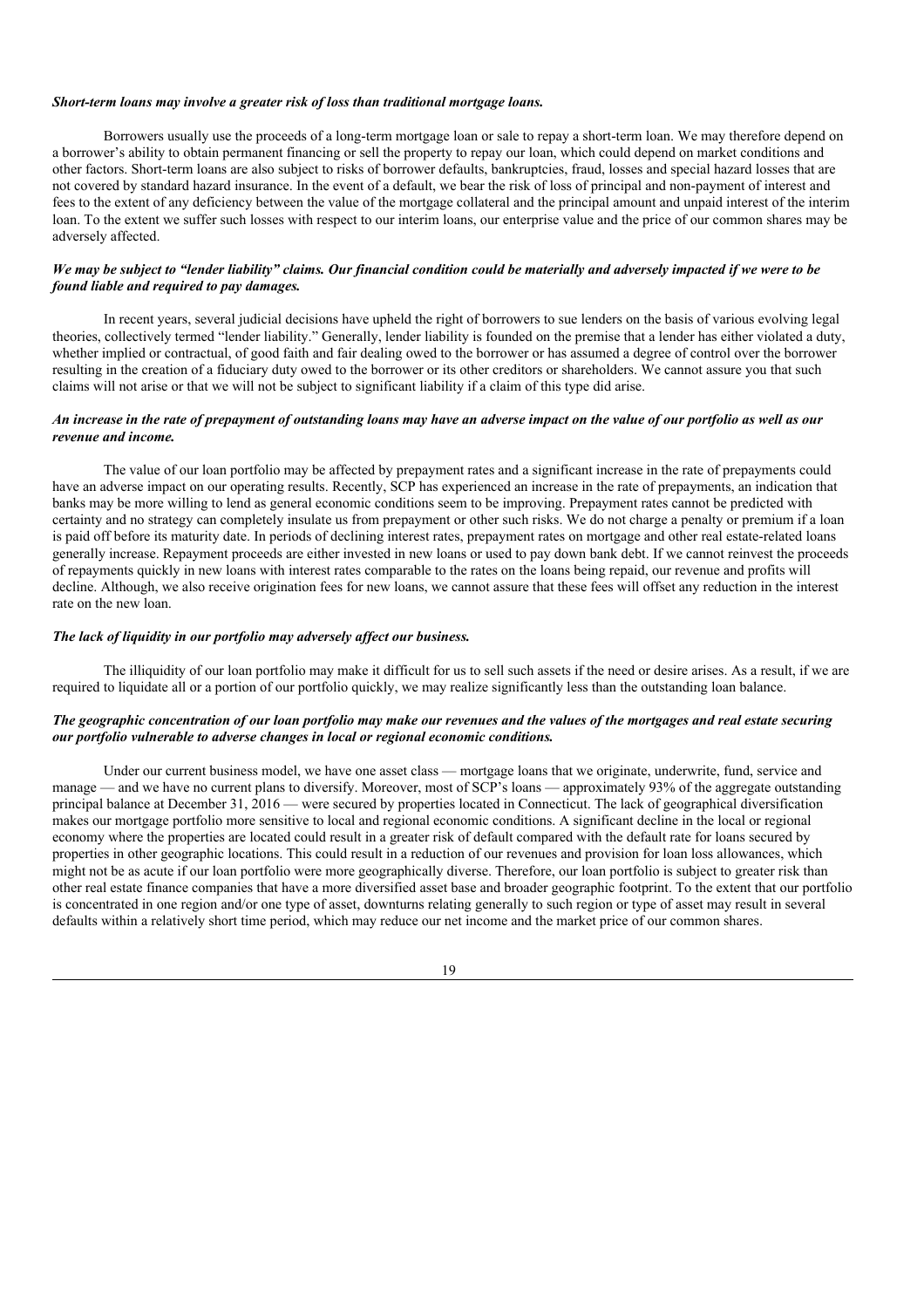## A prolonged economic slowdown, a lengthy or severe recession or declining real estate values could impair our investments and harm *our operations.*

A prolonged economic slowdown, a recession or declining real estate values could impair the performance of our assets and harm our financial condition and results of operations, increase our funding costs, limit our access to the capital markets or result in a decision by lenders not to extend credit to us. Thus, we believe the risks associated with our business will be more severe during periods of economic slowdown or recession because these periods are likely to be accompanied by declining real estate values. Declining real estate values are likely to have one or more of the following adverse consequences:

- reduce the level of new mortgage and other real estate-related loan originations since borrowers often use appreciation in the value of their existing properties to support the purchase or investment in additional properties;
- make it more difficult for existing borrowers to remain current on their payment obligations; and
- significantly increase the likelihood that we will incur losses on our loans in the event of default because the value of our collateral may be below the amount of our loan.

Any sustained period of increased payment delinquencies, foreclosures or losses could adversely affect both our net interest income from loans in our portfolio as well as our ability to originate new loans, which would materially and adversely affect our results of operations, financial condition, liquidity and the market price of our common shares.

## *Our due diligence may not reveal all liabilities of a borrower or other risks.*

Before making a loan to a borrower, we assess the strength and skills of such entity's management and other factors that we believe are material to the performance of the loan. In making the assessment and otherwise conducting customary due diligence, we rely on the resources available to us and, in some cases, services provided by third parties. This process is particularly important and subjective with respect to newly organized entities because there may be little or no information publicly available about the entities. There can be no assurance that our due diligence processes will uncover all relevant facts or that the borrower's circumstances will not change after the loan is funded. In either case, this could adversely impact the performance of the loan and our operating results.

## Our loans are typically made to entities to enable them to acquire, develop or renovate residential or commercial property, which may *involve a greater risk of loss than loans to individual owners of residential real estate.*

We make loans to corporations, partnerships, limited liability companies and individuals to fund their acquisition, renovation, rehabilitation, development and/or improvement of residential or commercial real estate held for resale or investment. In many instances, the property is under-utilized, poorly managed, or located in a recovering neighborhood. Thus, these loans may have greater risk than loans to individual property owners with respect to their primary residence or to owners of commercial operating properties because of a variety of factors. For instance, our borrowers usually do not have the need to occupy the property, or an emotional attachment to the property as borrowers of owner-occupied residential properties may have, and therefore they don't always have the same incentive to avoid foreclosure. Similarly, the properties we loan against may have little or no cash flow. If the neighborhood in which the asset is located fails to recover per the borrower's projections, or if the borrower fails to improve the quality of the property's performance and/or the value of the property, the borrower may not receive a sufficient return on the property to satisfy the loan, and we bear the risk that we may not recover some or all of our principal. Finally, there are difficulties associated with collecting debts from entities that may be judgment proof. While we try to mitigate these risks in various ways, including by getting personal guarantees from the principals of the borrower, we cannot assure you that these lending and credit enhancement strategies will be successful.

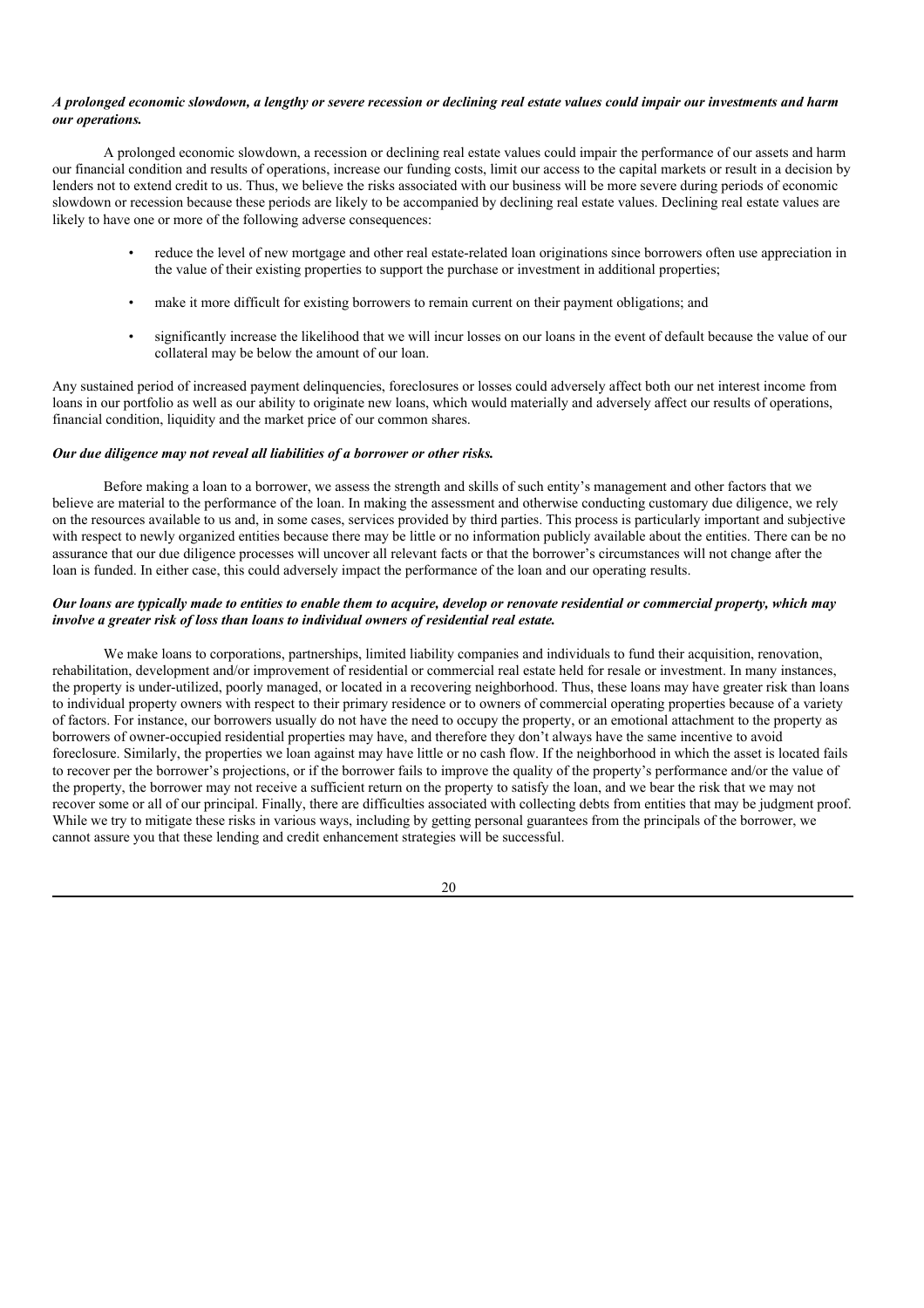#### *Our inability to promptly foreclose on defaulted loans could increase our costs and/or losses.*

While we have certain rights with respect to the real estate collateral underlying our loans, and rights against the borrower and guarantor(s), in the event of a default there are a variety of factors that may inhibit our ability to enforce our rights to collect the loan, whether through a non-payment action against the borrower, a foreclosure proceeding against the underlying property or a collection or enforcement proceeding against the guarantor. These factors include, without limitation, state foreclosure timelines and deferrals associated therewith (including with respect to litigation); unauthorized occupants living in the property; federal, state or local legislative action or initiatives designed to provide residential property owners with assistance in avoiding foreclosures and that serve to delay the foreclosure process; government programs that require specific procedures to be followed to explore the refinancing of a residential mortgage loan prior to the commencement of a foreclosure proceeding; and continued declines in real estate values and sustained high levels of unemployment that increase the number of foreclosures and place additional pressure on the already overburdened judicial and administrative systems. In short, foreclosure of a mortgage loan can be an expensive and lengthy process that could have a substantial negative effect on our anticipated return on the foreclosed mortgage loan. In addition, in the event of the bankruptcy of the borrower or guarantor, we may not have full recourse to the assets of the borrower, or the assets of the borrower or the guarantor may not be sufficient to satisfy the debt.

## None of our loans are funded with interest reserves and our borrowers may be unable to pay the interest accruing on the loans when *due, which could have a material adverse impact on our financial condition.*

Our loans are not funded with an interest reserve. Thus, we rely on the borrowers to make interest payments as and when due from other sources of cash. Given the fact that many of the properties securing our loans are not income producing or even cash producing and most of the borrowers are entities with no assets other than the single property that is the subject of the loan, some of our borrowers have considerable difficulty servicing our loans and the risk of a non-payment of default is considerable. We depend on the borrower's ability to refinance the loan at maturity or sell the property for repayment. If the borrower is unable to repay the loan, together with all the accrued interest, at maturity, our operating results and cash flows would be materially and adversely affected.

## *Interest rate fluctuations could reduce our ability to generate income and may cause losses.*

Our primary interest rate exposure relates to the yield on our loan portfolio and the financing cost of our debt. Our operating results depend, in part, on differences between the interest income generated by our loan portfolio net of credit losses and our financing costs. This exposure is exacerbated by the fact that the interest rates on our loans are fixed throughout the term of the loan, which is generally three years, while the interest rate on our debt is variable and changes every time there is a change in the prime rate. Changes in interest rates will affect our revenue and net income in one or more of the following ways:

- our operating expenses may increase;
- our ability to originate loans may be adversely impacted;
- to the extent we use our credit line or other forms of debt financing to originate loans, our borrowing costs would rise, reducing the "spread" between our cost of funds and the yield on our outstanding mortgage loans, which tend to be fixed rate obligations;
- a rise in interest rates may discourage potential borrowers from refinancing existing loans or defer plans to renovate or improve their properties;
- increase borrower default rates;
- negatively impact property values making our existing loans riskier and new loans that we originate smaller;
- rising interest rates could also result in reduced turnover of properties which may reduce the demand for new mortgage loans.

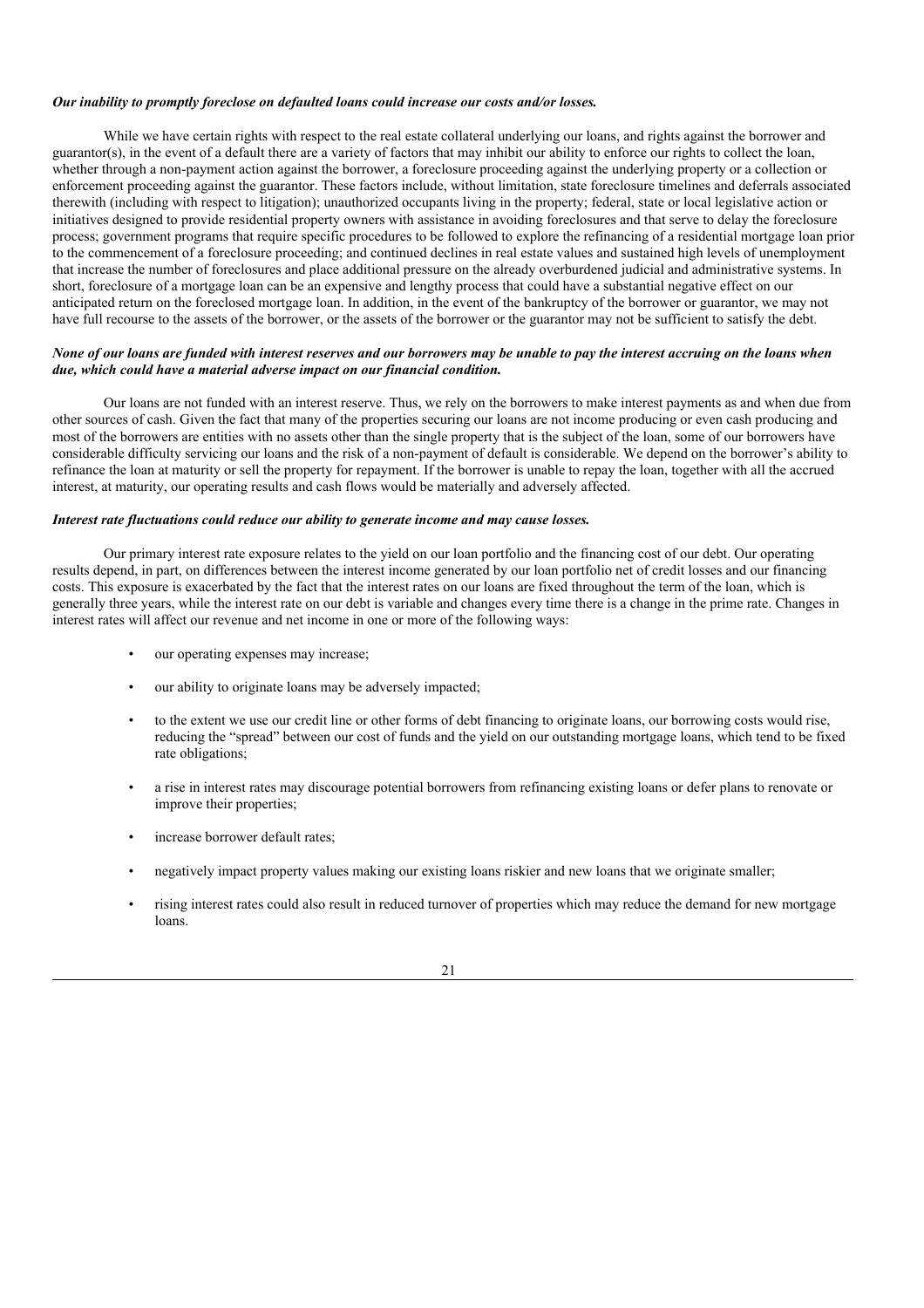In December 2016, the United States Federal Reserve Board (the "Fed") raised its targeted federal funds rate 25 basis points, or 0.25%. As a result, the interest rate on the Bankwell Credit Line was increased from 6.50% to 6.75% as of December 16, 2016. In March, 2017, the Fed again raised the its targeted federal funds rate 0.25 basis points, resulting in another increase to our borrowing rate. In addition, the Fed confirmed that it intends to continue to raise interest rates gradually throughout 2017. Further increases in interest rates will increase our borrowing costs. As interest rates continue to rise, we believe our investors will expect a concomitant increase in yield on their investment. If rates increase gradually, we believe we will be able to pass along these increases to our borrowers under new loans and thus satisfy the expectations of our investors. However, if rates increase rapidly or the periodic increases are significant, we may not be able to increase our lending rate quickly enough to satisfy the expectations of the investment community. Further, all our loans are fixed rate obligations and we cannot unilaterally increase the interest rates on our outstanding loans. Therefore, with respect to our existing portfolio, the "spread" between the interest we receive and the cost of funds to finance these loans, will shrink, which will adversely impact our net income. This could lead to a decrease in the market price of our common shares. To date, we have not raised rates on our loans to match the increases in our borrowing rate, as we originally intended. After considering the pros and cons of increasing our rates and considering our relatively low level of debt following our IPO, we believe the better strategy for now is to focus on building market share rather than shortterm profits and cash flow. This could have an adverse impact on our profits and cash flow in the short-term. In addition, we cannot assure that we will be able to increase our rates at any time in the future.

#### *Liability relating to environmental matters may adversely impact the value of properties securing our loans.*

Under various U.S. federal, state and local laws, an owner or operator of real property may become liable for the costs of removal of certain hazardous substances released on its property. These laws often impose liability without regard to whether the owner or operator knew of, or was responsible for, the release of such hazardous substances. The presence of hazardous substances may adversely affect an owner's ability to sell real estate or borrow using real estate as collateral. To the extent that an owner of a property underlying one of our debt instruments becomes liable for removal costs, the ability of the owner to make payments to us may be reduced, which in turn may adversely affect the value of the relevant mortgage asset held by us and our ability to make distributions to our shareholders. If we acquire any properties by foreclosure or otherwise, the presence of hazardous substances on a property may adversely affect our ability to sell the property and we may incur substantial remediation costs, thus harming our financial condition. The discovery of material environmental liabilities attached to such properties could have a material adverse effect on our results of operations and financial condition and the market price of our common shares.

## Defaults on our loans may cause declines in revenues and net income. The impact of defaults may be exacerbated by the fact that we do *not carry loan loss reserves.*

Defaults by borrowers could result in one or more of the following adverse consequences:

- a decrease in interest income, profitability and cash flow;
- the establishment of or an increase in loan loss reserves:
- write-offs and losses;
- default under our credit facility; and
- an increase in legal and enforcement costs, as we seek to protect our rights and recover the amounts owed.

As a result, we will have less cash available for paying our other operating expenses and for making distributions to our shareholders. This would have a material adverse effect on the market price of our common shares. Based on experience and periodic evaluation of its loan portfolio, at each of December 31, 2016 and 2015, SCP did not have a loan loss reserve. A loss with respect to all or a portion of a loan in our portfolio in excess of our reserve will have an immediate and adverse impact on our net income. The valuation process of our loan portfolio requires us to make certain estimates and judgments, which are particularly difficult to determine during a period in which the availability of real estate credit is limited and real estate transactions have decreased. These estimates and judgments are based on several factors, including projected cash flows from the collateral securing our mortgage loans, if any, loan structure, including the availability of reserves and recourse guarantees, likelihood of repayment in full at the maturity of a loan, the relative strength or weakness of the refinancing market and expected market discount rates for varying property types. If our estimates and judgments are not correct, our results of operations and financial condition could be severely impacted.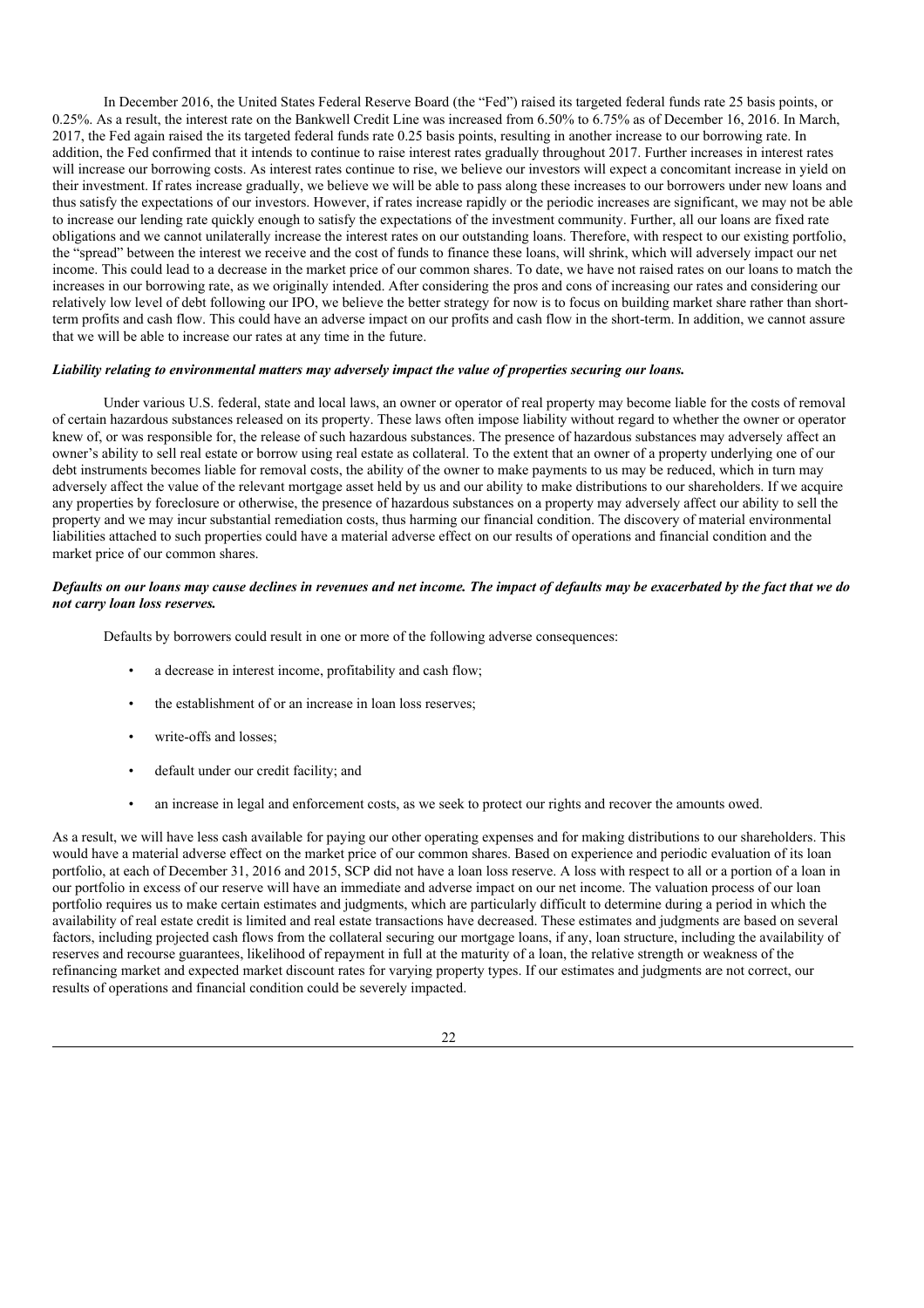#### Our revenues and the value of our portfolio may be negatively affected by casualty events occurring on properties securing our loans.

We require our borrowers to obtain, for our benefit, all risk property insurance covering the property and any improvements to the property collateralizing our loan in an amount intended to be sufficient to provide for the cost of replacement in the event of casualty. However, the amount of insurance coverage maintained for any property may not be sufficient to pay the full replacement cost following a casualty event. Furthermore, there are certain types of losses, such as those arising from earthquakes, floods, hurricanes and terrorist attacks, that may be uninsurable or that may not be economically feasible to insure. Changes in zoning, building codes and ordinances, environmental considerations and other factors may make it impossible for our borrowers to use insurance proceeds to replace damaged or destroyed improvements at a property. If any of these or similar events occur, the amount of coverage may not be sufficient to replace a damaged or destroyed property and/or to repay in full the amount due on loans collateralized by such property. Thus, our returns and the value of our investment may be reduced.

## Borrower concentration could lead to significant losses, which could have a material adverse impact on our operating results and *financial condition.*

As of December 31, 2016, no single borrower or group of affiliated borrowers accounted for more than 5% of SCP's loan portfolio. At December 31, 2015, two borrowers each accounted for more than 5% of SCP's loan portfolio, one of whom was JJV. Concentration of loans to a limited number of borrowers or a group of affiliated borrowers poses a significant risk, as a default by a borrower on one loan or by one borrower in a group of affiliates is likely to result in a default by the borrower on other loans or by other borrowers in the group. We will attempt to mitigate this risk by adopting a policy that the total amount of loans outstanding to any single borrower or group of affiliated borrowers may not exceed more than 10% of our loan portfolio after taking into account the loan under consideration. In addition, we will also adopt a policy precluding loans to related parties unless such loans are on terms no less favorable to us than similar loans to unrelated third parties taking into account all of our underwriting criteria and that such loan has been approved by a majority of our independent directors.

## **Risks Related to Financing Transactions**

## Our existing credit line has numerous covenants with which we must comply. If we are unable to comply with these covenants, the outstanding amount of the loan could become due and payable and we may have to sell off a portion of our loan portfolio to pay off the *debt.*

The Bankwell Credit Line contains various covenants and restrictions that are typical for these kinds of credit facilities, including limiting the amount that we can borrow relative to the value of the underlying collateral, maintaining various financial ratios and limitations on the terms of loans we make to our customers. Under the terms of the Bankwell Credit Line, the amount outstanding at any one time may not exceed the lesser of (i) \$15.0 million and (ii) our Eligible Note Receivables (as defined in the Line of Credit Agreement). In addition, each "Advance" is further limited to the lesser of (i)  $50\% - 75\%$ , depending on the loan-to-value ratio, of the principal amount of the particular Eligible Note Receivable being funded and (ii) \$250,000. In addition, to qualify as an "Eligible Note Receivable," any loan with an original principal amount exceeding \$325,000 requires an independent appraisal of the property securing such loan. As of December 31, 2016, we estimate that loans having an aggregate principal amount of approximately \$19.6 million, representing approximately 58.2% of SCP's mortgage receivables as of that date, satisfied all of the eligibility criteria under the Bankwell Credit Line. As of December 31, 2016, the total amount outstanding under the Bankwell Credit Line was approximately \$8.1 million leaving us with sufficient borrowing capacity to draw down the full amount of the credit line if we so choose. However, given the nature of our business, we cannot assure you that we will always be able to borrow the maximum allowed under the terms of the Bankwell Credit Line.

These limitations include the following:

- prohibiting any liens on any of the collateral securing the Bankwell Credit Line, which is essentially all of our assets;
- prohibiting us from merging, consolidating or disposing of any asset;
- prohibiting us from incurring additional indebtedness exceeding \$100,000 in the aggregate;

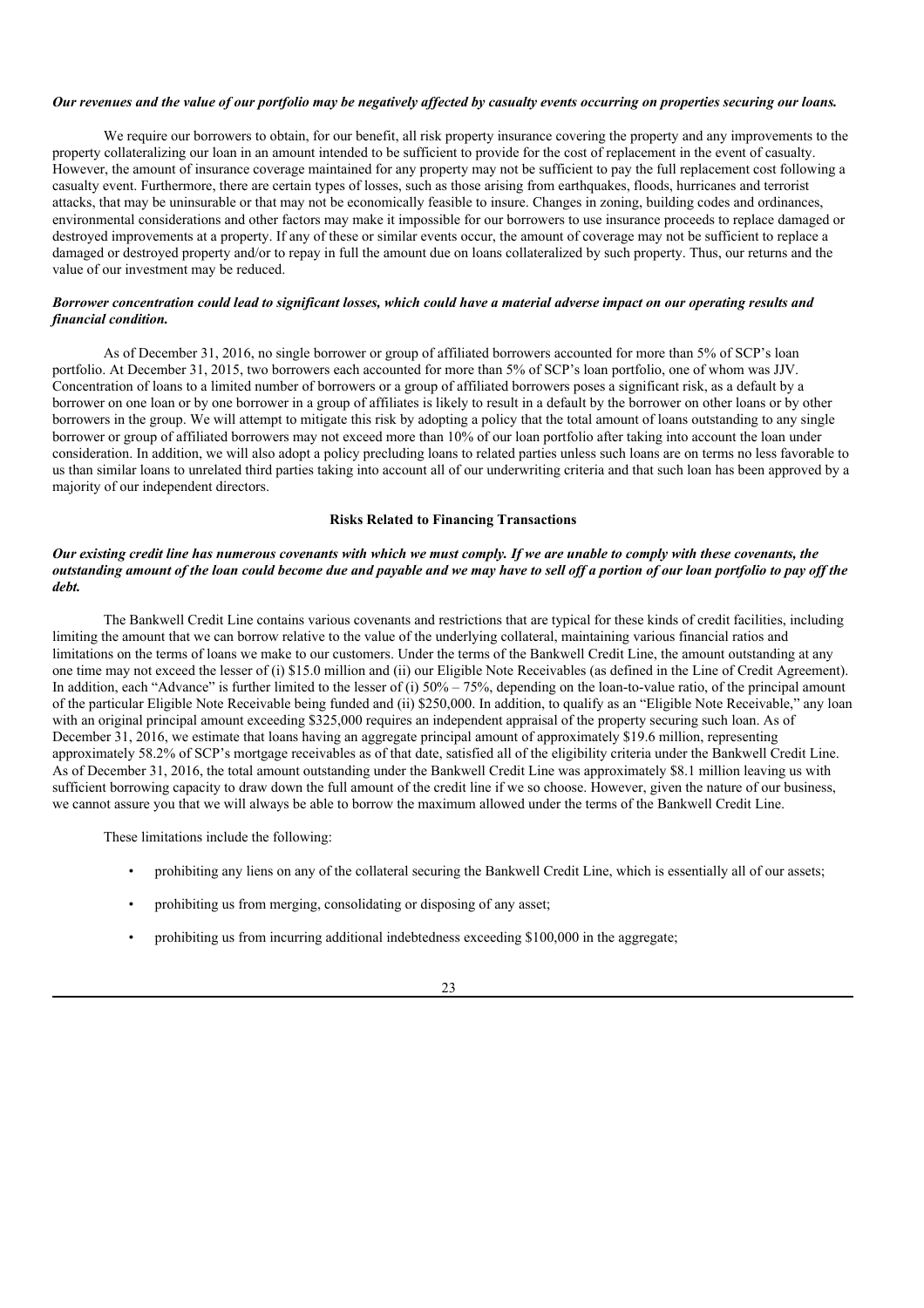- prohibiting us from forming or transacting business with any subsidiary or affiliate other than to make loans to our borrowers;
- prohibiting us from allowing any litigation exceeding \$50,000 against any of our assets unless we are fully insured against such loss;
- prohibiting us from declaring or paying any cash dividends exceeding our REIT taxable income;
- prohibiting us from purchasing any securities issued by or otherwise invest in any public or private entity; and
- Jeffrey Villano and John Villano must remain as our senior executive officers with day-to-day operational involvement.

Loan covenants include the following:

- punctually pay amounts due;
- pay on demand any charges customarily incurred or levied by Bankwell;
- pay any and all taxes, assessments or other charges assessed against us or any of our assets;
- pay all insurance premiums;
- maintain our principal deposit and disbursement accounts with Bankwell;
- perfect Bankwell's lien on the assets;
- comply with all applicable laws, ordinances, rules and regulations of any governmental authority; or
- change the form of or nature of our ownership structure from a REIT.

The loan agreement also includes the following covenants:

- we must maintain a fixed charge coverage ratio of at least 1.35:1.00 at the end of each fiscal quarter;
- we must maintain a tangible net worth of not less than the sum of  $(x)$  seventy-five percent  $(75%)$  of shareholders' equity immediately following the consummation of the IPO plus (y) sixty percent (60%) percent of net cash proceeds from the sale of any of our equity securities following the consummation of the IPO; and
- each of Jeffrey Villano and John Villano must own not less than 500,000 shares of our issued and outstanding capital stock.

If we fail to meet or satisfy any of these covenants, we would be in default under our agreement with Bankwell, and Bankwell could elect to declare outstanding amounts due and payable, terminate its commitments to us, require us to post additional collateral and/or enforce their interests against existing collateral. Acceleration of our debt to Bankwell could also make it difficult for us to satisfy the qualification requirements necessary to maintain our status as a REIT, significantly reduce our liquidity or require us to sell our assets to repay amounts due and outstanding. This would significantly harm our business, financial condition, results of operations and ability to make distributions and could result in the foreclosure of our assets which secure our obligations, which could cause the value of our capital shares to decline. A default could also significantly limit our financing alternatives such that we would be unable to pursue our leverage strategy, which could adversely affect our returns.

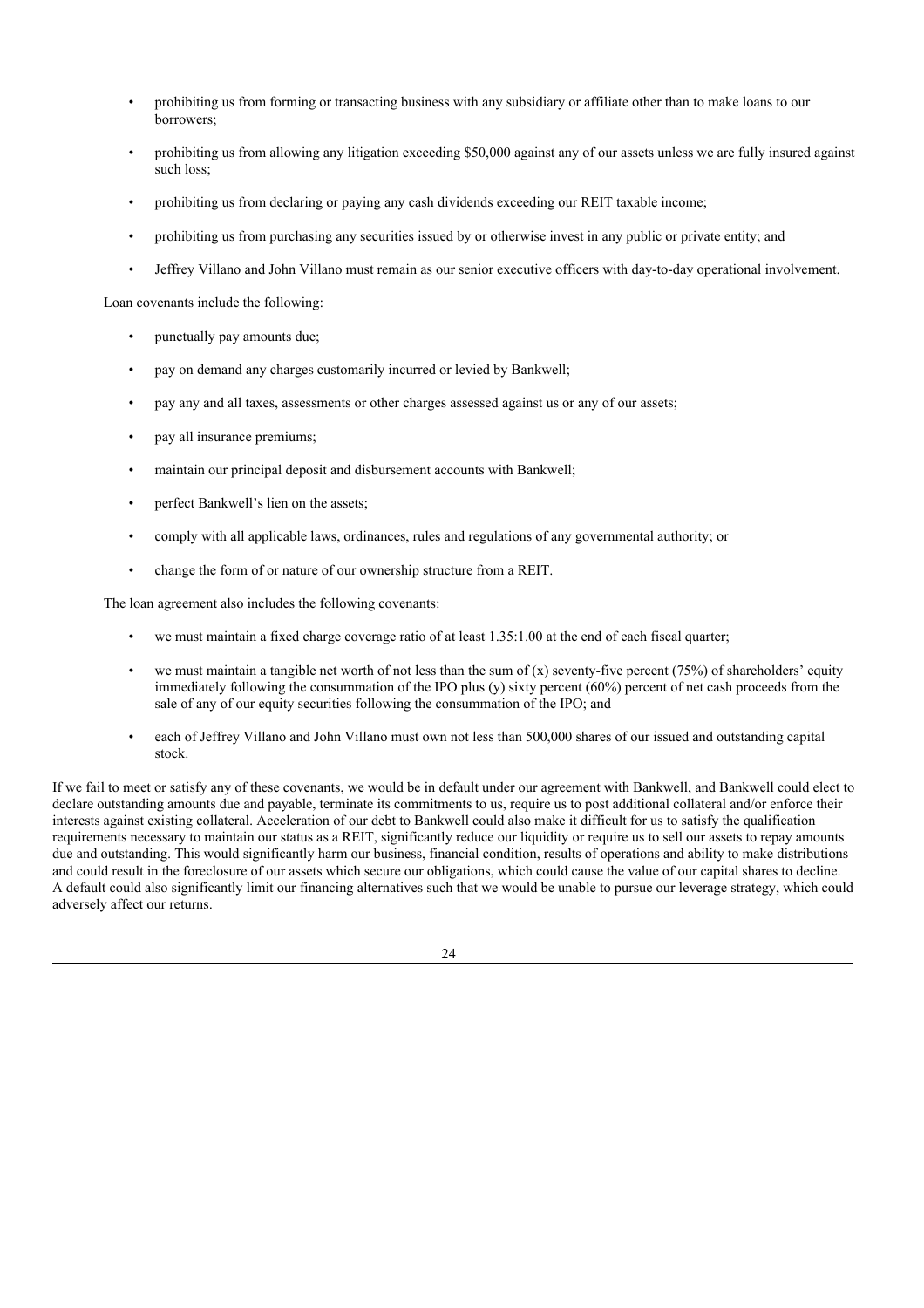If we default and Bankwell accelerates the loan we would have to repay the debt immediately from our working capital (*i.e.,* proceeds from loan repayments), proceeds from the sale of all or a portion of our loan portfolio or debt or equity securities, or refinance with another lender. We cannot assure you that we would be able to replace the Bankwell Credit Line on similar terms or on any terms. If we must sell a portion of our loan portfolio, the amount we realize may be less than the face amount of the loans sold, resulting in a loss. If we sell a portion of our portfolio or use proceeds from loan repayments to pay the Bankwell debt, our opportunities to grow our business will be negatively impacted.

## Our access to financing may be limited and, thus, our ability to maximize our returns may be adversely affected.

Our ability to grow and compete may also depend on our ability to borrow money to leverage our loan portfolio and to build and manage the cost of expanding our infrastructure to manage and service a larger loan portfolio. The Bankwell Credit Line prohibits us from incurring additional indebtedness exceeding \$100,000 in the aggregate without Bankwell's consent. Even if Bankwell does consent, we cannot assure you that a subsequent financing source would agree to any conditions that Bankwell may impose and insist upon.

In general, the amount, type and cost of any financing that we obtain from another financial institution will have a direct impact on our revenue and expenses and, therefore, can positively or negatively affect our financial results. The percentage of leverage we employ will vary depending on our assessment of a variety of factors, which may include the anticipated liquidity and price volatility of our existing portfolio, the potential for losses and extension risk in our portfolio, the gap between the size and duration of our assets and liabilities, the availability and cost of financing, our opinion as to the creditworthiness of our financing counterparties, the health of the U.S. economy and commercial mortgage markets, our outlook for the level, slope, and volatility of interest rates, the credit quality of our borrowers and the collateral underlying our assets.

Our access to financing will depend upon a number of factors, over which we have little or no control, including:

- general market conditions;
- the market's view of the quality of our assets;
- the market's perception of our growth potential;
- our eligibility to participate in and access capital from programs established by the governmental agencies;
- our current and potential future earnings and cash distributions; and
- the market price of our common shares.

Continuing weakness in the capital and credit markets could adversely affect our ability to secure financing on favorable terms or at all. In addition, if regulatory capital requirements imposed on lenders change, they may be required to limit, or increase the cost of, financing they provide to us. In general, this could potentially increase our financing costs and reduce our liquidity or require us to sell loans at an inopportune time or price.

We cannot assure you that we will always have access to structured financing arrangements when needed. If structured financing arrangements are not available to us we may have to rely on equity issuances, which may be dilutive to our shareholders, or on less efficient forms of debt financing that require a larger portion of our cash flow from operations, thereby reducing funds available for our operations, future business opportunities, cash distributions to our shareholders and other purposes. We cannot assure you that we will have access to such equity or debt capital on favorable terms (including, without limitation, cost and term) at the desired times, or at all, which may cause us to curtail our lending activities and/or dispose of loans in our portfolio, which could negatively affect our results of operations.

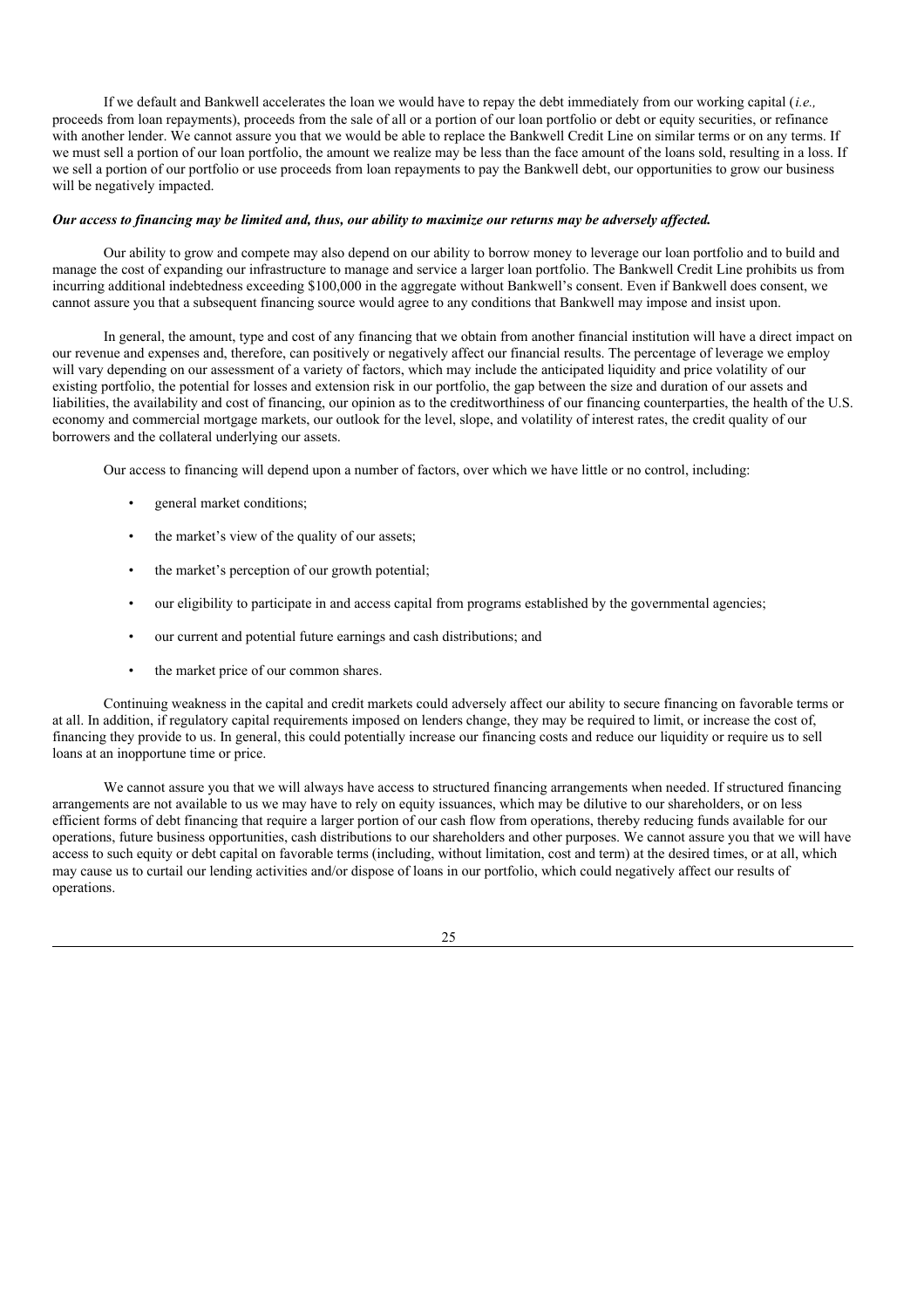## We have no formal corporate policy and none of our governance documents limit our ability to borrow money. Our use of leverage may adversely affect the return on our assets and may reduce cash available for distribution to our shareholders, as well as increase losses *when economic conditions are unfavorable.*

Although our agreement with Bankwell restricts our ability to incur additional indebtedness exceeding \$100,000 in the aggregate, we do not have a formal corporate policy limiting the amount of debt we may incur and none of our governing documents contain any limitation on the amount of leverage we may use. Thus, we may significantly increase the amount of our indebtedness and the leverage we utilize at any time without approval of our shareholders. In addition, we may leverage individual assets at substantially higher levels. Incurring substantial debt could subject us to many risks that, if realized, would materially and adversely affect us, including the risk that:

- our cash flow from operations may be insufficient to make required payments of principal and interest on our outstanding indebtedness or we may fail to comply with all of the other covenants contained in the debt, which is likely to result in (i) acceleration of such debt (and any other debt containing a cross-default or cross-acceleration provision) that we may be unable to repay from internal funds or to refinance on favorable terms, or at all, (ii) our inability to borrow unused amounts under our financing arrangements, even if we are current in payments on borrowings under those arrangements and/or (iii) the loss of some or all of our assets pledged or liened to secure our indebtedness to foreclosure or sale;
- our debt may increase our vulnerability to adverse economic and industry conditions with no assurance that yields will increase with higher financing costs;
- we may be required to dedicate a substantial portion of our cash flow from operations to payments on our debt, thereby reducing funds available for operations, future business opportunities, shareholder distributions or other purposes; and
- we may not able to refinance debt that matures prior to the asset it was used to finance on favorable terms, or at all.

## **Risks Related to REIT Status and Investment Company Act Exemption**

## We have no experience operating as a REIT or managing a portfolio of assets in the manner necessary to maintain an exemption under the Investment Company Act, which may hinder our ability to achieve our business objectives or result in the loss of our qualification as *a REIT.*

We have no experience converting to a REIT and none of our executive officers have any experience managing a loan portfolio under a set of complex laws, rules and regulations or operating a business in compliance with a set of technical limitations and restrictions as those applicable to REITs. Similarly, we have no experience operating under or avoiding being subject to the Investment Company Act. As a result, we are subject to all of the customary business risks and uncertainties associated with any new business, including the risk that we will not achieve our objectives and, as a result, the value of our common shares could decline substantially. The rules and regulations applicable to REITs under the Code are highly technical and complex and the failure to comply with these rules and regulations in a timely manner could prevent us from qualifying as a REIT or could force us to pay unexpected taxes and penalties. In addition, we will be required to develop and implement or invest in substantial control systems and procedures to maintain our qualification as a public REIT. As a result, we cannot assure you that we will be able to successfully operate as a REIT or comply with rules and regulations applicable to REITs, which would substantially reduce our earnings and may reduce the market value of our common shares. In addition, to maintain our exemption from registration under the Investment Company Act, the assets in our portfolio will be subject to certain restrictions, which will limit our operations meaningfully.

## Complying with REIT requirements may hinder our ability to maximize profits, which would reduce the amount of cash available to be *distributed to our shareholders. This could have an adverse impact on the price of our shares.*

To maintain our qualification as a REIT for U.S. federal income tax purposes, we must continually satisfy tests concerning among other things, the composition of our assets, our sources of income, the amounts we distribute to our shareholders and the ownership of our capital shares. Specifically, we must ensure that at the end of each calendar quarter at least 75% of the value of our assets consists of cash, cash items, government securities and qualified REIT real estate assets. The remainder of our investment in securities cannot include more than 10% of the outstanding voting securities of any one issuer or more than 10% of the total value of the outstanding securities of such issuer. In addition, no more than 5% of the value of our assets can consist of the securities of any one issuer, other than a qualified REIT security. If we fail to comply with these requirements, we must dispose of the portion of our assets exceeding such amounts within 30 days after the end of the calendar quarter in order to avoid losing our REIT status and suffering adverse tax consequences. In such event, we may be forced to sell non-qualifying assets at less than their fair market value. As a result of these requirements, our operating costs may increase to ensure compliance. For example, as a REIT, we may depend to a much greater extent than we currently do on communications and information systems. We may have to upgrade our existing systems to monitor a larger portfolio of loans, to track our revenue to make sure we do not inadvertently fail the revenue requirements for a REIT and to make sure that we distribute the requisite amount of our income to shareholders. In addition, we expect our operating expenses to increase as a result of our conversion to a REIT, becoming a publicly-held reporting company and anticipated growth and we cannot assure you that we will be able to sustain our profitability at our historical levels. In addition, we may also be required to make distributions to shareholders at times when we do not have funds readily available for distribution or are otherwise not optional for us. Accordingly, compliance with REIT requirements may hinder our ability to operate solely on the basis of maximizing profits.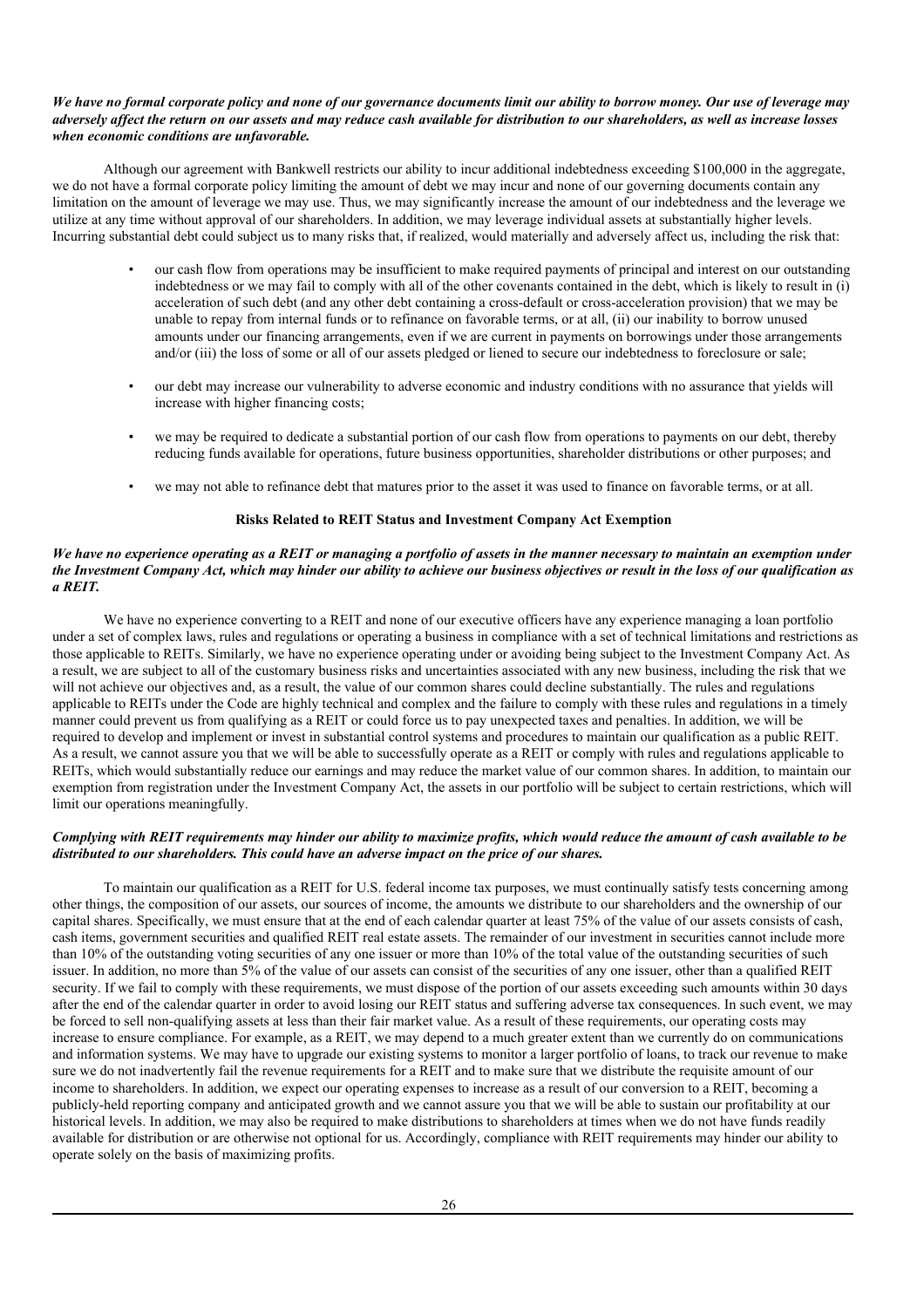## Our failure to qualify or to remain qualified as a REIT would subject us to U.S. federal income tax and applicable state and local taxes, *which would reduce the amount of cash available for distribution to our shareholders.*

We intend to operate in a manner that will enable us to qualify as a REIT for U.S. federal income tax purposes commencing with our 2017 tax year or as soon as practicable thereafter. While we believe that we will qualify as a REIT after the consummation of the IPO, we have not requested and do not intend to request a ruling from the Internal Revenue Service (the "IRS"), that we do or will qualify as a REIT. The U.S. federal income tax laws and the Treasury Regulations promulgated thereunder governing REITs are complex. In addition, judicial and administrative interpretations of the U.S. federal income tax laws governing REIT qualification are limited. To qualify as a REIT, we must meet, on an ongoing basis, various tests regarding the nature of our assets and our income, the ownership of our outstanding shares, and the amount of our distributions. Our ability to satisfy the asset tests depends on our analysis of the characterization and fair market values of our assets, some of which are not susceptible to a precise determination, and for which we will not obtain independent appraisals. Our compliance with the REIT income and quarterly asset requirements also depends on our ability to successfully manage the composition of our income and assets on an ongoing basis. Moreover, new legislation, court decisions or administrative guidance, in each case possibly with retroactive effect, may make it more difficult or impossible for us to qualify as a REIT. Thus, while we intend to operate so that we will continue to qualify as a REIT, given the highly complex nature of the rules governing REITs, the ongoing importance of factual determinations, and the possibility of future changes in our circumstances, no assurance can be given that we will so qualify for any particular year. These considerations also might restrict the types of assets that we can acquire in the future.

If we fail to qualify as a REIT in any taxable year, and we do not qualify for certain statutory relief provisions, we would be required to pay U.S. federal income tax on our taxable income, and distributions to our shareholders would not be deductible by us in determining our taxable income. In such a case, we might need to borrow money or sell assets to pay our taxes. Our payment of income tax would decrease the amount of our income available for distribution to our shareholders. Furthermore, if we fail to maintain our qualification as a REIT, we no longer would be required to distribute substantially all our taxable income to our shareholders. In addition, unless we were eligible for certain statutory relief provisions, we could not re-elect to qualify as a REIT until the fifth calendar year following the year in which we failed to qualify.

## REIT distribution requirements could adversely affect our ability to execute our business plan and may require us to incur debt or sell *assets to make such distributions.*

To qualify as a REIT, we must distribute to our shareholders, each calendar year, at least 90% of our REIT taxable income (including certain items of non-cash income), determined without regard to the deduction for dividends paid and excluding net capital gain. To the extent that we satisfy the 90% distribution requirement, but distribute less than 100% of our taxable income, we are subject to U.S. federal corporate income tax on our undistributed income. In addition, we will incur a 4% nondeductible excise tax on the amount, if any, by which our distributions in any calendar year are less than a minimum amount specified under U.S. federal income tax laws. We intend to distribute our net income to our shareholders in a manner that will satisfy the REIT 90% distribution requirement and to avoid the 4% nondeductible excise tax.

Our ability to pay dividends, the amount of the dividend and the frequency at which we will pay dividends is subject to numerous factors, including the following:

- how quickly we can deploy the net proceeds from the IPO to make new loans;
- our ability to increase the interest rate on our loans to keep pace with the frequency and size of rate increases under our credit line;
- our ability to manage and control our operating and administrative expenses, particularly those relating to our status as a public reporting REIT;
- defaults by our borrowers:
- regional and national economic conditions;
- competition from banks and other financing sources;
- our cash flow from operations: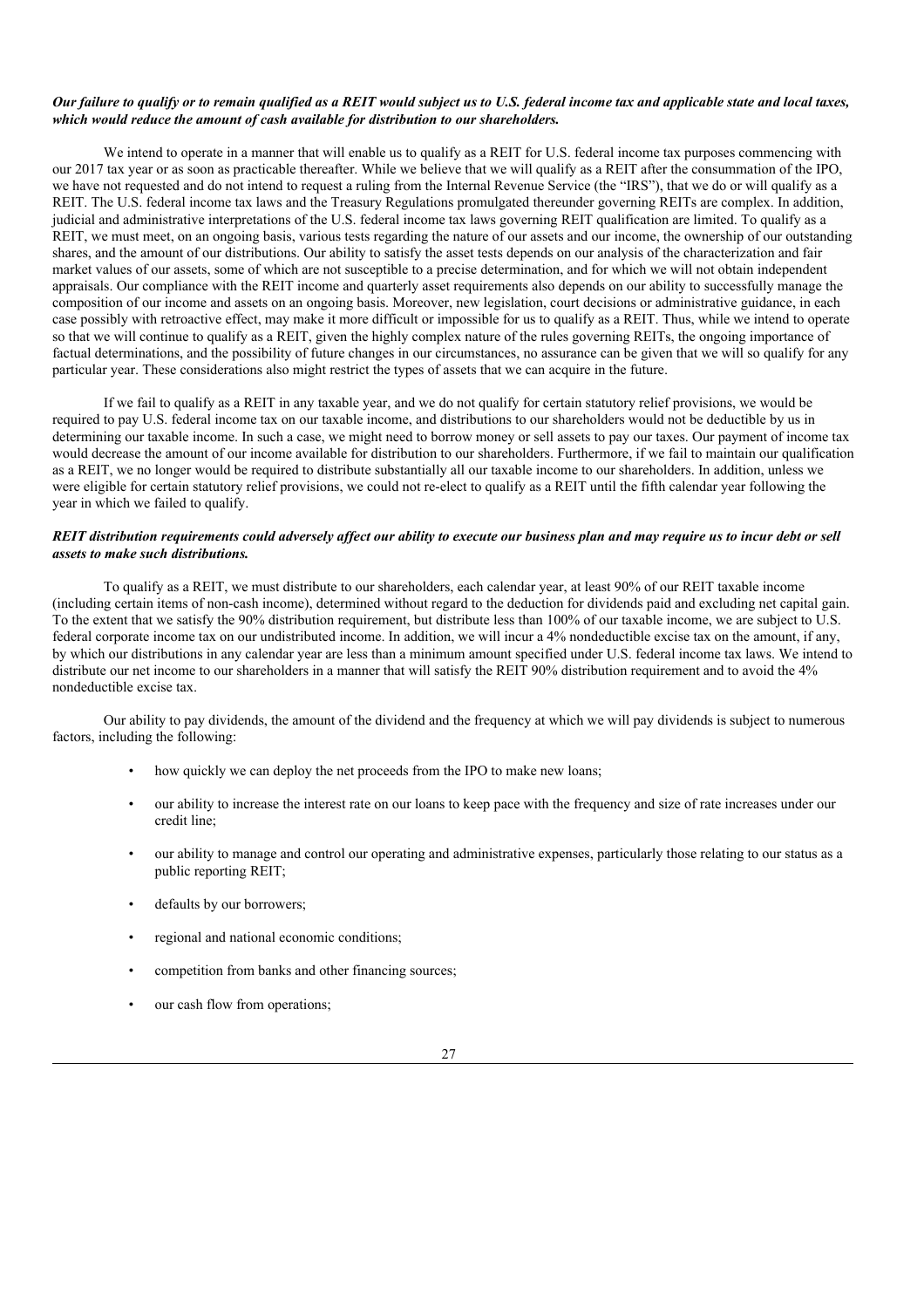- unanticipated developments, write-offs or liabilities;
- restrictions and limitations imposed by the BCL; and
- restrictions in our existing and future credit facilities.

Our taxable income may substantially exceed our net income as determined by U.S. GAAP and differences in timing between the recognition of taxable income and the actual receipt of cash may occur. For example, we may be required to accrue interest and discount income on mortgage loans before we receive any payments of interest or principal on such assets. We may be required under the terms of the indebtedness that we incur, to use cash received from interest payments to make principal payments on that indebtedness, with the effect that we will recognize income but will not have a corresponding amount of cash available for distribution to our shareholders.

As a result of the foregoing, we may generate less cash flow than taxable income in a particular year and find it difficult or impossible to meet the REIT distribution requirements in certain circumstances. In such circumstances, we may be required to: (i) sell assets in adverse market conditions, (ii) borrow on unfavorable terms, (iii) distribute amounts that would otherwise be invested in future acquisitions, capital expenditures or repayment of debt, (iv) make a taxable distribution of our shares as part of a distribution in which shareholders may elect to receive shares or (subject to a limit measured as a percentage of the total distribution) cash or (v) use cash reserves, in order to comply with the REIT distribution requirements and to avoid corporate income tax and the 4% nondeductible excise tax. Thus, compliance with the REIT distribution requirements may hinder our ability to grow, which could adversely affect the value of our common shares.

#### *Even if we qualify as a REIT, we may face tax liabilities that reduce our cash flow.*

As a REIT, we may be subject to certain U.S. federal, state and local taxes on our income and assets, including taxes on any undistributed income, tax on income from some activities conducted as a result of a foreclosure, and state or local income, franchise, property and transfer taxes, including mortgage recording taxes. In addition, to meet the REIT qualification requirements, or to avoid the imposition of a 100% tax that applies to certain gains derived by a REIT from sales of inventory or property held primarily for sale to customers in the ordinary course of business, we may create "taxable REIT subsidiaries" to hold some of our assets. Any taxes paid by such subsidiary corporations would decrease the cash available for distribution to our shareholders.

## Our qualification as a REIT may depend on the accuracy of legal opinions or advice rendered or given and the inaccuracy of any such opinions, advice or statements may adversely affect our REIT qualification and result in significant corporate-level tax.

In determining whether we qualify as a REIT, we may rely on opinions or advice of counsel as to whether certain types of assets that we hold or acquire are deemed REIT real estate assets for purposes of the REIT asset tests and produce income which qualifies under the 75% REIT gross income test. The inaccuracy of any such opinions, advice or statements may adversely affect our REIT qualification and result in significant corporate-level tax.

## We may choose to make distributions in our common shares, in which case you may be required to pay income taxes in excess of the *cash dividends you receive.*

We may distribute taxable dividends that are payable in cash and/or common shares at the election of each shareholder. Shareholders receiving such dividends will be required to include the full amount of the dividend as ordinary income. As a result, shareholders may be required to pay income taxes with respect to such dividends in excess of the cash portion of the dividend. Accordingly, shareholders receiving a distribution of shares may be required to sell those shares or may be required to sell other assets they own at a time that may be disadvantageous to satisfy any tax imposed on the distribution they receive from us. If a shareholder sells the common shares that he or she receives as a dividend to pay this tax, the sales proceeds may be less than the amount included in income with respect to the dividend, depending on the market price of a share of our common shares at the time of the sale. Furthermore, with respect to certain non-U.S. shareholders, we may be required to withhold U.S. tax with respect to such dividends, including in respect of all or a portion of such dividend that is payable in shares, by withholding or disposing of some of the common shares in the distribution and using the proceeds of such disposition to satisfy the withholding tax imposed. In addition, if a significant number of our shareholders determine to sell their common shares to pay taxes owed on dividends, such sale may adversely impact the market price of our common shares.

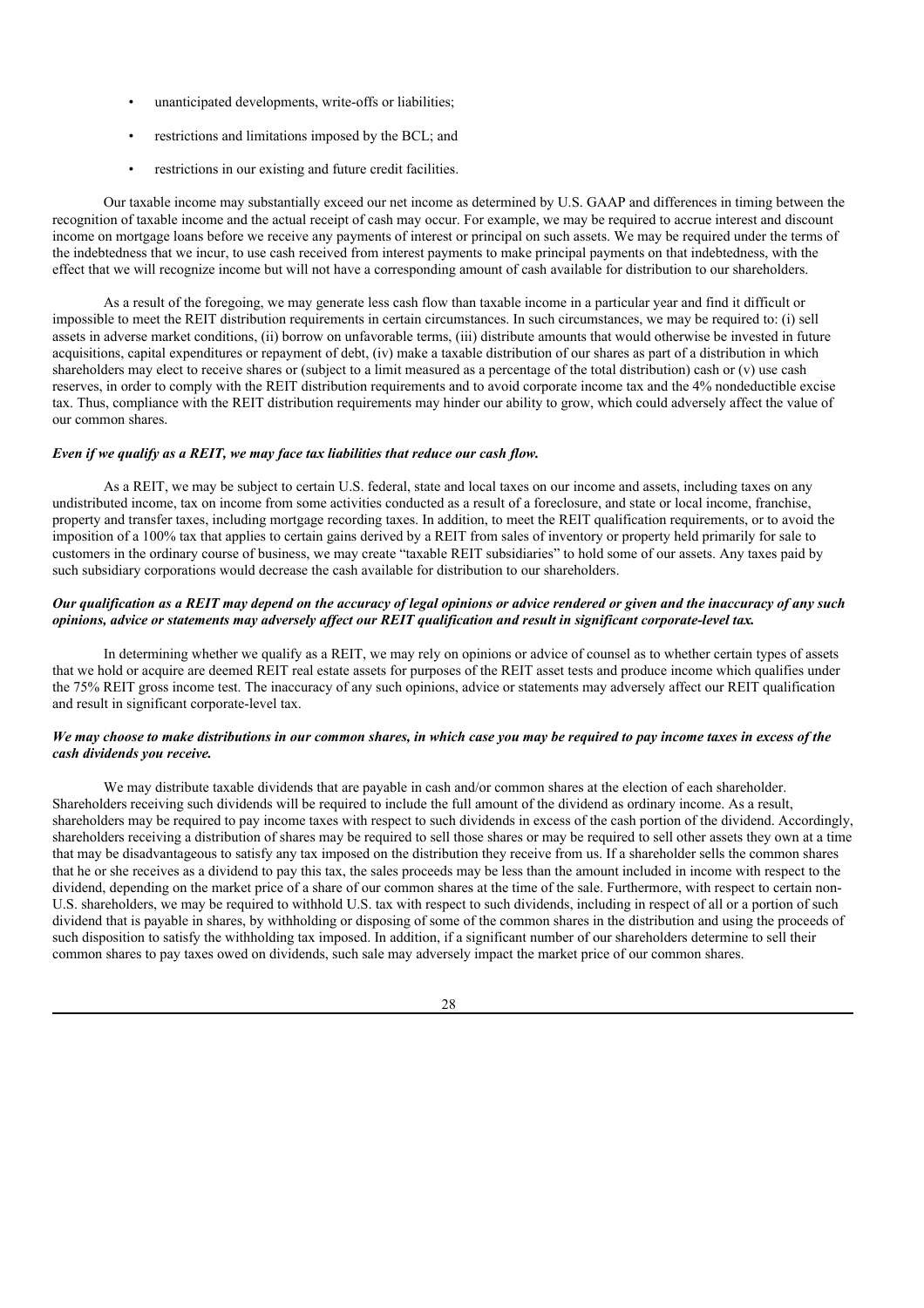## Dividends payable by REITs do not qualify for the reduced tax rates on dividend income from regular corporations, which could *adversely af ect the value of our common shares.*

Dividends payable by REITs are not eligible for the reduced rates generally applicable to dividends but are taxed at the same rate as ordinary income. Although the reduced U.S. federal income tax rate applicable to dividend income from regular corporate dividends does not adversely affect the taxation of REITs or dividends paid by REITs, the more favorable rates applicable to regular corporate dividends could cause investors who are individuals, trusts and estates to perceive investments in REITs to be relatively less attractive than investments in the stocks of non-REIT corporations that pay dividends. This could have an adverse impact on the market price of our common shares.

## *Liquidation of our assets may jeopardize our REIT qualification.*

To qualify as a REIT, we must comply with requirements regarding our assets and our sources of income. If we are compelled to liquidate our assets to repay obligations to our lenders, we may be unable to comply with these requirements, thereby jeopardizing our qualification as a REIT. In addition, we may be subject to a 100% tax on any gain realized from the sale of assets that are treated as inventory or property held primarily for sale to customers in the ordinary course of business.

## The ownership restrictions set forth in our certificate of incorporation, as amended, may not prevent five or fewer shareholders from owning 50% or more of our outstanding shares of capital shares causing us to lose our status as a REIT. This loss of status may inhibit *market activity in our common shares and restrict our business combination opportunities.*

To qualify as a REIT, not more than 50% in value of our outstanding capital shares may be owned, directly or indirectly, by five or fewer individuals (as defined in the Code to include certain entities) at any time during the last half of each taxable year, and at least 100 persons must beneficially own shares of our capital stock during at least 335 days of a taxable year of 12 months, or during a proportionate portion of a shorter taxable year. To help insure that we meet the tests, our certificate of incorporation, as amended, restricts the acquisition and ownership of our capital shares. The ownership limitation is fixed at 4.99% of our outstanding capital shares, by value or number of shares, whichever is more restrictive. Our co-chief executive officers, Jeffrey C. Villano and John L. Villano, are exempt from this restriction. Jeffrey C. Villano and John L. Villano beneficially owned 17.34% and 12.62%, respectively, of our outstanding common shares. In addition, our board of directors may grant such an exemption to such limitations in its sole discretion, subject to such conditions, representations and undertakings as it may determine. These ownership limits could delay or prevent a transaction or a change in control of our company that might involve a premium price for our common shares or otherwise be in the best interest of our shareholders.

## The tax on prohibited transactions may limit our ability to engage in transactions that may be beneficial to us and/or our shareholders.

A REIT's net income from prohibited transactions is subject to a 100% tax. In general, prohibited transactions are sales or other dispositions of property, other than foreclosure property, but including mortgage loans, held as inventory or primarily for sale to customers in the ordinary course of business. We might be subject to this tax if we were to sell or securitize loans in a manner that was treated as a sale of the loans as inventory for U.S. federal income tax purposes. Although we have no plans to sell any of our loans, in the future we may need to sell all or a portion of our portfolio to raise funds, reduce our exposure to certain risks or for other reasons. In such event, to avoid the prohibited transactions tax, we may be required to structure the sales in ways that may be less beneficial than we would if we were not a REIT.

## We may be subject to adverse legislative or regulatory tax changes that could adversely impact the market price of our common shares.

At any time, the U.S. federal income tax laws or regulations governing REITs or the administrative interpretations of those laws or regulations may be changed, possibly with retroactive effect. We cannot predict if or when any new U.S. federal income tax law, regulation or administrative interpretation, or any amendment to any existing U.S. federal income tax law, regulation or administrative interpretation, will be adopted, promulgated or become effective or whether any such law, regulation or interpretation may take effect retroactively. We and our shareholders could be adversely affected by any such change in, or any new, U.S. federal income tax law, regulation or administrative interpretation.

#### 29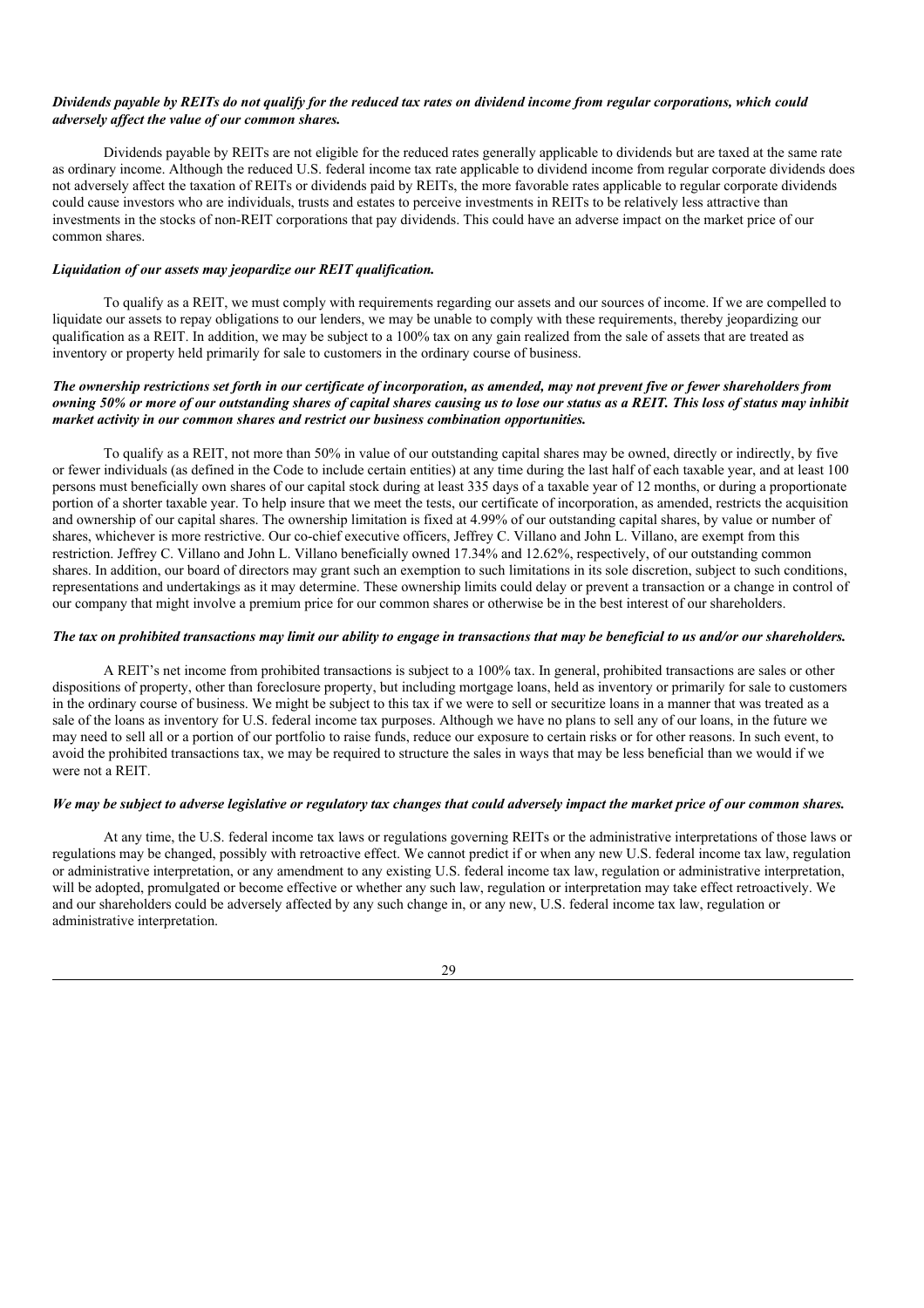## We may be unable to generate sufficient cash flows from our operations to make distributions to our shareholders at any time in the *future.*

As a REIT, we are required to distribute to our shareholders at least 90% of our taxable income each year. We intend to satisfy this requirement through quarterly distributions of all or substantially all our REIT taxable income in such year, subject to certain adjustments. Our ability to make distributions may be adversely affected by various factors, including the risk factors described herein. If we make distributions from the proceeds of the IPO, which would generally be considered a return of capital for tax purposes, our future earnings and cash available for distribution may be reduced from what they otherwise would have been. All distributions will be made at the discretion of our board of directors and will depend on various factors, including our earnings, our financial condition, our liquidity, our debt covenants, maintenance of our REIT qualification, applicable provisions of the BCL, and other factors as our board of directors may deem relevant from time to time. We believe that a change in any one of the following factors could adversely affect our results of operations and impair our ability to pay distributions to our shareholders:

- how we deploy the net proceeds from the IPO:
- our ability to make loans at favorable interest rates;
- expenses that reduce our cash flow;
- defaults in our asset portfolio or decreases in the value of our portfolio; and
- the fact that anticipated operating expense levels may not prove accurate, as actual results may vary from estimates.

A change in any of these factors could affect our ability to make distributions. As a result, we cannot assure you that we will be able to make distributions to our shareholders at any time in the future or that the level of any distributions we do make to our shareholders will achieve a market yield or increase or even be maintained over time, any of which could materially and adversely affect us.

In addition, distributions that we make to our shareholders will generally be taxable to our shareholders as ordinary income. However, a portion of our distributions may be designated by us as long-term capital gains to the extent that they are attributable to capital gain income recognized by us or may constitute a return of capital to the extent that they exceed our earnings and profits as determined for tax purposes. A return of capital is not taxable, but has the effect of reducing the basis of a shareholder's investment in our common shares.

## We could be materially and adversely affected if we are deemed to be an investment company under the Investment Company Act.

We intend to conduct our business in a manner that will qualify for the exception from the Investment Company Act set forth in Section  $3(c)(5)(C)$  of the Investment Company Act. The SEC generally requires that, for the exception provided by Section  $3(c)(5)(C)$  to be available, at least 55% of an entity's assets be comprised of mortgages and other liens on and interests in real estate, also known as "qualifying interests," and at least another 25% of the entity's assets must be comprised of additional qualifying interests or real estate-type interests (with no more than 20% of the entity's assets comprised of miscellaneous assets). Any significant acquisition by us of non-real estate assets without the acquisition of substantial real estate assets could cause us to meet the definitions of an "investment company." If we are deemed to be an investment company, we could be required to dispose of non-real estate assets or a portion thereof, potentially at a loss, to qualify for the 3(c)(5)(C) exception. We may also be required to register as an investment company if we are unable to dispose of the disqualifying assets, which could have a material adverse effect on us.

Registration under the Investment Company Act would require us to comply with a variety of substantive requirements that impose, among other things:

- limitations on capital structure;
- restrictions on specified investments;

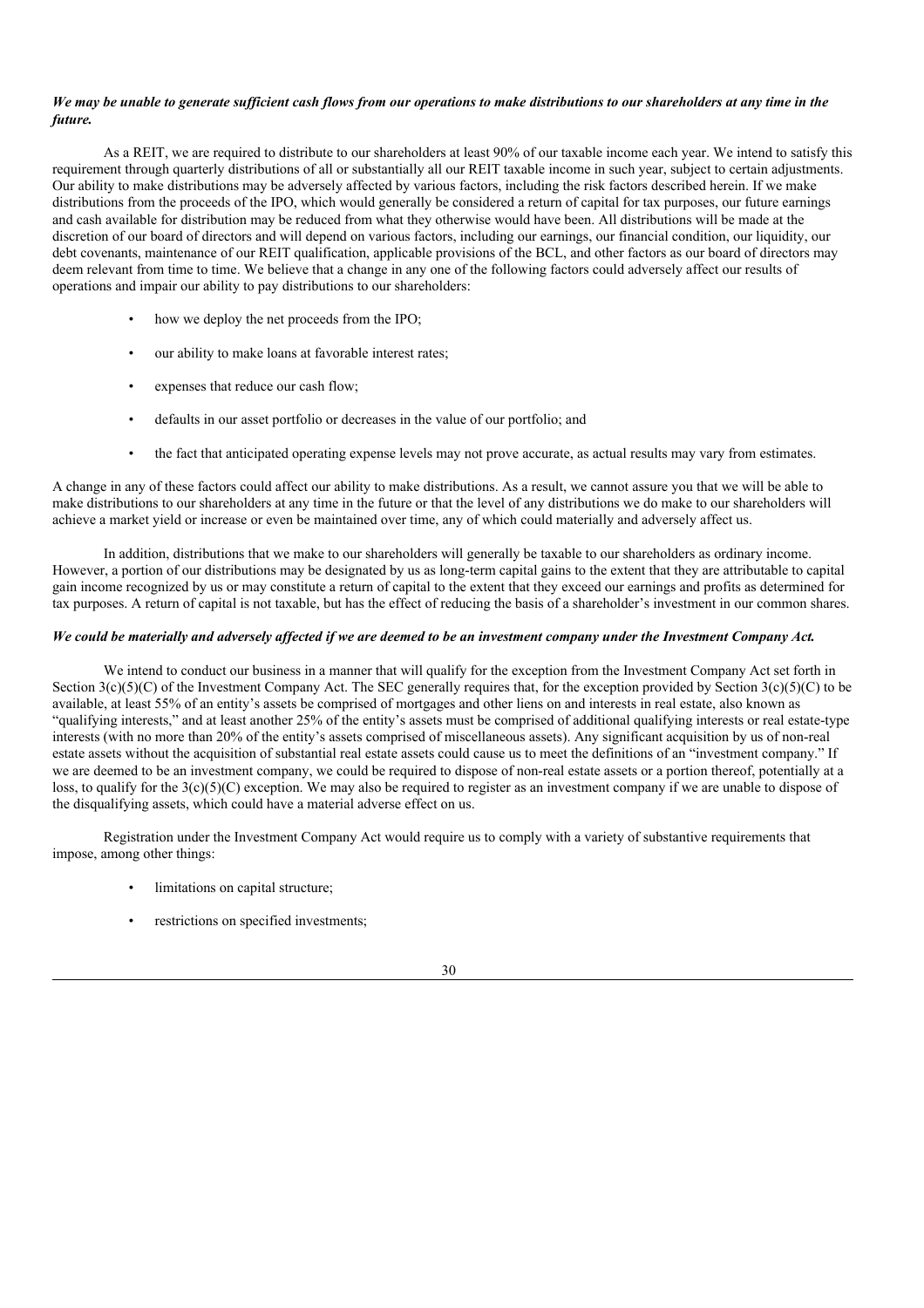- restrictions on leverage or senior securities;
- restrictions on unsecured borrowings;
- prohibitions on transactions with affiliates;
- compliance with reporting, record keeping, voting, proxy disclosure and other rules and regulations that would significantly increase our operating expenses.

If we were required to register as an investment company but failed to do so, we could be prohibited from engaging in our business, and criminal and civil actions could be brought against us.

Registration with the SEC as an investment company would be costly, would subject us to a host of complex regulations and would divert attention from the conduct of our business, which could materially and adversely affect us. In addition, if we purchase or sell any real estate assets to avoid becoming an investment company under the Investment Company Act, our net asset value, the amount of funds available for investment and our ability to pay distributions to our shareholders could be materially adversely affected.

## **Risks Related to Our Common Shares**

## Management has significant influence over all matters submitted to shareholders for approval and may act in a manner that conflicts *with the interests of other shareholders.*

John L. Villano and Jeffrey C. Villano, our co-chief executive officers, beneficially own 12.62% and 17.34%, respectively, of our common shares. Thus, Messrs. Villano will have significant influence over all corporate actions, including the election of directors and all other matters requiring shareholder approval, whether pursuant to the BCL or our certificate of incorporation, as amended. This concentration of ownership, particularly in light of the ownership limitations imposed on other shareholders, could have an adverse impact on the market price of our common shares.

## *Our financial statements may be materially af ected if our estimates prove to be inaccurate.*

Financial statements prepared in accordance with U.S. Generally Accepted Accounting Principles (GAAP) require the use of estimates, judgments and assumptions that affect the reported amounts. Different estimates, judgments and assumptions reasonably could be used that would have a material effect on the financial statements, and changes in these estimates, judgments and assumptions are likely to occur from period to period in the future. Significant areas of accounting requiring the application of management's judgment include, but are not limited to, assessing the adequacy of the allowance for loan losses. These estimates, judgments and assumptions are inherently uncertain, and, if they prove to be wrong, then we face the risk that charges to income will be required. For example, currently, we do not carry any loan loss reserves. However, a decline in economic condition could negatively impact the credit quality of our loan portfolio and require us to establish loan loss reserves, which could have an adverse impact on our net income. In addition, because we have limited operating history as a REIT and limited experience in making these estimates, judgments and assumptions, the risk of future charges to income may be greater than if we had more experience in these areas. Any such charges could significantly harm our business, financial condition, results of operations and the price of our securities.

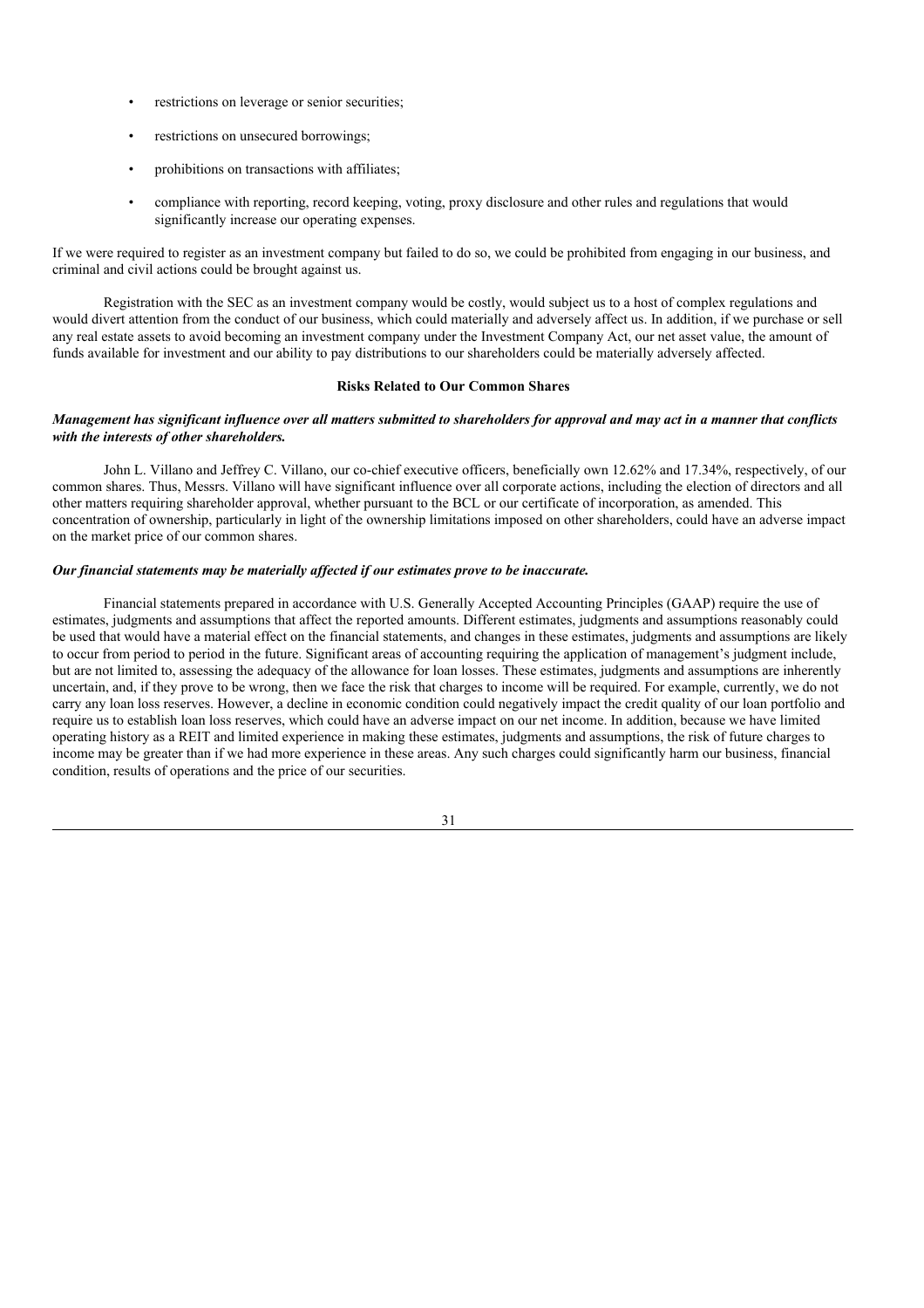## We will incur increased costs associated with, and our management will need to devote substantial time and effort to, compliance with *public company reporting and other requirements.*

We expect our operating expenses to increase significantly over the next 12 months relative to prior years. As a publicly-held reporting company and a REIT, we expect to incur significant legal, accounting and other expenses, such as exchange listing fees, filing, printing and mailing expenses, transfer agent fees, and others, that we did not incur as a private company. For example, we will be required to, among other things, file annual, quarterly and current reports with respect to our business and operating results. In addition, the Sarbanes-Oxley Act of 2002, the Dodd-Frank Wall Street Reform and Consumer Protection Act, the listing requirements of the NYSE MKT and other applicable securities rules and regulations impose various requirements on public companies, including establishment and maintenance of effective disclosure and financial controls and corporate governance practices. Furthermore, as a corporation we will incur various costs and expenses that SCP did not incur as a limited liability company, such as director fees, directors' and officers' insurance and state and local franchise taxes. In addition, in lieu of paying a management fees to our manager, JJV, we will incur significant compensation and other employee-related expenses (cash and non-cash) for services rendered by our senior executive officers. Finally, certain operating expenses that were paid by JJV, such as rent, will be paid by us directly.

Our management and other personnel will be required to devote a substantial amount of time to these compliance initiatives. Moreover, these rules and regulations are likely to cause our operating costs and expenses to increase and will make certain activities more time-consuming and costly. We may need to hire additional accounting and finance personnel with appropriate public company experience and technical accounting knowledge, and it may be difficult to recruit and maintain such personnel. We cannot yet predict or estimate the costs we may incur in the future with respect to these compliance initiatives or the timing of such costs. In addition, these rules and regulations are often subject to varying interpretations, in many cases due to their lack of specificity, and, as a result, their application in practice may evolve over time as new guidance is provided by regulatory and governing bodies. This could result in continuing uncertainty regarding compliance matters and higher costs necessitated by ongoing revisions to disclosure and governance practices.

## There has never been, and there may never be, an active and orderly trading market for our common shares.

Our common shares first began to trade on the NYSE MKT on February 10, 2017. However, we cannot assure you that an active trading market for our common shares will develop or be sustained. As a result, investors in our common shares must be able to bear the economic risk of holding those shares for an indefinite period of time. In addition, we cannot assure that we will, in the future, continue to meet the listing standards of the NYSE MKT or those of any other national securities exchange, in which case our common shares may be "delisted." In that event, our common shares will be quoted on an-over-the-counter quotation system. In those venues, you may find it difficult to obtain accurate quotations as to the market value of your common shares and it may be difficult to find buyers to purchase your common shares and relatively few market makers to support its price. As a result of these and other factors, you may be unable to resell your common shares at or above the price for which you purchased them, or at all. Further, an inactive market may also impair our ability to raise capital by selling additional equity in the future, and may impair our ability to enter into strategic partnerships or acquire companies or products by using our common shares as consideration.

## The price for our common shares may be influenced by numerous factors, many of which are beyond our control, resulting in extreme *volatility.*

The trading price of our common shares is likely to be highly volatile, and could be subject to wide fluctuations in response to various factors, some of which are beyond our control. In addition to the factors discussed in this "Risk Factors" section and elsewhere herein, these factors include:

- our operating results and financial condition;
- additions or departures of key personnel;
- changes in laws or regulations applicable to our business;
- our dependence on third parties;
- failure to meet or exceed any financial guidance or expectations that we may provide to the public;

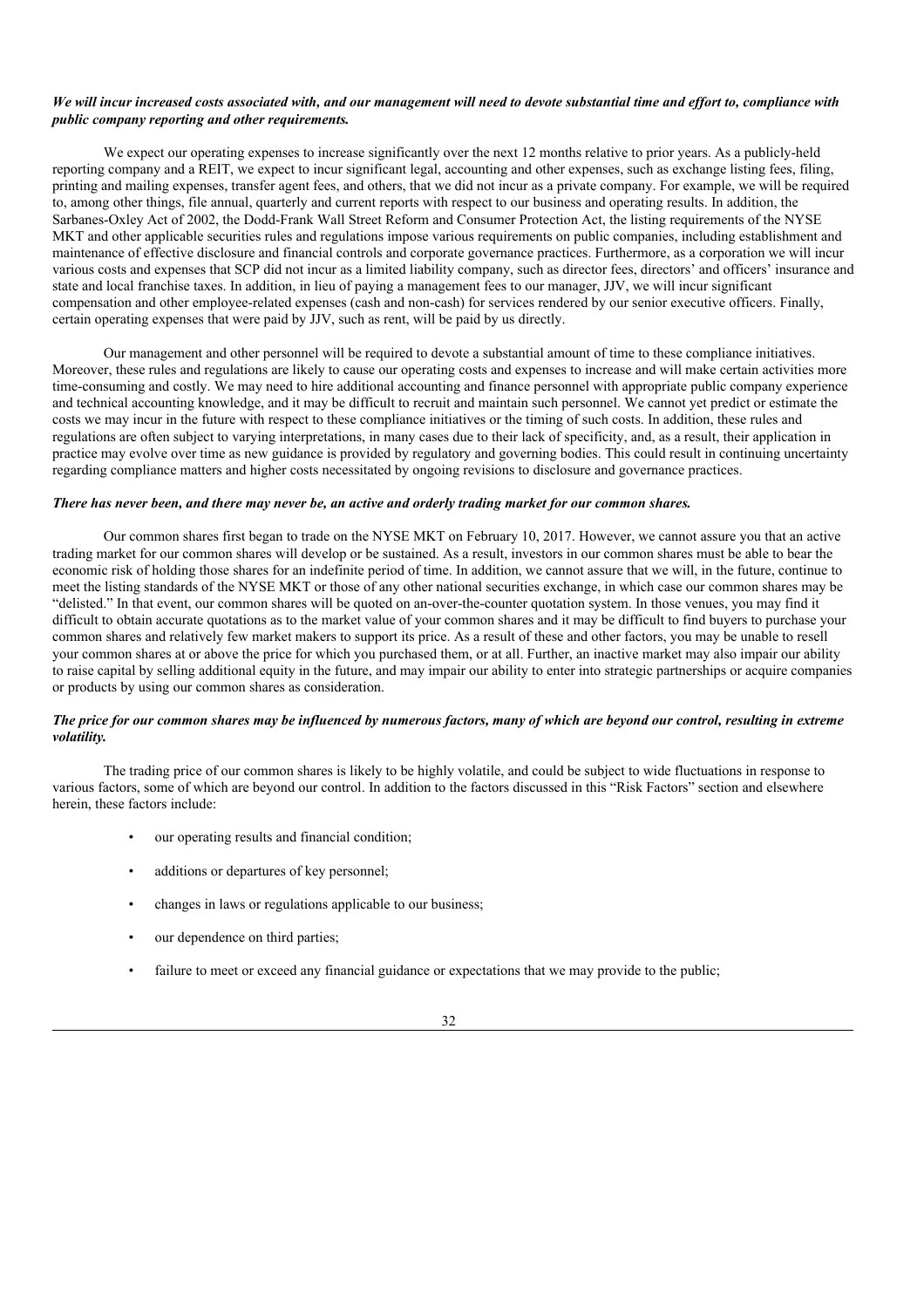- actual or anticipated variations in quarterly operating results;
- failure to meet or exceed the estimates and projections of the investment community;
- overall performance of the equity markets and other factors that may be unrelated to our operating performance or the operating performance of our competitors, including changes in market valuations of similar companies;
- announcements of significant acquisitions, strategic partnerships, joint ventures or capital commitments by us or our competitors;
- our ability to maintain an adequate rate of growth and manage such growth;
- issuances of debt or equity securities;
- sales of our common shares by our shareholders in the future, or the perception that such sales could occur;
- trading volume of our common shares;
- ineffectiveness of our internal control over financial reporting or disclosure controls and procedures;
- national, regional and/or local political and economic conditions;
- effects of natural or man-made catastrophic events; and
- other events or factors, many of which are beyond our control.

In addition, the stock market in general, and the stocks of real estate related companies, including REITs, have experienced extreme price and volume fluctuations that have often been unrelated or disproportionate to the operating performance of these companies. Broad market and industry factors may negatively affect the market price of our common shares, regardless of our actual operating performance. The realization of any of the above risks or any of a broad range of other risks, including those described in these "Risk Factors," could have a dramatic and material adverse impact on the market price of our common shares.

## *FINRA sales practice requirements may limit your ability to buy and sell our common shares.*

The Financial Industry Regulatory Authority, or FINRA, has adopted rules requiring that, in recommending an investment to a customer, a broker-dealer must have reasonable grounds for believing that the investment is suitable for that customer. Prior to recommending speculative or low-priced securities to their non-institutional customers, broker-dealers must make reasonable efforts to obtain information about the customer's financial status, tax status, investment objectives and other information. Under interpretations of these rules, FINRA has indicated its belief that there is a high probability that speculative or low-priced securities will not be suitable for at least some customers. Because these FINRA requirements are applicable to our common shares, they may make it more difficult for broker-dealers to recommend that at least some of their customers buy our common shares, which may limit the ability of our shareholders to buy and sell our common shares and could have an adverse effect on the market for and price of our common shares.

## If securities or industry analysts do not publish research or publish inaccurate or unfavorable research about our business, our stock *price and any trading volume could decline.*

Any trading market for our common shares that may develop will depend in part on the research and reports that securities or industry analysts publish about us or our business. Securities and industry analysts do not currently, and may never, publish research on us or our business. If no securities or industry analysts commence coverage of us, the trading price for our common shares could be negatively affected. If securities or industry analysts initiate coverage, and one or more of those analysts downgrade our common shares or publish inaccurate or unfavorable research about our business, the price of our common shares would likely decline. If one or more of these analysts cease to cover us or fail to publish reports on us regularly, demand for our common shares could decrease, which might cause a decline in the price and trading volume of our common shares.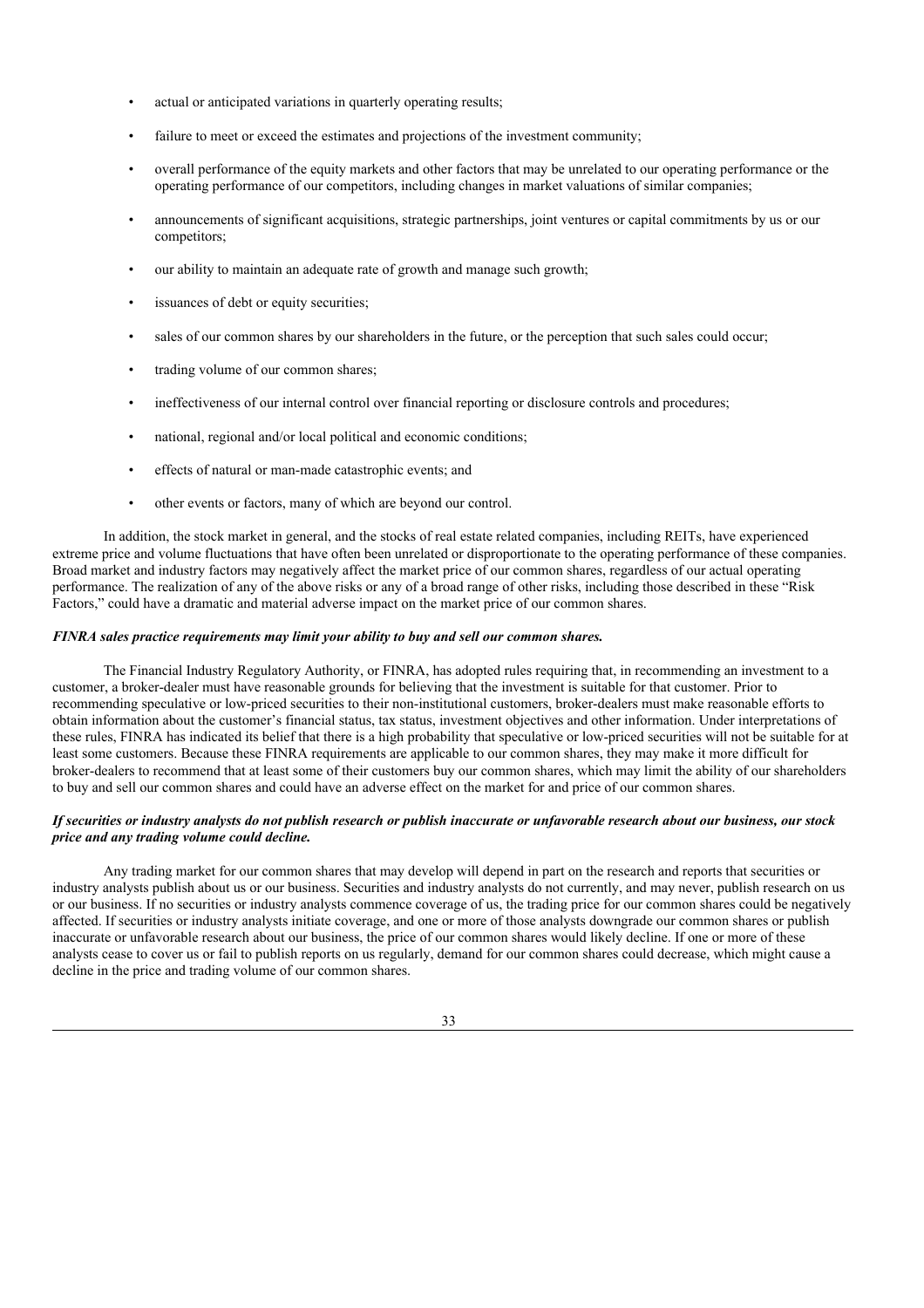## We have a substantial number of shares of authorized but unissued capital stock, and if we issue additional shares of our capital stock *in the future, our existing shareholders will be diluted.*

Our certificate of incorporation, as amended, authorizes the issuance of up to 50,000,000 common shares and up to 5,000,000 preferred shares with the rights, preferences and privileges that our board of directors may determine from time to time. As of the date of this report, we have no preferred shares outstanding and 11,103,237 common shares issued and outstanding, which represents approximately 22% of our total authorized common shares. In addition to capital raising activities, which we expect to continue to pursue in order to raise the funding we will need in order to continue our operations, other possible business and financial uses for our authorized capital stock include, without limitation, future stock splits, acquiring other companies, businesses or products in exchange for shares of our capital stock, issuing shares of our capital stock to partners or other collaborators in connection with strategic alliances, attracting and retaining employees by the issuance of additional securities under our equity compensation plans, or other transactions and corporate purposes that our board of directors deems are in our best interests. Additionally, shares of our capital stock could be used for anti-takeover purposes or to delay or prevent changes in control to our management. Any future issuances of shares of our capital stock may not be made on favorable terms or at all, they may not enhance shareholder value, they may have rights, preferences and privileges that are superior to those of our common shares, and they may have an adverse effect on our business or the trading price of our common shares. The issuance of any additional common shares will reduce the book value per share and may contribute to a reduction in the market price of the outstanding common shares. Additionally, any such issuance will reduce the proportionate ownership and voting power of all our current shareholders.

## We are an "emerging growth company," and the reduced disclosure requirements applicable to emerging growth companies may make *our common shares less attractive to investors.*

We are an "emerging growth company," as defined in the JOBS Act, and may remain an emerging growth company for up to five years. For so long as we remain an emerging growth company, we are permitted and intend to rely on exemptions from certain disclosure requirements that are applicable to other public companies that are not emerging growth companies. These exemptions include:

- being permitted to provide only two years of audited financial statements, in addition to any required unaudited interim financial statements, with correspondingly reduced "Management's Discussion and Analysis of Financial Condition and Results of Operations" disclosure;
- not being required to comply with the auditor attestation requirements in the assessment of our internal control over financial reporting;
- not being required to comply with any requirement that may be adopted by the Public Company Accounting Oversight Board regarding mandatory audit firm rotation or a supplement to the auditor's report providing additional information about the audit and the financial statements;
- reduced disclosure obligations regarding executive compensation; and
- exemptions from the requirements of holding a non-binding advisory vote on executive compensation and shareholder approval of any golden parachute payments not previously approved.

We have taken advantage of reduced reporting burdens herein. For example, in this report, we have not included all the executive compensation related information that would be required if we were not an emerging growth company. We cannot predict whether investors will find our common shares less attractive if we rely on these exemptions. If some investors find our common shares less attractive as a result, there may be a less active trading market for our common shares and our stock price may be more volatile.

34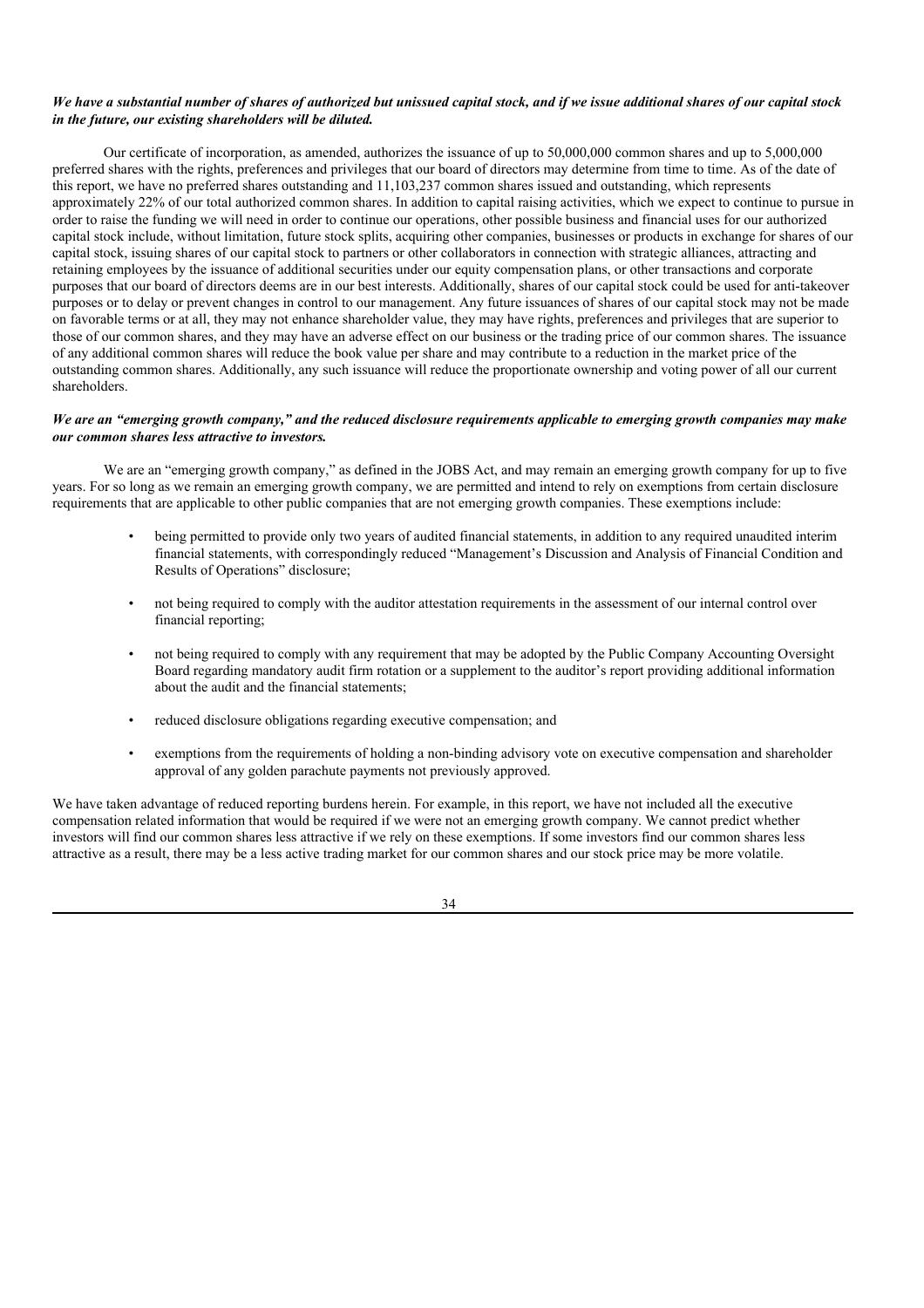## We have elected to avail ourselves of the extended transition period for adopting new or revised accounting standards available to emerging growth companies under the JOBS Act and will, therefore, not be subject to the same new or revised accounting standards as other public companies that are not emerging growth companies, which could make our common shares less attractive to investors.

The JOBS Act provides that an emerging growth company can take advantage of exemption from various reporting requirements applicable to other public companies and an extended transition period for complying with new or revised accounting standards. This allows an emerging growth company to delay the adoption of these accounting standards until they would otherwise apply to private companies. We intend to avail ourselves of these exemptions and the extended transition periods for adopting new or revised accounting standards and therefore, we will not be subject to the same new or revised accounting standards as other public companies that are not emerging growth companies. As a result, our financial statements may not be comparable to companies that comply with public company effective dates. We intend to avail ourselves of these options. Once adopted, we must continue to report on that basis until we no longer qualify as an emerging growth company. We cannot predict whether investors will find our stock less attractive as a result of this election. If some investors find our common shares less attractive as a result of this election, there may be a less active trading market for our common shares and our stock price may be more volatile.

## As a publicly-held, reporting company, we expect to incur significantly increased costs and that management must devote substantial time to reporting and other compliance matters. We expect these costs and expenses to further increase after we are no longer an *"emerging growth company."*

Pursuant to Section 404 of the Sarbanes-Oxley Act of 2002, or Section 404, we will be required to furnish a report by our management on our internal control over financial reporting with our second annual report, which will be filed with the SEC in 2018. However, while we remain an emerging growth company, we will not be required to include an attestation report on internal control over financial reporting issued by our independent registered public accounting firm. To achieve compliance with Section 404 within the prescribed period, we will be engaged in a process to document and evaluate our internal control over financial reporting, which is both costly and challenging. In this regard, we will need to continue to dedicate internal resources, potentially engage outside consultants and adopt a detailed work plan to assess and document the adequacy of internal control over financial reporting, continue steps to improve control processes as appropriate, validate through testing that controls are functioning as documented and implement a continuous reporting and improvement process for internal control over financial reporting. Despite our efforts, there is a risk that we will not be able to conclude, within the prescribed timeframe or at all, that our internal control over financial reporting is effective as required by Section 404. If we identify one or more material weaknesses, it could result in an adverse reaction in the financial markets due to a loss of confidence in the reliability of our financial statements.

## **Risks Related to Our Organization and Structure**

#### *Certain provisions of New York law could inhibit changes in control.*

Various provisions of the BCL may have the effect of deterring a third party from making a proposal to acquire us or of impeding a change in control under circumstances that otherwise could provide the holders of our common shares with the opportunity to realize a premium over the then-prevailing market price of our common shares. For example, we are subject to the "business combination" provisions of the BCL that, subject to limitations, prohibit certain business combinations (including a merger, consolidation, share exchange, or, in circumstances specified in the statute, an asset transfer or issuance or reclassification of equity securities) between us and an "interested shareholder" (defined generally as any person who beneficially owns 20% or more of our then outstanding voting capital shares or an affiliate thereof for five years after the most recent date on which the shareholder becomes an interested shareholder. After the five-year prohibition, any business combination between us and an interested shareholder generally must be recommended by our board of directors and approved by the affirmative vote of a majority of the votes entitled to be cast by holders of our voting capital shares other than shares held by the interested shareholder with whom or with whose affiliate the business combination is to be effected or held by an affiliate or associate of the interested shareholder. These provisions do not apply if holders of our common shares receive a minimum price, as defined under New York law, for their shares in the form of cash or other consideration in the same form as previously paid by the interested shareholder for its common shares. They also do not apply to business combinations that are approved or exempted by a board of directors prior to the time that the interested shareholder becomes an interested shareholder.

#### 35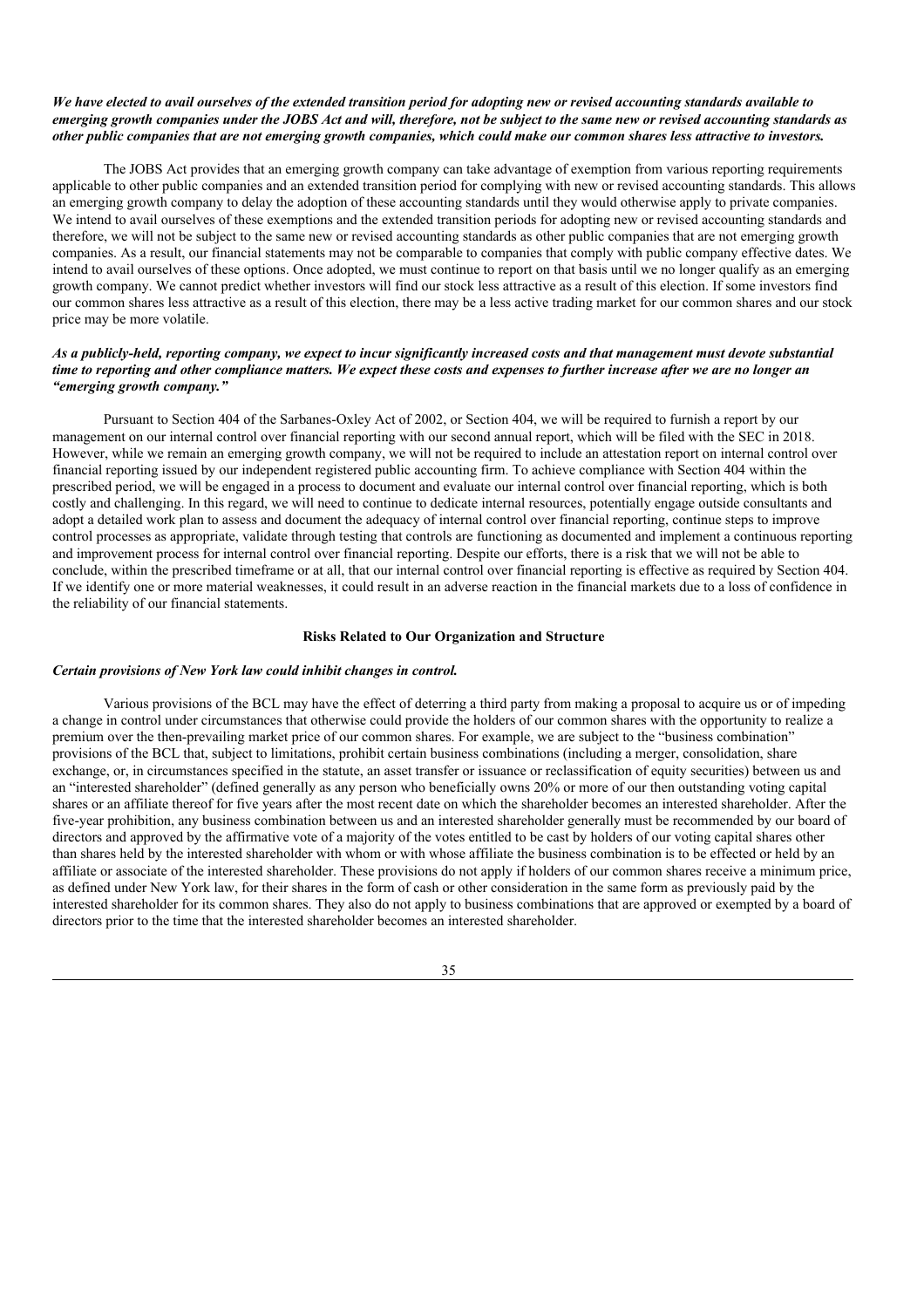#### *Our authorized but unissued common and preferred shares may prevent a change in our control.*

Our certificate of incorporation, as amended, authorizes us to issue additional authorized but unissued common or preferred shares. Currently, we have 38,896,763 authorized but unissued common shares and 5,000,000 authorized but unissued preferred shares, all of which are available for issuance at the discretion of our board of directors. As a result, our board of directors may establish a series of common or preferred shares that could delay or prevent a transaction or a change in control that might involve a premium price for our common shares or otherwise be in the best interest of our shareholders.

### Our rights and the rights of our shareholders to take action against our directors and officers are limited, which could limit your *recourse in the event of actions not in your best interests.*

Our certificate of incorporation, as amended, limits the liability of our present and former directors to us and our shareholders for money damages to any breach of duty in such capacity, if a judgment or other final adjudication adverse to a present or former officer or director establishes that his or her acts or omissions were in bad faith or involved intentional misconduct or a knowing violation of law or that he or she personally gained in fact a financial profit or other advantage to which he or she was not legally entitled or that his or her acts violated Section 719 of the BCL. Section 719 of the BCL limits director liability to the following four instances:

- declarations of dividends in violation of the BCL;
- a purchase or redemption by a corporation of its own shares in violation of the BCL;
- distributions of assets to shareholders following dissolution of the corporation without paying or providing for all known liabilities; and
- making any loans to directors in violation of the BCL.

Our certificate of incorporation, as amended, and bylaws authorizes us to indemnify our directors and officers for actions taken by them in those capacities to the maximum extent permitted by the BCL. In addition, we may be obligated to pay or reimburse the defense costs incurred by our present and former directors and officers without requiring a preliminary determination of their ultimate entitlement to indemnification.

# Our bylaws contain provisions that make removal of our directors difficult, which could make it difficult for our shareholders to effect *changes to our management.*

Our bylaws provide that a director may be removed by either the board of directors or by shareholders for cause. Vacancies may be filled only by a majority of the remaining directors in office, even if less than a quorum, unless the vacancy occurred as a result of shareholder action, in which case the vacancy must be filled by a vote of shareholders at a special meeting of shareholders duly called for that purpose. These requirements make it more difficult to change our management by removing and replacing directors and may prevent a change in control of our company that is in the best interests of our shareholders.

#### **Item 1B. Unresolved Staff Comments**

None.

#### **Item 2. Properties**

SCP's business is currently conducted by JJV from JJV's offices located at 23 Laurel Street, Branford, Connecticut. On December 9, 2016, SCP acquired the property located at 698 Main Street, Branford, Connecticut. The property includes two buildings, one of which will become our new principal offices. The building has one-story and measures 2,600 square feet. We have applied for various permits and other variances to renovate the building to accommodate our needs, including adding a second story to the building. Assuming we obtain the necessary approvals within the next 30 days, we believe the new building will be ready for occupancy in the fourth quarter of 2017. The other, smaller, building on the property is subject to a month-to-month lease. The current rent is \$800 per month.

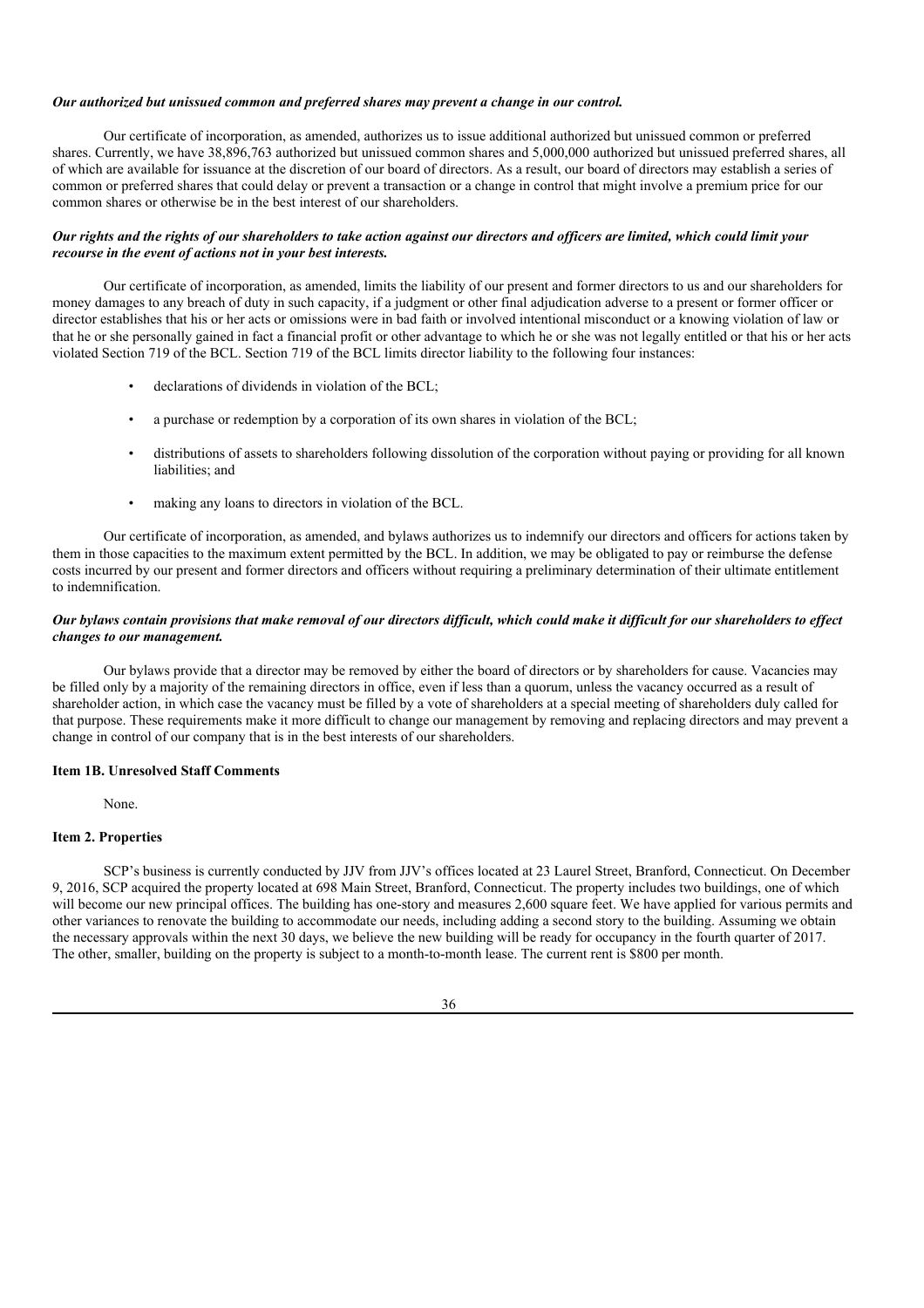#### **Item 3. Legal Proceedings**

We are not currently a party to any material legal proceedings not in the ordinary course of business.

#### **Item 4. Mine Safety Disclosure**

Not applicable.

# **PART II**

### Item 5. Market for Common Equity, and Related Shareholder Matters and Small Business Issuer Purchases of Equity Securities

# **Market Information**

On February 10, 2017, our common shares listed on the NYSE MKT and began trading under the symbol "SACH". Prior to its listing on the NYSE MKT, our common shares were not publicly traded. The IPO price of our common shares was \$5.00 per share. From February 10, through April 6, 2017, the high and low sales prices for our common shares was \$5.35 and \$4.75.

# **Holders**

As of April 6, 2017, we had five shareholders of record.

# **Dividends and Distribution Policy**

The holders of our common shares are entitled to receive dividends as may be declared from time to time by our board of directors. Payments of future dividends are within the discretion of our board of directors and depend on, among other factors, our retained earnings, capital requirements, operations and financial condition.

As a newly formed corporation, we have no dividend payment history. However, as a limited liability company, SCP made annual distributions of capital and net profits to its members. For 2014, 2015 and 2016, the amounts distributed were \$636,642, \$1,396,215 and \$3,879,259, respectively.

As a REIT, we will be required, before the end of any REIT taxable year in which we have accumulated earnings and profits attributable to a non-REIT year, to declare a dividend to our shareholders to distribute such accumulated earnings and profits (a "Purging Distribution"). As of December 31, 2016, we did not have any accumulated earnings and profits attributable to a non-REIT year.

From and after the effective date of our REIT election, we intend to pay regular quarterly distributions to holders of our common shares in an amount not less than 90% of our REIT taxable income (determined before the deduction for dividends paid and excluding any net capital gains). U.S. federal income tax law generally requires that a REIT distribute annually at least 90% of its REIT taxable income, without regard to the deduction for dividends paid and excluding net capital gains, and that it pay tax at regular corporate rates to the extent that it annually distributes less than 100% of its taxable income. We intend to make distributions to our shareholders to comply with the REIT requirements of the Code.

Our ability to pay dividends, the amount of the dividend and the frequency at which we will pay dividends is subject to numerous factors, many of which are discussed elsewhere herein including under the caption "Risk Factors". The payment of dividends (including the amount and frequency) will depend on numerous factors, including the following:

- how quickly we can deploy the net proceeds from the IPO to make new loans;
- our ability to increase the interest rate on our loans to keep pace with the frequency and size of rate increases under our credit line;

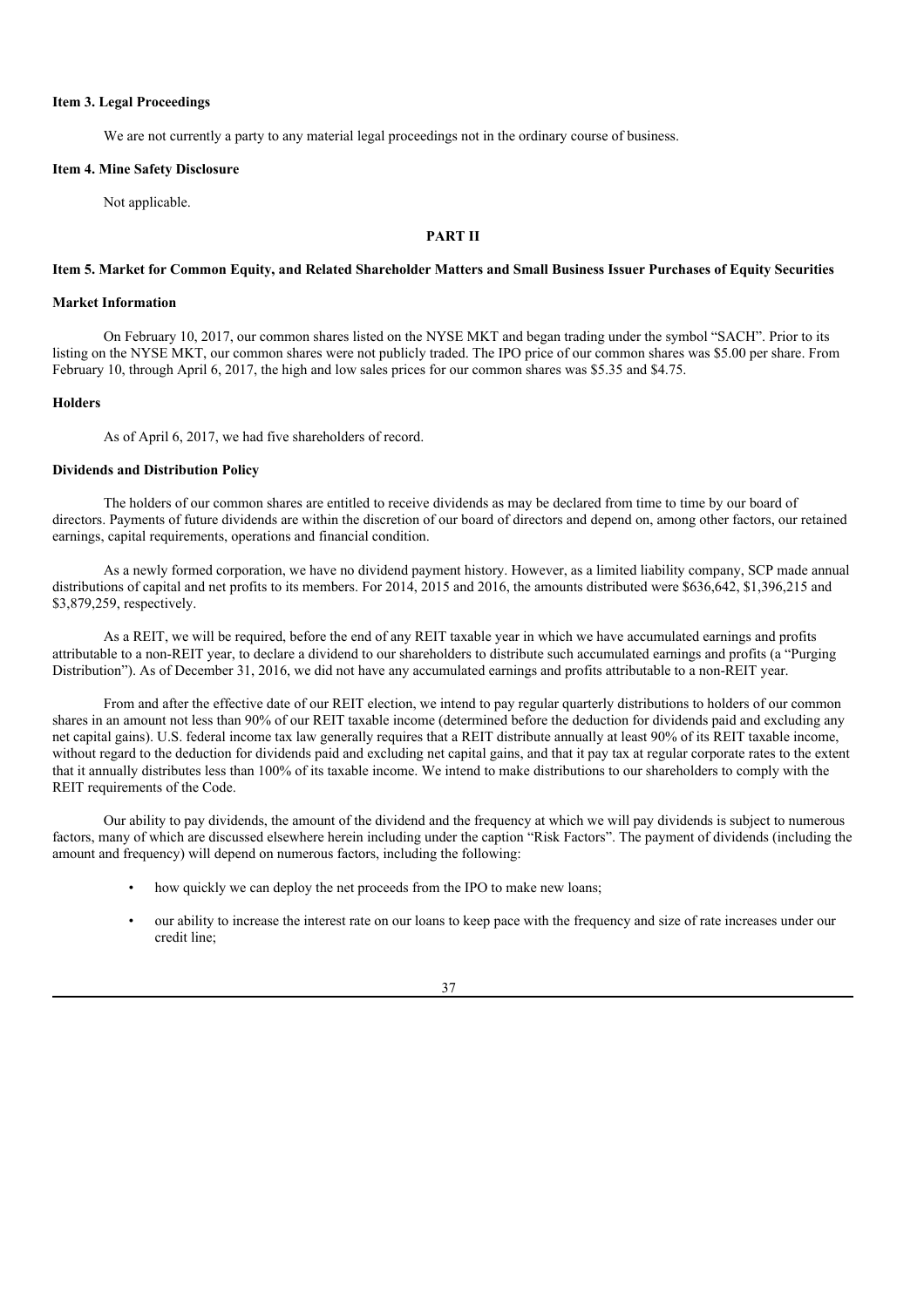- our ability to manage and control our operating and administrative expenses, particularly those relating to our status as a public reporting REIT;
- defaults by our borrowers;
- the rate of prepayments on our outstanding loans and our ability to reinvest those payments in new loans;
- regional and national economic conditions;
- competition from banks and other financing sources;
- our cash flow from operations;
- unanticipated developments, write-offs or liabilities;
- restrictions and limitations imposed by the BCL; and
- restrictions in our existing and future credit facilities.

For information regarding securities authorized under the equity compensation plan, see Item 12.

#### **Sales of Unregistered Securities**

In January 2016, upon formation, we issued an aggregate of 2,250,000 common shares in consideration for \$0.001 per share. The issuance was deemed exempt from the registration requirements of the Securities Act in reliance upon Section 4(a)(2) and/or Section 4(a) (5) and Regulation D promulgated thereunder. Subsequent thereto, 30,000 of such shares were cancelled and restored to the status of authorized and unissued common shares.

On February 8, 2017, we issued 6,283,237 common shares to SCP in exchange for all its assets and liabilities. SCP will distribute the common shares to its members, pro rata, in accordance with their capital account balances in liquidation of their ownership interest in SCP. The distribution by SCP is exempt from the Registration requirements of the Securities Act pursuant to Section 4(a) thereunder.

# **Use of Proceeds**

On February 9, 2017, our registration statement on Form S-11 (File No. 333-214323) for our IPO was declared effective by the SEC. The managing underwriter for the IPO was Joseph Gunnar & Co., LLC.

On February 15, 2017, we consummated our IPO pursuant to which we sold 2.6 million common shares at a price \$5.00 per share, and raised an estimated \$11.2 million in net proceeds after deducting the underwriting fees and offering expenses. No payments were made by us to directors, officers or persons owning ten percent or more of our common shares or to their associates, or to our affiliates.

Initially, we used the net proceeds received from the IPO to reduce the outstanding balance on the Bankwell Credit Line and to fund new loans. The planned renovations to the building we purchased on Main Street in Branford, Connecticut that will serve as our new corporate headquarters are subject to receipt of the necessary permits and variances. These uses of funds are described in our final prospectus dated February 9, 2017.

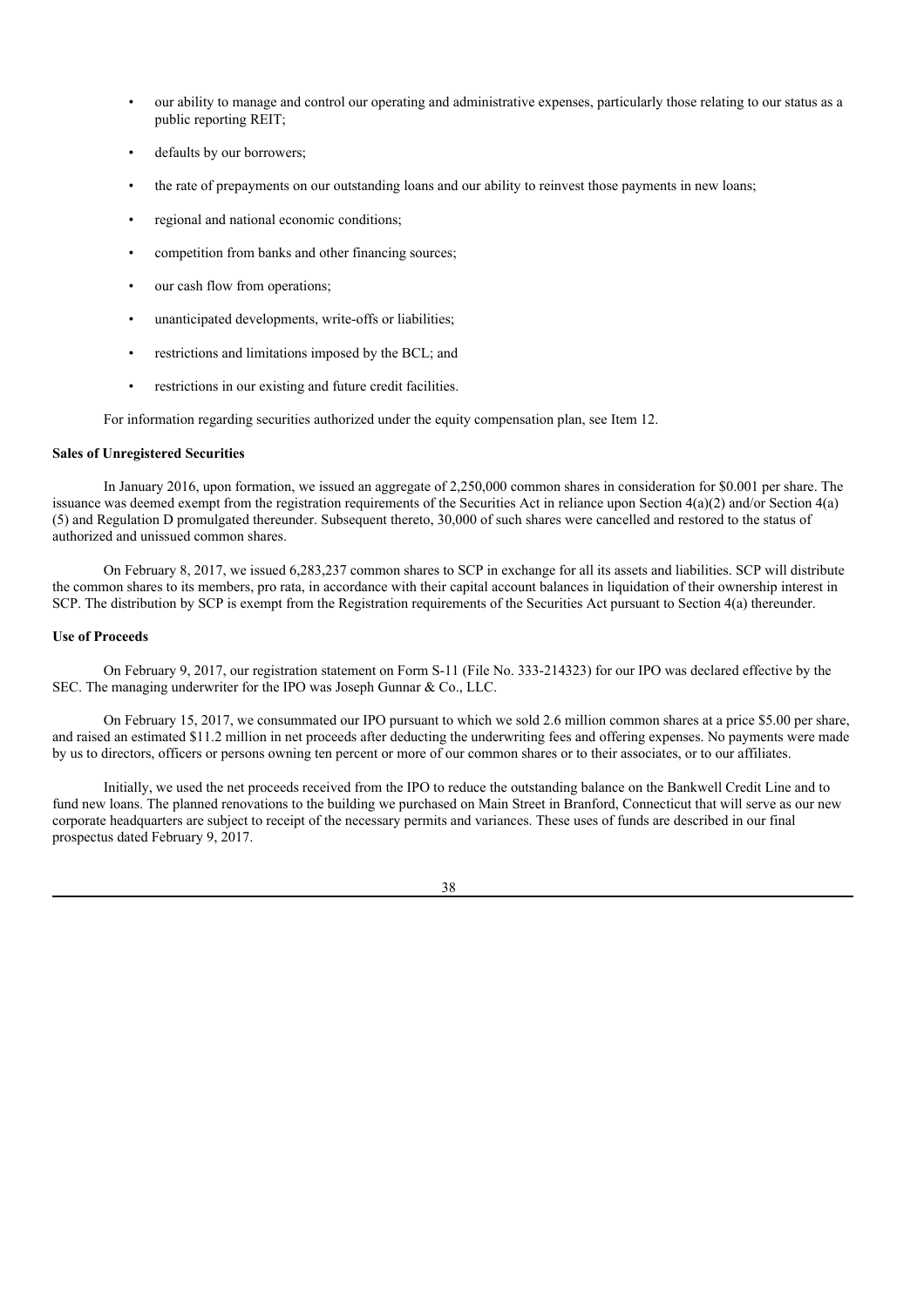#### **ITEM 6. Selected Financial Data**

We are a "smaller reporting company" as defined by Regulations S-K and as such, is not required to provide the information contained in this item pursuant to Regulation S-K.

#### **ITEM 7. Management's Discussion and Analysis of Financial condition and Results of Operations**

The following discussion of the financial condition and results of operations should be read in conjunction with the financial statements and the notes to those statements included elsewhere in this annual report. Certain statements in this discussion and elsewhere in this report constitute forward-looking statements, within the meaning of section 21E of the Exchange Act, that involve risks and uncertainties. The actual results may differ materially from those anticipated in these forward-looking statements.

#### **Introduction**

Sachem Capital Corp. was formed, under the name HML Capital Corp., in January 2016 under the New York Business Corporation Law. On February 8, 2017 we consummated an exchange transaction with Sachem Capital Partners, LLC pursuant to which SCP transferred all of its assets to us in exchange for 6,283,237 of our common shares and our assumption of all of SCP's liabilities, including its obligations under the Bankwell Credit Line. On February 9, 2017, we issued and sold 2,600,000 of our common shares pursuant to an effective S-11 registration statement that had been declared effective by the U.S. Securities and Exchange Commission. Prior to the consummation of the exchange transaction described above, we were not engaged in any business or investment activities, had only nominal assets and no liabilities.

We believe that upon the consummation of the IPO we met all the requirements to qualify as a REIT for federal income tax purposes and intend to elect to be taxed as a REIT beginning with our 2017 tax year or as soon as practicable thereafter. As a REIT, we are entitled to claim deductions for distributions of taxable income to our shareholders thereby eliminating any corporate tax on such taxable income. Any taxable income not distributed to shareholders is subject to tax at the regular corporate tax rates and may also be subject to a 4% exercise tax to the extent it exceeds 10% of our total taxable income. To maintain our qualification as a REIT, we are required to distribute each year at least 90% of our taxable income. As a REIT, we may also be subject to federal excise taxes and state taxes.

#### **Overview of Business**

We are a Connecticut-based real estate finance company that specializes in originating, underwriting, funding, servicing and managing a portfolio of short-term (*i.e.*, three years or less) loans secured by first mortgage liens on real property located primarily in Connecticut. Each loan is also personally guaranteed by the principal(s) of the borrower, which guaranty is typically collaterally secured by a pledge of the guarantor's interest in the borrower. Our typical borrower is a small real estate investor who will use the proceeds to fund its acquisition, renovation, rehabilitation, development and/or improvement of residential or commercial properties located primarily in Connecticut held for investment or sale. The property may or may not be income producing. We do not lend to owner-occupants. Our loans are referred to in the real estate finance industry as "hard money loans."

Since commencing operations in 2010, SCP has made 415 loans. Since we treat renewals and extensions of existing loans as new loans, we cannot determine how many of the 415 loans fall into this category. At December 31, 2016, (i) SCP's loan portfolio included 217 loans with an aggregate loan amount of approximately \$33.8 million with the principal amount of individual loans ranging from \$35,000 to \$1.1 million, (ii) the average original principal amount of the loans in the portfolio was \$155,000 and the median loan amount was \$105,000 and (iii) approximately 86% of the loans had a principal amount of \$250,000 or less. At December 31, 2015, SCP's loan portfolio included 180 loans with an aggregate loan amount of approximately \$27.5 million and with the principal amount of individual loans ranging from \$20,000 to \$1.7 million, (ii) the average original principal amount of the loans in the portfolio was \$152,000 and the median loan amount was \$112,000 and (iii) approximately 87% of the loans had a principal amount of \$250,000 or less. At December 31, 2016 and 2015 unfunded commitments for future advances under construction loans totaled \$1.6 million and \$1.26 million, respectively. Similarly, SCP's revenues and net income have been growing. For 2016 revenues and net income were approximately \$4.1 million and \$3.0 million, respectively. For 2015 revenues were \$2.8 million and net income was \$2.3 million. While we cannot assure that we will be able to sustain these growth rates indefinitely, we do believe the business will continue to grow over the next few years. We expect most of the growth will be attributable to our further expansion into the Connecticut real estate market and our expansion throughout New England as well as portions of New York.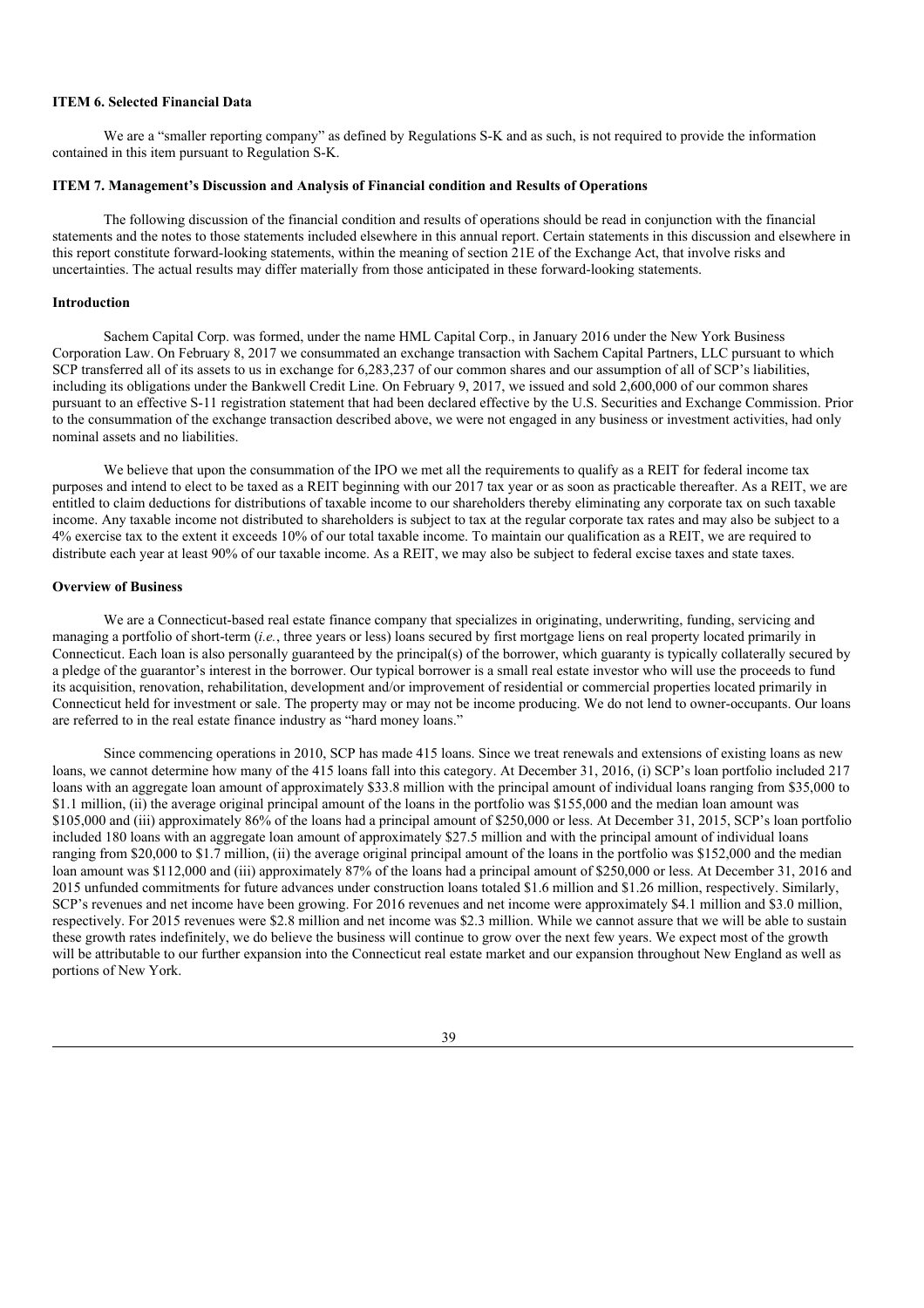Our loans typically have a maximum initial term of three years and bear interest at a fixed rate of 9% to 12% per year and a default rate for non-payment of 18%. In addition, we usually receive origination fees, or "points," ranging from 2% to 5% of the original principal amount of the loan as well as other fees relating to underwriting, funding and managing the loan. When we renew or extend a loan we generally receive additional "points" and other fees. Interest is always payable monthly in arrears. As a matter of policy, we do not make any loans if the loan-to value ratio exceeds 65%. In the case of construction loans, the loan-to-value ratio is based on the post-construction value of the property Under the terms of our credit facility (described in greater detail below) loans exceeding \$325,000 require an independent appraisal of the collateral. Failure to obtain such an appraisal would render the loan ineligible for financing under the credit facility. In the case of smaller loans, we rely on readily available market data, including tax assessment rolls, recent sales transactions and brokers to evaluate the strength of the collateral. Finally, we have adopted a policy that limits the maximum amount of any loan we fund to a single borrower or a group of affiliated borrowers to 10% of the aggregate amount of our loan portfolio after taking into account the loan under consideration.

As a "hard money" real estate lender, our revenue consists primarily of interest earned on our loan portfolio and our net income is basically the spread between the interest we earn and our cost of funds. Since our capital structure is more heavily weighted to equity rather than debt (approximately 77.2% vs. 22.85% of our total capitalization at December 31, 2016) our cost of funds is relatively low, 6.5% through December 15, 2016. As of December 31, 2016, the annual yield on SCP's loan portfolio was 12.23% per annum. The yield has been increasing steadily over the past few years as older loans with lower interest rates come due and are either being repaid or refinanced at higher rates. The yield reflected above does not include other amounts collected from borrowers and retained by SCP such as origination fees and late payment fees. As of December 16, 2016 the interest rate on our bank debt was increased to 6.75% per annum and as of March 16, 2017 increased to 7.0%. We expect our borrowing costs to increase in 2017 as the Federal Reserve Bank has indicated that it intends to continue to raise rates throughout 2017. To date, we have not raised rates on our loans to match the increases in our borrowing rate, as we originally intended. After considering the pros and cons of increasing our rates and considering our relatively low level of debt following our IPO, we believe the better strategy for now is to focus on building market share rather than short-term profits and cash flow. This could have an adverse impact on our profits and cash flow in the short-term. In addition, we cannot assure that we will be able to increase our rates at any time in the future.

As a real estate finance company, we deal with a variety of default situations, including breaches of covenants, such as the obligation of the borrower to maintain adequate liability insurance on the mortgaged property, to pay the taxes on the property and to make timely payments to us. As such, we may not be aware that a default occurred. As a result, we are unable to quantify the number of loans that may have, at one time or another, been in default. Since inception, SCP has acquired one property through a foreclosure action and eight other properties by "deed in lieu of foreclosure" — *i.e.*, the borrower, in default of its obligations under the terms of the loan, transferred title to the mortgaged property to SCP. The foreclosed property was sold for a small loss and one of the other properties was sold at breakeven. Two properties were sold for less than their respective carrying values but the borrowers' obligations are guaranteed by a third party and SCP intends to assert its rights under the guaranty. In August, 2016, we acquired five properties from two borrowers in connection with five separate mortgages that were in default. The aggregate amount of the five mortgages receivable, including interest and late charges receivable, was approximately \$532,000. In October, 2016, we sold three of the five properties and, in connection therewith, recorded a loss of approximately \$99,000 on our 2016 statement of operations. We continue to hold the remaining two properties and, based on the assessed value of the properties and market data, we believe the value of the remaining properties exceed their book value. Accordingly, we have not recorded an impairment loss for these properties. Subsequent to December 31, 2016, one of these properties has been sold for a gain of \$29,500. The other property is rented and reflected as real estate held for rental.

Our primary objective is to grow our loan portfolio while protecting and preserving capital in a manner that provides for attractive risk-adjusted returns to our shareholders over the long term principally through dividends. We intend to achieve this objective by continuing to focus on selectively originating, managing and servicing a portfolio of first mortgage real estate loans and carefully manage our loan portfolio in a manner designed to generate attractive risk-adjusted returns across a variety of market conditions and economic cycles. We believe that the demand for commercial real estate loans that have a principal amount of less than \$500,000, in Connecticut and neighboring states is significant and growing and that traditional lenders, including banks and other financial institutions that usually serve this market are unable to satisfy this demand. This demand/supply imbalance has created an opportunity for "hard money" real estate lenders like us to selectively originate high-quality first mortgage loans on attractive terms and these conditions should persist for several years.

40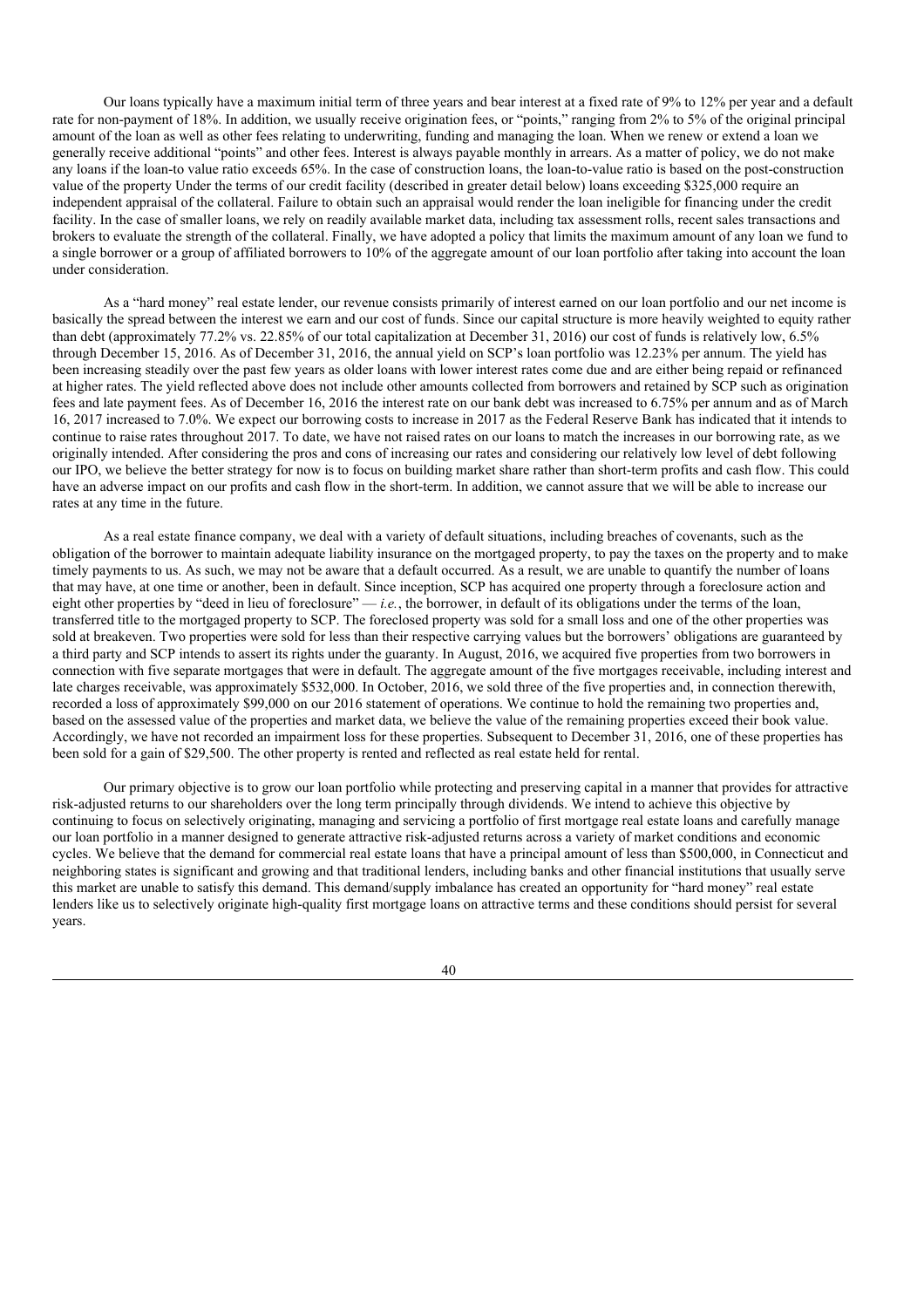We have built our business on a foundation of intimate knowledge of the Connecticut real estate market, our ability to respond quickly to customer needs and demands and a disciplined underwriting and due diligence culture that focuses primarily on the value of the underlying collateral and that is designed to protect and preserve capital. We believe that our flexibility in terms of meeting the needs of borrowers without compromising our standards on credit risk, our expertise, our intimate knowledge of the real estate market in Connecticut and the surrounding states and our focus on newly originated first mortgage loans has defined our success until now and should enable us to continue to achieve our objectives.

Our principal executive officers are experienced in hard money lending under various economic and market conditions. Our cochief executive officers, Jeffrey C. Villano and John L. Villano, spend a significant portion of their time on business development as well as on underwriting, structuring and servicing each loan in our portfolio. A principal source of new transactions has been repeat business from existing and former customers and their referral of new business. We also receive leads for new business from banks, brokers, attorneys and web-based advertising. We rely on our own employees, independent legal counsel, and other independent professionals to verify title and ownership, to file liens and to consummate the transactions.

#### **Sources of Capital**

To grow our business, we must increase our loan portfolio, which requires that we raise additional capital either by selling shares of our capital stock or by incurring additional indebtedness. We do not have a policy limiting the amount of indebtedness that we may incur. Thus, our operating income in the future will depend on how much debt we incur and the spread between our cost of funds and the yield on our loan portfolio. Rising interest rates could have a adverse impact on our business if we cannot increase the rates on our loans to offset the increase in our cost of funds and to satisfy investor demand for yield. In addition, rapidly rising interest rates could have an unsettling effect on real estate values, which could compromise some of our collateral.

We do not have any formal policy limiting the amount of indebtedness we may incur. However, under the terms of the Bankwell Credit Line, we may not incur any additional indebtedness exceeding \$100,000 in the aggregate without Bankwell's consent. Depending on various factors we may, in the future, decide to take on additional debt to expand our mortgage loan origination activities to increase the potential returns to our shareholders. Although we have no pre-set guidelines in terms of leverage ratio, the amount of leverage we will deploy will depend on our assessment of a variety of factors, which may include the liquidity of the real estate market in which most of our collateral is located, employment rates, general economic conditions, the cost of funds relative to the yield curve, the potential for losses and extension risk in our portfolio, the gap between the duration of our assets and liabilities, our opinion regarding the creditworthiness of our borrowers, the value of the collateral underlying our portfolio, and our outlook for interest rates and property values. At December 31, 2016, debt proceeds represented approximately 23% of our total capital. However, to grow the business and satisfy the requirement to pay out 90% of net profits, we expect to increase our level of debt over time to approximately 50% of capital. We intend to use leverage for the sole purpose of financing our portfolio and not for speculating on changes in interest rates.

SCP commenced operations in December 2010 with no capital. By January 2011, it had raised \$443,000 of initial capital, of which \$75,000 was contributed by an affiliate of Jeffrey Villano. At December 31, 2016, members' equity was \$28.5 million. Through December 31, 2016, JJV, LLC ("JJV"), the managing member of SCP, whose principals are Jeffrey Villano and John Villano, Sachem Capital's cochief executive officers, total capital contribution to SCP was an aggregate of \$753,000. In addition, the Villano brothers, individually and through affiliates, contributed a total of an additional \$2.8 million of capital to SCP. JJV's initial capital contribution of \$35,000 was made in August 2011. The consummation of the IPO in February 2017 raised an estimated \$11.2 million in equity capital, net of underwriting commissions and discounts and other financing costs.

Another source of capital for us is our \$15.0 million Bankwell Credit Line. Borrowings under the Bankwell Credit Line bear interest at a rate equal to the greater of (i) a variable rate equal to the sum of the prime rate of interest as in effect from time to time plus 3.0% or (ii) 6.25% per annum. On December 16, 2016, SCP was notified by Bankwell that, as a result of the increase in the federal funds rate announced by the Federal Reserve on December 14, 2016, the bank's prime rate was increased to 3.75%, thereby increasing our borrowing rate to 6.75%. In addition, on March 16, 2017, Bankwell increased its prime rate to 4.0% thereby increasing our borrowing rate to7.0%. The Bankwell Credit Line expires and the outstanding indebtedness thereunder will become due and payable in full on March 15, 2018. Assuming we are not then in default under the terms of the Bankwell Credit Line, we have the option to repay the outstanding balance, together with all accrued interest thereon in 36 equal monthly installments beginning April 15, 2019. The Bankwell Credit Line is secured by assignment of mortgages and other collateral and is jointly and severally guaranteed by JJV, Jeffrey C. Villano and John L. Villano, our co-chief executive officers. However, each of their respective liability under the guaranty is capped at \$1 million.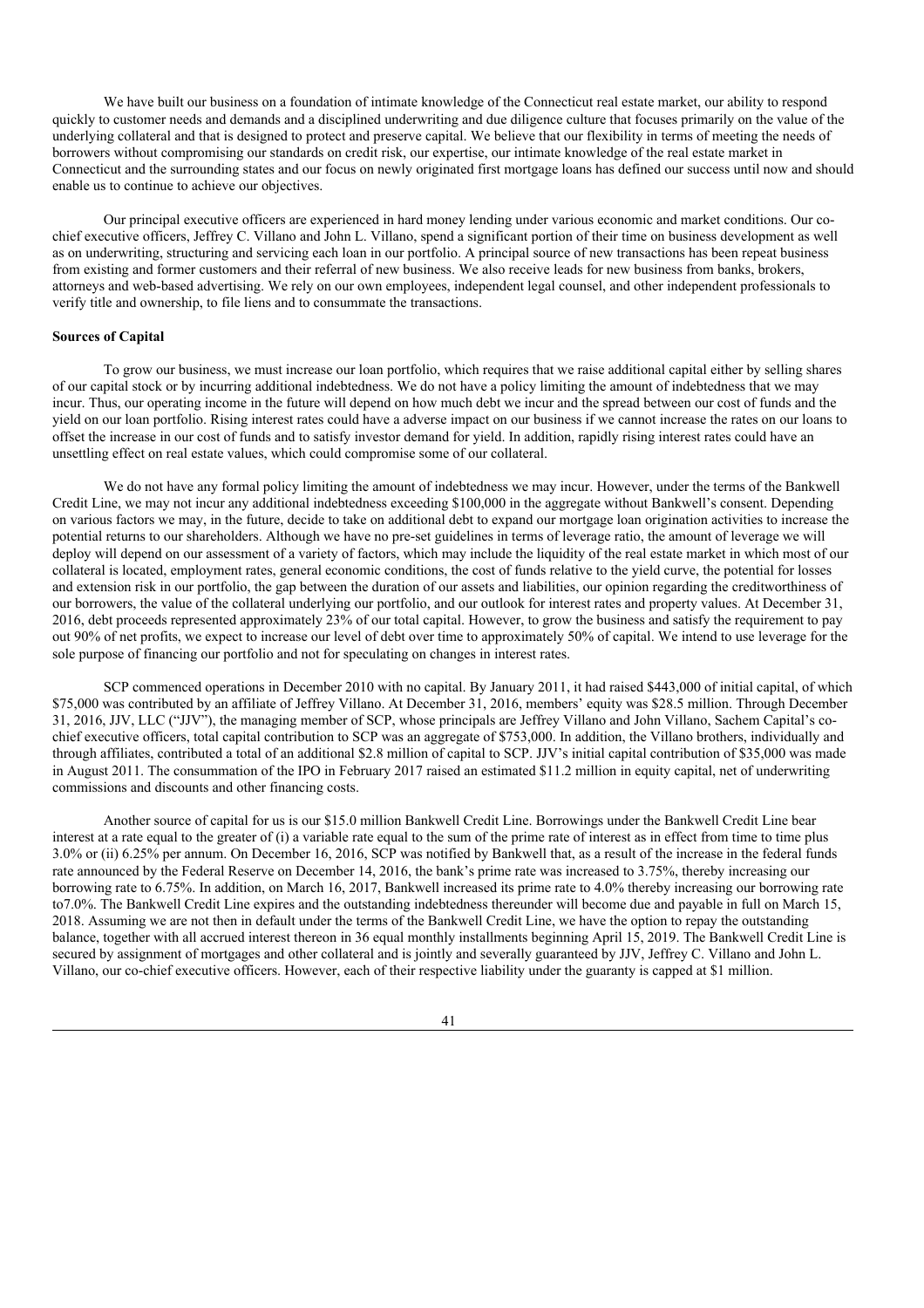The basic eligibility requirements for an advance under the Bankwell Credit Line are as follows:

- the initial term of the note may not exceed 36 months and the original maturity date may not be extended for more than 36 months;
- the collateral securing the mortgage may not be the borrower's primary residence;
- mortgage loans to any single borrower or to multiple borrowers that have the same guarantor cannot exceed \$450,000 in the aggregate;
- minimum credit scores for the borrower and guarantors of loans in excess of \$100,000 of (i) 625 for loans with a loan-tovalue ratio of 50% or less or (ii) 660 for loans with a loan-to-value ratio of more than 50% but less than 75%;
- maximum amount of any advance against an eligible note receivable is \$250,000;
- payments on the underlying loan may not be more than 60 days past due; and
- receipt of certain information relating to the property including an appraisal (if the amount of the underlying loan exceeds \$325,000) or other relevant data regarding value (if the amount of the underlying loan is less than \$325,000).

The Bankwell Credit Line contains various covenants and restrictions that are typical for these kinds of credit facilities, including limiting the amount that we can borrow relative to the value of the underlying collateral, maintaining various financial ratios and limitations on the terms of loans we make to our customers. Under the terms of the Bankwell Credit Line, the amount outstanding at any one time may not exceed the lesser of (i) \$15.0 million and (ii) our Eligible Notes Receivable (as defined under the Bankwell Credit Line). In addition, each "Advance" is further limited to the lesser of (i) 50%-75%, depending on the loan-to-value ratio, of the principal amount of the particular Eligible Note Receivable being funded and (ii) \$250,000. As of September 30, 2016, we estimate that loans having an aggregate principal amount of \$18.5 million, representing approximately 60.5% of SCP's mortgage receivables, satisfied all of the eligibility requirements set forth in the Bankwell Credit Line. As of December 31, 2016, the total amount outstanding under the Bankwell Credit Line was approximately \$8.1 million leaving us with sufficient borrowing capacity to draw the entire \$15.0 million facility if we so choose. Given the nature of our business, we cannot assure you that we will always be able to borrow the maximum allowed under the terms of the Bankwell Credit Line.

In addition, the Bankwell Credit Line includes the following restrictions, limitations and prohibitions:

- prohibiting any liens on any of the collateral securing the Bankwell Credit Line, which is essentially all of our assets;
- prohibiting us from merging, consolidating or disposing of any asset;
- prohibiting us from incurring additional indebtedness exceeding \$100,000 in the aggregate;
- prohibiting us from forming or transacting business with any subsidiary or affiliate other than to make loans to our borrowers;
- prohibiting us from allowing any litigation exceeding \$50,000 against any of our assets unless we are fully insured against such loss;
- prohibiting us from declaring or paying any cash dividends exceeding our REIT taxable income;
- prohibiting us from purchasing any securities issued by or otherwise invest in any public or private entity; and
- Jeffrey Villano and John Villano must remain as our senior executive officers with day-to-day operational involvement.

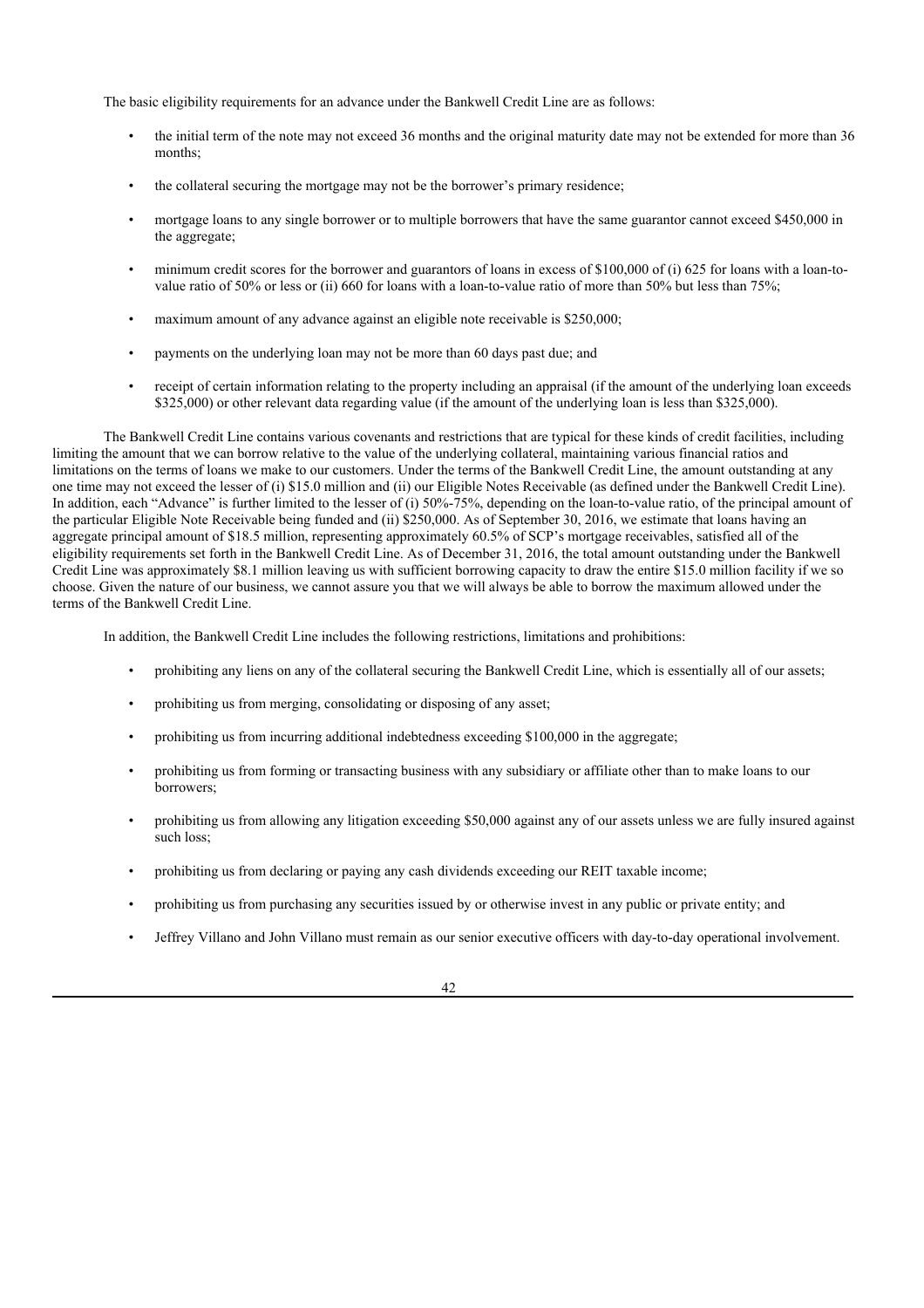Loan covenants include the following:

- punctually pay amounts due;
- pay on demand any charges customarily incurred or levied by Bankwell;
- pay any and all taxes, assessments or other charges assessed against us or any of our assets;
- pay all insurance premiums;
- maintain our principal deposit and disbursement accounts with Bankwell;
- perfect Bankwell's lien on the assets;
- comply with all applicable laws, ordinances, rules and regulations of any governmental authority; or
- change the form or nature of our structure from a REIT.

The loan agreement also includes the following covenants:

- we must maintain a fixed charge coverage ratio of at least 1.35:1.00 at the end of each fiscal quarter;
- we must maintain a tangible net worth of not less than the sum of  $(x)$  seventy five percent (75%) of shareholders' equity immediately following the consummation of the IPO plus  $(v)$  sixty percent  $(60\%)$  percent of net cash proceeds from the sale of any of our equity securities following the consummation of the IPO at the end of each fiscal quarter; and
- each of Jeffrey Villano and John Villano must own not less than 500,000 shares of our issued and outstanding capital stock.

The term fixed charge coverage ratio means, with respect to each fiscal year, the ratio of (A) EBITDA ( *i.e.,* net income before provision for payment of interest expense, federal income taxes plus depreciation and amortization, as determined under GAAP) *minus* the sum of (i) income taxes paid in cash and (ii) unfinanced capital expenditures to (B) the sum of (i) interest expense accrued for such period and paid in cash at any time by the borrower, (ii) the current portion of long term indebtedness (including capital leases) paid, (iii) dividends paid on preferred equity, (iv) capitalized interest on mortgage loans and (v) amortization of any discount on mortgage loans. The term tangible net worth means an amount equal to the excess of  $(x)$  total assets over  $(y)$  the sum of  $(I)$  the total of all assets which would be classified as intangible assets under GAAP and (II) total liabilities as set forth on our balance sheet.

# **Corporate Reorganization and REIT Qualification**

We expect that our operating expenses will increase significantly as a result of the IPO due to various factors including our conversion from a limited liability company to a regular C corporation, operating as a REIT, our status as a publicly-held reporting company and growth in our operations. As a corporation, we will incur various costs and expenses that we did not have as a limited liability company, such as director fees, directors' and officers' insurance and state and local franchise taxes. In addition, in lieu of paying management fees to our manager, JJV, we will incur significant compensation and other employee-related costs for services rendered by our senior executive officers. Moreover, because of various laws, rules and regulations that prohibit or severely limit our ability to enter into agreements with related parties, certain operating expenses, such as rent, will increase as well. Finally, we anticipate increases in professional fees, filing fees, printing and mailing costs, exchange listing fees, transfer agent fees and other miscellaneous costs related to our compliance with various laws, rules and regulations applicable to REITs and a publicly-held reporting company. For example, we will be required to, among other things, file annual, quarterly and current reports with respect to our business and operating results. Also, as a public reporting company, we must establish and maintain effective disclosure and financial controls. As a result, we may need to hire additional accounting and finance personnel with appropriate public company experience and technical accounting knowledge, which will also increase our operating expenses.

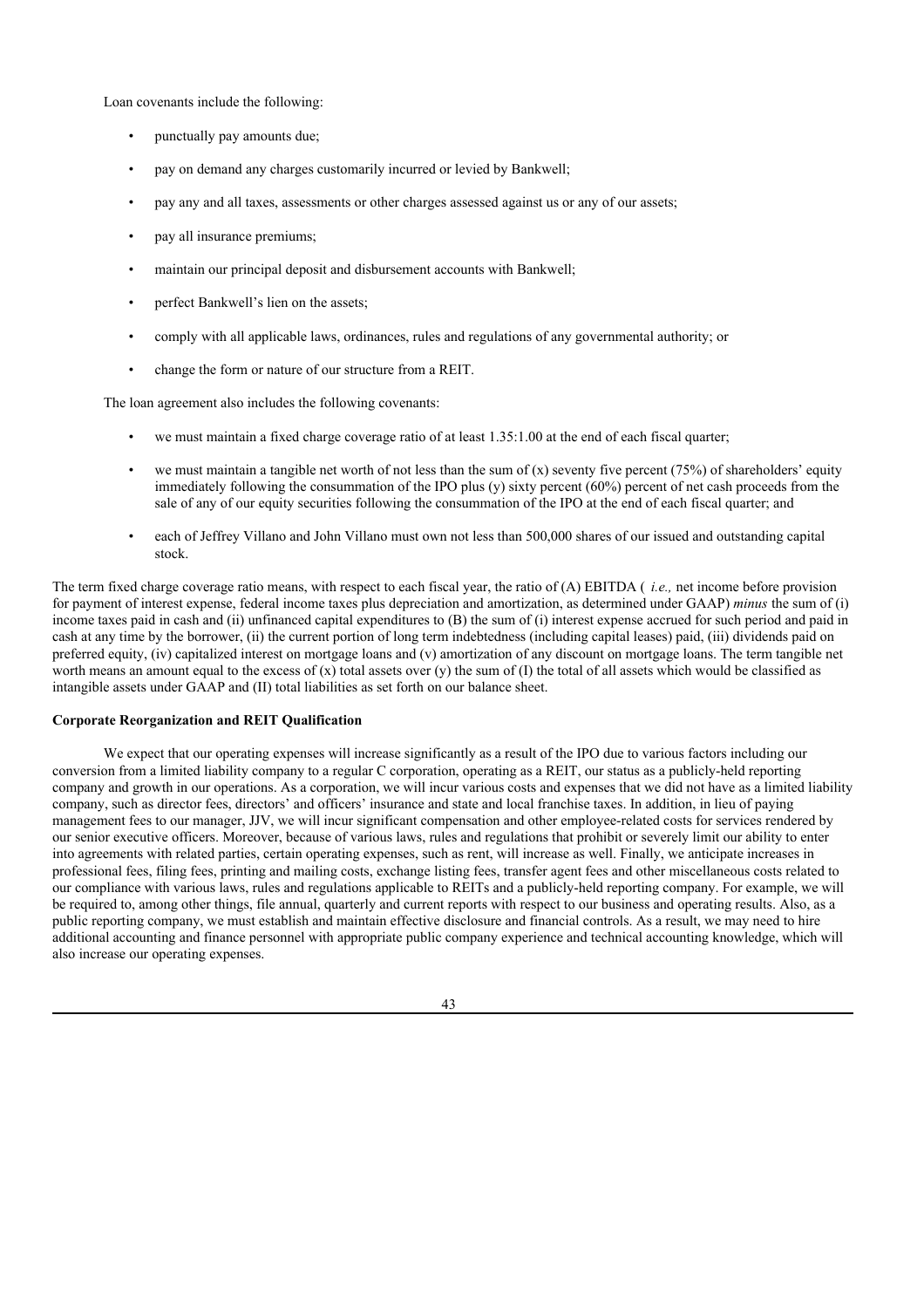### **Emerging Growth Company Status**

We are an "emerging growth company", as defined in the JOBS Act, and, for as long as we continue to be an emerging growth company, we may choose to take advantage of exemptions from various reporting requirements applicable to other public companies but not to emerging growth companies, including, but not limited to, not being required to have our independent registered public accounting firm audit our internal control over financial reporting under Section 404 of the Sarbanes-Oxley Act, reduced disclosure obligations regarding executive compensation in our periodic reports and proxy statements and exemptions from the requirements of holding a nonbinding advisory vote on executive compensation and shareholder approval of any golden parachute payments not previously approved. As an emerging growth company, we can also delay adopting new or revised accounting standards until such time as those standards apply to private companies. We intend to avail ourselves of these options. Once adopted, we must continue to report on that basis until we no longer qualify as an emerging growth company.

We will cease to be an emerging growth company upon the earliest of: (i) the end of the fiscal year following the fifth anniversary of the IPO; (ii) the first fiscal year after our annual gross revenue are \$1.0 billion or more; (iii) the date on which we have, during the previous three-year period, issued more than \$1.0 billion in non-convertible debt securities; or (iv) the end of any fiscal year in which the market value of our common shares held by non-affiliates exceeded \$700 million as of the end of the second quarter of that fiscal year. We cannot predict if investors will find our common shares less attractive if we choose to rely on these exemptions. If, as a result of our decision to reduce future disclosure, investors find our common shares less attractive, there may be a less active trading market for our common shares and the price of our common shares may be more volatile.

# **Critical Accounting Policies and Use of Estimates**

The preparation of financial statements in conformity with generally accepted accounting principles in the United States of America requires management to make estimates and assumptions that affect the reported amounts of assets and liabilities and disclosure of contingent assets and liabilities at the date of the financial statements and the reported amounts of revenues and expenses during the reporting period. We base our use of estimates on (a) a preset number of assumptions that consider past experience, (b) future projections and (c) general financial market conditions. Actual amounts could differ from those estimates.

We recognize revenues in accordance with ASC 605, which provides guidance on the recognition, presentation and disclosure of revenue in financial statements. ASC 605 outlines the basic criteria that must be met to recognize revenue and provides guidance for disclosure related to revenue recognition policies. In general, we recognize revenue when (i) persuasive evidence of an arrangement exists, (ii) delivery of the product has occurred or services have been rendered, (iii) the sales price charged is fixed or determinable and (iv) collectability is reasonably assured. Accordingly, interest income from commercial loans is recognized, as earned, over the loan period and origination fee revenue on commercial loans is amortized over the term of the respective note.

As an "emerging growth company," we intend to avail ourselves of the of the reduced disclosure requirements and extended transition periods for adopting new or revised accounting standards that would otherwise apply to us as a public reporting company. Once adopted, we must continue to report on that basis until we no longer qualify as an emerging growth company. As a result, our financial statements may not be comparable to those of other public reporting companies that either are not emerging growth companies or that are emerging growth companies but have opted not to avail themselves of these provisions of the JOBS Act and investors may deem our securities a less attractive investment relative to those other companies, which could adversely affect our stock price.

### **Results of operations**

We were formed in January 2016 and, prior to the consummation of the Exchange, had not engaged in any business activity. Therefore, we *have no historical financial data. The results of operations discussed below are those of SCP.*

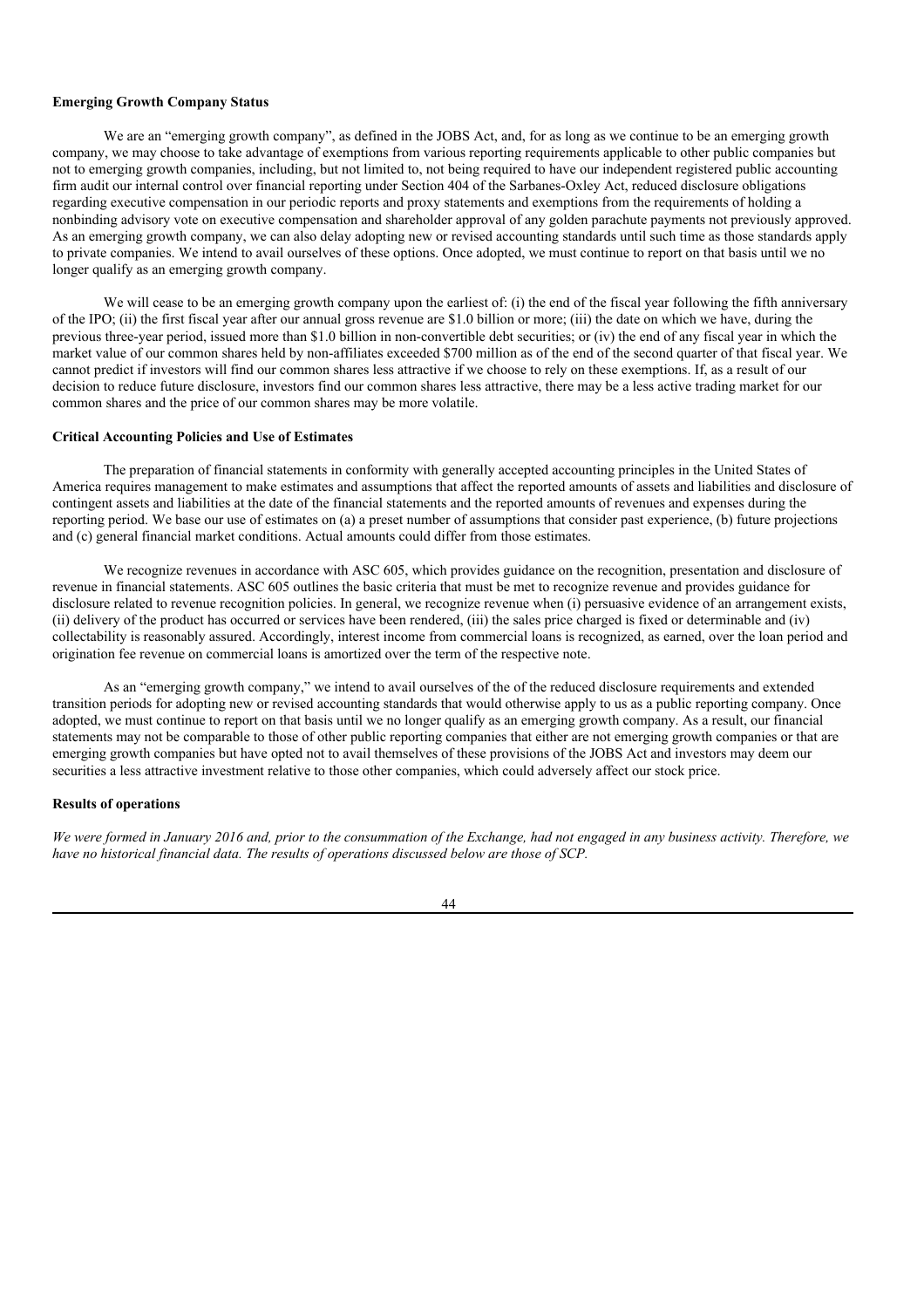#### *Years ended December 31, 2016 and 2015*

### *Total revenue*

Total revenue for the year ended December 31, 2016 was \$4.1 million compared to \$2.8 million for the year ended December 31, 2015, an increase of \$1.3 million, or 46%. The increase in revenue represents an increase in lending operations. For 2016, \$3.6 million of revenue represents interest income from loans, \$197,000 represents origination fees and \$106,000 represents late fees. In comparison, in 2015 interest income from loans was \$2.5 million, origination fees were \$108,000 and late fees were \$145,000. We believe the increase in late fees is a continuation of a trend that began in the second half of 2015 and reflects our decision to strictly enforce our right to collect late fees unless a borrower can demonstrate hardship. We do not believe that this reflects any inherent financial weakness with our borrowers as we have not experienced any concomitant rise in default rates. We further believe late payments will revert to their historical levels in 2017.

### *Operating costs and expenses*

Total operating costs and expenses for 2016 were \$1.1 million compared to \$480,000 for 2015, an increase of \$620,000 or 129%. The increase was due almost entirely to increases in interest expense, professional fees, and compensation to manager. For 2016, interest and amortization of deferred financing costs were approximately \$505,000 and compensation to manager was \$350,000. In comparison, for 2015, the corresponding amounts were \$222,000 and \$210,000. The increase in interest and amortization of deferred financing costs is directly attributable to higher levels of debt in 2016. The utilization of our Bankwell credit line varies from month to month. During 2016, balances due on our line of credit ranged from \$4.4 million to \$8.5 million. During 2015, balances due on our line of credit ranged from \$500,000 to \$6 million. The increase in compensation to manager in 2016 over 2015 is directly related to the increase in our revenue, which is directly related to the increase in the size of our loan portfolio, which, in turn, grew as a result of increases in our equity capital and debt.

#### *Net income*

Net income for 2016 was \$3.0 million compared to \$2.3 million for 2015 resulting from the increase in our lending activities, partially offset by the increase in operating costs and expenses.

# **Liquidity and Capital Resources**

Net cash provided by operating activities for 2016 was \$3.7 million compared to \$2.4 million for 2015.

Net cash used for investing activities for 2016 was \$6.9 million compared to \$13.1 million for 2015. Proceeds from sale of real estate owned in 2016 was approximately \$1.1 compared to \$422,000 in 2015. The 2016 year also included approximately \$886,000 of cash used to acquire and improve properties that we acquired in connection with non-performing loans. We had no such expenditures in 2015. Finally, in 2016, principal disbursements for mortgages receivable were \$21.6 million and principal collections were \$14.9 million. In 2015, the corresponding amounts were \$19.4 million and \$5.8 million, respectively. We believe that the increased rate of prepayments of outstanding loans may be a result of increasing lending activity by traditional lenders, such as banks, which could be an indicator of improving economic conditions in general. If this trend continues it may signal increased competition for our business.

Cash flows from financing activities basically reflects the difference between proceeds from borrowings under the Bankwell Credit Line and member contributions, on the one hand, and repayments of the amounts outstanding on the Bankwell Credit Line and distributions to members, on the other hand. Net cash provided by financing activities for 2016 was \$3.0 million compared to \$6.8 million for 2015. For 2016, the principal elements were \$7.5 million of proceeds from the Bankwell Credit Line, \$5.4 million of payments to Bankwell, \$5.1 million of member contributions and \$3.9 million of distributions to members. In addition, we incurred \$76,000 of financing costs and \$581,000 of costs related to the IPO. For 2015, the principal elements were (i) \$6.0 million of proceeds from Bankwell, (ii) \$5.0 million of payments to Bankwell, (iii) \$7.2 million of member contributions and (iv) \$1.4 million distributions to members.

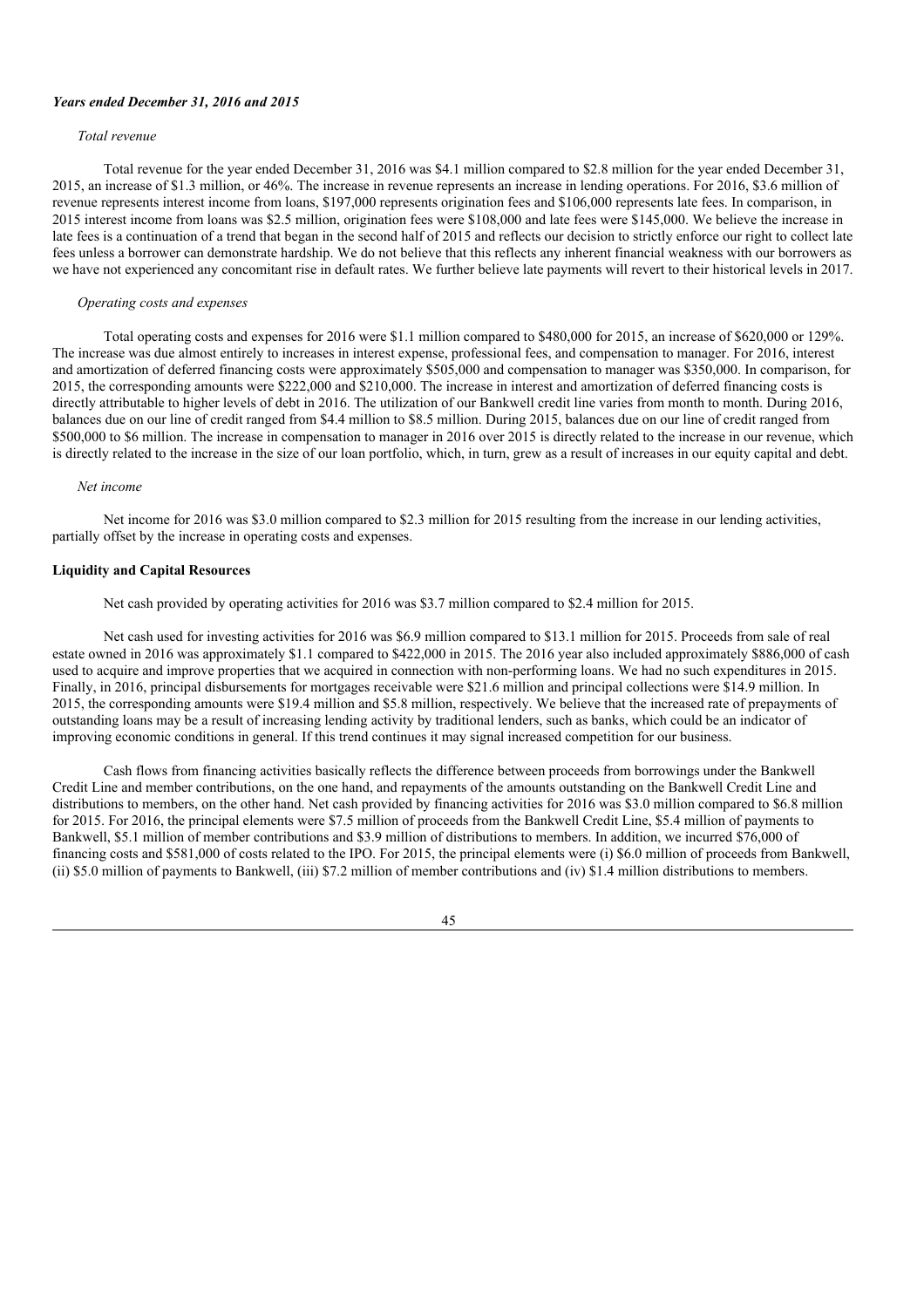We project anticipated cash requirements for our operating needs as well as cash flows generated from operating activities available to meet these needs. Our short-term cash requirements primarily include funding of loans and payments for usual and customary operating and administrative expenses, such as employee compensation, rent, sales and marketing expenses and dividends. Based on this analysis, we believe that our current cash balances, the amount available to us under the Bankwell Credit Line and our anticipated cash flows from operations will be sufficient to fund the operations for the next 12 months.

Our long-term cash needs will include principal payments on outstanding indebtedness and funding of new mortgage loans. Funding for long-term cash needs will come from our cash on hand, operating cash flows, and unused capacity of the Bankwell Credit Line or any replacement thereof.

From and after the effective date of our REIT election, we intend to pay regular quarterly distributions to holders of our common shares in an amount not less than 90% of our REIT taxable income (determined before the deduction for dividends paid and excluding any net capital gains).

#### *Of -Balance Sheet Arrangements*

We have not entered into any off-balance sheet transactions, arrangements or other relationships with unconsolidated entities or other persons that are likely to affect liquidity or the availability of our requirements for capital resources.

#### *Contractual Obligations*

We had no contractual obligations as of December 31, 2016. However, both SCP and JJV have contractual obligations that we assumed in the Exchange. In the case of SCP, these obligations include unfunded amounts of any outstanding construction loans and unfunded commitments for loans. In JJV's case, the contractual obligations consist of operating leases for equipment and software licenses that it uses in connection with the services it provides to SCP as its manager.

|                                                     |           | Less than |             |               | More than |
|-----------------------------------------------------|-----------|-----------|-------------|---------------|-----------|
|                                                     | Total     | vear      | 1 – 3 vears | $3 - 5$ vears | 5 years   |
| Operating lease obligations                         | 24.716    | 8.016     | 16.700      |               |           |
| Unfunded portions of outstanding construction loans | 1.616.735 | .616.735  |             |               |           |
| Unfunded loan commitments                           |           |           |             |               |           |
| Total contractual obligations                       | .641.451  | .624.751  | 16.700      |               |           |

At December 31, 2016, SCP owed \$656,000 to JJV of which approximately \$480,000 represented deferred financing costs related to the restructuring of the Bankwell Credit Line in anticipation of our IPO and pre-offering costs related to our IPO. All amounts due to JJV by SCP as of the date of the Exchange were paid by SCP from its cash on hand. From and after the IPO, JJV will no longer be entitled to any management or other fees for services rendered to SCP or to us unless specifically authorized by our board of directors, which majority must also include a majority of the "independent" directors.

### **Recent Accounting Pronouncements**

See "Note 2 - Significant Accounting Policies" to the financial statements for explanation of recent accounting pronouncements impacting us.

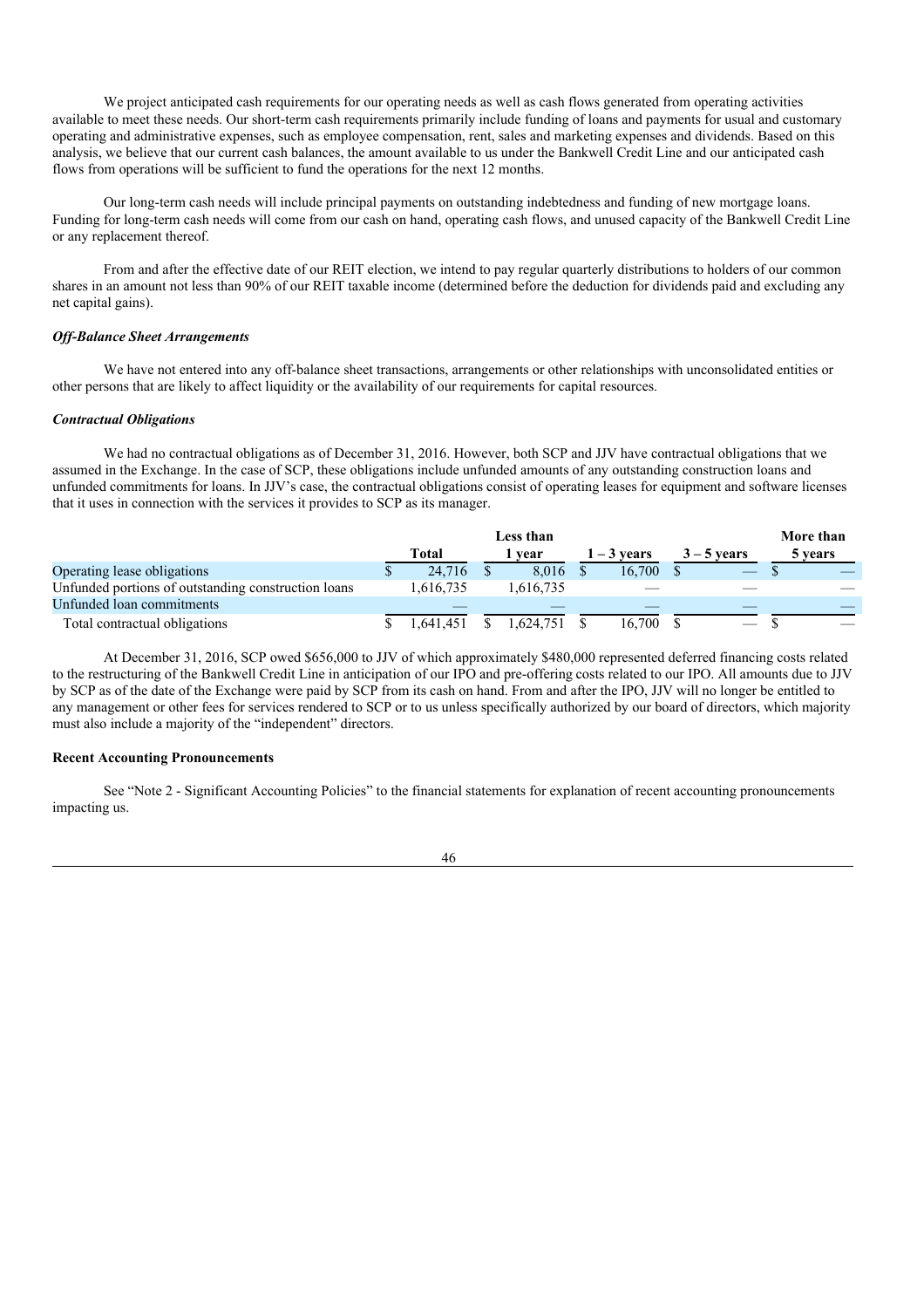### **Item 7A. Quantitative and Qualitative Disclosures about Market Risk**

We are a "smaller reporting company" as defined by Regulation S-K and, as such, are not required to provide the information required by this item.

#### **Item 8. Financial Statements and Supplementary Data**

The financial statements of our predecessor, Sachem Capital Partners, LLC, required by this Item are set forth beginning on page F-1.

#### **Item 9. Change in and Disagreements with Accountants on Accounting and Financial Disclosure**

None.

#### **Item 9A. Controls and Procedures**

### **Evaluation of Disclosure Controls and Procedures**

Our management, with the participation of our co-chief executive officer and chief financial officer, evaluated the effectiveness of our disclosure controls and procedures (as defined in Rule 13a-15(e) and 15d-15(e) under the Exchange Act) as of December 31, 2016 (the "Evaluation Date"). Based upon that evaluation, the co-chief executive officer and the chief financial officer concluded that, as of the Evaluation Date, our disclosure controls and procedures are effective to ensure that information required to be disclosed by us in the reports that we file or submit under the Exchange Act (i) are recorded, processed, summarized and reported, within the time periods specified in the SEC's rules and forms and (ii) are accumulated and communicated to our management, including our co-chief executive and chief financial officer, as appropriate to allow timely decisions regarding required disclosure.

# **Management's Annual Report on Internal Control Over Financial Reporting**

This annual report does not include a report of management's assessment regarding internal control over financial reporting or an attestation report of the company's registered public accounting firm due to a transition period established by rules of the Securities and Exchange Commission for newly public companies.

# **Changes in Internal Control Over Financial Reporting**

There was no change in our internal control over financial reporting (as defined in Rules 13a-15(f) or 15d-15(f) under the Exchange Act) identified in connection with the evaluation required by Rules 13a-15(d) or 15d-15(d) that occurred during the fiscal quarter ended December 31, 2016 that has materially affected, or is reasonably likely to materially affect, our internal control over financial reporting.

#### **Item 9B. Other Information**

None.

47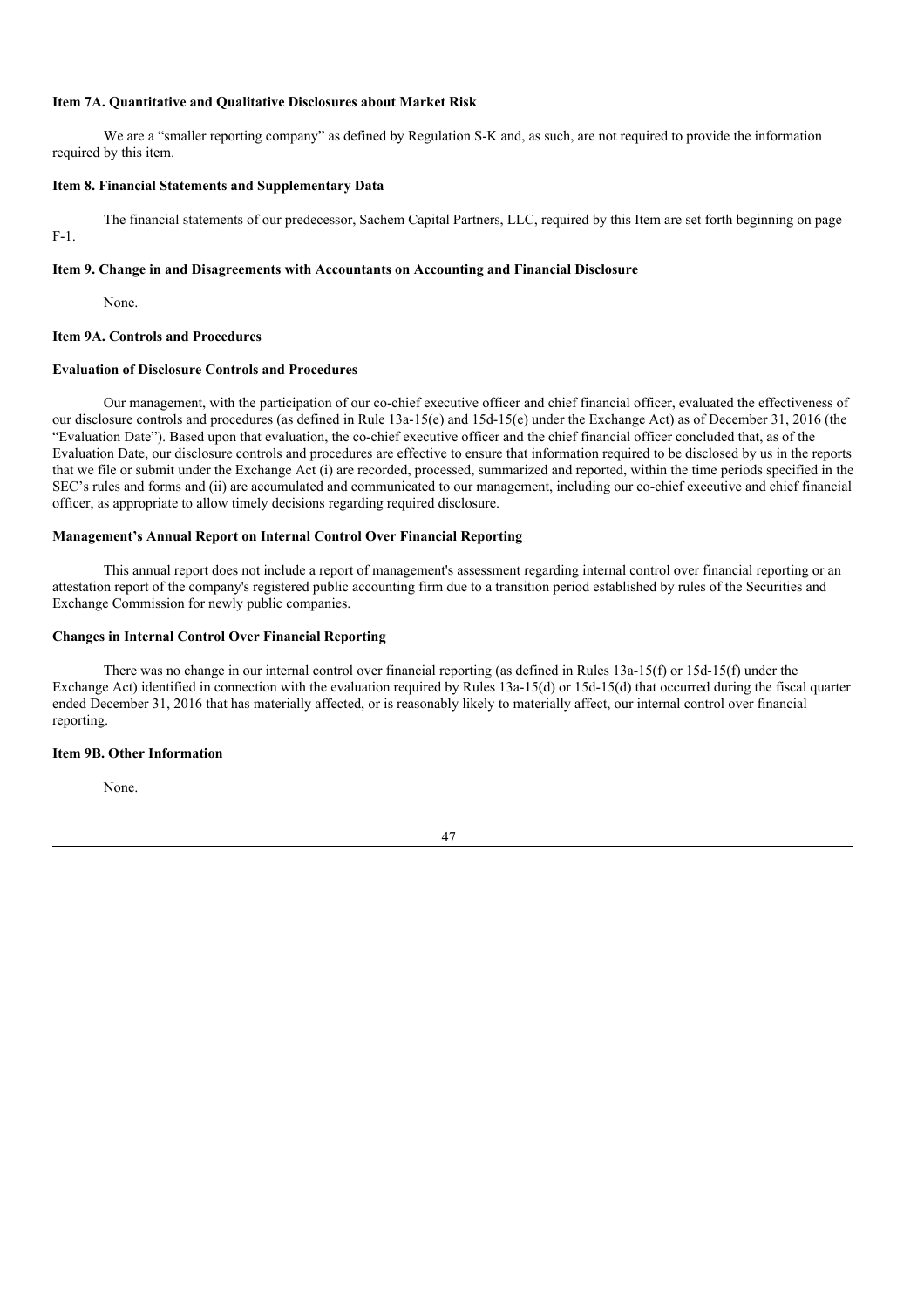# **PART III**

#### **Item 10. Directors, Executive Officers and Corporate Governance.**

Our directors are elected annually by our shareholders and serve for one-year terms until his/her successor is elected and qualified or until such director's earlier death, resignation or removal. The executive officers and key personnel are appointed by and serve at the pleasure of the Board of Directors.

Our executive officers and directors, and their respective ages as of April 6, 2017, are as follows:

| Name                     | Age | <b>Position</b>                                                             |
|--------------------------|-----|-----------------------------------------------------------------------------|
| John L. Villano          | 56  | Chairman, Co-Chief Executive Officer, Chief Financial Officer and Secretary |
| Jeffrey C. Villano       | 51  | President, Co-Chief Executive Officer, Treasurer and Director               |
| Leslie Bernhard $(1)(2)$ | 72  | Director                                                                    |
| Arthur Goldberg $(1)(3)$ | 78  | Director                                                                    |
| Brian Prinz $(1)$ (4)    | 64  | <b>Director</b>                                                             |

- (1) Member of the Audit, Compensation and Nominating and Corporate Governance Committees.
- (2) Chairman of the Compensation Committee.
- (3) Chairman of the Audit Committee.
- (4) Chairman of the Nominating and Corporate Governance Committee.

Set forth below is a brief description of the background and business experience of our executive officers and directors:

**John L. Villano** , is our Chairman, Co-Chief Executive Officer, Chief Financial Officer and Secretary. He is also a founder of SCP and a founder, member and manager of JJV, the manager of SCP since their inception in December 2010. Mr. Villano is a certified public accountant and has also been engaged in the private practice of accounting and auditing for almost 30 years. He became a full-time employee as of February 8, 2017. His responsibilities include overseeing all aspects of our business operations, including loan origination and servicing, investor relations, brand development and business development. He is also responsible for all our accounting and financial matters. Mr. Villano is the brother of our other co-chief executive officer, Jeffrey C. Villano. Mr. Villano holds a Bachelor's Degree in Accounting from the University of Rhode Island in 1982. We believe that Mr. Villano's experience in managing our business for the last six years and his professional background as a certified public accountant make him an important part of our management team and make him a worthy candidate to serve on our board of directors.

**Jeffrey C. Villano** , is our Co-Chief Executive Officer, President and Treasurer. He is also a founder of SCP and a founder, member and manager of JJV, the manager of SCP since their inception in December 2010. He became a full-time employee as of February 8, 2017. His responsibilities include overseeing all aspects of our business operations, including loan origination and servicing, investor relations, brand development and business development. Mr. Villano is the brother of our other co-chief executive officer, John L. Villano. Mr. Villano received an Associate's Degree from Eastern Connecticut State University in 1985. We believe that Mr. Villano's knowledge of the Connecticut real estate market and his experience in underwriting, structuring and managing real estate loans in general and his experience managing our business over the last six years make him well-qualified to serve as a member of our board of directors.

**Leslie Bernhard** became a member of our board of directors as of February 9, 2017. She has served as the non-executive chairman of the board of Milestone Scientific Inc. (NYSE: MLSS), a developer and manufacturer of medical and dental devices, since October 2009, and an independent director of Milestone since May 2003. She has also served as an independent director of Universal Power Group, Inc. (OTC Markets: UPGI), a global supplier of power solutions, since 2007. In 1986 she co-founded AdStar, Inc., an electronic ad intake service to the newspaper industry, and served as its president, chief executive officer and executive director until 2012. Ms. Bernhard holds a BS Degree in Education from St. John's University. We believe that Ms. Bernhard's experience as an entrepreneur and her service as a director of other public corporations will enable her to make an important contribution to our board of directors.

48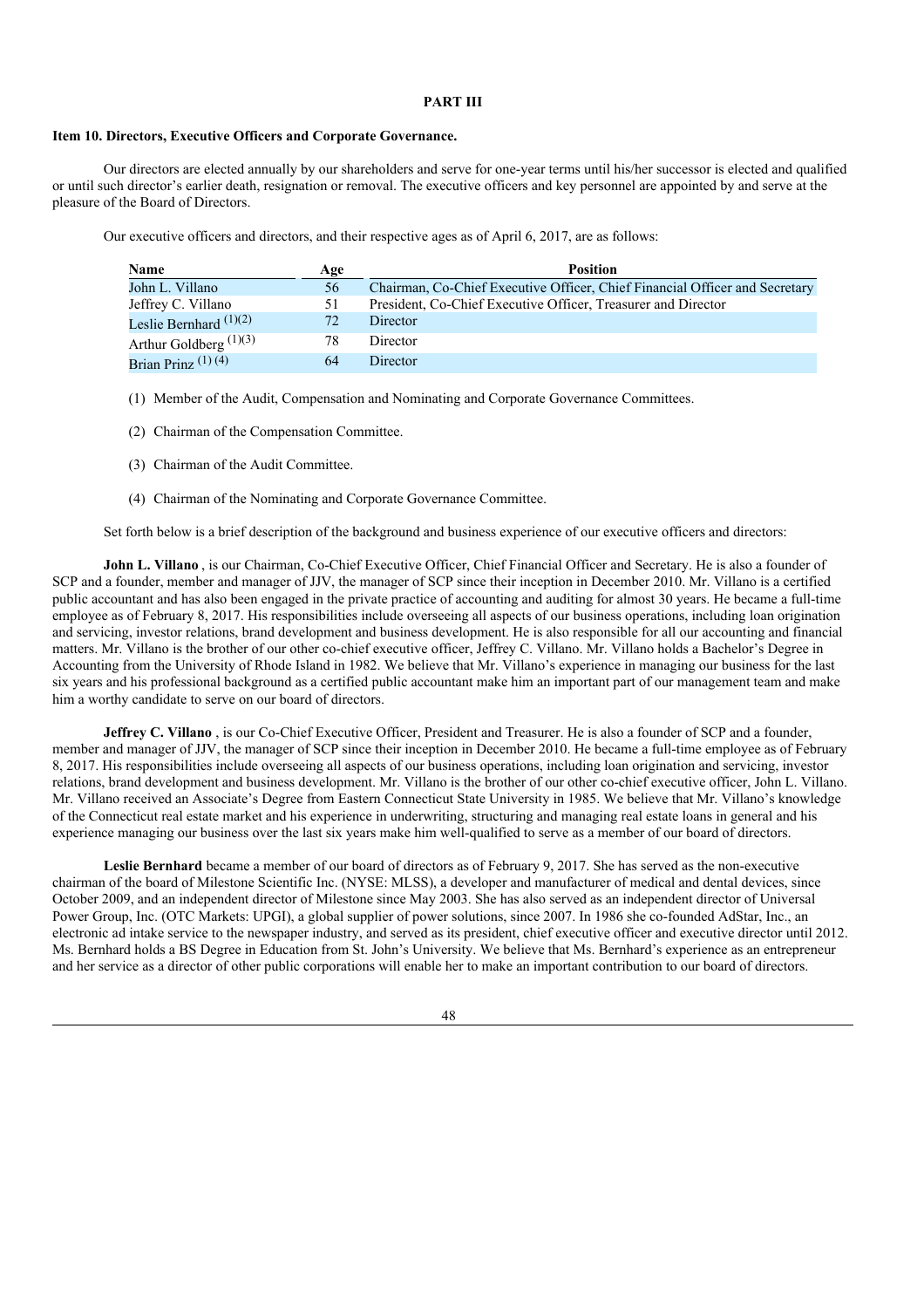**Arthur Goldberg** became a member of our board of directors as of February 9, 2017. He has been a private accounting and business consultant since April 2012. From March 2011 through June 2015 he served as a director of Sport Haley Holdings, Inc., a manufacturer and distributor of sportswear and furniture. From January 2008 through March 2013, he served as a member of the board of directors of SED International Holdings, Inc. (OTC: SEDN), a distributor of consumer electronics. From January 2008 through March 2012, he served as the chief financial officer of Clear Skies Solar, Inc., an installer of solar panels. Mr. Goldberg has held senior executive positions, including chief financial officer and chief operating officer, and served as a director at a number of public companies. From January 2008 through June 2008, he served as the chief financial officer of Milestone Scientific, Inc. (NYSE MKT: MLSS), a medical device company. From June 1999 through April 2005, Mr. Goldberg was a partner with Tatum CFO Partners, LLP which provided interim CFO staffing services for public and private companies. Mr. Goldberg is an attorney and a certified public accountant and holds a B.B.A. degree from the City College of New York, an M.B.A. from the University of Chicago and J.D. and LL.M. degrees from the New York University School of Law. Mr. Goldberg was selected as a director because of his experience as the senior executive, operations and financial officer of a number of public companies and because of his background in law and accounting. We believe that his background and experience will provide our board or directors with a perspective on corporate finance matters. Given his financial experience, the board of directors has also determined that Mr. Goldberg qualifies as the Audit Committee financial expert, pursuant to Item 407(d)(5) of Regulation S-K promulgated by the SEC.

**Brian Prinz** became a member of our board of directors as of February 9, 2017. Since 1976, Mr. Prinz has been employed by Current, Inc., a leading manufacturer of laminated products including sheeting, tubes, rods, spacers and standoffs, as well as electrical grade laminates, a variety of carbon fiber products and other industrial products, which are used in various industries including construction, recreation, energy exploration and defense. He began his career at Current initially as a foreman, then as a production manager, then as vice president of sales and, since 2011, as President and Chief Financial Officer. Mr. Prinz graduated from Bryant College with B.A. in 1976. We believe that his background and experience make him well qualified to serve as a member of our board of directors.

### **Director Independence and Committees of the Board**

The members of our board of directors are John L. Villano, Jeffrey C. Villano, Leslie Bernhard, Arthur Goldberg and Brian Prinz. The board of directors has determined, in accordance with the NYSE MKT, LLC Company Guide, that: (i) Ms. Bernhard and Messrs. Goldberg and Prinz are independent and represent a majority of its members; (ii) Ms. Bernhard and Messrs. Goldberg and Prinz, as the members of the Audit Committee, the Nominating and Corporate Governance and Compensation Committee, are independent for such purposes. In determining director independence, our board of directors applies the independence standards set by NYSE MKT. In applying these standards, our board of directors considers all transactions with the independent directors and the impact of such transactions, if any, on any of the independent directors' ability to continue to serve on our board of directors.

We have three standing committees: an Audit Committee, a Compensation Committee and a Nominating and Corporate Governance Committee. Each committee is made up entirely of independent directors as defined under the NYSE MKT, LLC Company Guide. Mr. Goldberg is the chairman of the Audit Committee and qualifies as the "audit committee financial expert"; Ms. Bernhard is the chairman of the Compensation Committee; and Mr. Prinz is the chairman of the Nominating and Corporate Governance Committee.

*Audit Committee.* The Audit Committee oversees our accounting and financial reporting processes, internal systems of accounting and financial controls, relationships with auditors and audits of financial statements. Specifically, the Audit Committee's responsibilities include the following:

- selecting, hiring and terminating our independent auditors;
- evaluating the qualifications, independence and performance of our independent auditors;
- approving the audit and non-audit services to be performed by the independent auditors;

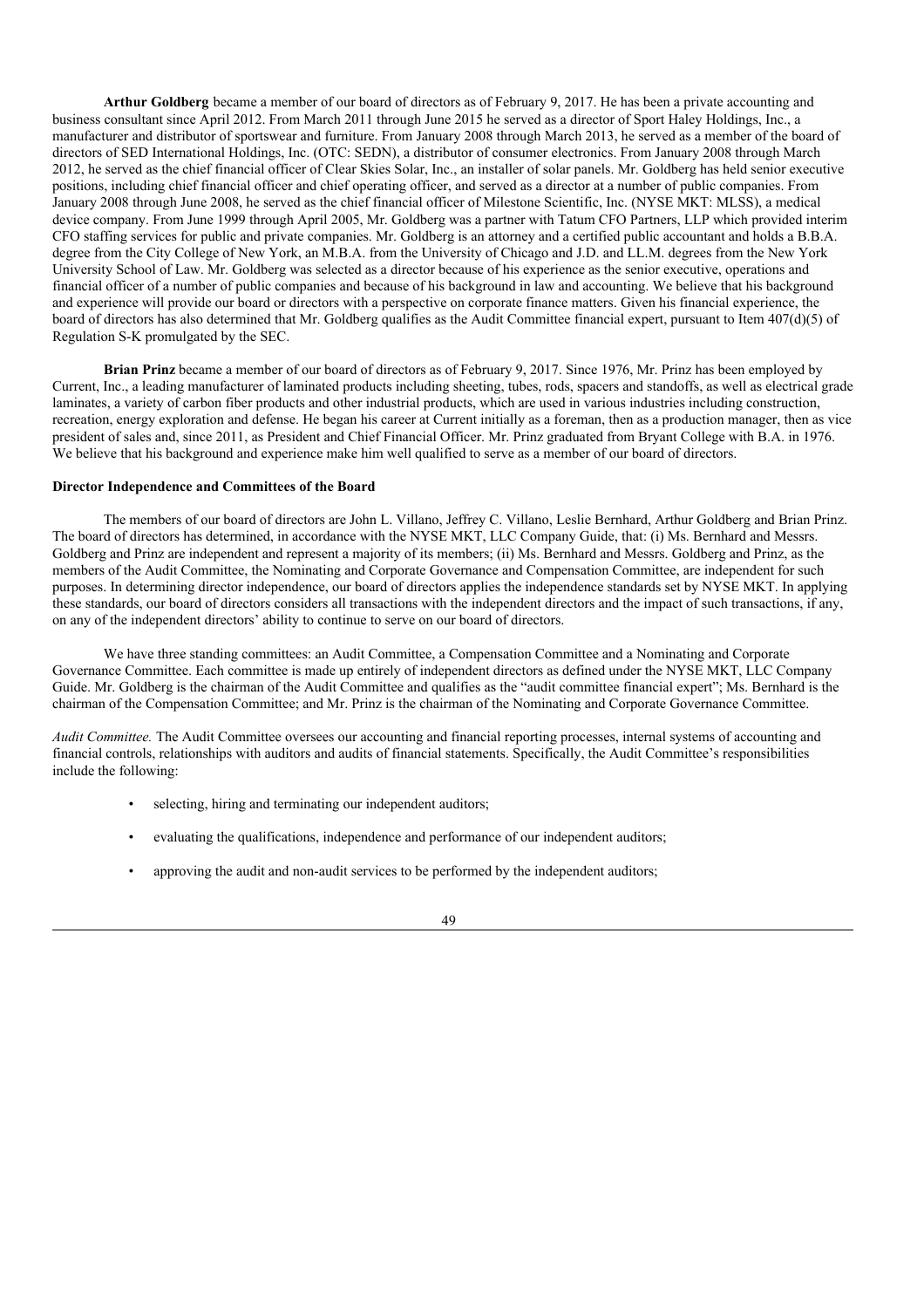- reviewing the design, implementation and adequacy and effectiveness of our internal controls and critical policies;
- overseeing and monitoring the integrity of our financial statements and our compliance with legal and regulatory requirements as they relate to our financial statements and other accounting matters;
- with management and our independent auditors, reviewing any earnings announcements and other public announcements regarding our results of operations; and
- preparing the report that the SEC requires in our annual proxy statement.

*Compensation Committee.* The Compensation Committee assists the board of directors in determining the compensation of our officers and directors. The Compensation Committee is comprised entirely of directors who satisfy the standards of independence applicable to compensation committee members established under 162(m) of the Code and Section 16(b) of the Exchange Act. Specific responsibilities include the following:

- approving the compensation and benefits of our executive officers;
- reviewing the performance objectives and actual performance of our officers; and
- administering our stock option and other equity and incentive compensation plans.

*Nominating and Corporate Governance Committee.* The corporate governance and nominating committee assists the board by identifying and recommending individuals qualified to become members of the board of directors. Specific responsibilities include the following:

- evaluating the composition, size and governance of our Board and its committees and making recommendations regarding future planning and the appointment of directors to our committees;
- establishing a policy for considering shareholder nominees to our Board;
- reviewing our corporate governance principles and making recommendations to the Board regarding possible changes; and
- reviewing and monitoring compliance with our code of ethics and insider trading policy.

### **Section 16(a) Beneficial Ownership Reporting Compliance**

Section 16(a) of the Exchange Act requires our officers and directors, and persons who own more than ten percent of a registered class of our equity securities, to file reports of ownership and changes in ownership with the SEC. Officers, directors and greater than tenpercent shareholders are required by SEC regulation to furnish us with copies of all Section 16(a) forms they file. We were not subject to the requirements of the Exchange Act in 2016.

#### **Code of Ethics**

We have adopted a code of ethics that applies to its directors, principal executive officer, principal financial officer and other persons performing similar functions. The Code of Ethics is filed herewith as an exhibit to this annual report and is posted on our web site at *www.sachemcapitalcorp.com*. We will also provide a copy of the Code of Ethics to any person without charge, upon written request addressed to John Villano at our principal executive office, located at 23 Laurel Street, Branford, CT 06405.

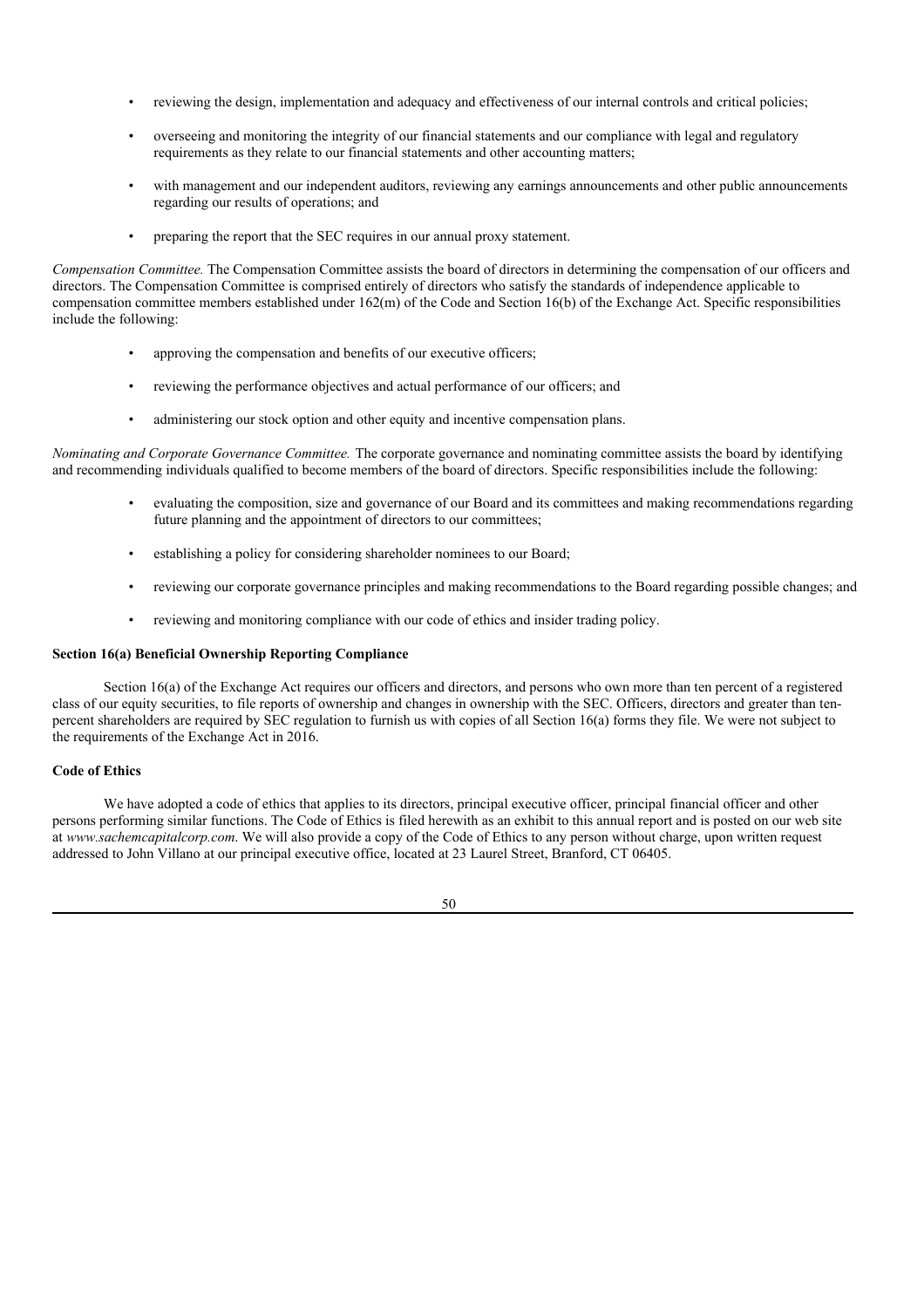# **Item 11. Executive Compensation.**

We have never paid any compensation to our executive officers. However, since its inception SCP has paid management fees to JJV, a limited liability company founded and controlled by John L. Villano and Jeffrey C. Villano. Total amounts paid or accrued to JJV for 2016, 2015 and 2014 in its capacity as the manager of SCP were \$350,229, \$210,407 and \$75,895, respectively. In 2014, JJV waived the portion of the management fee based on our total assets to which it would otherwise have been entitled. At December 31, 2016, the amount due to JJV was \$532,625. These amounts do not include loan origination fees that borrowers paid directly to JJV. Origination fees paid to JJV in 2016 and 2015 were \$636,260 and \$541,600, respectively.

The management fees payable to JJV in its capacity as the manager of SCP are set forth in the SCP operating agreement and include the following:

- (a) 75% of loan origination fees and 100% of credit and wire fees paid by a borrower in connection with originating and funding a loan;
- (b) if SCP purchases an existing loan from a third party, a fee comparable to the origination fee that SCP would have charged if it had originated such loan;
- (c) a listing fee in connection with the sale of any property that SCP acquires pursuant to a foreclosure action;
- (d) a monthly servicing fee equal to the sum of (i) one-twelfth of 1% of the total assets of SCP and (ii) one-twelfth of 0.5% to one percent of the total amount of SCP's loan portfolio; and
- (e) reimbursement of any fees paid in connection with the preparation of all tax returns and audit reports on behalf of SCP.

In addition, JJV had the right to sell any mortgages it holds to SCP at 10% over the principal amount thereof. JJV has never exercised this right.

Following consummation of the Exchange, which occurred on February 8, 2017, JJV is no longer entitled to receive any of the fees described above. All accrued but unpaid management fees as of the date of the Exchange were paid to JJV.

#### **Employment Agreements**

We have entered into employment agreements with each of John Villano and Jeffrey Villano. The material terms of the employment agreements are as follows:

- John Villano will serve as our co-chief executive officer, chief financial officer and secretary and Jeffrey Villano will serve as our co-chief executive officer, president and treasurer.
- The term of employment is five years commencing on February 9, 2017 unless terminated earlier pursuant to the terms of the agreement. The termination date will be extended one year on each anniversary date of the agreement unless either party to the agreement provides written notice at least 180 days before the next anniversary date that it is electing not to renew the agreement, in which case the agreement will terminate at the end of the fourth year from the next anniversary date.
- Base compensation of \$260,000 per annum which amount may be increased in the discretion of the compensation committee of the board of directors in its sole and absolute discretion.

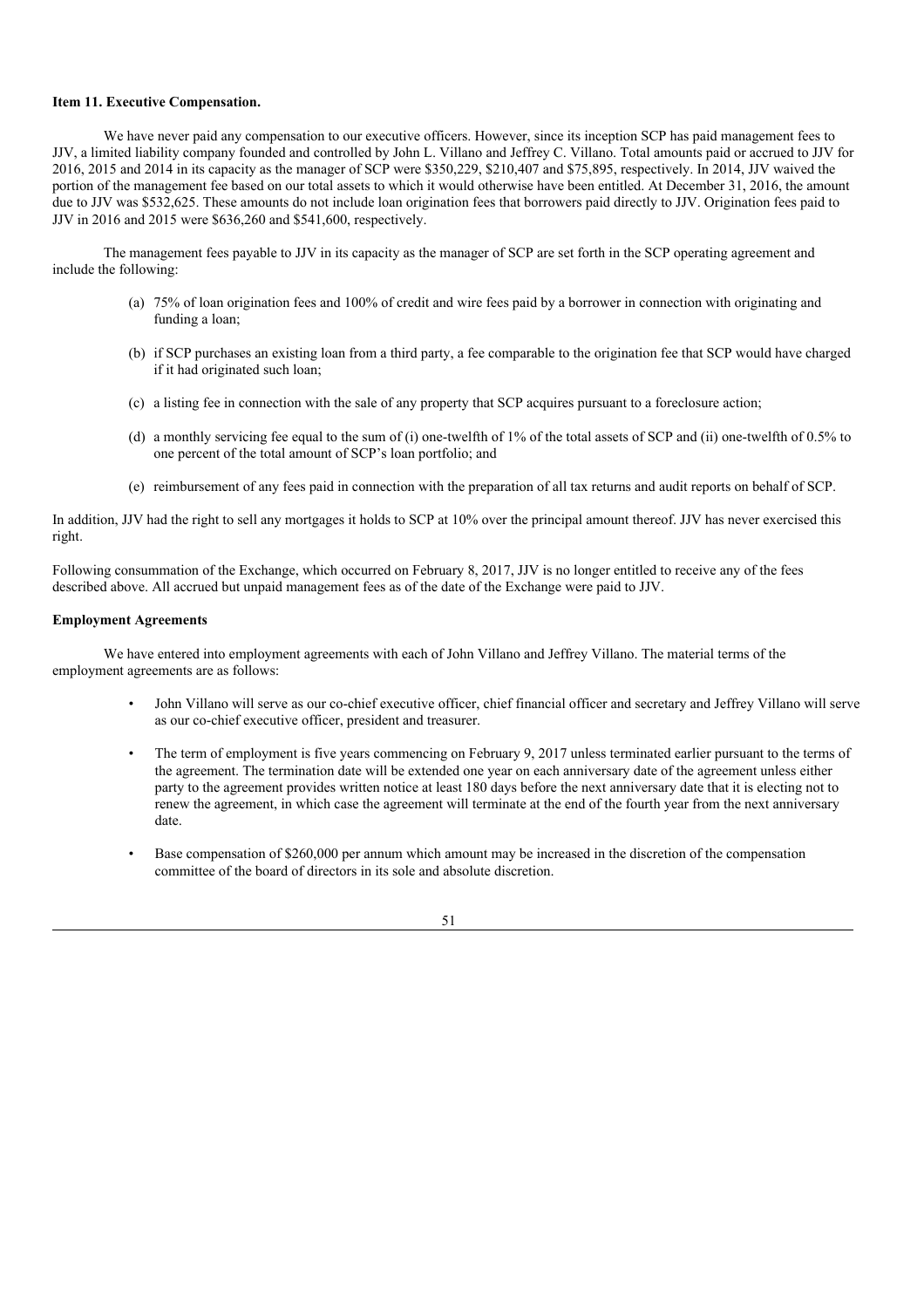- Incentive compensation in such amount as shall be determined by the compensation committee of the board of directors in its sole and absolute discretion, based on our achievement of the financial performance goals set by the Board.
- Incentive compensation for certain capital transactions in such amount as shall be determined by the compensation committee of the board of directors in its sole and absolute discretion.
- The right to participate in all retirement, pension, deferred compensation, insurance and other benefit plans adopted and maintained by us for the benefit of employees and be entitled to additional compensation in an amount equal to the cost of any such benefit plan or program if he chooses not to participate.
- Indemnification to the full extent permitted by law against and for any claims, liabilities, losses, expenses and costs incurred that relate to any acts or omission taken in his capacity as an officer or director.
- We have the right to terminate the employment agreement at any time with or without cause and for death or disability (as defined in the employment agreement). See below for the payments due upon a termination.
- Two-year non-competition provision if we terminate the employment agreement for cause.
- In the event any payment to the employee is subject to an excise tax under the Code, we will pay the employee an additional amount equal to the amount of the excise tax and any other taxes (whether in the nature of excise taxes or income taxes) due with respect to such payment.

### **Termination and Change of Control Arrangement**

Each employment agreement provides that we may terminate the executive's employment at any time with or without cause. It also provides that employment will terminate upon the death or disability of the executive. If we terminate the executive's employment for cause, we will only be liable for his base salary and benefits through the date of termination. In addition, the executive will not forfeit any rights to payments, options or benefits that have vested or have been earned or to which he is entitled as of the date of termination. If we terminate the executive's employment without cause or the agreement terminates because of the death or disability of the executive or the executive terminates for Good Reason (as defined in the employment agreement), the executive will also entitled to receive (i) a lump sum payment equal to 48 times his monthly salary on the date of termination; (ii) any deferred compensation or accrued vacation pay; (iii) continuation for a 12-month period after termination of health and welfare and long-term disability benefits; and (iv) a pro rata share of any incentive compensation and any other compensation or benefits to which he would have been entitled had he not been wrongfully terminated.

Good Reason includes a "change in control" with respect to us. A "change in control" means (1) if we merge into another corporation and, as a result of such merger, our shareholders immediately prior to such merger own less than 50% of the surviving corporation; (2) we sell, lease or otherwise dispose of all or substantially all of our assets; (3) the acquisition of beneficial ownership, directly or indirectly, of our common shares or any other securities having voting rights that we may issue in the future, rights to acquire our voting securities (including, without limitation, securities that are convertible into voting securities and rights, options warrants and other agreements or arrangements to acquire such voting securities) by any person, corporation or other entity or group thereof acting jointly, in such amount or amounts as would permit such person, corporation or other entity or group thereof acting jointly to elect a majority of the members of our board of directors, as then constituted; or (4) the acquisition of beneficial ownership, directly or indirectly, of voting securities and rights to acquire voting securities having voting power equal to 40% percent or more of the combined voting power of our then outstanding voting securities by any person, corporation or other entity or group thereof acting jointly unless such acquisition is expressly approved by resolution of our board of directors passed upon affirmative vote of not less than a majority of the board of directors and adopted at a meeting of the board of directors held not later than the date of the next regularly scheduled or special meeting held following the date we obtain actual knowledge of such acquisition (which approval may be limited in purpose and effect solely to affecting the rights of the executive under his employment agreement). Notwithstanding the preceding sentence, any transaction that involves a mere change in identity form or place of organization within the meaning of Section 368(a)(1)(F) of the Code, or a transaction of similar effect, will not constitute a "change in control."

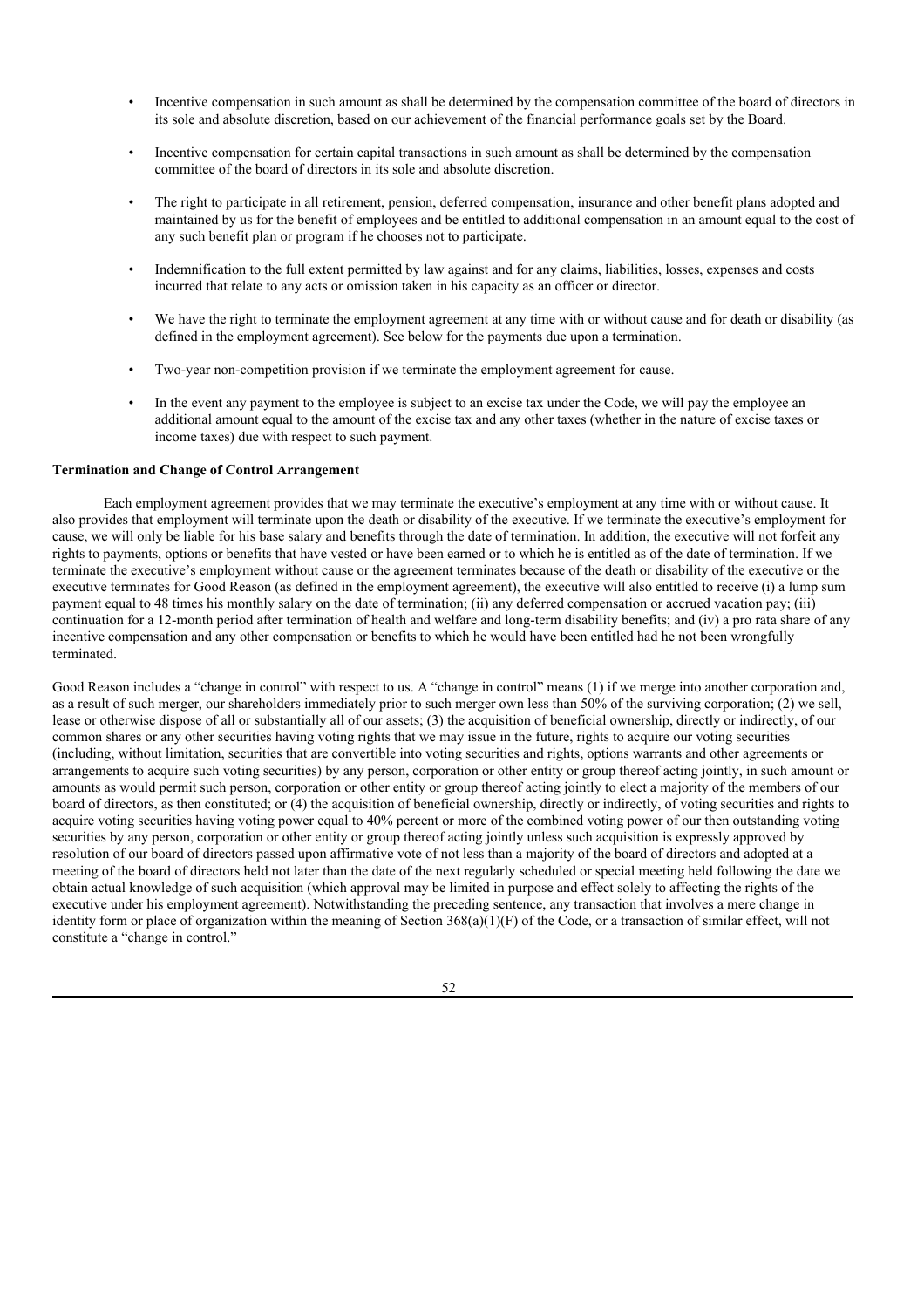# **Outstanding Equity Awards at December 31, 2016**

None.

## **Compensation of Directors**

We have adopted a compensation plan for our independent directors (the "Director Plan") that contemplates the following:

- each non-employee director shall receive cash compensation at a rate of \$12,500 per year, which amount shall be paid in equal quarterly installments of \$3,125 no later than the third (3rd) business day of each calendar quarter, *provided, however,* that the first quarter installment will be a prorated amount for the period beginning February 9, 2017 and ending March 31, 2017 and shall be paid together with the installment for the second quarter of 2017;
- the chairman of the Audit Committee of the Board will receive additional cash compensation of \$5,000 per year, payable in equal quarterly installments of \$1,250 no later than the third (3rd) business day of each calendar quarter, *provided, however,* that the first quarter installment will be a prorated amount for the period beginning February 9, 2017 and ending March 31, 2017 and shall be paid together with the installment for the second quarter of 2017; and
- the chairman of the Compensation Committee of the Board will receive additional cash compensation of \$2,500 per year, payable in equal quarterly installments of \$625 no later than the third (3rd) business day of each calendar quarter, *provided, however,* that the first quarter installment will be a prorated amount for the period beginning February 9, 2017 and ending March 31, 2017 and shall be paid together with the installment for the second quarter of 2017.

John L. Villano and Jeffrey C. Villano, who are executive officers as well as directors, will not receive compensation in connection with their positions on our board of directors.

# **Item 12. Security Ownership of Certain Beneficial Owners and Management and Related Shareholder Matters**

The following table, together with the accompanying footnotes, sets forth information, as of April 6, 2017, regarding stock ownership of all persons known by us to own beneficially more than 5% of our outstanding common shares, Named Executives, all directors, and all directors and officers of Sachem Capital as a group:

| Name of Beneficial Owner <sup>(1)</sup>           | <b>Number of Common Shares</b><br><b>Beneficially Owned</b> <sup>(2)</sup> | Percentage of<br><b>Class</b> |
|---------------------------------------------------|----------------------------------------------------------------------------|-------------------------------|
| <b>Executive Officers and Directors:</b>          |                                                                            |                               |
| John L. Villano <sup><math>(5)</math></sup>       | 1,400,757                                                                  | 12.62%                        |
| Jeffrey C. Villano <sup>(6)</sup>                 | 1,924,970                                                                  | 17.34%                        |
| Leslie Bernhard                                   | $\theta$                                                                   |                               |
| Arthur Goldberg                                   |                                                                            |                               |
| <b>Brian Prinz</b>                                | 322,768                                                                    | 2.91%                         |
| All officers and directors as a group (5 persons) | 3,648,495                                                                  | 32.86%                        |

Less than  $1\%$ .

(1) Unless otherwise provided, the address of each of the individuals above is c/o Sachem Capital Corp., 23 Laurel Road, Branford, CT 06405.

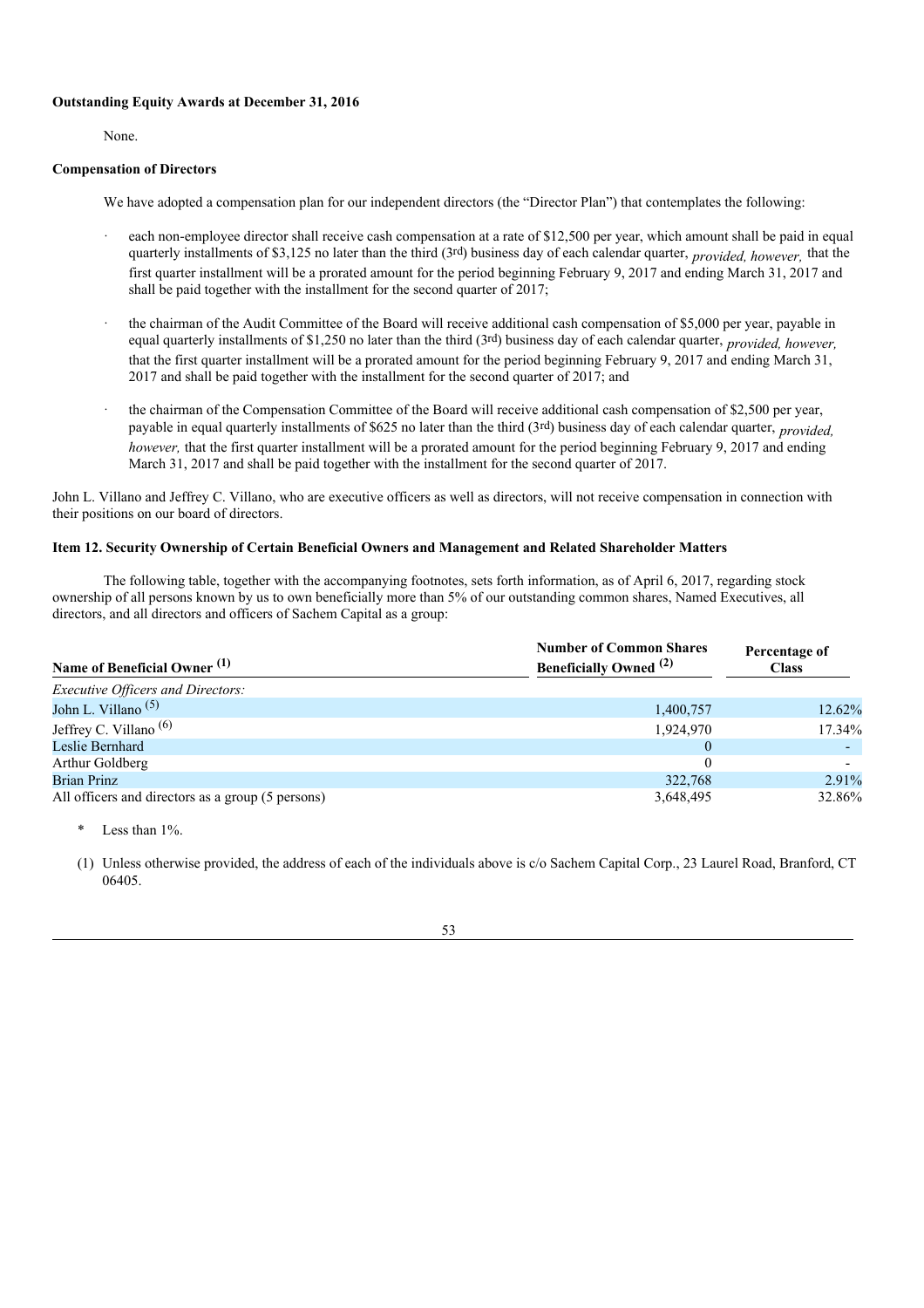- (2) A person is deemed to be a beneficial owner of securities that can be acquired by such person within 60 days from April 6, 2017 upon the exercise of options and warrants or conversion of convertible securities. Each beneficial owner's percentage ownership is determined by assuming that options, warrants and convertible securities that are held by such person (but not held by any other person) and that are exercisable or convertible within 60 days from April 6, 2017 have been exercised or converted. Except as otherwise indicated, and subject to applicable community property and similar laws, each of the persons named has sole voting and investment power with respect to the shares shown as beneficially owned.
- (3) All percentages are determined based on 11,103,237 common shares outstanding.
- (4) Gives effect to SCP's distribution of the 6,283,237 common shares received in the Exchange after consummation of the IPO.
- (5) Includes 6,815 common shares owned by his wife and 240,719 common shares owned by JJV, an entity owned and managed by John and Jeffrey Villano.
- (6) Includes 397,428 and 185,780 common shares owned by Ultimate Brands Inc. and Union News of New Haven, Inc., respectively, each a corporation of which he is the founder and chief executive officer and over which he has full voting and dispositive control, 16,043 common shares owned by his minor daughters and 240,719 common shares owned by JJV, an entity owned and managed by John and Jeffrey Villano.

### **Equity Compensation Plan Information**

On October 27, 2016, we adopted the 2016 Equity Compensation Plan (the "Plan"). The purpose of the Plan is to align the interests of our officers, other employees, advisors and consultants or any subsidiary, if any, with those of our shareholders to afford an incentive to such officers, employees, consultants and advisors to continue as such, to increase their efforts on our behalf and to promote the success of our business. The basis of participation in the Plan is upon discretionary grants of awards by the board of directors. The Plan is administered by the Compensation Committee. The maximum number of common shares reserved for the grant of awards under the Plan is 1,500,000, subject to adjustment as provided in Section 5 of the Plan. As of December 31, 2016, approximately five individuals will be eligible to participate in the Plan, our two executive officers and three Independent Directors.

#### *Types and Terms of Awards*

Awards under the Plan may take the form of stock options (either incentive stock options or non-qualified stock options) or restricted shares. Subject to restrictions that are set forth in the Plan, the Compensation Committee will have complete and absolute authority to set the terms, conditions and provisions of each award, including the size of the award, the exercise or base price, the vesting and exercisability schedule (including provisions regarding acceleration of vesting and exercisability) and termination and forfeiture provisions.

The Compensation Committee shall be subject to the following specific restrictions regarding the types and terms of awards:

- The exercise price for a stock option may not be less than 100% of the fair market value of the stock on the date of grant.
- No award may be granted after the expiration of the Plan (more than ten years after the Plan adoption date).

No stock option can be "repriced" without the consent of the shareholders and of the option holder if the effect would be to reduce the exercise price per share.

#### *Amendment and Termination of the Plan*

The Plan expires on the tenth anniversary of the date of its adoption by the board of directors. Prior to the expiration date, the board of directors may at any time, and from time to time, suspend or terminate the Plan in whole or in part or amend it from time to time; *provided, however,* that unless otherwise determined by the board of directors, an amendment that requires shareholder approval in order for the Plan to continue to comply with Section 162(m) or any other law, regulation or stock exchange requirement shall not be effective unless approved by the requisite vote of shareholders. Notwithstanding the foregoing, no amendment to or termination of the Plan shall affect adversely any of the rights of any grantee under any outstanding award granted under the Plan without such grantee's consent.

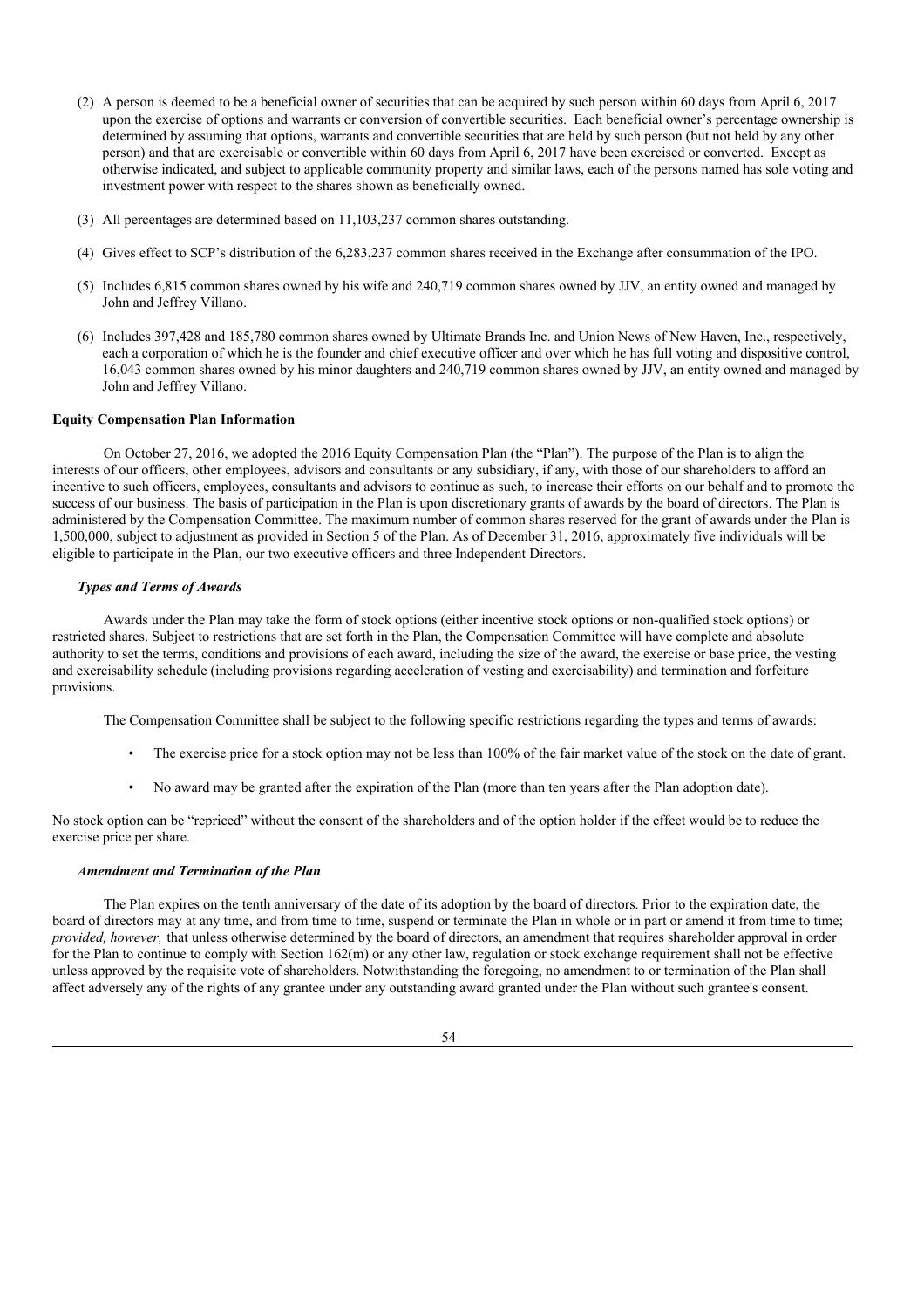#### *Exercise Price of an Option Granted Under the Plan*

The exercise price of an option granted under the Plan may be no less than the fair market value of a common share on the date of grant, unless, with respect to nonqualified stock options that are not intended as incentive stock options within the meaning of Section 422 of the Code from time to time, otherwise determined by the Compensation Committee. However, incentive stock options granted to a ten percent shareholder must be priced at no less than 110% of the fair market value of our common shares on the date of grant and their term may not exceed five years. All options granted under the Plan are for a term of no longer than ten years unless otherwise determined by the Compensation Committee. The Compensation Committee also determines the exercise schedule of each option grant.

### *Federal Income Tax Consequences*

The following is a brief summary of the effect of federal income taxation upon the recipients and us with respect to the shares under the Plan and does not purport to be complete.

**Non-qualified Stock Options.** The grant of non-qualified stock options will have no immediate tax consequences to us or the grantee. The exercise of a non-qualified stock option will require a grantee to include in his gross income the amount by which the fair market value of the acquired shares on the exercise date (or the date on which any substantial risk of forfeiture lapses) exceeds the option price. Upon a subsequent sale or taxable exchange of the shares acquired upon exercise of a non-qualified stock option, a grantee will recognize long or short-term capital gain or loss equal to the difference between the amount realized on the sale and the tax basis of such shares. We will be entitled (provided applicable withholding requirements are met) to a deduction for Federal income tax purposes at the same time and in the same amount as the grantee is in receipt of income in connection with the exercise of a non-qualified stock option.

**Incentive Stock Options.** The grant of an incentive stock option will have no immediate tax consequences to us or our employee. If the employee exercises an incentive stock option and does not dispose of the acquired shares within two years after the grant of the incentive stock option nor within one year after the date of the transfer of such shares to him (a "disqualifying disposition"), he will realize no compensation income and any gain or loss that he realizes on a subsequent disposition of such shares will be treated as a long-term capital gain or loss. For purposes of calculating the employee's alternative minimum taxable income, however, the option will be taxed as if it were a non-qualified stock option.

**Restricted Shares.** Generally, unless the participant elects, pursuant to Section 83(b) of the Code to recognize income in the taxable year in which restricted shares have been awarded, the participant is required to recognize income for federal income tax purposes in the first taxable year during which the participant's rights over the restricted shares are transferable or are not subject to a substantial risk of forfeiture, whichever occurs earlier. At such time, we will be entitled (provided applicable withholding requirements are met) to a deduction for Federal income tax purposes except to the extent that such participant's total compensation for the taxable year exceeds \$1.0 million, in which case such deduction may be limited by Section 162(m) of the Code unless any such grant of restricted shares is made pursuant to a performance-based benchmark established by the Compensation Committee.

As of December 31, 2016, there were no options or shares granted under the Plan.

We have agreed to limit the maximum number of common shares that can be issued under the Plan and any individual awards to new employees to 100,000 common shares per annum, in the aggregate, for each of 2017 and 2018.

# **Item 13. Certain Relationships and Related Transactions and Director Independence.**

Prior to February 8, 2017, our business was conducted by SCP. JJV is the manager and a member of SCP. John Villano and Jeffrey Villano are the managers of JJV. They are also our co-chief executive officers and members of our board of directors. Following consummation of the Exchange on February 8, 2017, JJV is no longer entitled to receive any management fees from SCP and John Villano and Jeffrey Villano became our full-time employees. In addition, upon consummation of the IPO, each continued to own more than 10% of our issued and outstanding common shares.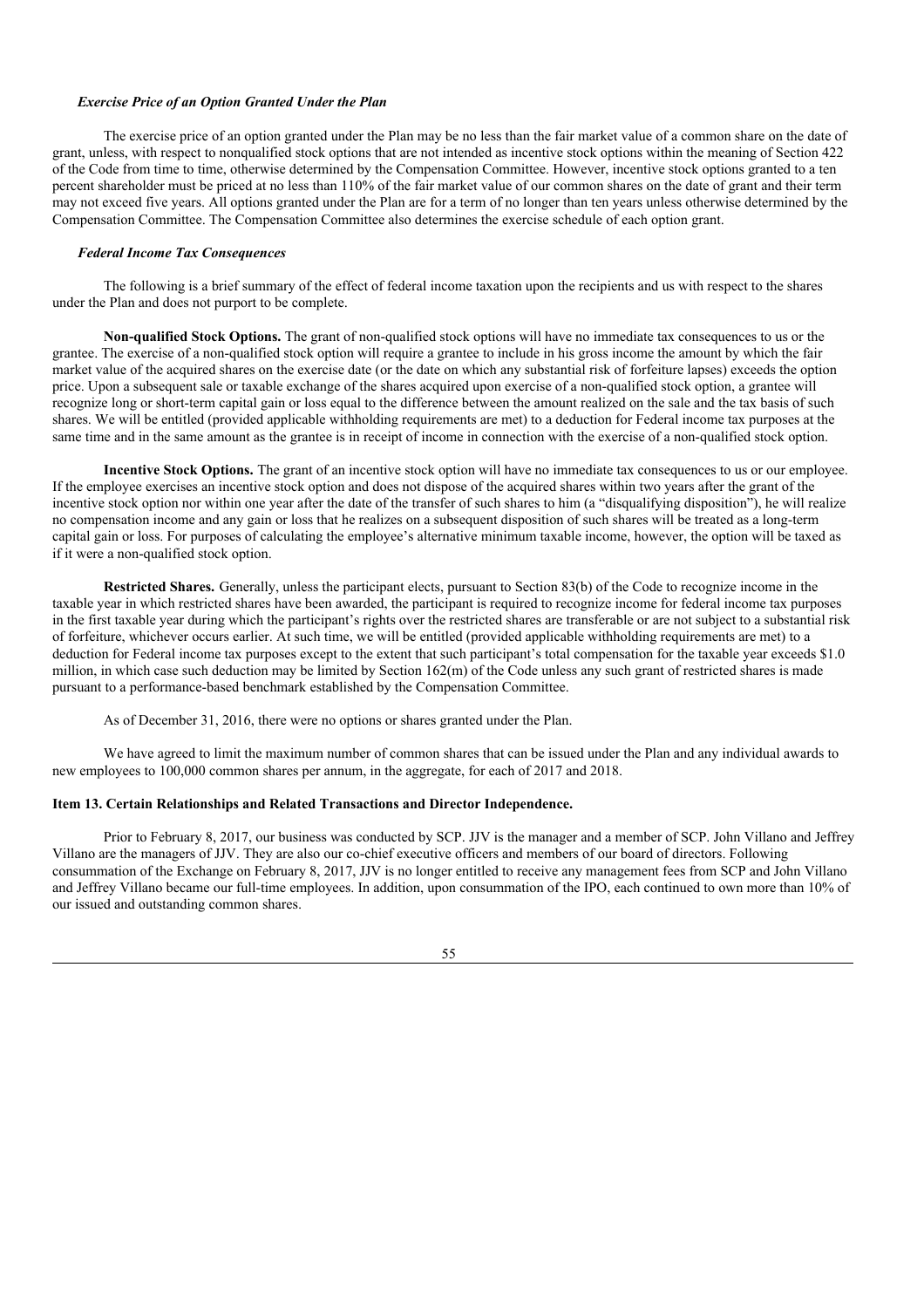Prior to the Exchange, SCP had no employees. Rather, JJV, in its capacity as the manager of SCP, provided management and administrative services to SCP for which it received management fees. In addition, JJV also paid certain expenses on behalf of SCP for which it was entitled to reimbursement. For years ended December 31, 2016 and 2015, the amounts paid or accrued to JJV in its capacity as the manager of SCP totaled \$350,229 and \$210,407, respectively. All outstanding amount due to JJV were paid on or about February 8, 2017. These amounts do not include loan origination fees that SCP paid to JJV. Following the consummation of the Exchange, all loan origination fees will be paid directly to us. Origination fees paid to JJV for the years ended December 31, 2016 and 2015 were \$636,260 and \$541,600, respectively.

All of SCP's records are kept at and all its operations are conducted from JJV's offices, which are located in a building owned by Union News of New Haven, Inc. Jeffrey Villano is the chief executive officer of Union News and owns 20% of its outstanding stock. The other 80% is owned by his and John Villano's mother, Shirley Villano. On December 9, 2016, SCP acquired the property located at 698 Main Street, Branford, Connecticut. The property includes two buildings, one of which will become our new principal offices. The building has one-story and measures 2,600 square feet. The other, smaller, building on the property is subject to a month-to-month lease. The current rent is \$800 per month.

SCP's loan portfolio includes five loans made to JJV. The principal balance of the loans to JJV at December 31 2016 and 2015 were \$1,229,022 and \$1,515,000, respectively. Interest paid on these loans during each of those years was \$166,193 and \$108,932, respectively. These loans were made in connection with JJV's purchase of real property from third parties who, for various reasons, did not meet SCP's loan criteria. We believe that the terms of these loans are no less beneficial to SCP than they would have been if SCP made the loans to unrelated third parties and are all properly documented.

We have adopted a policy that prohibits any transaction between us and a related party unless the terms of that transaction are no less favorable to us than if we had entered into the same transaction with an unrelated party and the transaction is approved by our Audit Committee or other independent committee of our board of directors, in the case where it is inappropriate for our Audit Committee to review such a transaction due to a conflict of interest.

# **Item 14. Principal Accounting Fees and Services**

The aggregate fees billed by Hoberman & Lesser, LLP ("H&L"), our principal accounting firm for the fiscal years ended December 31, 2016 and December 31, 2015, are set forth below**.**

|                    |            |   | 2016                     | 2015   |
|--------------------|------------|---|--------------------------|--------|
| Audit fees*        |            |   | 128,000                  | 30,000 |
| Audit related fees |            |   | $\blacksquare$           | -      |
| Tax fees           |            |   | $\overline{\phantom{a}}$ |        |
| All other fees     |            |   |                          | -      |
|                    | Total fees | ሖ | 128,000                  | 30,000 |

\*Includes fees for professional services rendered for (i) the audit of SCP's 2015 annual financial statements, (ii) the review of SCP's 2015 and 2016 quarterly financial statements, and (iii) other services that are normally provided in connection with statutory and regulatory filings.

# **Audit Committee Pre-Approval Policies and Procedures**

The Audit Committee charter provides that the Audit Committee will pre-approve audit services and non-audit services to be provided by the independent auditors before the accountant is engaged to render these services. The Audit Committee may consult with management in the decision-making process, but may not delegate this authority to management. The Audit Committee may delegate its authority to preapprove services to one or more committee members, provided that the designees present the pre-approvals to the full committee at the next committee meeting. All audit and non-audit services performed by the independent accountants must be preapproved by the Audit Committee to assure that such services do not impair the auditors' independence from us. However, the retention of our independent auditors in connection with their audit of our 2016 financial statements was approved by our board of directors prior to our IPO and, hence, prior to the establishment of our audit Committee.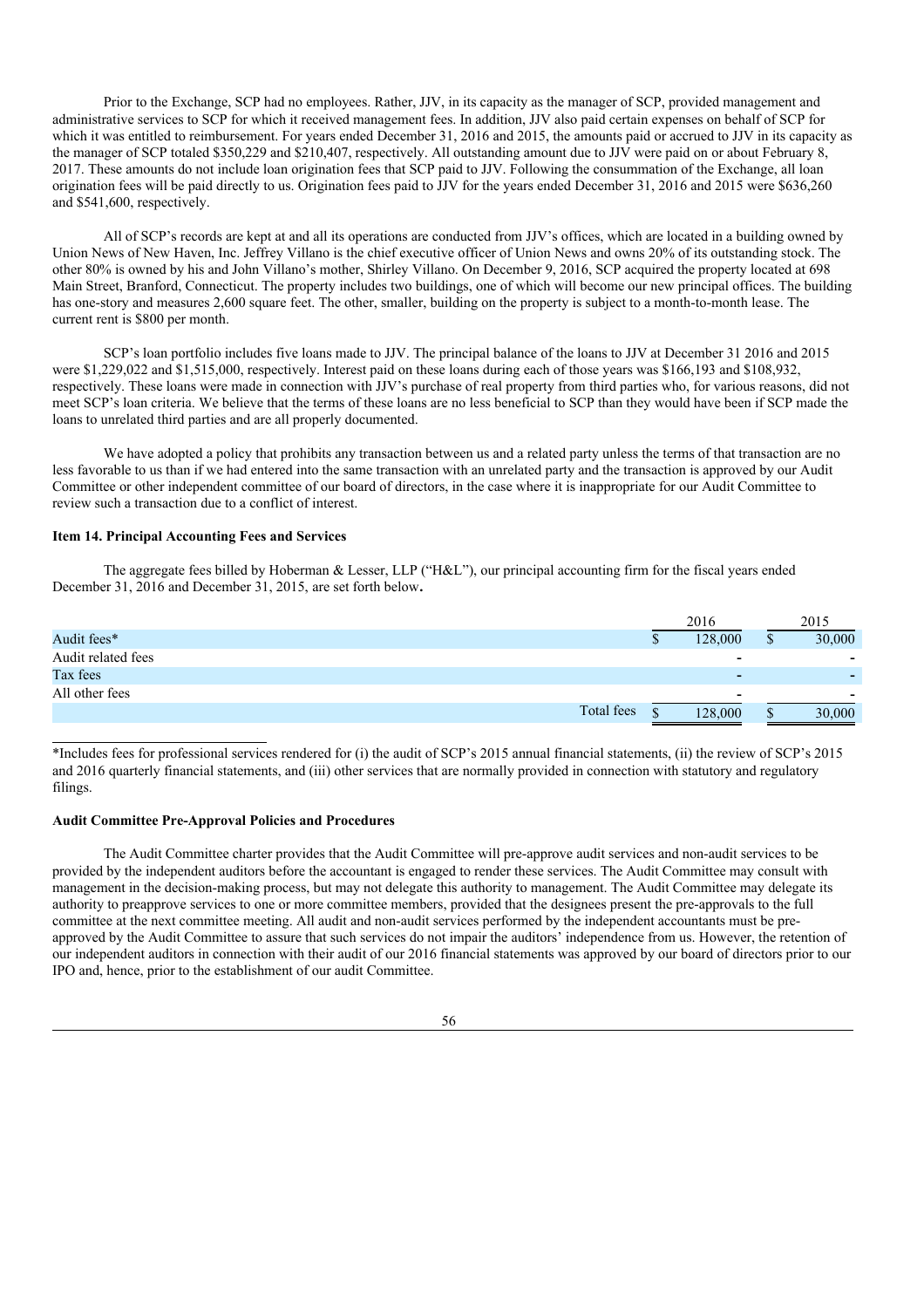# **PART IV**

# **Item 15. Exhibits and Financial Statement Schedules**

- (a) 1. Financial Statements **-** See Index to Financial Statements on page F-1.
	- 2. Financial Statement Schedules **–** See (c) below.
	- 3. Exhibits **–** See (b) below.
- (b) Certain of the following exhibits were filed as Exhibits to the registration statement on Form S-11, Registration No. 333-323214 and amendments thereto (the "Registration Statement") filed by us under the Securities Act and are hereby incorporated by reference.

| <b>Exhibit</b><br>No. | <b>Description</b>                                                                                                                                                                                                                              |
|-----------------------|-------------------------------------------------------------------------------------------------------------------------------------------------------------------------------------------------------------------------------------------------|
| 2.1                   | Form of Amended and Restated Exchange Agreement (1)                                                                                                                                                                                             |
| 3.1                   | Certificate of Incorporation (1)                                                                                                                                                                                                                |
| 3.1(a)                | Certificate of Amendment to Certificate of Incorporation (1)                                                                                                                                                                                    |
| 3.2                   | Bylaws, as amended *                                                                                                                                                                                                                            |
| 4.1                   | Form of Representative Warrants (1)                                                                                                                                                                                                             |
| $10.1**$              | Employment Agreement by and between John C. Villano and Sachem Capital Corp. (1)                                                                                                                                                                |
| $10.2**$              | Employment Agreement by and between Jeffrey L. Villano and Sachem Capital Corp. (1)                                                                                                                                                             |
| 10.3                  | Sachem Capital Corp. 2016 Equity Compensation Plan (1)                                                                                                                                                                                          |
| 10.4.1                | Amended and Restated Revolving Note, dated March 15, 2016, in the principal amount of \$15,000,000.00<br>(1)                                                                                                                                    |
| 10.4.2                | Form of Second Amended and Restated Commercial Revolving Loan and Security Agreement, February 8,<br>2017, among Bankwell Bank, as Lender, and Sachem Capital Partners, LLC, as Existing Borrower, and<br>Sachem Capital Corp., as Borrower (1) |
| 10.4.3                | Guaranty Agreement, dated December 18, 2014 (1)                                                                                                                                                                                                 |
| 10.4.4                | Form of Second Reaffirmation of Guaranty Agreement, dated February 8, 2017 (1)                                                                                                                                                                  |
| 14.1                  | Code of Ethics <sup>*</sup>                                                                                                                                                                                                                     |
| 31.1                  | Chief Executive Officer Certification as required under section 302 of the Sarbanes Oxley Act *                                                                                                                                                 |
| 31.2                  | Chief Financial Officer Certification as required under section 302 of the Sarbanes Oxley Act *                                                                                                                                                 |
| 32.1                  | Chief Executive Officer Certification pursuant to 18 U.S.C. section 1350 as adopted pursuant to section 906<br>of the Sarbanes Oxley Act ***                                                                                                    |
| 32.2                  | Chief Financial Officer Certification pursuant to 18 U.S.C. section 1350 as adopted pursuant to section 906<br>of the Sarbanes Oxley Act ***                                                                                                    |

- \* Filed herewith
- \*\* Compensation plan or arrangement for current or former executive officers and directors.
- \*\*\* Furnished, not filed, in accordance with item 601(32)(ii) of Regulation S-K.
- (1) Previously filed as an exhibit to the Registration Statement on Form S-11, as amended, (SEC File No.: 333-214323) and incorporated herein by reference.
- (c) No financial statement schedules are included because the information is either provided in the financial statements or is not required under the related instructions or is inapplicable and such schedules therefore have been omitted.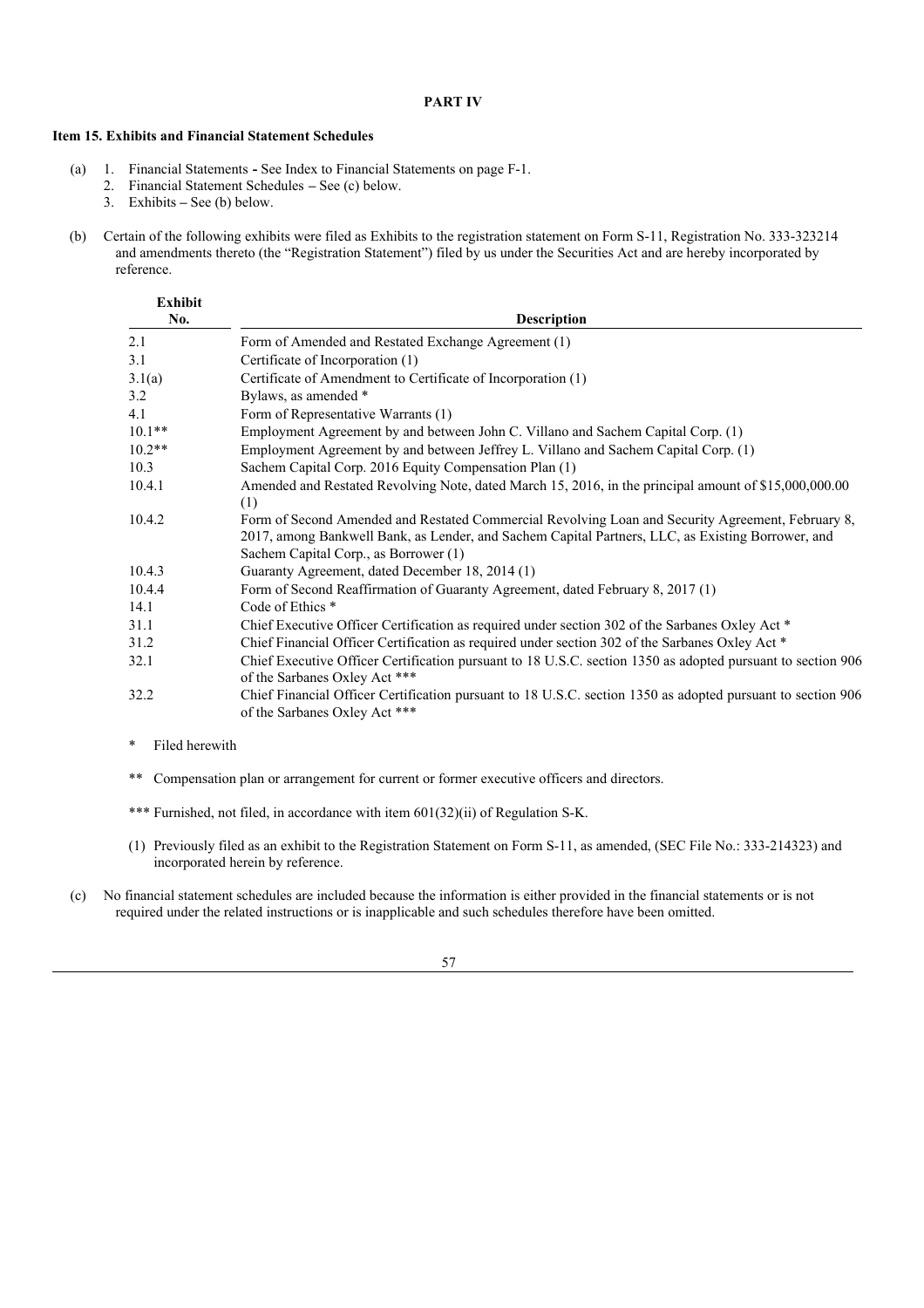# **SIGNATURES**

Pursuant to the requirements of Section 13 or 15(d) of the Securities Exchange Act of 1934, the Registrant has duly caused this Report to be signed on its behalf by the undersigned, thereunto duly authorized.

### SACHEM CAPITAL CORP.

By: /s/ John L. Villano

John L. Villano, Co-Chief Executive Officer

Date: April 6, 2017

In accordance with the Exchange Act, this report has been signed below by the following persons on behalf of the Registrant and in the capacities indicated on April 6, 2017:

| Signature              | Title                                 |  |
|------------------------|---------------------------------------|--|
| /s/ John L. Villano    | Chairman, Co-Chief Executive Officer, |  |
| John L. Villano        | Chief Financial Officer and Director  |  |
|                        | (Principal Financial Officer)         |  |
| /s/ Jeffrey C. Villano | Co-Chief Executive Officer,           |  |
| Jeffrey C. Villano     | President and Director                |  |
|                        | (Principal Executive Officer),        |  |
| /s/ Leslie Bernhard    | Director                              |  |
| Leslie Bernhard        |                                       |  |
| /s/ Arthur Goldberg    | Director                              |  |
| Arthur Goldberg        |                                       |  |
| /s/ Brian Prinz        | Director                              |  |
| <b>Brian Prinz</b>     |                                       |  |
|                        |                                       |  |
|                        | 58                                    |  |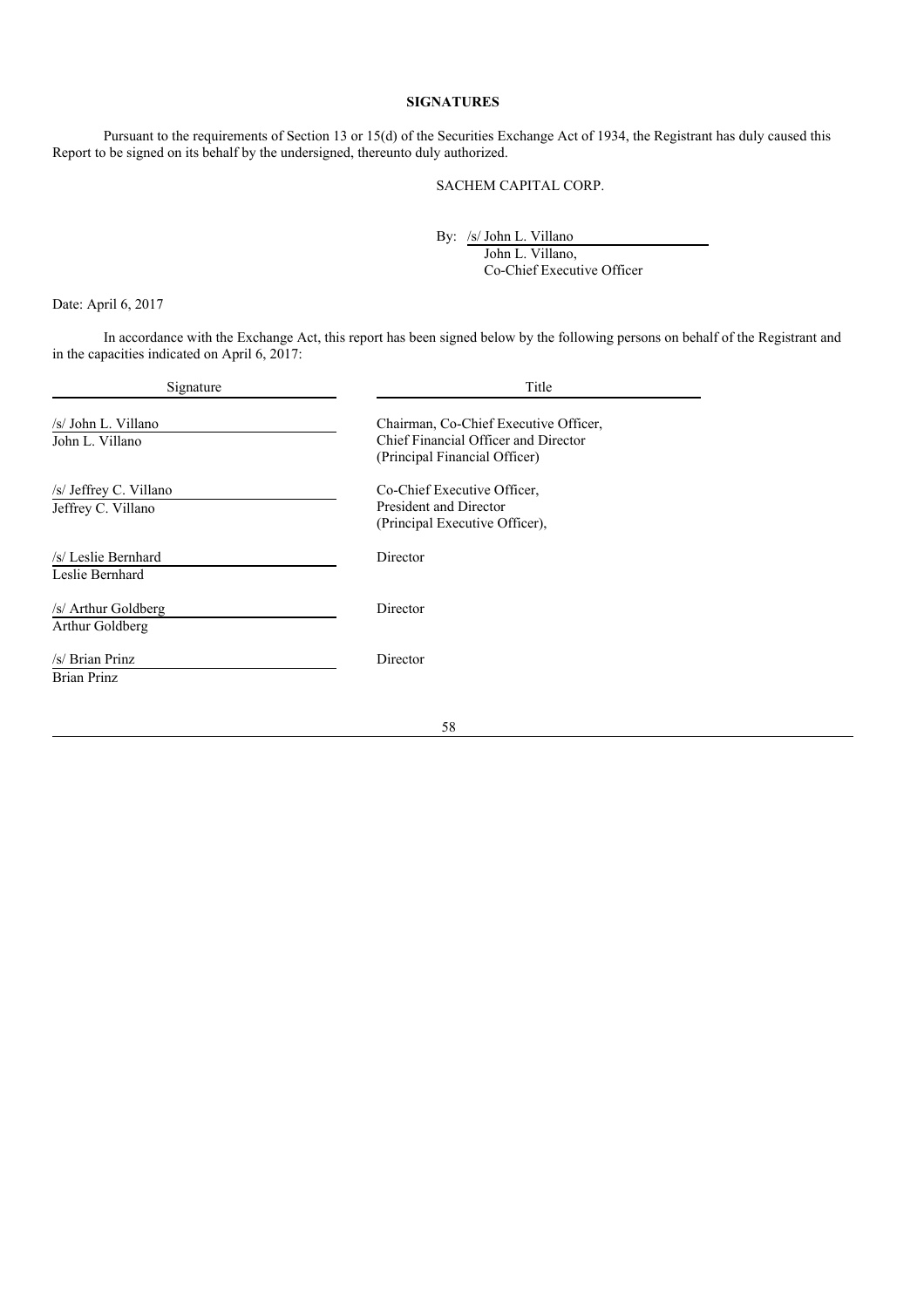# **INDEX TO FINANCIAL STATEMENTS**

# **For the Years ended December 31, 2016 and 2015**

| Reports of Independent Registered Public Accounting Firms | $F-2$        |
|-----------------------------------------------------------|--------------|
|                                                           |              |
| <b>Financial Statements:</b>                              |              |
| <b>Balance Sheets</b>                                     | $F-3$        |
| <b>Statements of Operations</b>                           | $F-4$        |
|                                                           |              |
| <b>Statements of Members' Equity</b>                      | $F-5$        |
| <b>Statements of Cash Flows</b>                           | $F-6$        |
|                                                           |              |
| <b>Notes to Financial Statements</b>                      | $F-8 - F-17$ |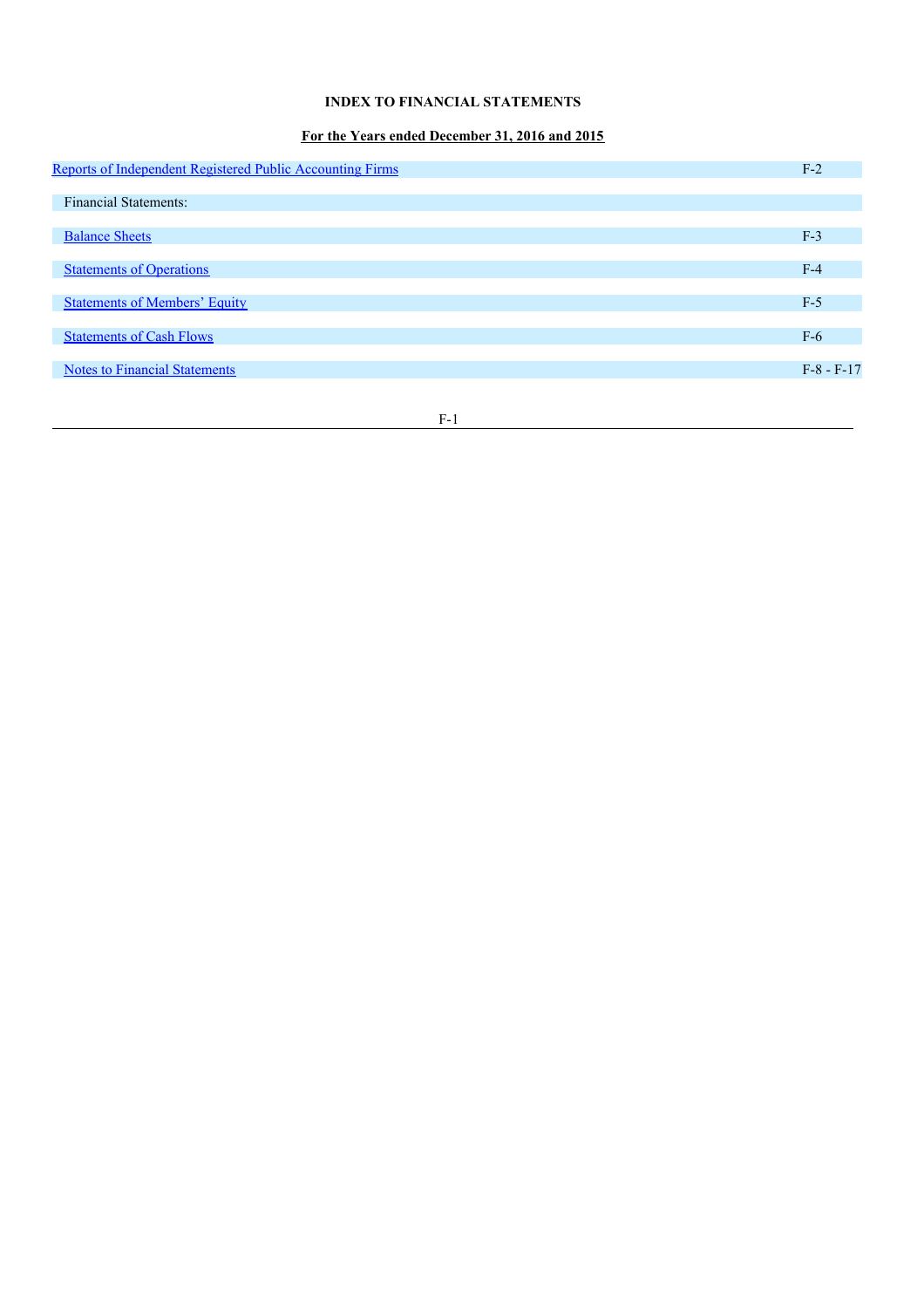# REPORT OF INDEPENDENT REGISTERED PUBLIC ACCOUNTING FIRM

To the Board of Directors and Stockholders Sachem Capital Corp.

We have audited the accompanying balance sheets of Sachem Capital Partners, LLC (now known as Sachem Capital Corp.) as of December 31, 2016 and 2015, and the related statements of operations, members' equity and cash flows for the years then ended. Sachem Capital Partners, LLC's management is responsible for these financial statements. Our responsibility is to express an opinion on these financial statements based on our audits.

We conducted our audits in accordance with the standards of the Public Company Accounting Oversight Board (United States). Those standards require that we plan and perform the audits to obtain reasonable assurance about whether the financial statements are free of material misstatement. The Company is not required to have, nor were we engaged to perform, an audit of its internal control over financial reporting. Our audits included consideration of internal control over financial reporting as a basis for designing audit procedures that are appropriate in the circumstances, but not for the purpose of expressing an opinion on the effectiveness of the Company's internal control over financial reporting. Accordingly, we express no such opinion. An audit also includes examining, on a test basis, evidence supporting the amounts and disclosures in the financial statements, assessing the accounting principles used and significant estimates made by management, as well as evaluating the overall financial statement presentation. We believe that our audits provide a reasonable basis for our opinion.

In our opinion, the financial statements referred to above present fairly, in all material respects, the financial position of Sachem Capital Partners, LLC (now known as Sachem Capital Corp.) as of December 31, 2016 and 2015, and the results of its operations and its cash flows for the years then ended, in conformity with accounting principles generally accepted in the United States of America.

/s/ Hoberman & Lesser, LLP

Hoberman & Lesser, CPA's, LLP

New York, New York April 6, 2017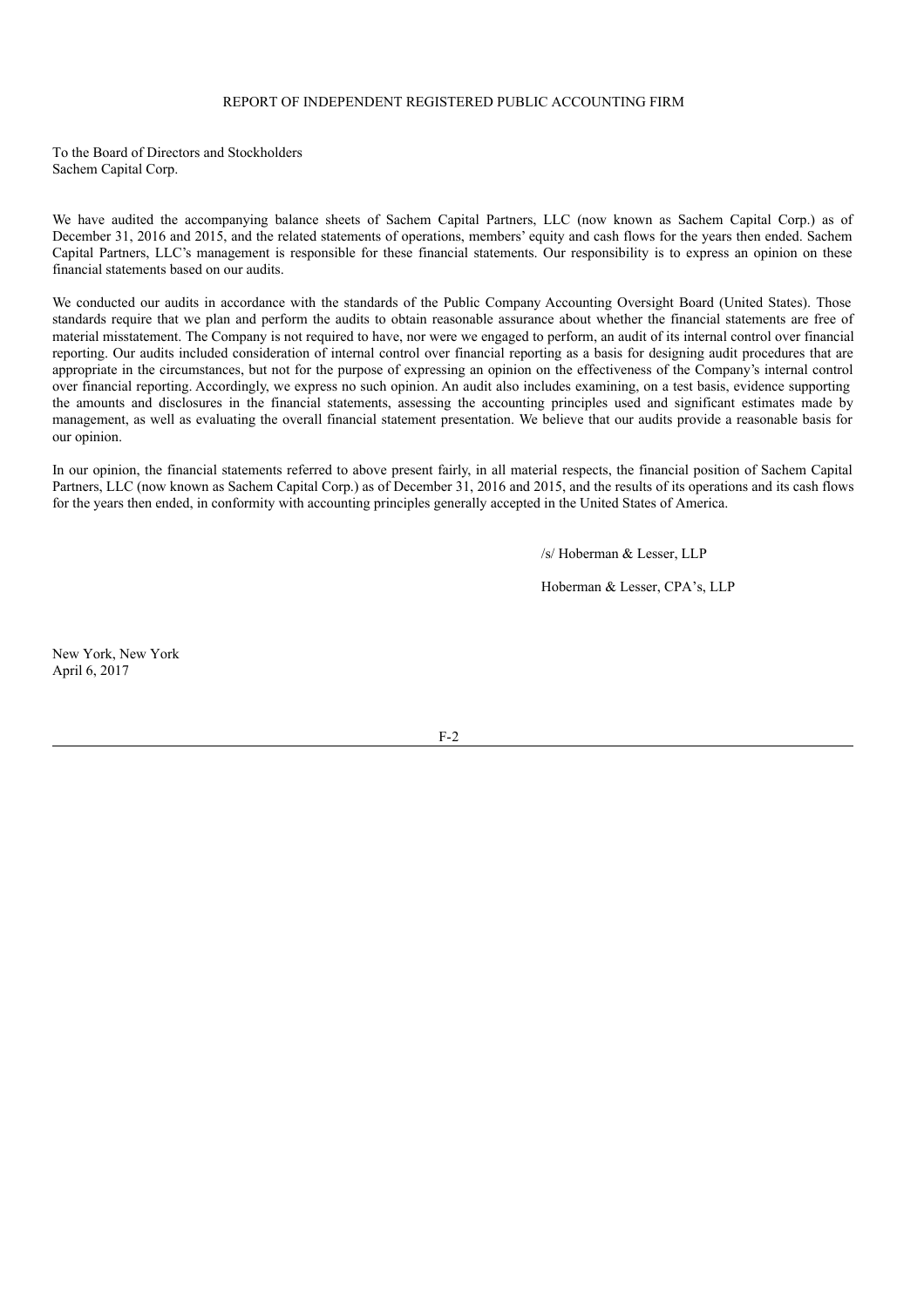# SACHEM CAPITAL PARTNERS, LLC (NOW KNOWN AS SACHEM CAPITAL CORP.) BALANCE SHEETS

|                                       | December 31.       |              |            |  |
|---------------------------------------|--------------------|--------------|------------|--|
|                                       | 2016               |              | 2015       |  |
| Assets                                |                    |              |            |  |
| Cash                                  | \$<br>1,561,863    | \$           | 1,834,082  |  |
| Mortgages receivable                  | 32,521,588         |              | 26,017,867 |  |
| Mortgages receivable, affiliate       | 1,229,022          |              | 1,515,000  |  |
| Interest and fees receivable          | 478,928            |              | 265,492    |  |
| Other receivables                     | 182,842            |              | 17,500     |  |
| Due from borrowers                    | 81,911             |              | 60,499     |  |
| Land and building                     | 397,448            |              |            |  |
| Real estate owned                     | 1,222,454          |              | 1,001,054  |  |
| Pre-offering costs                    | 625,890            |              | 45,000     |  |
| Deferred financing costs              | 67,475             |              | 38,992     |  |
|                                       |                    |              |            |  |
| <b>Total assets</b>                   | \$<br>38, 369, 421 | \$           | 30,795,486 |  |
|                                       |                    |              |            |  |
| Liabilities and Members' Equity       |                    |              |            |  |
| Liabilities                           |                    |              |            |  |
| Line of credit                        | \$<br>8,113,943    | $\mathbb{S}$ | 6,000,000  |  |
| Mortgage payable                      | 310,000            |              |            |  |
| Accrued expenses                      | 196,086            |              |            |  |
| Security deposit held                 | 800                |              |            |  |
| Advances from borrowers               | 291,875            |              | 107,714    |  |
| Due to member                         | 656,296            |              | 230,409    |  |
| Deferred revenue                      | 290,456            |              | 190,017    |  |
| Accrued interest                      | 24,350             |              | 37,829     |  |
| <b>Total liabilities</b>              | 9,883,806          |              | 6,565,969  |  |
|                                       |                    |              |            |  |
| Members' equity                       | 28,485,615         |              | 24,229,517 |  |
|                                       |                    |              |            |  |
| Total liabilities and members' equity | \$<br>38, 369, 421 | S.           | 30,795,486 |  |
|                                       |                    |              |            |  |

The accompanying notes are an integral part of these financial statements.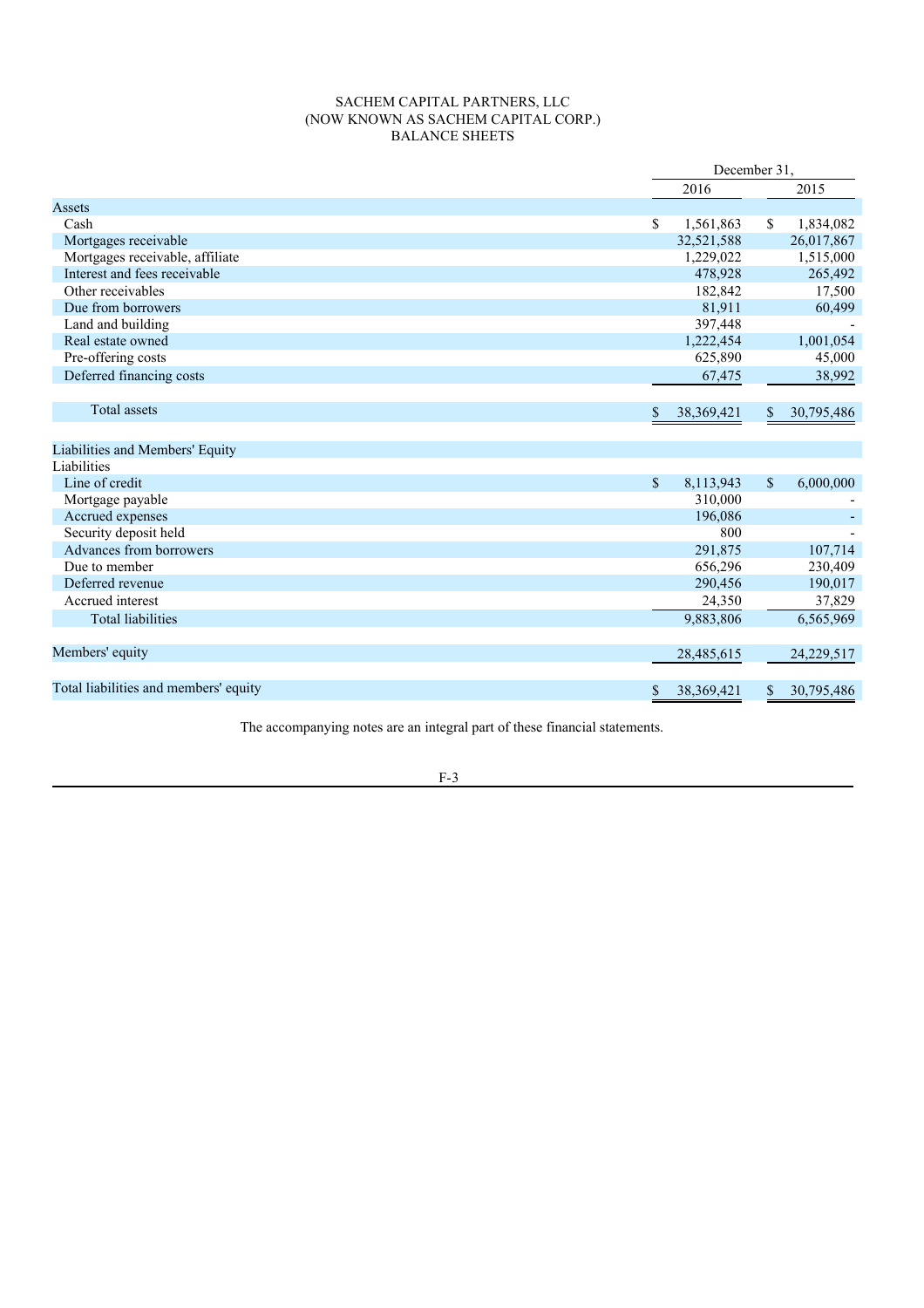# SACHEM CAPITAL PARTNERS, LLC (NOW KNOWN AS SACHEM CAPITAL CORP.) STATEMENTS OF OPERATIONS

| <b>Years Ended</b> |           |           |  |
|--------------------|-----------|-----------|--|
| December 31,       |           |           |  |
| 2016               |           | 2015      |  |
|                    |           |           |  |
| \$<br>3,648,427    | \$        | 2,477,876 |  |
| 197,378            |           | 108,385   |  |
| 105,911            |           | 144,813   |  |
| 65,935             |           | 55,650    |  |
| 68,417             |           |           |  |
| 47,427             |           |           |  |
|                    |           |           |  |
| 4,133,495          |           | 2,786,724 |  |
|                    |           |           |  |
|                    |           |           |  |
| 505,135            |           | 221,698   |  |
| 350,229            |           | 210,407   |  |
| 87,493             |           | 2,250     |  |
| 34,662             |           | 5,093     |  |
| 87,967             |           | 5,476     |  |
| 17,382             |           | 34,897    |  |
|                    |           |           |  |
| 1,082,868          |           | 479,821   |  |
|                    |           | 2,306,903 |  |
| \$                 | 3,050,627 | \$        |  |

The accompanying notes are an integral part of these financial statements.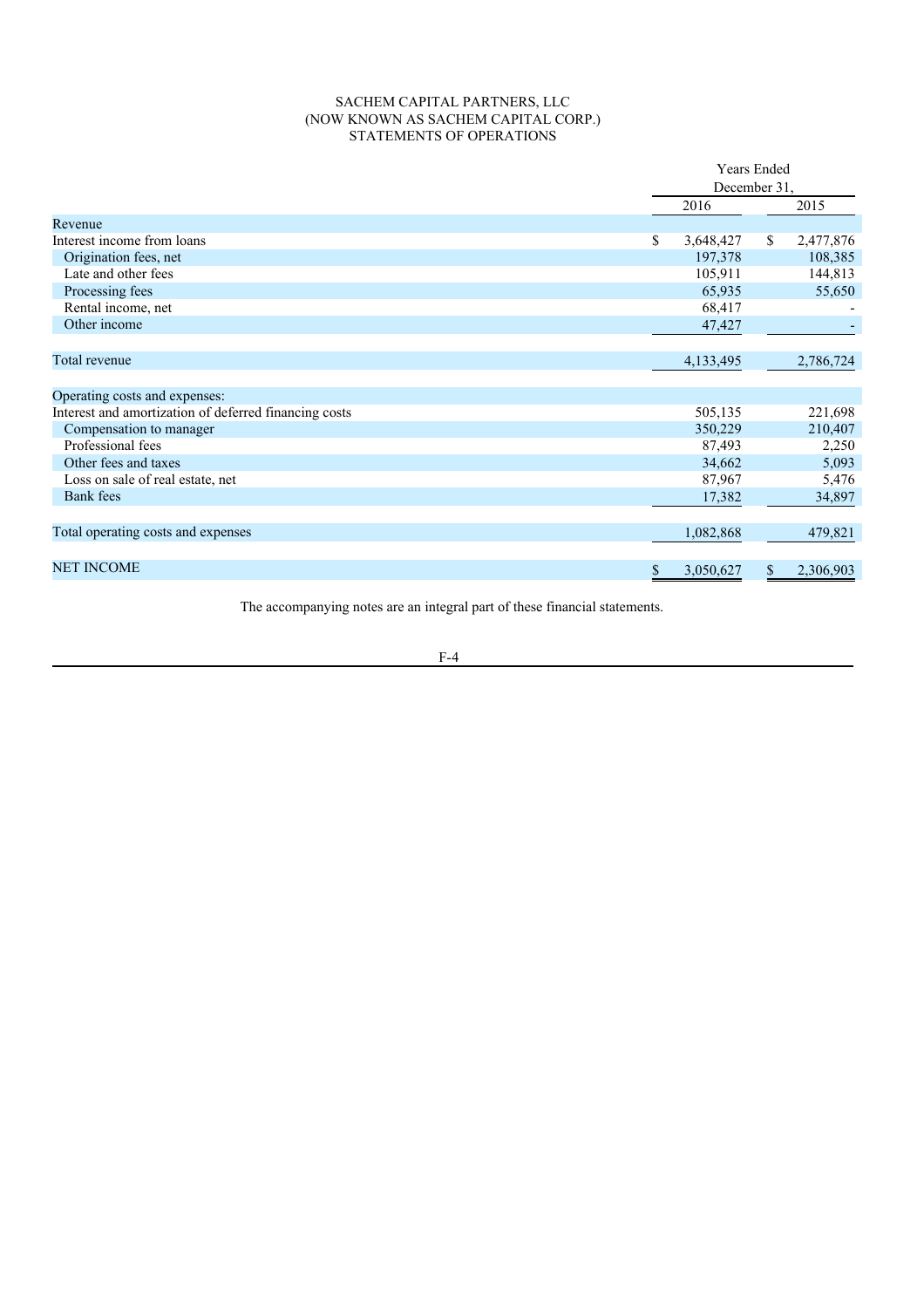# SACHEM CAPITAL PARTNERS, LLC (NOW KNOWN AS SACHEM CAPITAL CORP.) STATEMENTS OF MEMBERS' EQUITY

|                                                  | <b>Years Ended</b><br>December 31. |    |                          |
|--------------------------------------------------|------------------------------------|----|--------------------------|
|                                                  | 2016                               |    | 2015                     |
| MEMBERS' EQUITY, BEGINNING OF YEAR               | \$<br>24,229,517                   | \$ | 16, 104, 075             |
| <b>NET INCOME</b>                                | 3,050,627                          |    | 2,306,903                |
| Members' Contributions<br>Members' Distributions | 5,084,730<br>(3,879,259)           |    | 7,214,754<br>(1,396,215) |
| MEMBERS' EQUITY, END OF YEAR                     | 28,485,615                         | \$ | 24,229,517               |

The accompanying notes are an integral part of these financial statements.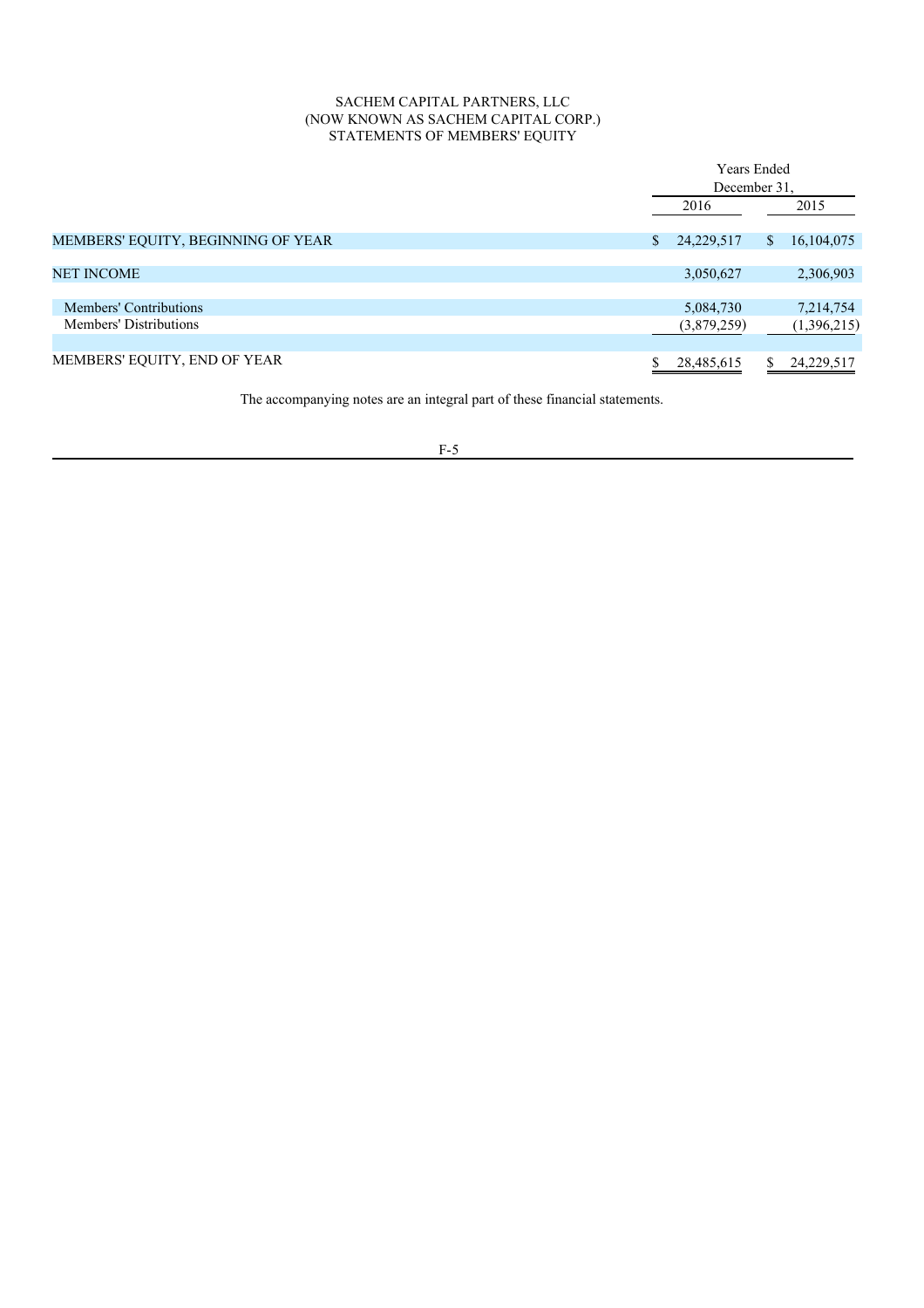# SACHEM CAPITAL PARTNERS, LLC (NOW KNOWN AS SACHEM CAPITAL CORP.) STATEMENTS OF CASH FLOWS

|                                                       |             | Years Ended<br>December 31 |    |                |
|-------------------------------------------------------|-------------|----------------------------|----|----------------|
|                                                       |             | 2016                       |    | 2015           |
| <b>CASH FLOWS FROM OPERATING ACTIVITIES</b>           |             |                            |    |                |
| Net income                                            |             | 3,050,627                  | \$ | 2,306,903      |
| Adjustments to reconcile net income to net            |             |                            |    |                |
| cash provided by operating activities:                |             |                            |    |                |
| Amortization of deferred financing costs              |             | 47,676                     |    | 26,916         |
| Loss on sale of real estate                           |             | 87,967                     |    | 5,476          |
| Impairment loss                                       |             |                            |    |                |
| Changes in operating assets and liabilities:          |             |                            |    |                |
| (Increase) decrease in:                               |             |                            |    |                |
| Interest and fees receivable                          |             | (213, 438)                 |    | (207,098)      |
| Other receivables                                     |             | (72, 374)                  |    | (17,500)       |
| (Decrease) increase in:                               |             |                            |    |                |
| Due to member                                         |             | 421,592                    |    | 135,929        |
| Accrued interest                                      |             | (13, 479)                  |    | 24,548         |
| Accrued expenses                                      |             | 196,086                    |    |                |
| Deferred revenue                                      |             | 25,484                     |    | 71,299         |
|                                                       |             |                            |    |                |
| Advances from borrowers                               |             | 167,044                    |    | 29,724         |
| Total adjustments                                     |             | 646,558                    |    | 69,294         |
| NET CASH PROVIDED BY OPERATING ACTIVITIES             |             | 3,697,185                  |    | 2,376,197      |
|                                                       |             |                            |    |                |
| CASH FLOWS FROM INVESTING ACTIVITIES                  |             |                            |    |                |
| Proceeds from sale of real estate owned               |             | 1,059,629                  |    | 421,822        |
| Acquisitions of and improvements to real estate owned |             | (886,009)                  |    |                |
| Purchase of land and building                         |             | (397, 448)                 |    |                |
| Security deposit                                      |             | 800                        |    |                |
| Principal disbursements for mortgages receivable      |             | (21, 580, 103)             |    | (19, 412, 438) |
| Principal collections on mortgages receivable         |             | 14,861,360                 |    | 5,812,116      |
| NET CASH USED FOR INVESTING ACTIVITIES                |             | (6,941,771)                |    | (13, 178, 500) |
|                                                       |             |                            |    |                |
| CASH FLOWS FROM FINANCING ACTIVITIES                  |             |                            |    |                |
| Proceeds from line of credit                          |             | 7,475,000                  |    | 6,000,000      |
| Repayment of line of credit                           |             | (5,361,057)                |    | (5,000,000)    |
|                                                       |             |                            |    |                |
| Proceeds from mortgage                                |             | 310,000                    |    | (45,000)       |
| Pre-offering costs incurred                           |             | (580, 890)                 |    |                |
| Financing costs incurred                              |             | (76, 159)                  |    | (12,075)       |
| Member contributions                                  |             | 5,084,732                  |    | 7,214,754      |
| Member distributions                                  |             | (3,879,259)                |    | (1,396,215)    |
| NET CASH PROVIDED BY FINANCING ACTIVITIES             |             | 2,972,367                  |    | 6,761,464      |
| <b>NET DECREASE IN CASH</b>                           |             | (272, 219)                 |    | (4,040,839)    |
|                                                       |             |                            |    |                |
| <b>CASH - BEGINNING OF YEAR</b>                       |             | 1,834,082                  |    | 5,874,921      |
| <b>CASH - END OF YEAR</b>                             | $\mathbb S$ | 1,561,863                  | \$ | 1,834,082      |
|                                                       |             |                            |    |                |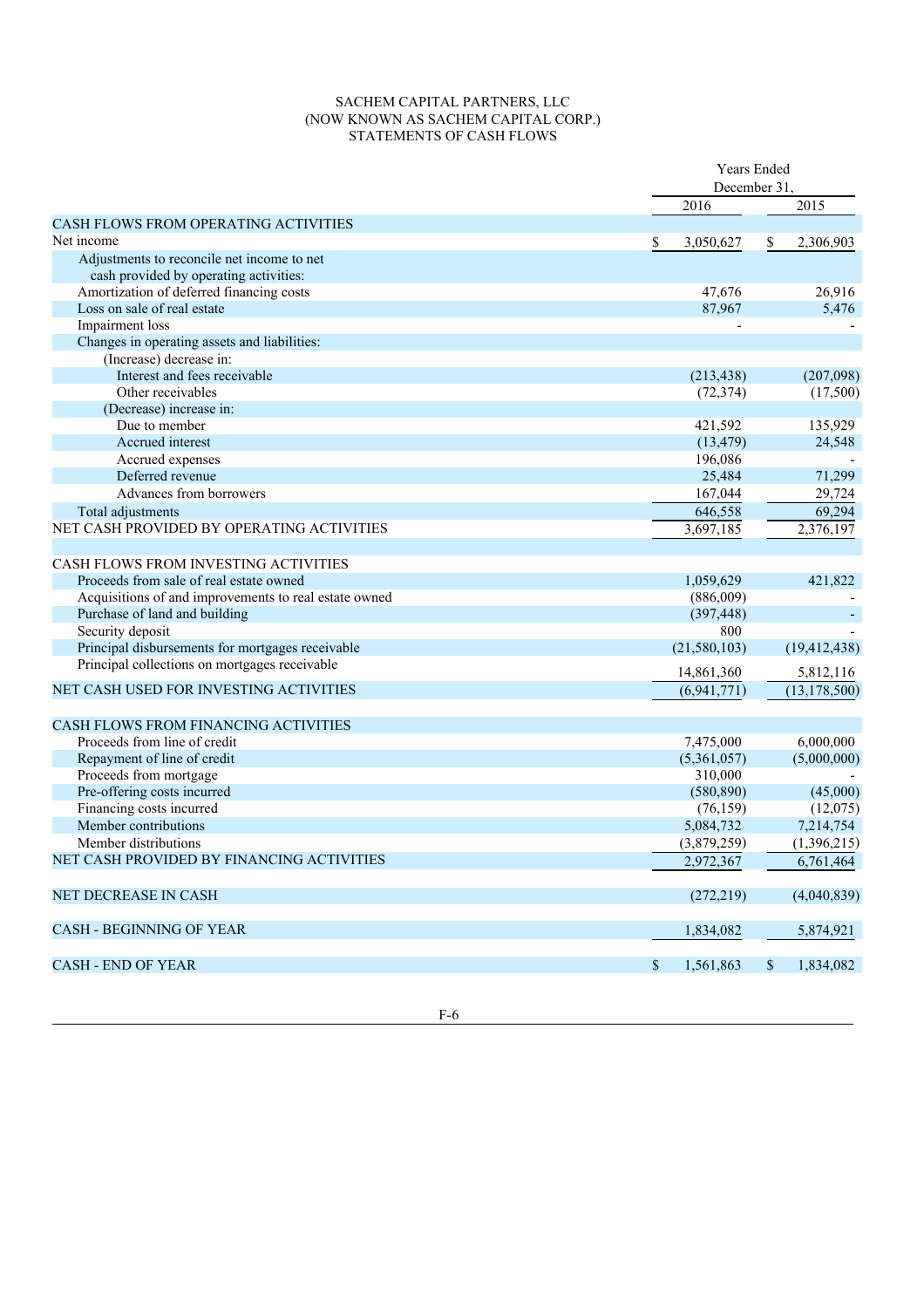# SACHEM CAPITAL PARTNERS, LLC (NOW KNOWN AS SACHEM CAPITAL CORP.) STATEMENTS OF CASH FLOWS (Continued)

|                                                    |  | <b>Years Ended</b><br>December 31, |  |         |  |
|----------------------------------------------------|--|------------------------------------|--|---------|--|
|                                                    |  |                                    |  |         |  |
|                                                    |  | 2016<br>2015                       |  |         |  |
|                                                    |  |                                    |  |         |  |
| SUPPLEMENTAL DISCLOSURES OF CASH FLOWS INFORMATION |  |                                    |  |         |  |
|                                                    |  |                                    |  |         |  |
| Interest paid                                      |  | 470,821                            |  | 170,234 |  |
|                                                    |  |                                    |  |         |  |

# SUPPLEMENTAL DISCLOSURES OF NONCASH INVESTING AND FINANCING ACTIVITIES

- During the year ended December 31, 2016, \$644,450 of mortgages receivable and \$39,000 of accrued interest receivable and late fees receivable were converted to real estate owned.
- During the year ended December 31, 2015, \$916,474 of mortgages receivable and \$84,580 of accrued interest receivable and late fees receivable were converted to real estate owned.
- During the year ended December 31, 2015, proceeds in the amount of \$94,943 from the sale of real estate were paid directly to the managing member at closing for amounts due to the member.
- As of December 31, 2016 and 2015, the Company is obligated for the repayment of certain expenses paid by the managing member on behalf of the Company for certain borrowers in the amounts of \$64,794 and \$60,499, respectively.

During the year ended December 31, 2016, the Company reissued a mortgage receivable in the amount of \$107,498 in connection with the transfer of real estate owned to a relative of the former borrower.

During the year ended December 31, 2016, the Company purchased a mortgage from a third party at a discount in the amount of \$74,954.

The accompanying notes are an integral part of these financial statements.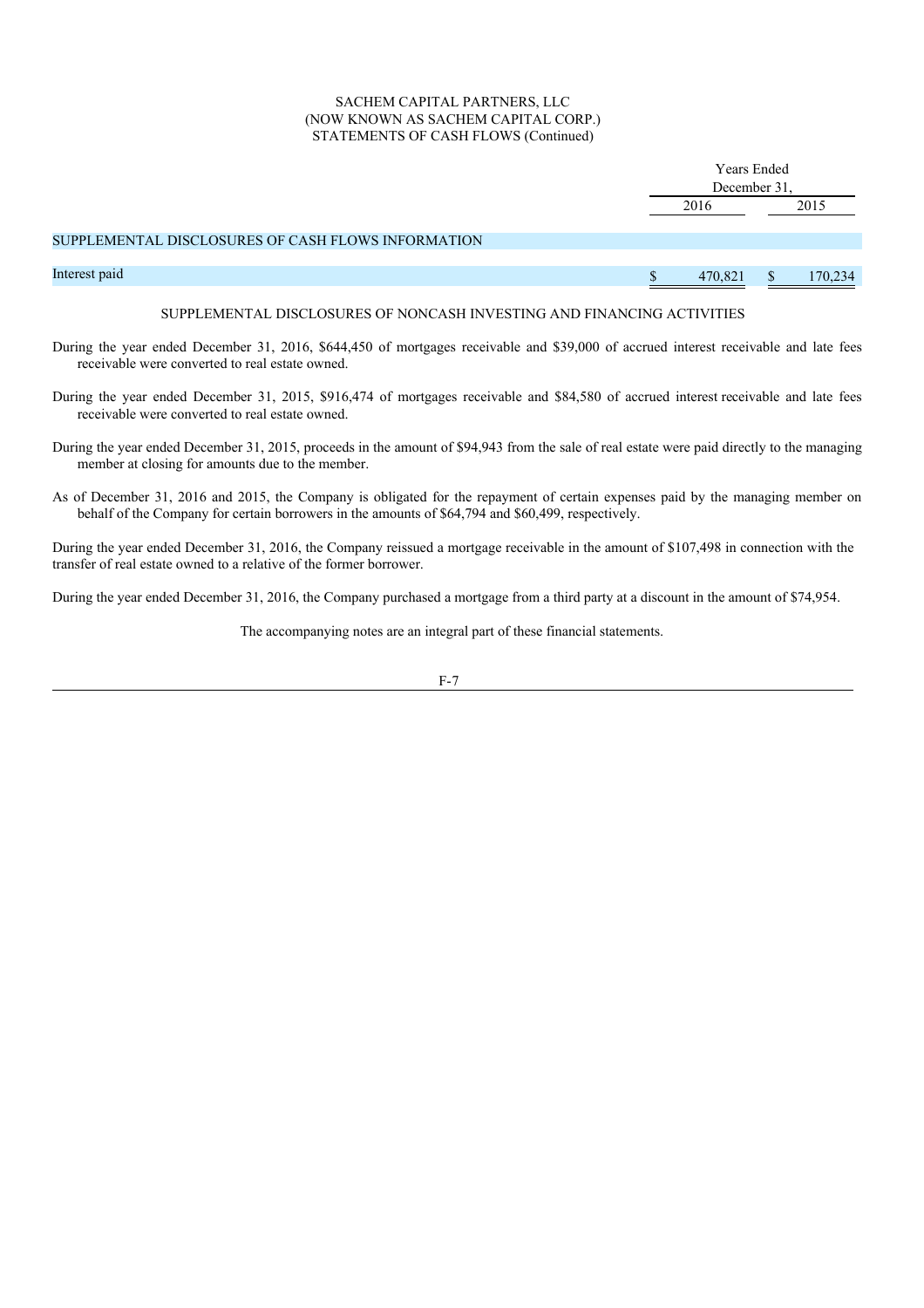#### **1. The Company**

Sachem Capital Partners, LLC (the "Company") is a Connecticut limited liability company located in Branford, Connecticut, which commenced operations on December 8, 2010, originally with the intent to exist in perpetuity. On February 8, 2017, the Company completed an exchange transaction (the "Exchange") pursuant to which it transferred all its assets to Sachem Capital Corp., a New York corporation, in exchange for 6,283,237 common shares, par value \$0.001 per share, of Sachem Capital Corp. In addition, Sachem Capital Corp. assumed all the Company's liabilities. (See Note 11 below for additional details.)

The Company specializes in originating, underwriting, funding, servicing and managing a portfolio of first mortgage loans. The Company offers short term (i.e. three years or less) secured, non-banking loans (sometimes referred to as "hard money" loans) to real estate investors to fund their acquisition, renovation, development, rehabilitation or improvement of properties located primarily in Connecticut. The properties securing the Company's loans are generally classified as residential or commercial real estate and, typically, are held for resale or investment. Each loan is secured by a first mortgage lien on real estate and may also be secured with additional real estate collateral. Each loan is also personally guaranteed by the principal(s) of the borrower, which guaranty may be collaterally secured by a pledge of the guarantor's interest in the borrower. The Company does not lend to owner occupants. The Company's primary underwriting criteria is a conservative loan to value ratio. In addition, the Company may make opportunistic real estate purchases apart from its lending activities. Prior to the Exchange, the Company was managed by JJV, LLC (the "Manager"), a Connecticut limited liability company and related party.

#### **2. Significant Accounting Policies**

#### *Use of Estimates*

The preparation of financial statements in conformity with generally accepted accounting principles in the United States of America requires management to make estimates and assumptions that affect the reported amounts of assets and liabilities and disclosure of contingent assets and liabilities at the date of the financial statements and the reported amounts of revenues and expenses during the reporting period. Management will base the use of estimates on (a) various assumptions that consider its past experience, (b) the Company's projections regarding future operations, and (c) general financial market and local and general economic conditions. Actual amounts could differ from those estimates.

#### *Land and Building*

Land and building acquired in December, 2016, to house the Company's office facilities is stated at cost. The building will be depreciated using the straight-line method over its estimated useful life of 40 years. Expenditures for repairs and maintenance are charged to expense as incurred.

#### *Concentrations of Credit Risk*

Financial instruments that potentially subject the Company to concentrations of credit risk consist primarily of cash and mortgage loans. The Company maintains its cash with one major financial institution. Accounts at the financial institution are insured by the Federal Deposit Insurance Corporation up to \$250,000.

Credit risks associated with the Company's mortgage loan portfolio and related interest receivable are described in Note 3 entitled "Mortgages Receivable."

#### *Impairment of long-lived assets*

The Company continually monitors events or changes in circumstances that could indicate carrying amounts of long lived assets may not be recoverable. When such events or changes in circumstances occur, the Company assesses the recoverability of long-lived assets by determining whether the carrying value of such assets will be recovered through undiscounted expected future cash flows. If the total of the undiscounted cash flows is less than the carrying amount of these assets, the Company recognizes an impairment loss based on the excess of the carrying amount over the fair market value of the assets.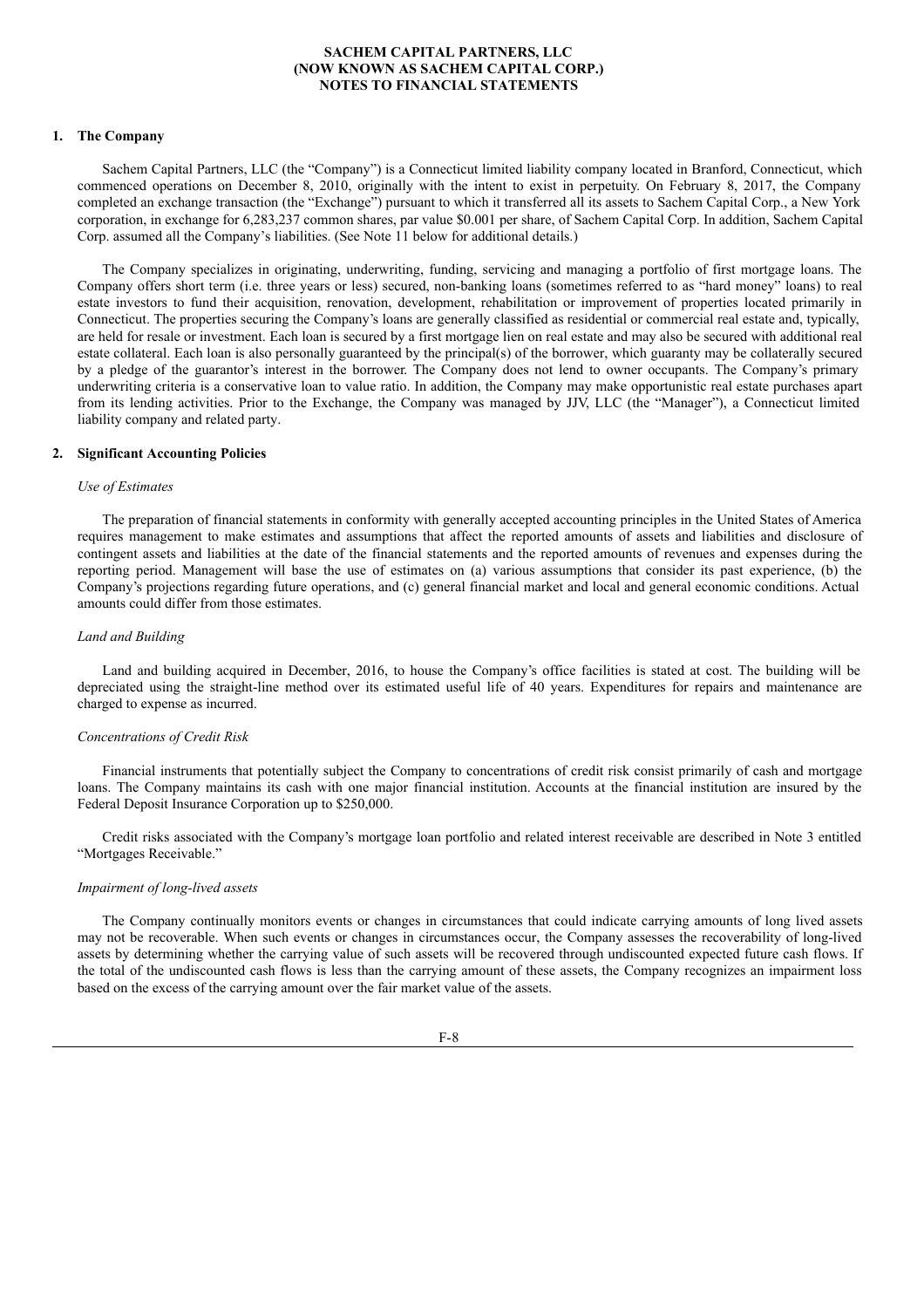#### *Income Taxes*

The Company is not a taxpaying entity for federal and state income tax purposes, and thus no income tax expense has been recorded in the financial statements. The income or loss of the Company is taxed to the members on their respective income tax returns.

The Company has adopted the provisions of FASB ASC Topic 740-10 "Accounting for Uncertainty in Income Taxes". The standard prescribes a recognition threshold and measurement attribute for financial statement recognition and measurement of a tax position taken or expected to be taken in a tax return and disclosure required. Under this standard, an entity may only recognize or continue to recognize tax positions that meet a "more likely than not" threshold. The Company recognizes interest and penalties, if any, related to unrecognized tax benefits in interest expense. The Company has determined that there are no uncertain tax positions requiring accrual or disclosure in the accompanying financial statements as of December 31, 2016 and December 31, 2015.

The Company's Federal and State Partnership tax returns for years prior to 2014 are no longer subject to examination by the taxing authorities.

#### *Revenue Recognition*

The Company recognizes revenues in accordance with ASC 605, which provides guidance on the recognition, presentation and disclosure of revenue in financial statements. ASC 605 outlines the basic criteria that must be met to recognize revenue and provides guidance for disclosure related to revenue recognition policies. In general, the Company recognizes revenue when (i) persuasive evidence of an arrangement exists, (ii) delivery of the product has occurred or services have been rendered, (iii) the sales price charged is fixed or determinable, and (iv) collectability is reasonably assured.

Interest income from the Company's loan portfolio is earned, over the loan period and is calculated using the simple interest method on principal amounts outstanding. Generally, the Company's loans provide for interest to be paid monthly in arrears.

Origination fee revenue is recognized ratably over the contractual life of the loan in accordance with ASC 310.

### *Deferred Financing Costs*

Costs incurred in connection with the Company's line of credit, as discussed in Note 6, are amortized over the term of the line of credit, using the straight-line method.

#### *Fair Value of Financial Instruments*

For the line of credit, mortgage payable and interest bearing mortgages receivable held by the Company, the carrying amount approximates fair value due to the relative short term nature of such instruments.

### *Subsequent Events*

Management has evaluated subsequent events through April 6, 2017, the date on which the financial statements were available to be issued. Based on the evaluation, no adjustments were required in the accompanying financial statements.

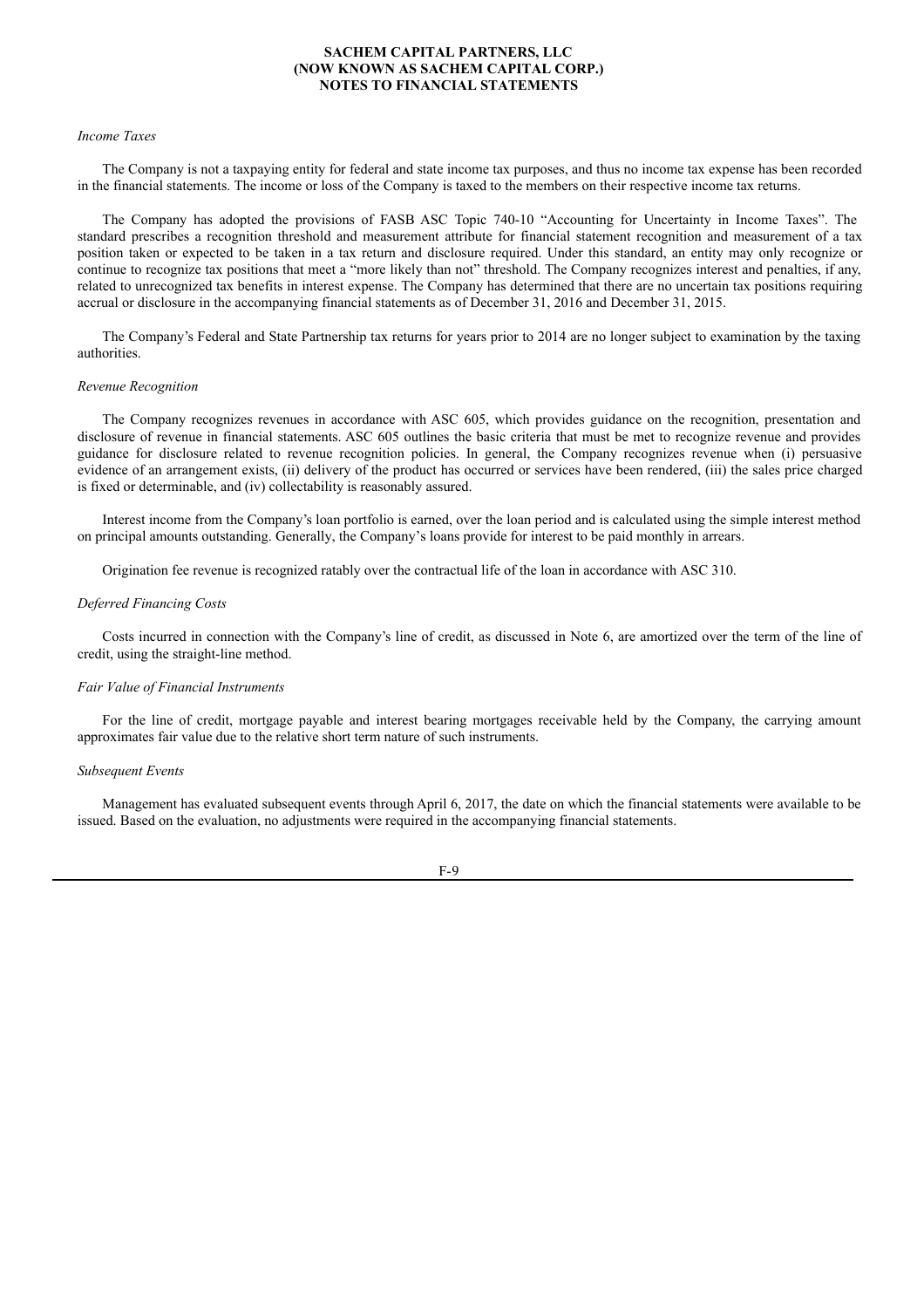#### *Recent Accounting Pronouncements*

In January 2016, the FASB issued ASU 2016-01, "Financial *Instruments — Overall (Subtopic 825-10): Recognition and Measurement of Financial Assets and Financial Liabilities"*. The ASU intends to provide users of financial statements with more useful information on the recognition, measurement, presentation, and disclosure of financial instruments. For public business entities, the ASU is effective for fiscal years beginning after December 15, 2017, including interim periods within those fiscal years. For all other entities, the ASU is effective for fiscal years beginning after December 15, 2018, and for interim periods within fiscal years beginning after December 15, 2019. Early adoption is permitted for certain provisions. The Company does not intend to elect early adoption. This guidance is not expected to have a material impact on the Company's financial statements.

In June 2016, the FASB issued ASU 2016-13, "Financial *Instruments — Credit Losses (Topic 326) Measurement of Credit Losses of Financial Instruments"*. The ASU requires an organization to measure all expected credit losses for financial assets held at the reporting date based on historical experience, current conditions, as well as reasonable and supportable forecasts. For public companies who file with the SEC, the ASU is effective for fiscal years beginning after December 15, 2019, including interim periods within those fiscal years. For public business entities that are not SEC filers, the ASU is effective for fiscal years beginning after December 15, 2020, including interim periods within those fiscal years. For privately held companies, ASU-2016-13 is effective for fiscal years beginning after December 15, 2020, and for interim periods within fiscal years beginning after December 15, 2021. This guidance is not expected to have a material impact on the Company's financial statements.

In August 2016, the FASB issued ASU 2016-15, *"Statement of Cash Flows (Topic 230): Classification of Certain Cash Receipts and Cash Payments — a consensus of the Emerging Issues Task Force."* The ASU amends ASC 230 by adding or clarifying guidance on the classification of certain cash receipts and payments in the statement of cash flows. For public business entities, the standard is effective for financial statements issued for fiscal years beginning after December 15, 2017, and interim periods within those fiscal years. For all other entities, the standard is effective for financial statements issued for fiscal years beginning after December 15, 2018, and interim periods within fiscal years beginning after December 15, 2019. Early adoption is permitted, provided that all of the amendments are adopted in the same period. The Company does not intend to elect early adoption. This guidance is not expected to have a material impact on the Company's consolidated financial statements.

In November 2016, the FASB Issued ASU 2016-18, *"Statement of Cash Flows (Topic 230): Restricted Cash- a consensus of the FASB Emerging Issues Task Force."* The ASU requires that restricted cash and restricted cash equivalents be include as components of total cash and cash equivalents as presented on the statement of cash flows. For public companies, the standard is effective for financial statements issued for fiscal years beginning after December 15, 2017, and interim periods within those fiscal years. This guidance is not expected to have a material impact on the Company's financial statements.

Management does not believe that any other recently issued, but not yet effected, accounting standards if currently adopted would have a material effect on the Company's financial statements.

#### **3. Mortgages Receivable**

#### *Mortgages Receivable*

The Company offers secured non-banking loans to real estate investors (also known as hard money loans) to fund their acquisition and construction of properties located mainly in Connecticut. The loans are principally secured by first mortgages on real estate and, generally, are also personally guaranteed by the borrower or its principals. The loans are generally for a term of one to three years. The loans are initially recorded and carried thereafter, in the financial statements, at cost. Most of the loans provide for monthly payments of interest only (in arrears) during the term of the loan and a "balloon" payment of the principal on the maturity date.

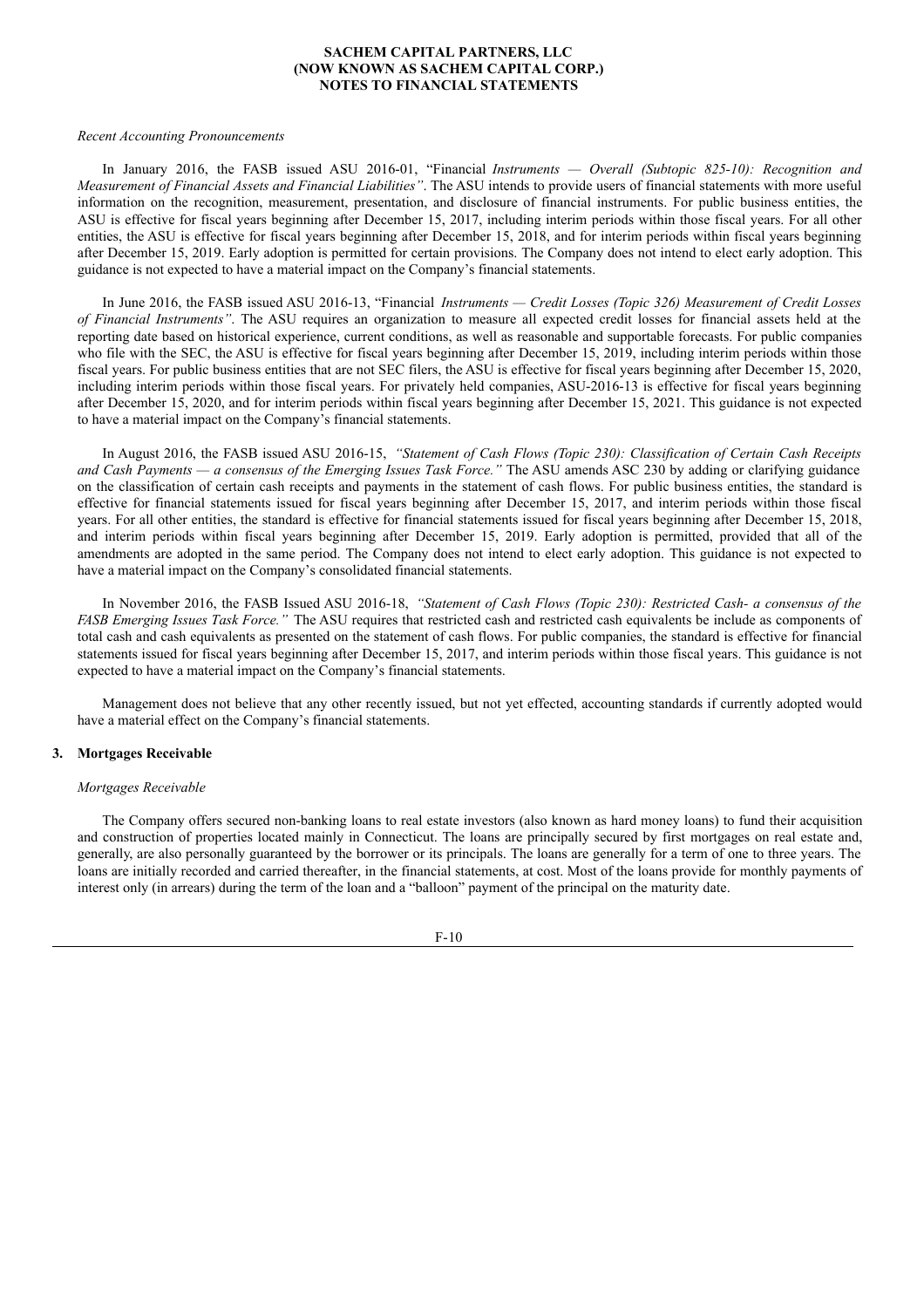For the years ended December 31, 2016 and 2015, the aggregate amounts of loans funded by the Company were \$21,580,103 and \$19,412,438 respectively, offset by principal repayments of \$14,861,360 and \$5,812,116 respectively.

For the year ended December 31, 2016, the Company closed loans ranging in size from \$35,000 to \$1,100,000 with stated interest rates ranging from 9% to 12% and a default interest rate for non-payment of 18%.

At December 31, 2016 and 2015, no single borrower had loans outstanding representing more than 10% of the total balance of the loans outstanding.

The Company uses its Manager, outside counsel and other independent professionals to verify titles and ownership, to file liens and to consummate transactions. Independent appraisers are also used to value the real estate underlying the mortgages. Nevertheless, no assurances can be given that existing or future loans may not go into default or prove to be non-collectible in the future.

The Company generally grants loans for a term of one to three years. In some cases, the Company has agreed to extend the term of the loans. A loan that is extended is treated as a new loan. However, prior to granting an extension, the loan underwriting process is repeated.

In November 2016, the Company purchased a mortgage note at a discount of \$74,954 and then subsequently refinanced the note obtaining additional collateral and payment terms consistent with similar notes held by the Company. The discount is being amortized over the three-year life of the refinanced loan. The note discount is reflected as deferred revenue in the accompanying balance sheet as of December 31, 2016.

# *Credit Risk*

Credit risk profile based on loan activity as of December 31, 2016 and 2015:

|                   |             |              |           |                  | Total       |
|-------------------|-------------|--------------|-----------|------------------|-------------|
| Performing        |             |              |           |                  | Outstanding |
| Loans             | Residential | Commercial   | Land      | <b>Mixed Use</b> | Mortgages   |
| December 31, 2016 | 21,343,927  | 9.049.942    | 3.149.602 | 207,139          | 33,750,610  |
| December 31, 2015 | 18.820.509  | 5.712.566 \$ | 2.619.792 | 380,000          | 27,532,867  |

As of December 31, 2016, the following is the maturities of mortgages receivable for the years ending December 31:

| 2017  | S  | 13,328,863 |
|-------|----|------------|
| 2018  |    | 10,704,193 |
| 2019  |    | 8,096,976  |
| 2020  |    | 1,620,578  |
| Total | \$ | 33,750,610 |

# **4. Real Estate Owned**

Property purchased for rental or acquired through foreclosure are included on the balance sheet as real estate owned.

As of December 31, 2016, and 2015, real estate owned totaled \$1,222,454 and \$1,001,054, respectively, with no valuation allowance. As of December 31, 2016, real estate owned included \$789,126 of real estate held for rental and \$433,328 of real estate held for sale. As of December 31, 2015, all the real estate owned was held for sale.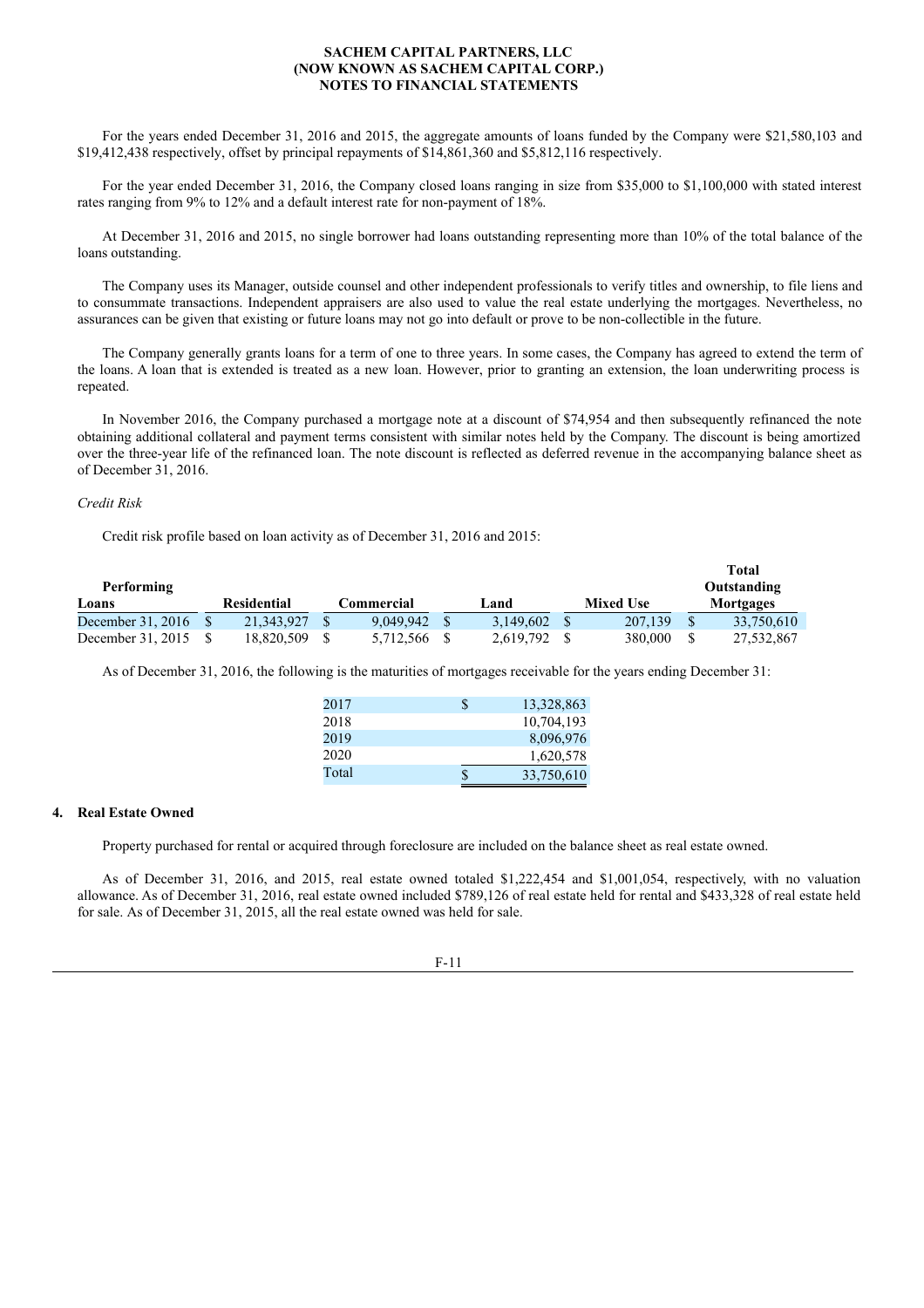# *Properties Held for Sale*

As of December 31, 2016, three properties were held for sale.

In August, 2016, the Company obtained quitclaim deeds from two borrowers in connection with five separate mortgages receivable in order to transfer title of the underlying properties to the Company. The aggregate amount of the five mortgages receivable including interest and late charges receivable was approximately \$532,000. In October, 2016, the Company sold three of the five properties which resulted in a loss of \$98,622. The Company has recorded this loss as a loss on sale of real estate for the year ended December 31, 2016. The two remaining properties have a value in excess of their carrying value. The Company has obtained real property assessments and broker opinions of value for these properties. Based on these values, the Company has not recorded an impairment loss for these properties. After December 31, 2016, one of these properties had been sold resulting in a gain of \$29,488. The other property is reflected as real estate held for rental on the Company's balance sheet.

In October, 2016, a property held for sale was sold for a gain of approximately \$11,000.

As December 31, 2016, a property held for sale, having a carried value of \$180,000, was acquired from JJV.

# *Properties Held for Rental*

As of December 31, 2016, four properties were held for rental as follows:

- 1. A single-family residence with a cost basis of approximately \$395,000, which contains an option for the lessee to purchase the property for \$400,000 through March 2019. The lease provides for rental payments of \$4,250 for the period June 1, 2016 through May 31, 2019.
- 2. A single-family residence with the cost basis of approximately \$117,500, with a lease that provides for rental payments of \$1,375 per month from June 1, 2016 through May 31, 2017. The lessee paid \$7,000 in consideration for an option to purchase the property for \$114,750 prior to March 31, 2017. This option expired unexercised. The property was acquired from JJV in June 2016.
- 3. A multi-family residence with the cost basis of approximately \$143,000, with a lease that provides for rental payments in the amount of \$1,660 per month from December 15, 2016 through December 31, 2019. The lessee has the option to purchase the property at cost plus closing expenses.
- 4. A single-family residence with the cost basis of approximately \$133,000 with a lease that provides for rental payments in the amount of \$1,330 per month from October 27, 2016 through October 31, 2019. The lessee has the option to purchase the property at cost plus closing expenses.

Rental payments due from real estate held for rental are as follows:

| Year ending December 31, 2017 | 96,480  |
|-------------------------------|---------|
| 2018                          | 96,480  |
| 2019                          | 55,270  |
| Total                         | 248,230 |

# **5. Other Receivables**

In June and July 2016, the Company sold two properties that it acquired through foreclosure. Both original mortgages were from the same borrower and were collateralized by property owned by a relative of the borrower.

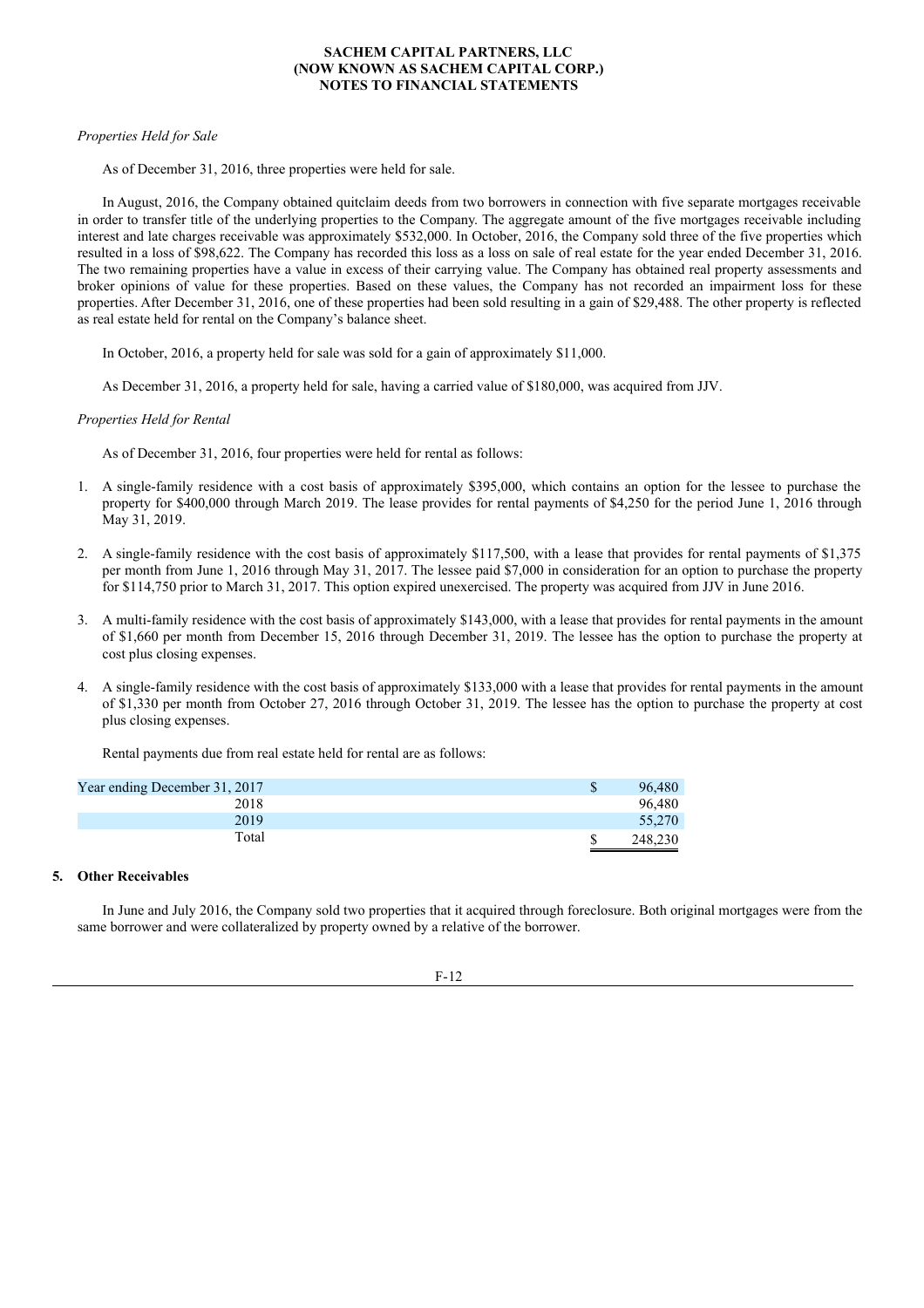The proceeds from the sale of both properties in the aggregate were less than the carrying value of the properties, previously reflected in real estate owned. As of December 31, 2016, the amount due from the borrower was \$182,842. Since the value of the collateral is in excess of the \$182,842, the Company has reflected this amount as "other receivable" in the accompanying balance sheet as of December 31, 2016. The outstanding balance on the notes continues to accrue interest at the rate of 12% per annum. In addition, the borrower's obligations are also guaranteed by a third party. The Company sent a demand letter to the guarantor for satisfaction of the obligation but has not yet commenced any legal action against the guarantor.

As of December 31, 2015, other receivables represented a refund which was subsequently received for costs associated with a financing arrangement.

#### **6. Line of Credit and Mortgage Payable**

### *Line of Credit*

On December 18, 2014, the Company entered into a two-year revolving Line of Credit Agreement with Bankwell Bank (the "Bank") pursuant to which the Bank agreed to advance up to \$5 million (the "Bankwell Credit Line") against assignments of mortgages and other collateral requiring monthly payments of interest only. On December 30, 2015, the Bankwell Credit Line was amended to increase available borrowings to \$7,000,000. On March 15, 2016, the Credit Line was amended again to increase available borrowings to \$15,000,000. The interest rate on the Bankwell Credit Line is variable at 3% in excess of the Wall Street Journal prime rate (3.75% at December 31, 2016), but in no event less than 6.25%, per annum, on the money in use. As of December 31, 2016, the interest rate on the Bankwell Credit line was 6.75%. The Bankwell Credit Line expires on March 15, 2018, at which time the entire unpaid principal balance and any accrued and unpaid interest shall become due. The Company has the option to extend the term of the loan for the sole purpose of repaying the principal balance over a thirty-six month period in equal monthly installments. The Bankwell Credit Line is secured by substantially all Company assets and is subject to borrowing base limitations and financial covenants including, maintaining a minimum fixed charge coverage ratio and maintaining minimum tangible net worth. In addition, among other things, provisions of the agreement prohibit Company merger, consolidation or disposal of assets or declaring and paying dividends in certain circumstances. Each of the Manager and its principals have, jointly and severally, guaranteed the Company's obligations under the Bankwell Credit Line up to a maximum of \$1,000,000 each. The Manager and its principals are also required to maintain certain capital balances, and the Company is prohibited from ownership changes that would reduce their interests. In connection with the Exchange, Sachem Capital Corp assumed all of the Company's obligations to Bankwell and entered into a new agreement with Bankwell, the material terms of which are substantial identical to the terms of the agreement between the Company and Bankwell. (See Note 11 for additional details regarding the Exchange.)

Financing costs incurred for the Bankwell Credit Line were approximately \$65,000 for the year ended December 31, 2016 and \$12,000 for the year ended December 31, 2015. These costs are being amortized over the life of the Bankwell Credit Line, using the straight-line method. The amortization costs for the years ended December 31, 2016 and 2015 were \$47,676 and \$26,916, respectively.

At December 31, 2016 and 2015, the outstanding amount under the Bankwell Credit Line was \$8,113,943 and \$6,000,000, respectively.

#### *Mortgage Payable*

The Company also has a mortgage payable to Bankwell Bank, collateralized by its land and building. The original principal amount of the mortgage loan is \$310,000 and bears interest at the rate of 4.52%. Interest and principal is payable in monthly installments of \$1,975 commencing in February 2017. The entire outstanding principal balance of the mortgage loan and all accrued and unpaid interest thereon is due and payable in January 2022.

Principal payments on the mortgage payable are due as follows:

| Year ending December 31, 2017 | \$ | 9,228   |
|-------------------------------|----|---------|
| 2018                          |    | 9,228   |
| 2019                          |    | 9,228   |
| 2020                          |    | 9,228   |
| 2021                          |    | 9,228   |
| Thereafter                    |    | 263,860 |
|                               | S  | 310,000 |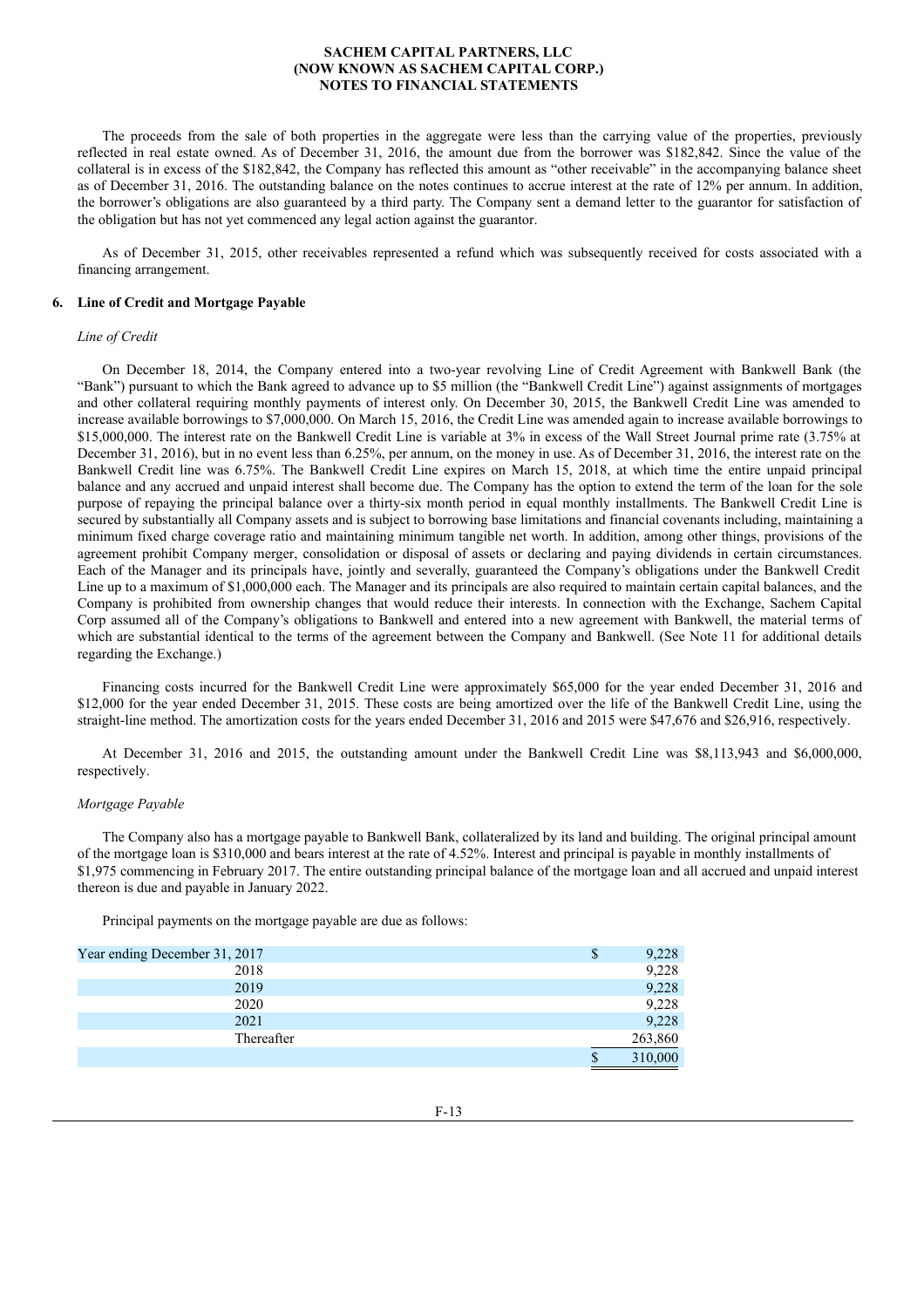# **7. Members' Equity**

Each Member has the right, upon at least ninety days' prior written notice, to withdraw all or part of its capital twenty-four months after the date of their initial investment. Distributions of the Company's net profits are made monthly unless the Member chooses to reinvest their distributions. Pursuant to the Company's Operating Agreement, if the Company does not receive a written request for a return of equity within the first twenty-four (24) months, the withdrawing member automatically renews for another twenty-four (24) month period, and so forth on a rolling twenty-four (24) month basis. The Company uses is best efforts to honor requests for return of equity, however, the Company has the ability, at its discretion, to refuse redemption requests if they are deemed to be detrimental to the Company. Additionally, the Company, at its discretion, may charge a 2.5% redemption fee to the withdrawing partner.

#### **8. Commitments and Contingencies**

### *Compensation to Manager*

The Company's operating agreement provides for the Manager to receive fees for various services performed for or on behalf of the Company. Pursuant to the Company's operating agreement, the Manager may choose to defer all or a portion of these fees.

## *Loan Brokerage Commissions/Origination Fees Paid to Manager*

Loan origination fees consist of points, generally 2%-5% of the original loan principal. Pursuant to the Company's operating agreement, the Manager is entitled to 75% of loan origination fees. For the years ended December 31, 2016 and 2015, loan origination fees paid to the Manager were \$636,260 and \$541,600, respectively. These payments are amortized over the life of the loan for financial statement purposes and recognized as a reduction of origination fee income.

Activity related to origination fees for the year ended December 31, 2016 is as follows:

|                 | <b>Deferred</b><br>Revenue,<br><b>Beginning</b> | Gross<br><b>Origination Fee</b><br>Income | <b>Amortization of</b><br><b>Deferred</b><br>Revenue | <b>Deferred</b><br><b>Revenue Ending</b> |
|-----------------|-------------------------------------------------|-------------------------------------------|------------------------------------------------------|------------------------------------------|
| Manager's Share |                                                 | 636,260                                   |                                                      |                                          |
| Company's Share | 190.017                                         | 187.748                                   | 162,264                                              | 215,501                                  |
| Total           | 190.017                                         | 824,008                                   | 162.264                                              | 215,501                                  |

Activity related to origination fees for the year ended December 31, 2015 is as follows:

|                 |   | <b>Deferred</b><br>Revenue,<br><b>Beginning</b> | Gross<br><b>Origination Fee</b><br>Income | <b>Amortization of</b><br><b>Deferred</b><br>Revenue | <b>Deferred</b><br><b>Revenue Ending</b> |
|-----------------|---|-------------------------------------------------|-------------------------------------------|------------------------------------------------------|------------------------------------------|
| Manager's Share |   |                                                 | 541,600                                   |                                                      |                                          |
| Company's Share |   | 118.718                                         | 179.684                                   | 108.385                                              | 190.017                                  |
| Total           | S | 118.718                                         | 721,284                                   | 108.385                                              | 190,017                                  |

Original maturities of deferred revenue are as follows as of:

| December 31, |         |
|--------------|---------|
| 2017         | 124,800 |
| 2018         | 62.491  |
| 2019         | 28,210  |
| Total        | 215,501 |

In instances in which mortgages are repaid before their maturity date, the balance of any unamortized deferred revenue is recognized in full.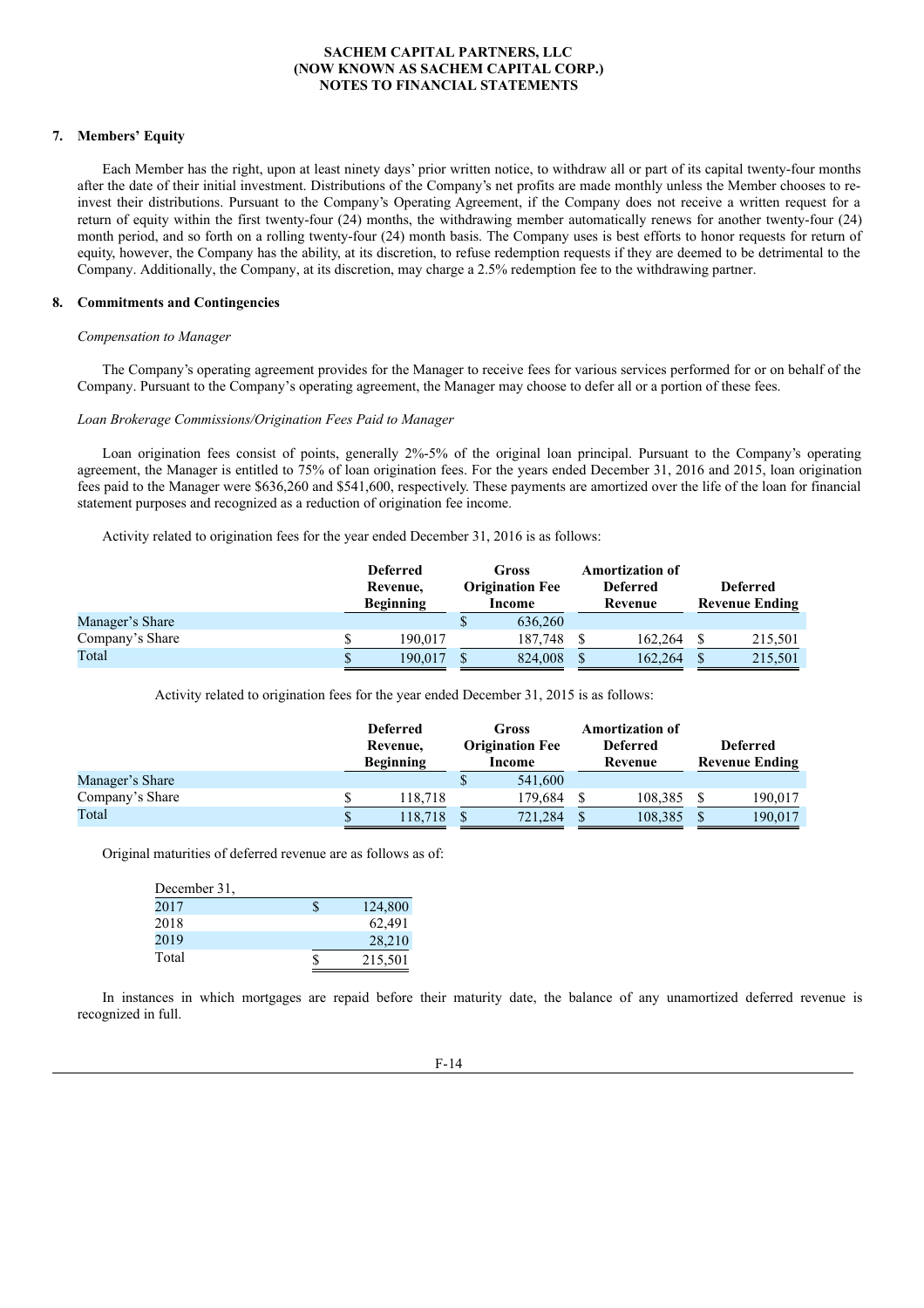#### *Management Fees*

Pursuant to the Company's operating agreement, the Manager is entitled to an annual management fee equal to one percent (1%) of the Company's total assets. The management fee is payable monthly with each payment calculated as one-twelfth of one percent of the total assets of the Company as of the first of each month. For the years ended December 31, 2016 and 2015, the Manager agreed to forego the management fees. These fees will not be collected at a future date, and no expenses were incurred during those periods.

#### *Loan Servicing Fees*

The Manager administers the servicing of the Company's loan portfolio. At the Manager's discretion, the loan servicing fee ranges from one-twelfth (1/12 th) of one-half percent (0.5%) to one percent (1.0%) of the Company's loan portfolio, payable monthly and calculated based on total loans as of the first of each month. The percentage charged by the Manager was 0.75% through August 2015 then 1.0% for the balance of 2015 and 1.0% for the year ended December 31, 2016.

For the years ended December 31, 2016 and 2015, loan servicing fees paid to the Manager were \$295,035, and \$164,853, respectively.

#### *Other Manager Compensation*

The Manager is also entitled to fees for other services performed such as inspection fees. For the years ended December 31, 2016 and 2015, fees remitted to the Manager for such services were \$55,194 and \$45,824, respectively.

#### *Unfunded Commitments*

At December 31, 2016, the Company is committed to an additional \$1,616,735 in construction loans that can be drawn by the borrower when certain conditions are met.

#### *Other*

In the normal course of its business, the Company is named as a party-defendant because it is a mortgagee having interests in real properties that are being foreclosed upon, primarily resulting from unpaid property taxes. The Company actively monitors these actions and in all cases there remains sufficient value in the subject property to assure that no loan impairment exists.

### **9. Related Party Transactions**

The Manager is also a member in the Company. The Company uses facilities maintained by the Manager, who is responsible for paying rent and related overhead expenses, in exchange for compensation, as discussed in Note 8. The related compensation expense for the Manager for the years ended December 31, 2016 and 2015 were \$350,229 and \$210,407, respectively.

From time to time the Manager may acquire certain troubled assets from third parties who are not existing Company borrowers. The Manager has borrowed money from the Company to finance these arrangements. The real estate purchased is held by the Manager in trust for the Company. The Company accounts for these arrangements as separate loans to the Manager. The income earned on these loans is equivalent to the income earned on similar loans in the portfolio. All underwriting guidelines are adhered to. The mortgage documents allow the Manager to sell the properties in case of default with proceeds in excess of loan principal and accrued expense being returned to the borrower. During the year ended December 31, 2016, the Company did not enter into any new loan agreements with the Manager. During the year ended December 31, 2015, the Company entered into one new loan agreement with the Manager in the amount of \$800,000. The principal balance of the loans to the Manager at December 31, 2016 and 2015 were \$1,229,022 and \$1,515,000 respectively.

During the years ended December 31, 2016 and 2015, the Manager was paid \$636,260 and \$541,600, respectively, related to origination fees. (See Note 8.)

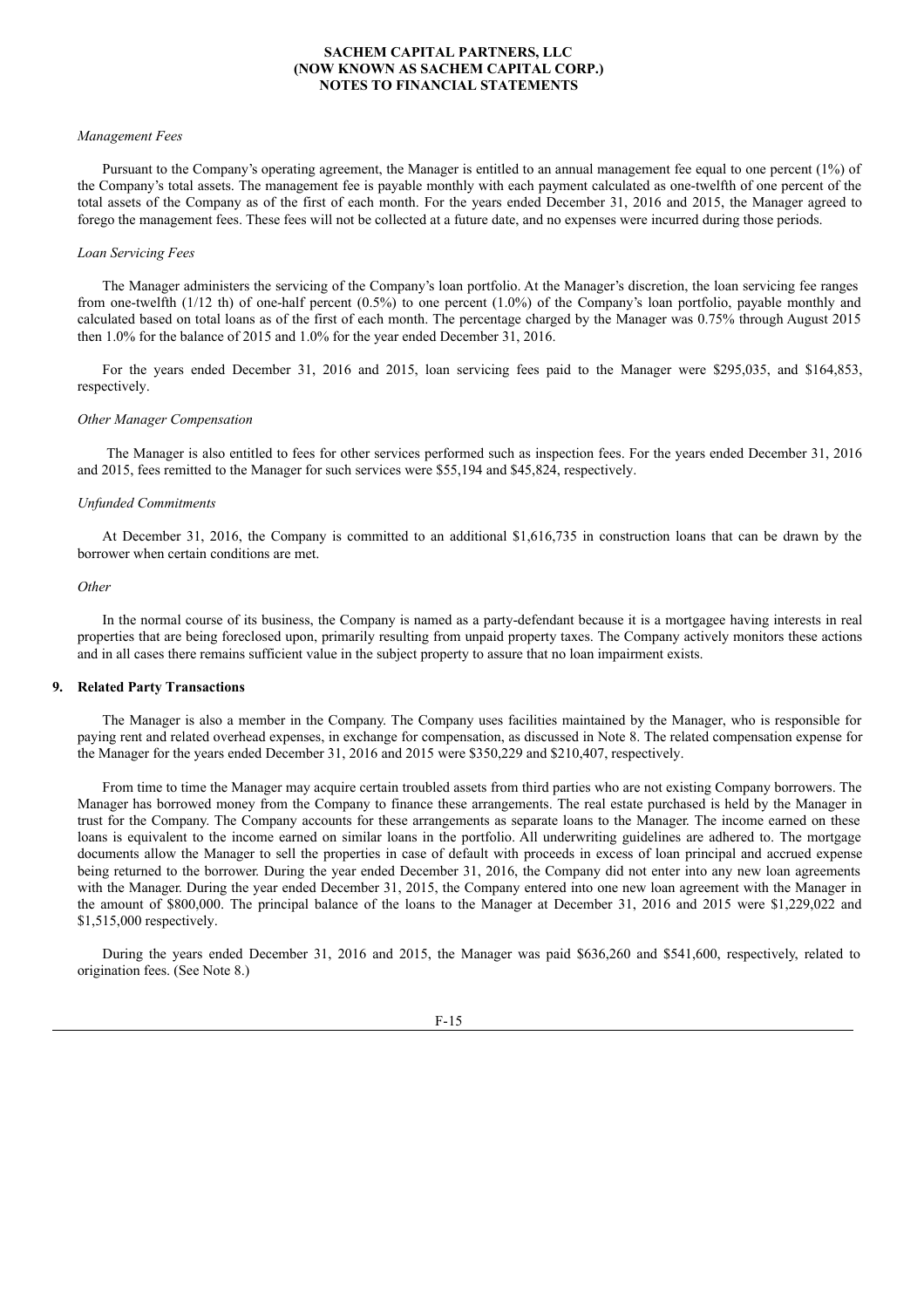During the years ended December 31, 2016 and 2015, the Manager paid \$166,193 and \$108,932, respectively, of interest on borrowings from the Company.

The Manager frequently pays for costs on behalf of the Company. These costs include insurance and real estate taxes where the Company has been notified that the borrower is in default, costs of any actions (*i.e.,* foreclosures) commenced by the Company to enforce its rights or collect amounts due from borrowers who have defaulted on their obligations to the Company as well as other related costs that the Company deems appropriate to protects its interests. Salaries and payroll taxes paid for by JJV on behalf of the Company are included in other fees and taxes. For 2016, the Manager charged the Company \$20,392 for certain payroll and related costs. Unreimbursed costs advanced and unpaid by the Manager on behalf of the Company as of December 31, 2016 and 2015 were \$64,794 and \$60,499, respectively, and are included in due to member on the Company's balance sheets.

At December 31, 2016 and 2015, the total amounts owed by the Company to the Manager were \$656,296 and \$230,409, respectively, which are reflected as due to member on the Company's balance sheets.

## **10. Concentration of Credit Risk**

The Company makes loans that are secured by first mortgage liens on real property located primarily (approximately 93%) in Connecticut. This concentration of credit risk may be affected by changes in economic or other conditions of the geographic area.

## **11. Subsequent Events**

In March 2017, a property classified as real estate owned was sold resulting in a gain of \$29,488.

In October 2016, a member formally requested redemption of his equity in the Company in the amount of approximately \$2,120,000. (See Note 8). The member was redeemed in January 2017.

On October 27, 2016, we adopted the 2016 Equity Compensation Plan (the "Plan"). The purpose of the Plan is to align the interests of our officers, other employees, advisors and consultants or any subsidiary, if any, with those of our shareholders to afford an incentive to such officers, employees, consultants and advisors to continue as such, to increase their efforts on our behalf and to promote the success of our business. The basis of participation in the Plan is upon discretionary grants of awards by the board of directors. The Plan is administered by the Compensation Committee. The maximum number of common shares reserved for the grant of awards under the Plan is 1,500,000, subject to adjustment as provided in Section 5 of the Plan. As of December 31, 2016, approximately five individuals will be eligible to participate in the Plan, our two executive officers and three Independent Directors.

On February 8, 2017, the Company transferred all of its assets to Sachem Capital Corp., a New York corporation, in exchange for 6,283,237 common shares, par value \$0.001 per share, of Sachem Capital Corp. and the assumption by Sachem Capital Corp. of all the Company's liabilities, including the outstanding balance on the Bankwell Credit Line (the "Exchange"). In connection with the Exchange, Sachem Capital Corp. and Bankwell entered into the Second Amended and Restated Revolving Line of Credit Agreement, the principal terms of which are identical in all material respects to the Line of Credit Agreement between the Company and Bankwell. The Company plans to distribute the common shares it received in the Exchange to its members, pro rata in accordance with their capital account balances, and to then liquidate. Sachem Capital Corp. was formed in January 2016 and, until it consummated the exchange transaction described above, was not engaged in any trade or business or investment activity, had only nominal assets and no liabilities.

F-16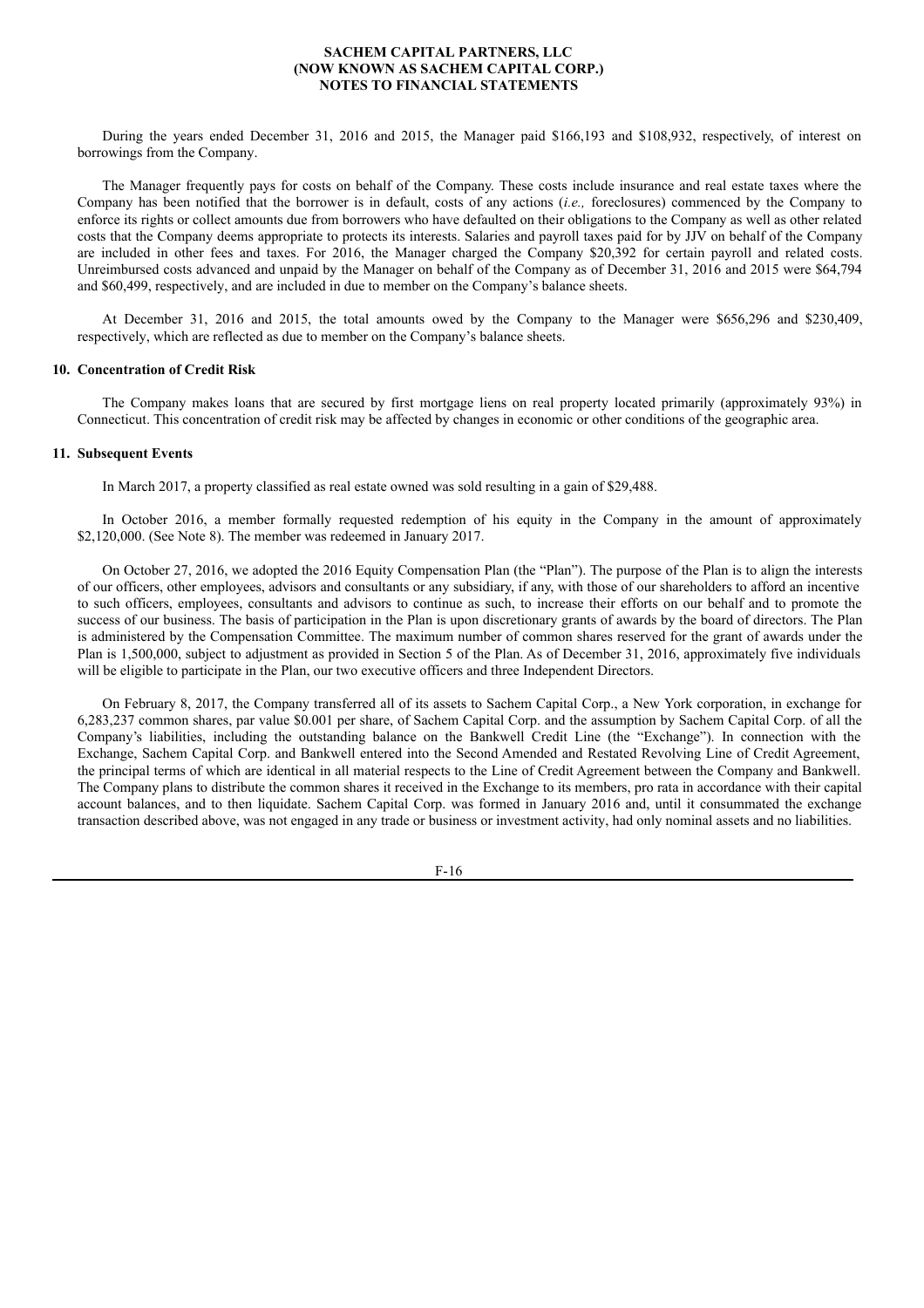On February 9, 2017, Sachem Capital Corp issued and sold 2,600,000 of its common shares in an underwritten initial public offering at an initial public offering price per share of \$5.00 (the "IPO"). The gross proceeds from the offering were \$13 million and the net proceeds to Sachem Capital Corp., after deducting underwriting discounts and commissions and other offering expenses, from the sale of the common shares are estimated to be \$11.2 million.

As a result of the Exchange and the IPO, Sachem Capital Corp. believes it qualifies as a Real Estate Investment Trust (REIT) for federal income tax purposes and intends to make the election to be taxed as a REIT when it files its 2017 federal income tax return. As a REIT, Sachem Capital Corp. is required to distribute at least 90% of its taxable income to its shareholders on an annual basis. Sachem Capital Corp.'s qualification as a REIT depends on its ability to meet on a continuing basis, through actual investment and operating results, various complex requirements under the Internal Revenue Code of 1986, as amended, relating to, among other things, the sources of its income, the composition and values of its assets, its compliance with the distributions requirements applicable to REITs and the diversity of ownership of its outstanding common shares. So long as it qualifies as a REIT, Sachem Capital Corp., generally, will not be subject to U.S. federal income tax on its taxable income distributed to its shareholders. However, if it fails to qualify as a REIT in any taxable year and does not qualify for certain statutory relief provisions, it will be subject to U.S. federal income tax at regular corporate rates and may also be subject to various penalties and may be precluded from re-electing REIT status for the four taxable years following the year during in which it lost its REIT qualification.

F-17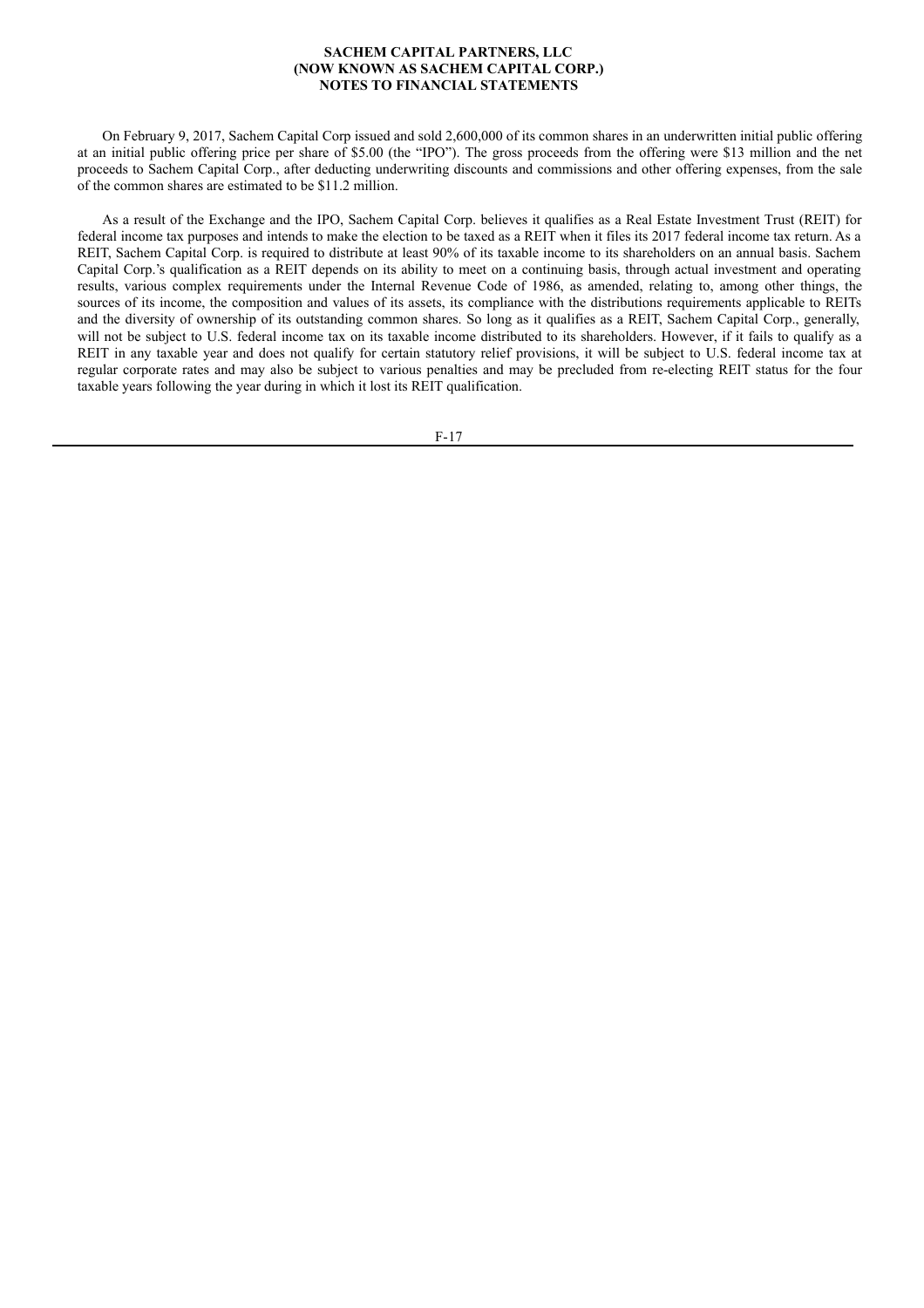## **B Y L A W S**

**of**

#### **Sachem Capital Corp.**

# **ARTICLE I**

## **OFFICES**

Section 1. **Principal Office** - The principal office of the Corporation shall be as set forth in its Certificate of Incorporation.

Section 2. **Additional Offices** - The Corporation may have such additional offices at such other place within or without the State of New York as the Board of Directors may from time to time determine or as the business of the Corporation may require.

# **ARTICLE II**

# **SHAREHOLDERS' MEETING**

Section 1. **Annual Meeting** - An annual meeting of shareholders shall be held annually on such day during the period from May 1 through October 31, other than a Saturday, Sunday or a legal holiday in the state of New York, at the time and place (either within or without the State of New York) as shall be fixed by the Board of Directors and specified in the notice of meeting for the purpose of electing directors and transacting such other business as may properly be brought before the meeting.

Section 2. **Special Meeting** - A special meeting of shareholders may be called at any time by the President and shall be called by the President at the request in writing of a majority of the Board of Directors then in office or at the request in writing filed with the Secretary by the holders of a majority of the issued and outstanding shares of the capital stock of the Corporation entitled to vote at such meeting. Any such request shall state the purpose or purposes of the proposed meeting. Special meetings shall be held at such time and place (either within or without the State of New York) as shall be specified in the notice thereof. Business transacted at any special meeting of shareholders shall be confined to the purposes set forth in the notice thereof.

Section 3. **Notice of Meetings** - Written notice of the time, and place and purpose of every meeting of shareholders (and, if other than an annual meeting, indicating the person or persons at whose discretion the meeting is being convoked), shall be given by the President, a Vice-President or by the Secretary to each shareholder of record entitled to vote at such meeting and to each shareholder who, by reason of any action proposed at such meeting, would be entitled to have his stock appraised if such action were taken, not less than ten nor more than fifty days prior to the date set for the meeting, either personally or by mailing said notice by first class mail to each shareholder at his address appearing on the stock book of the Corporation or at such other address supplied by him in writing to the Secretary of the Corporation for the purpose of receiving notice. Notice by mail shall be deemed to be given when deposited, postage prepaid, in a post office or official depository under the exclusive care and custody of the United States Post Office Department. The record date for determining the shareholders entitled to such notice shall be determined by the Board of Directors in accordance with Section 6 of ARTICLE VI of these Bylaws.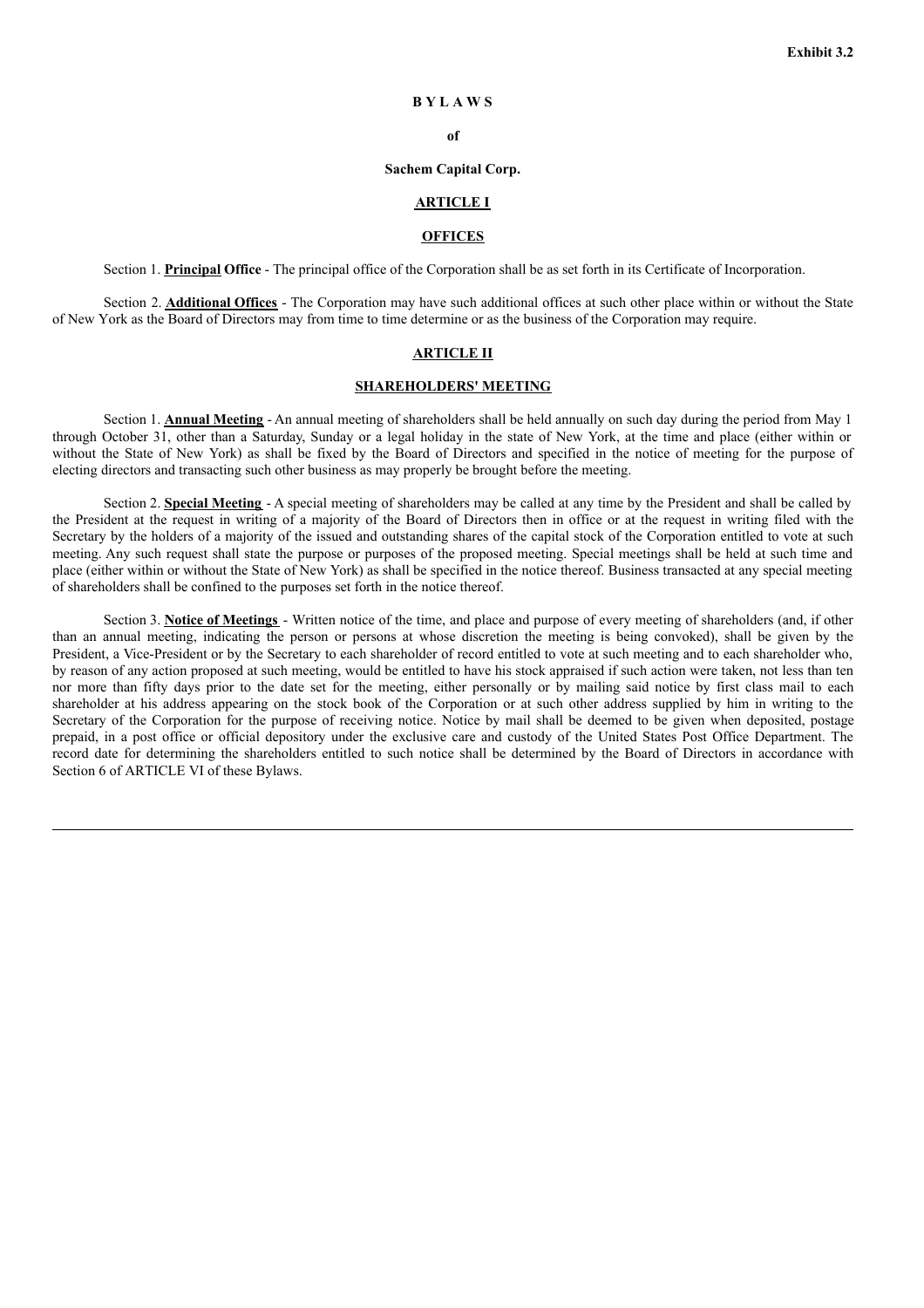If the directors shall adopt, amend or repeal a by-law regulating an impending election of directors, the notice of the next meeting of shareholders for the election of directors shall set forth the by-law so adopted, amended or repealed together with a concise statement of the changes made as required by Section 601(b) of the Business Corporation Law. If any action is proposed to be taken which would, if taken, entitle shareholders to receive payment for their shares, the notice of meeting shall include a statement to such effect.

A written waiver of notice setting forth the purposes of the meeting for which notice is waived, signed by the person or persons entitled to such notice, whether before or after the time of the meeting stated therein, shall be deemed equivalent to the giving of such notice. The attendance by a shareholder at a meeting either in person or by proxy without protesting the lack of notice thereof shall constitute a waiver of notice of such shareholder.

All notice given with respect to an original meeting shall extend to any and all adjournments thereof and such business as might have been transacted at the original meeting may be transacted at any adjournment thereof; no notice of any adjourned meeting need be given if an announcement of the time and place of the adjourned meeting is made at the original meeting.

Section 4. **Quorum** - The holders of a majority of the shares of stock issued and outstanding and entitled to vote thereat, present in person or represented by proxy, shall be requisite and shall constitute a quorum at all meetings of shareholders for the transaction of business except as otherwise provided by statute or the Certificate of Incorporation. If, however, a quorum shall not be present or represented at any meeting of shareholders, the shareholders entitled to vote thereat, present in person or represented by proxy, shall have power to adjourn the meeting from time to time, without notice other than announcement at the meeting, until a quorum shall be present or represented. At such adjourned meeting at which a quorum shall be present or represented, any business may be transacted which might have been transacted at the meeting as originally notified. When a quorum is once present to organize a meeting, such quorum is not deemed broken by the subsequent withdrawal of any shareholders.

Section 5. **Voting** - Every shareholder entitled to vote at any meeting shall be entitled to one vote for each share of stock entitled to vote and held by him of record on the date fixed as the record date for said meeting and may so vote in person or by proxy. At all elections of directors when a quorum is present, a plurality of the votes cast by the holders of shares entitled to vote shall elect and any other corporate action, when a quorum is present, shall be authorized by a majority of the votes cast by the holders of shares entitled to vote thereon except as may otherwise be provided by statute or the Certificate of Incorporation.

Section 6. **Proxies** - Every proxy must be signed by the shareholder entitled to vote or by his duly authorized attorney-in-fact and shall be valid only if filed with the Secretary of the Corporation or with the Secretary of the meeting prior to the commencement of voting on the matter in regard to which said proxy is to be voted. No proxy shall be valid after the expiration of eleven months from the date of its execution unless otherwise expressly provided in the proxy. Every proxy shall be revocable at the pleasure of the person executing it except as otherwise provided by Section 609 of the Business Corporation Law. Unless the proxy by its terms provides for a specific revocation date and except as otherwise provided by statute, revocation of a proxy shall not be effective unless and until such revocation is executed in writing by the shareholder who executed such proxy and the revocation is filed with the Secretary of the Corporation or with the Secretary of the Meeting prior to the voting of the proxy.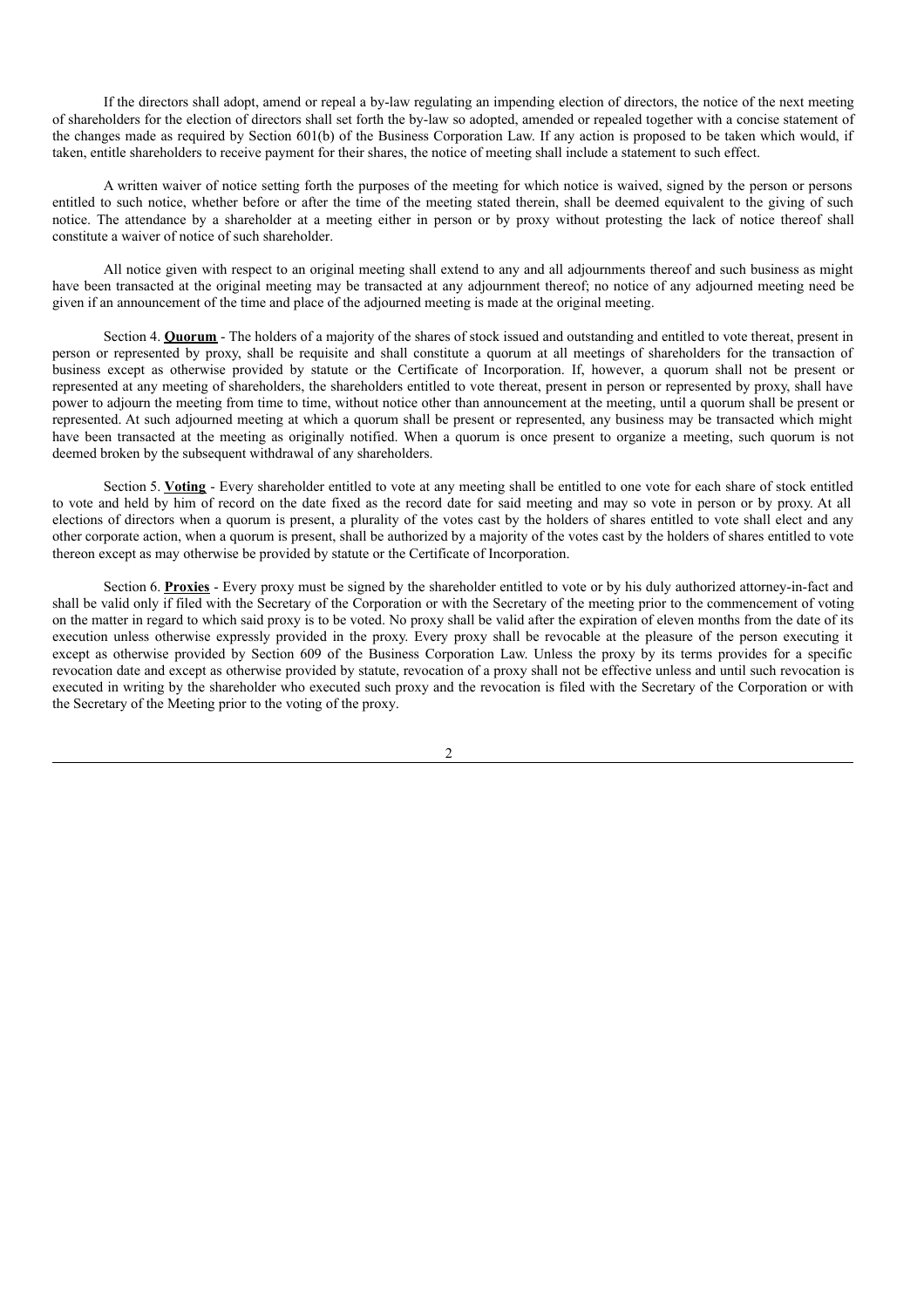Section 7. **Shareholders' List** - A list of shareholders as of the record date, certified by the Secretary of the Corporation or by a transfer agent appointed by the Board of Directors shall be prepared for every meeting of shareholders and shall be produced by the Secretary or some other officer of the Corporation thereat.

Section 8. **Inspectors at Meetings** - In advance of any shareholders' meeting, the Board of Directors may appoint one or more inspectors to act at the meeting or at any adjournment thereof and if not so appointed the person presiding at any such meeting may, and at the request of any shareholder entitled to vote thereat shall, appoint one or more inspectors. Each inspector, before entering upon the discharge of his duties as set forth in Section 611 of the Business Corporation Law, shall take and sign an oath faithfully to execute the duties of inspector at such meeting with strict impartiality and according to the best of his ability.

Section 9. **Conduct of Meeting** - All meetings of shareholders shall be presided over by the President, or if he is not present, by a Vice-President, or if neither the President nor any Vice-President is present, by a chairman thereby chosen by the shareholders at the meeting. The Secretary of the Corporation, or in his absence, an Assistant Secretary, shall act as secretary of every meeting but if neither the Secretary nor the Assistant Secretary is present, the chairman of the meeting shall appoint any person present to act as secretary of the meeting.

# **ARTICLE III**

# **BOARD OF DIRECTORS**

Section 1. **Function and Definition** - The business and property of the Corporation shall be managed by its Board of Directors who may exercise all the powers of the Corporation and do all such lawful acts and things as are not by statute or by the Certificate of Incorporation or by these Bylaws directed or required to be exercised or done by the shareholders.

Section 2. **Number and Qualification** - The number of directors constituting the entire Board shall be not less than one nor more than five, as may be fixed by resolution of the Board of Directors or by the shareholders entitled to vote for the election of directors, provided that any such action of the Board shall require the vote of a majority of the entire Board. The phrase "entire Board" as used herein means the total number of directors which the Corporation would have if there were no vacancies. Unless and until a different number shall be so fixed within the limits above specified, the Board shall consist of two directors. The term of any incumbent director shall not be shortened by any such action by the Board of Directors or by the shareholders.

Each director shall be at least twenty-one years of age. A director need not be a shareholder, a citizen of the United States or a resident of the State of New York.

Section 3. **Election Term and Vacancies** - Except as otherwise provided in this Section, all directors shall be elected at the annual meeting of shareholders and all directors who are so elected or who are elected in the interim to fill vacancies and newly created directorships, shall hold office until the next annual meeting of shareholders and until their respective successors have been elected and qualified.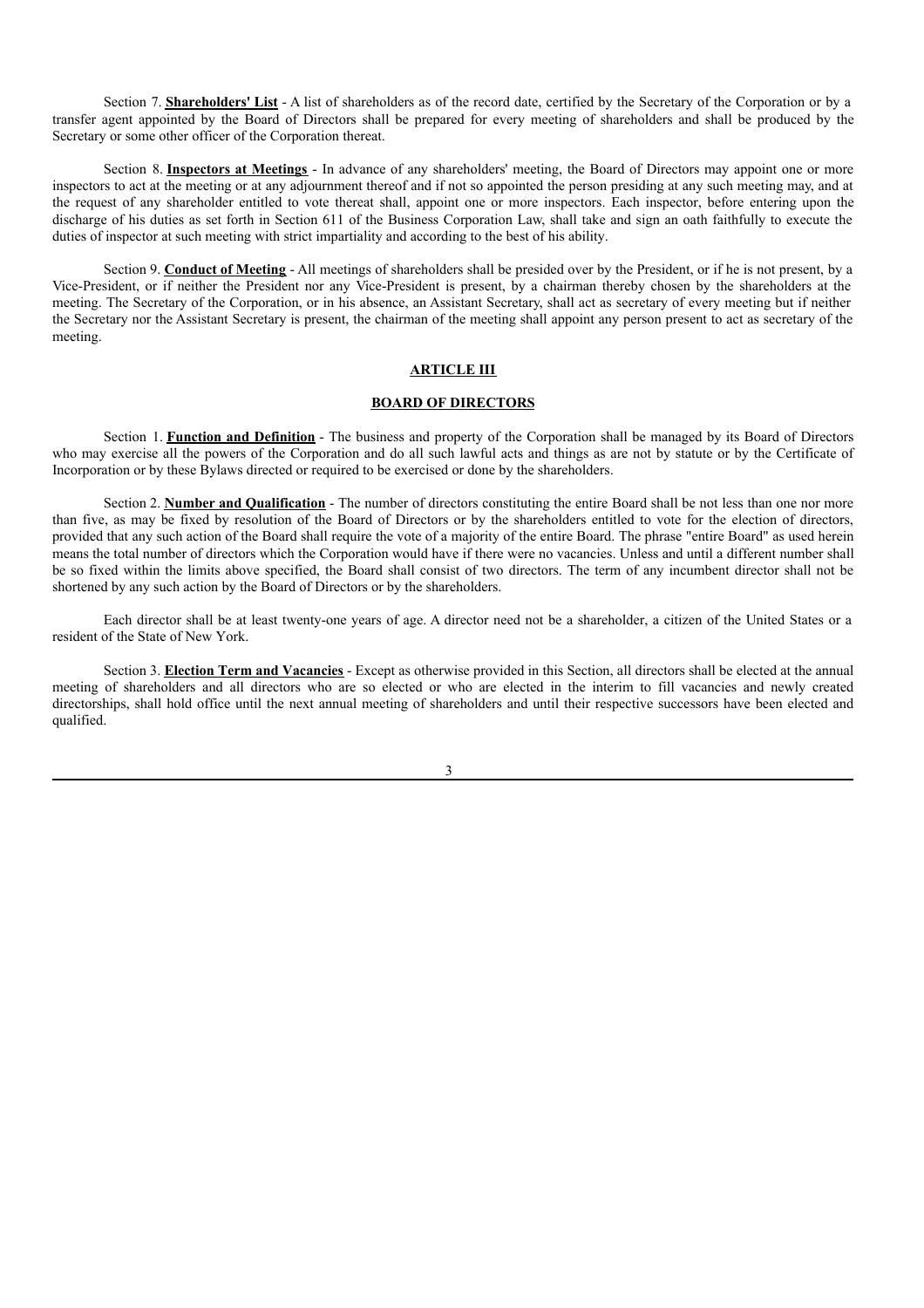In the interim between annual meetings of shareholders, newly-created directorships resulting from an increase in the number of directors or from vacancies occurring in the Board, but not, except as hereinafter provided, in the case of a vacancy occurring by reason of removal of a director by the shareholders, may be filled by the vote of a majority of the directors, then remaining in office, although less than a quorum may exist.

In the case of a vacancy occurring in the Board of Directors by reason of the removal of one or more directors by action of the shareholders, such vacancy may be filled by the shareholders at a special meeting duly called for such purpose.

In the event a vacancy is not filled by such election by shareholders, whether or not the vacancy resulted from the removal of a director with or without cause, a majority of the directors then remaining in office, although less than a quorum, may fill any such vacancy.

Section 4. **Removal** - The Board of Directors may, at any time, with cause, remove any director.

The shareholders entitled to vote for the election of directors may, at any time, remove any or all of the directors with cause.

Section 5. **Meetings** - The annual meeting of the Board of Directors for the election of officers and the transaction of such other business as may come before the meeting, shall be held, without notice, immediately following the annual meeting of shareholders, at the same place at which such shareholders' meeting is held.

Regular meetings of the Board of Directors shall be held at such time and place, within or outside the State of New York, as may be fixed by resolution of the Board, and when so fixed, no further notice thereof need be given. Regular meetings not fixed by resolution of the Board may be held on notice at such time and place as shall be determined by the Board.

Special meetings of the Board of Directors may be called on notice at any time by the President, and shall be called by the President at the written request of a majority of the directors then in office.

Section 6. **Notice of Meetings** - No notice shall be required for regular meetings for which the time and place have been fixed. Written, oral, or any other mode of notice of the time and place shall be given for special meetings in sufficient time for the convenient assembly of the directors thereat. Notice need not be given to any director or to any member of a committee of directors who submits a written waiver of notice signed by him before or after the time stated therein. Attendance of any such person at a meeting shall constitute a waiver of notice of such meeting, except when he attends a meeting for the express purpose of objecting, at the beginning of the meeting, to the transaction of any business because the meeting is not lawfully called or convened. Neither the business to be transacted at, nor the purpose of, any regular or special meeting of the directors need be specified in any written waiver of notice.

Section 7. **Conduct of Meetings** - The President, if present, shall preside at all meetings of directors. At all meetings at which the President is not present any other director chosen by the Board shall preside.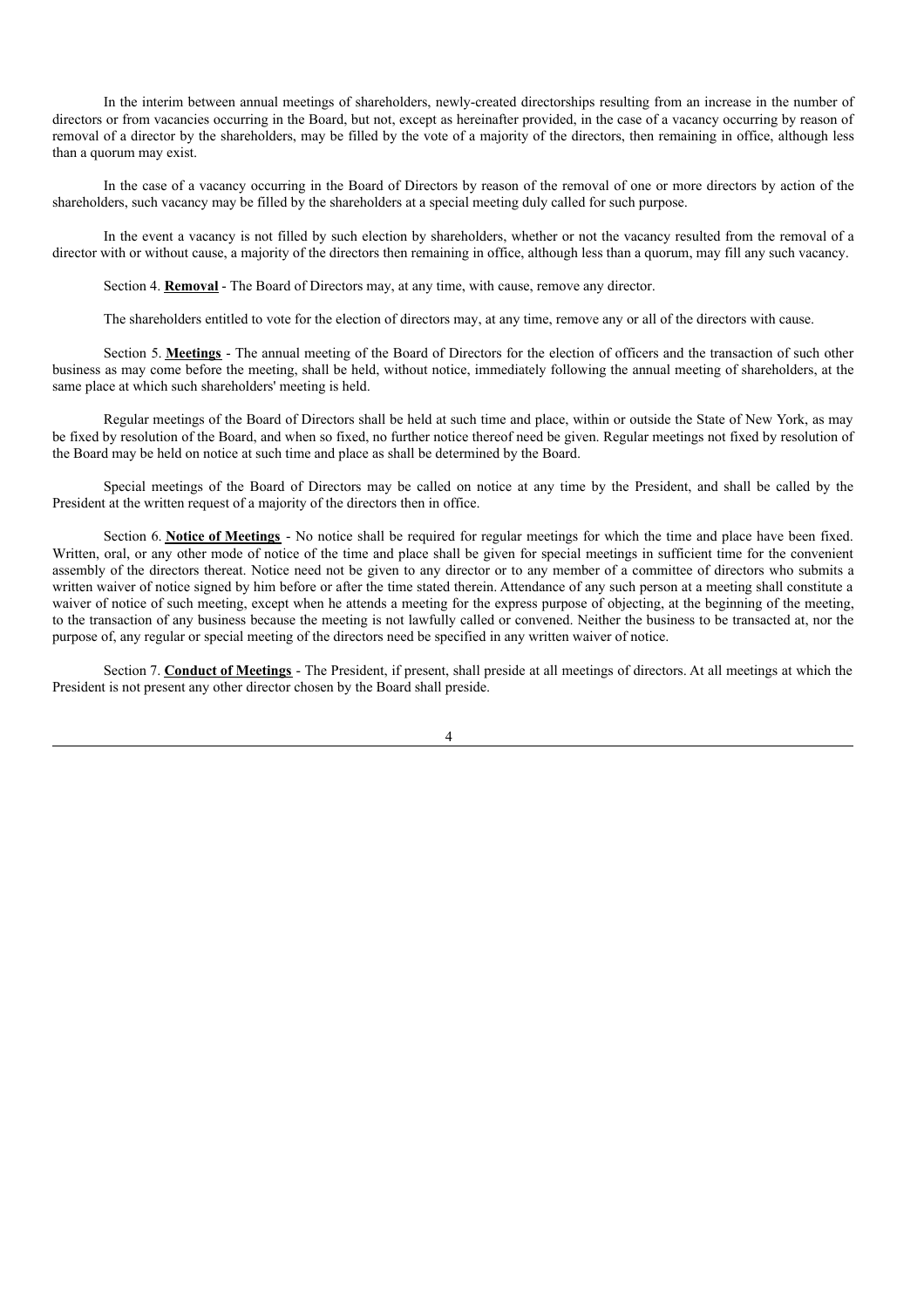Section 8. **Quorum, Adjournment, Voting** - Except as otherwise provided by the Certificate of Incorporation, a majority of the entire Board shall be requisite and shall constitute a quorum at all meetings of the Board of Directors for the transaction of business. Where a vacancy or vacancies prevents such majority, a majority of the directors then in office shall constitute a quorum.

A majority of the directors present at any meeting, whether or not a quorum is present, may adjourn the meeting to another time and place without further notice other than an announcement at the meeting.

Except as otherwise provided by the Certificate of Incorporation, when a quorum is present at any meeting, a majority of the directors present shall decide any questions brought before such meeting and the act of such majority shall be the act of the Board.

Section 9. **Action Without Meeting** - Any action required or permitted to be taken by the Board of Directors or of any committee thereof may be taken without a meeting if all members of the Board of Directors or of any committee thereof consent in writing to the adoption of a resolution authorizing the action.

Any one or more members of the Board of Directors or of any committee thereof may participate in a meeting of said Board or of any such committee by means of a conference telephone or similar communications equipment allowing all persons participating in the meeting to hear each other at the same time, and participation by such means shall constitute presence in person at the meeting.

Section 10. **Compensation of Directors** - Directors, as such, shall not receive any stated salary for their services, but, by resolution of the Board, a fixed sum and expenses of attendance, if any, may be allowed for attendance at any meeting of the Board of Directors or of any committee thereof. Nothing herein contained shall be construed to preclude any director from serving the Corporation in any other capacity and receiving reasonable compensation therefor.

Section 11. **Committees** - The Board of Directors, by resolution of a majority of the directors present at a meeting or of all of the directors if acting by written consent, may designate from among its members one or more committees, each consisting of one or more directors, and each of which, to the extent provided in such resolution, shall have all the authority of the Board except that no such committee shall have authority as to any of the following matters:

(a) the submission to stockholders of any action as to which stockholders' authorization or approval is required by statute, the Certificate of Incorporation or by these Bylaws;

- (b) the filing of vacancies in the Board of Directors or in any committee thereof;
- (c) the fixing of compensation of the directors for serving on the Board or on any committee thereof;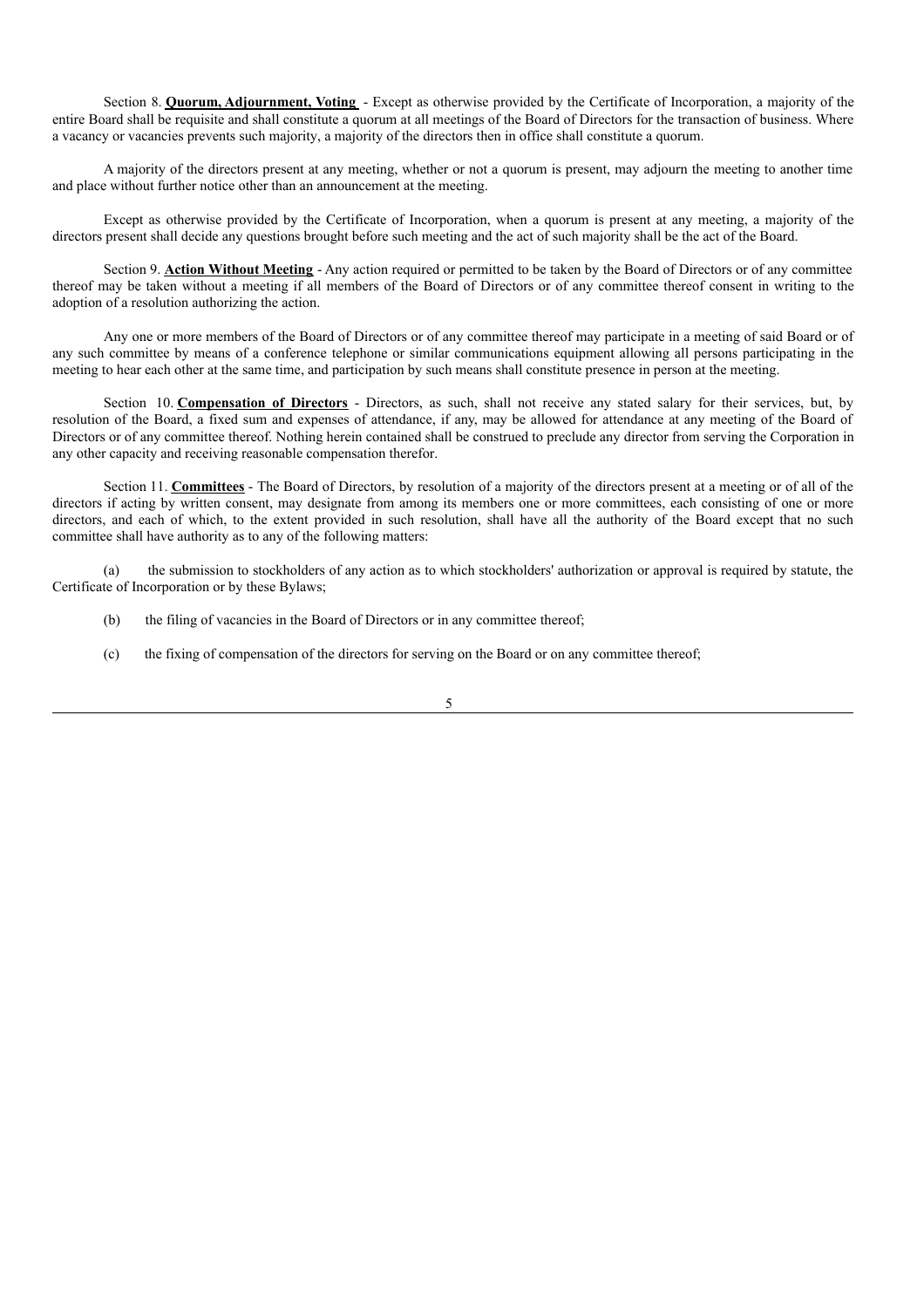(d) the amendment or repeal of these Bylaws or the adoption of new Bylaws; and

(e) the amendment or repeal of any resolution of the Board of Directors which by its terms shall not be so amendable or repealable.

The Board may designate one or more directors as alternate members of any such committee who may replace any absent member or members at any meeting of such committee.

Each such committee shall serve at the pleasure of the Board. The Board of Directors shall have the power at any time to fill vacancies in, to change the membership of, or to discharge any such committee. Committees shall keep minutes of their proceedings and shall report the same to the Board of Directors at the meeting of the Board next succeeding, and any action by the committee shall be subject to revision and alteration by the Board of Directors, provided that no rights of a third party shall be affected in any such revision or alteration.

# **ARTICLE IV**

#### **OFFICES**

Section 1. **Executive Officers** - The Officers of the Corporation shall be a President, one or more Vice-Presidents, a Treasurer and a Secretary and such Assistant Treasurers and Assistant Secretaries and other officers as the Board of Directors may determine. Any two or more offices may be held by the same person, except the offices of President and Secretary, unless all of the issued and outstanding shares of capital stock of the Corporation are owned by one person, in which event such person may hold all or any combination of offices.

Section 2. **Election** - The President, one or more Vice-Presidents, the Treasurer and Secretary shall be elected by the Board of Directors to hold office until the meeting of the Board held immediately following the next annual meeting of shareholders and shall hold office for the term for which elected and until their successors have been elected and qualified. The Board of Directors may from time to time appoint all such other officers as it may determine and such officers shall hold office from the time of their appointment and qualifications until the time at which their successors are appointed and qualified. A vacancy in any office arising from any cause may be filled for the unexpired portion of the term by the Board of Directors.

Section 3. **Removal** - Any officer may be removed from office by the Board at any time with or without cause.

Section 4. **Delegation of Powers** - The Board of Directors may from time to time delegate the power or duties of any officer of the Corporation, in the event of his absence or failure to act otherwise, to any other officer or director or person whom they may select.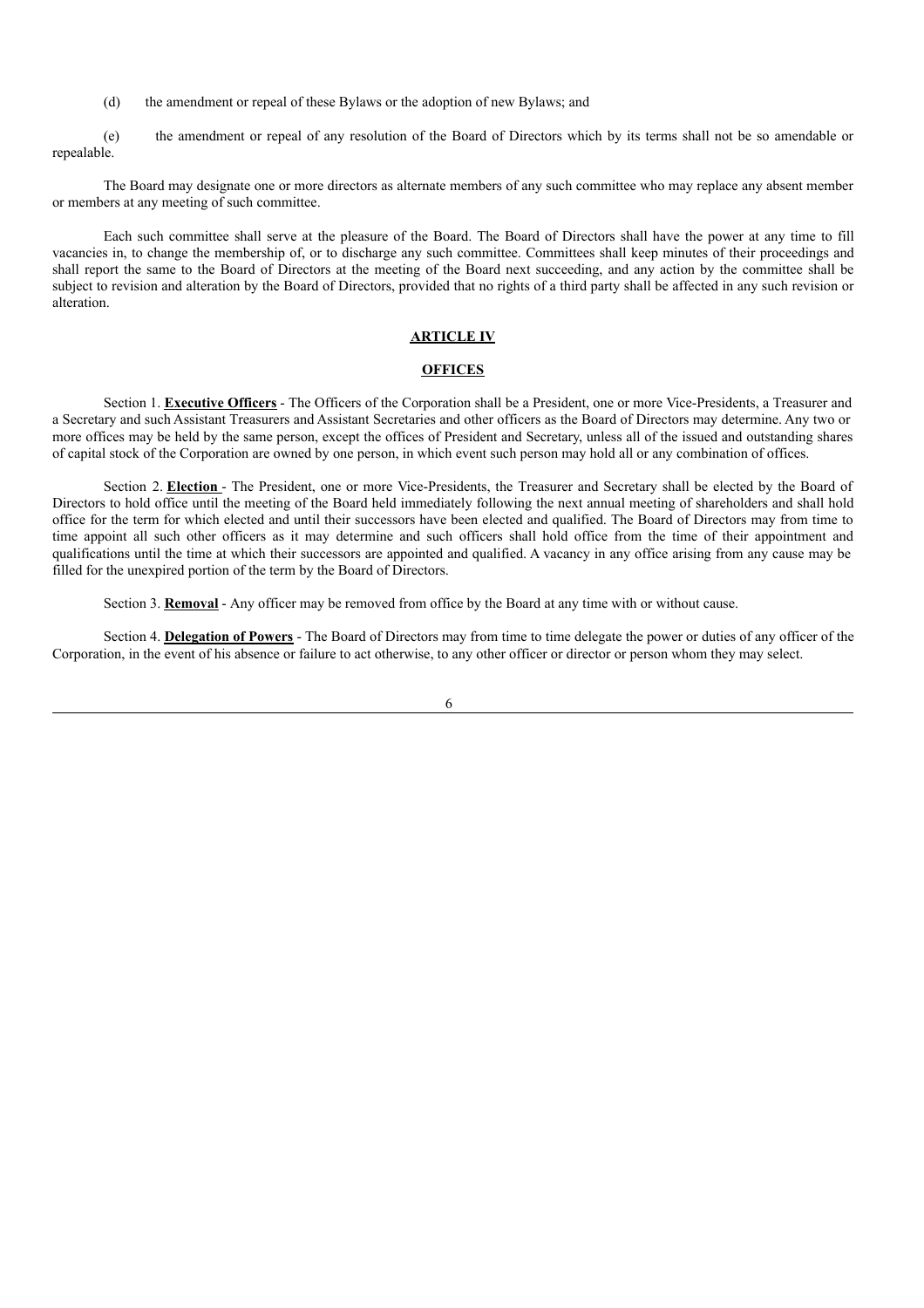Section 5. **Compensation** - The compensation of each officer shall be such as the Board of Directors may from time to time determine.

Section 6. **Chief Executive Officer** - The Board of Directors shall designate the President as the Chief Executive Officer of the Corporation who shall have general charge of the business and affairs of the Corporation, subject, however, to the right of the Board of Directors to confer specified powers on officers and subject generally to the direction of the Board.

Unless otherwise ordered by the Board of Directors, the Chief Executive Officer, or in the event of his inability to act, any other officer designated by the Board, shall have full power and authority on behalf of the Corporation to attend and to act and to vote at any meetings of security holders of corporations in which the Corporation may hold securities, and at such meetings shall possess and may exercise any and all rights and powers incident to the ownership of such securities, and which, as the owner thereof, the Corporation might have possessed and exercised, if present. The Board of Directors by resolution from time to time may confer like powers upon any other person or persons.

Section 7. President - The President, if not designated as Chief Executive Officer, shall have such duties and responsibilities as the Board may prescribe.

Section 8. Vice-President - The Vice-President shall have such powers and perform such duties as the Board of Directors may from time to time prescribe. In the absence or inability of the Chief Executive Officer to perform his duties or exercise his powers, the Vice-President or, if there be more than one, a Vice-President designated by the Board, shall exercise the powers and perform the duties of the President subject to the direction of the Board of Directors.

Section 9. **Secretary** - The Secretary shall keep the minutes of all meetings and record all votes of shareholders, the Board of Directors and committees in a book to be kept for that purpose. He shall give or cause to be given any required notice of meetings of shareholders, the Board of Directors or any committee, and shall be responsible for preparing or obtaining from a transfer agent appointed by the Board, the list of shareholders required by Article II, Section 7 thereof. He shall be the custodian of the seal of the Corporation and shall affix or cause to be affixed the seal to any instrument requiring it and attest the same and exercise the powers and perform the duties incident to the office of Secretary subject to the direction of the Board of Directors.

Section 10. **Chief Financial Officer** - Subject to the direction of the Board of Directors, the Chief Financial Officer shall have charge of the general supervision of the funds and securities of the Corporation and the books of account of the Corporation and shall exercise the powers and perform the duties incident to the office of the Chief Financial Officer, subject generally to the direction of the Board. If required by the Board, he shall give to the Corporation a bond in such sum and with such sureties as may be satisfactory to the Board for the faithful discharge of his duties.

Section 11. **Treasurer** - The Treasurer shall have such duties and responsibilities as the Board may prescribe.

Section 12. **Other Officers** - All other officers, if any, shall have such authority and shall perform such duties as may be specified from time to time by the Board of Directors.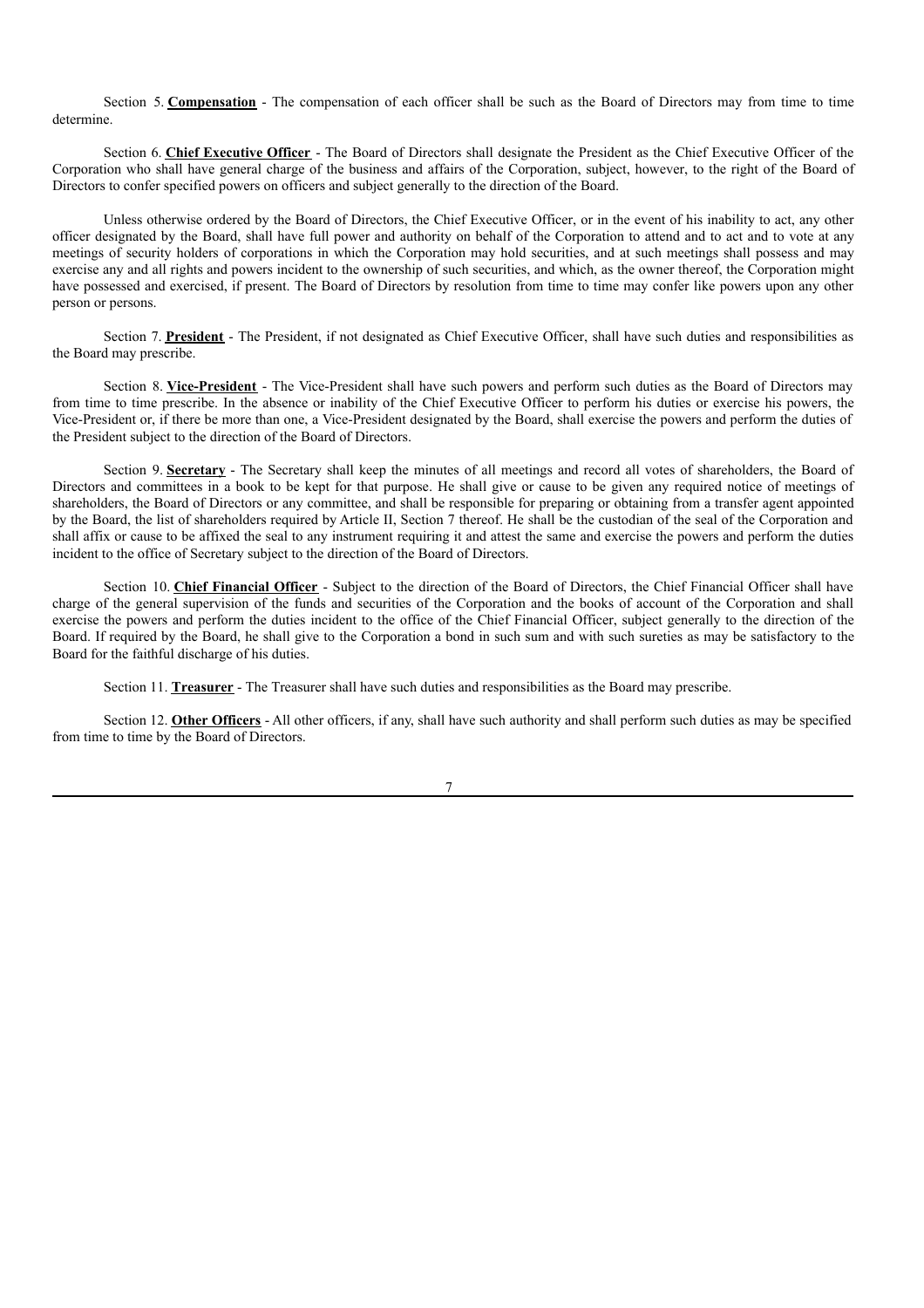# **ARTICLE V**

# **RESIGNATIONS**

Any director or officer of the Corporation or any member of any committee of the Board of Directors of the Corporation may resign at any time by giving written notice to the Board of Directors, the President or the Secretary. Any such resignation shall take effect at the time specified therein or, if the time is not specified therein, upon the receipt thereof, irrespective of whether any such resignation shall have been accepted.

# **ARTICLE VI**

# **CERTIFICATES REPRESENTING SHARES**

Section 1. **Certificates** - The shares of stock of the Corporation may be issued in book-entry form or evidenced by a certificate or certificates in such form as prescribed by the Business Corporation Law and by any other applicable statutes, which Certificate shall represent and certify the number, kind and class of shares owned by him in the Corporation. The Certificates shall be numbered and registered in the order in which they are issued and upon issuance the name in which each Certificate has been issued together with the number of shares represented thereby and the date of issuance shall be entered in the stock book of the Corporation by the Secretary or by the transfer agent of the Corporation. Each certificate shall be signed by the President or a Vice-President and countersigned by the Secretary or Assistant Secretary and shall be sealed with the Corporate Seal or a facsimile thereof. The signature of the officers upon a certificate may also be facsimiles if the certificate is countersigned by a transfer agent or registered by a registrar other than the Corporation itself or an employee of the Corporation. In case any officer who has signed or whose facsimile signature has been placed upon a certificate shall have ceased to be such officer before the certificate is issued, such certificate may be issued by the Corporation with the same effect as if the officer had not ceased to be such at the time of its issue.

Section 2. **Consideration** - A certificate or a book-entry receipt representing shares shall not be issued, until the full amount of consideration therefor has been paid to the Corporation, except if otherwise permitted by Section 504 of the Business Corporation Law.

Section 3. **Lost Certificates** - The Board of Directors may direct a new certificate or certificates to be issued in place of any certificate or certificates theretofore issued by the Corporation, alleged to have been lost, mutilated, stolen or destroyed, upon the making of an affidavit of that fact by the person so claiming and upon delivery to the Corporation, if the Board of Directors shall so require, of a bond in such form and with such surety or sureties as the Board may direct, sufficient in amount to indemnify the Corporation and its transfer agent against any claim which may be made against it or them on account of the alleged loss, destruction, theft or mutilation of any such certificate or the issuance of any such new certificate.

Section 4. **Fractional Share Interests** - The Corporation may issue certificates for fractions of a share where necessary to effect transactions authorized by the Business Corporation Law; or it may pay in cash the fair market value of fractions of a share as of the time when those entitled to receive such fractions are determined; or it may issue scrip in registered or bearer form over the manual or facsimile signature of an officer of the Corporation or of its agent, exchangeable as therein provided for full shares, but such scrip shall not entitle the holder to any rights of a shareholder except as therein provided.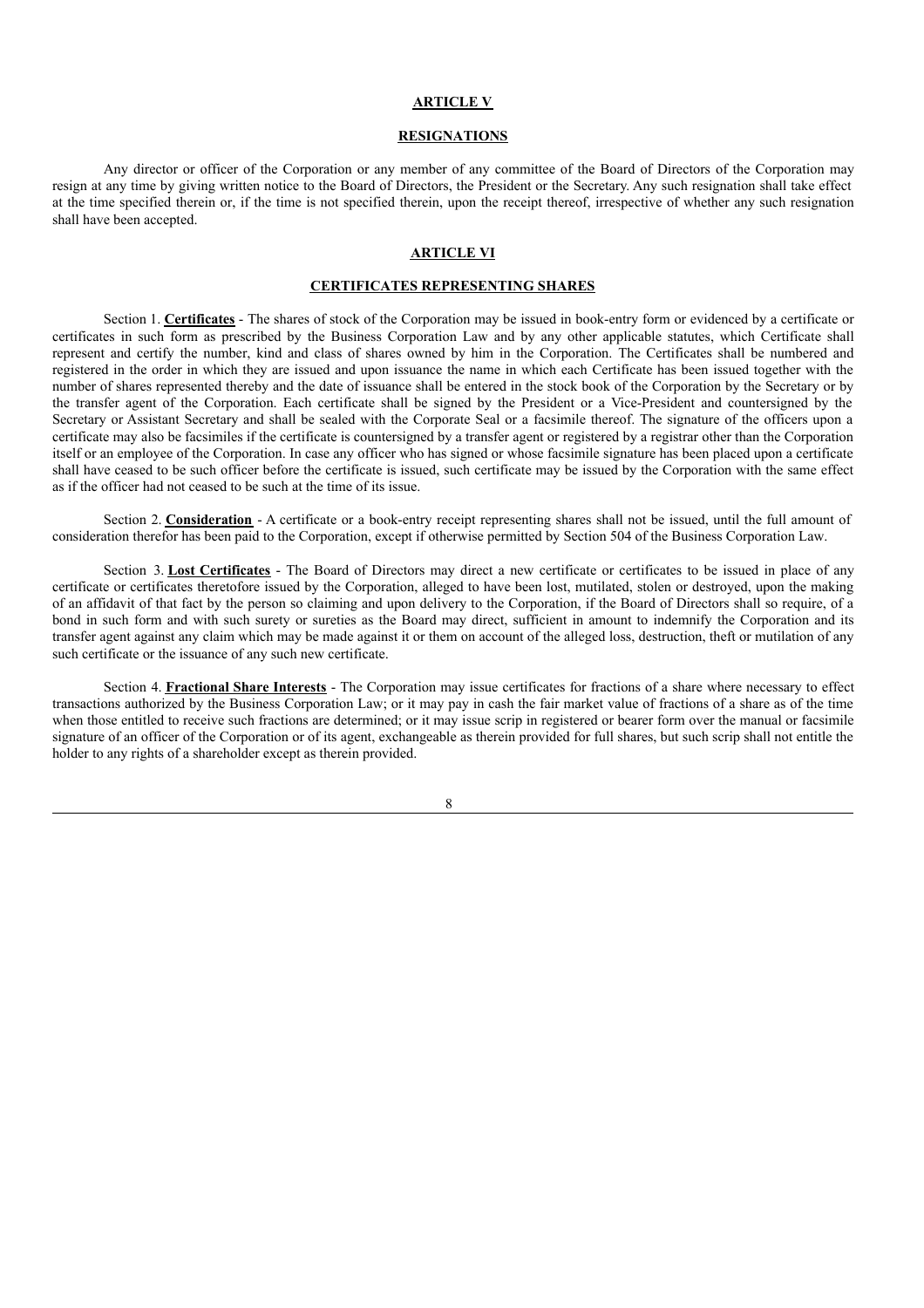Section 5. **Share Transfers** - Except as otherwise established by rules and regulations adopted by the Board of Directors, and subject to applicable law, shares of stock may be transferred on the books of the Corporation: (i) in the case of shares represented by a certificate, by the surrender to the Corporation or its transfer agent of the certificate representing such shares properly endorsed or accompanied by a written assignment or power of attorney properly executed, and with such proof of authority or authenticity of signature as the Corporation or its transfer agent may reasonably require; and (ii) in the case of book-entry (uncertificated) shares, upon the receipt of proper transfer instructions from the registered owner thereof. Except as may be otherwise required by law, the Certificate of Incorporation or these Bylaws, the Corporation shall be entitled to treat the record holder of stock as shown on its books as the owner of such stock for all purposes, including the payment of dividends and the right to vote with respect to such stock, regardless of any transfer, pledge or other disposition of such stock until the shares have been transferred on the books of the Corporation in accordance with the requirements of these Bylaws.

Section 6. **Record Date for Shareholders** - For the purpose of determining the shareholders entitled to notice of or to vote at any meeting of shareholders or any adjournment thereof or to express consent or dissent from any proposal without a meeting, or for the purpose of determining the shareholders entitled to receive payment of any dividend or the allotment of any rights, or for the purpose of any other action, the Board of Directors may fix, in advance, a date as the record date for any such determination of shareholders. Such date shall not be more than fifty nor less than ten days before the date of any meeting nor more than fifty days prior to any action taken without a meeting, the payment of any dividend or the allotment of any rights, or any other action. When a determination of shareholders of record entitled to notice of or to vote at any meeting of shareholders has been made as provided in this Section, such determination shall apply to any adjournment thereof, unless the Board fixes a new record date under this Section for the adjourned meeting.

Section 7. **Shareholders of Record** - The Corporation shall be entitled to treat the holder of record of any share or shares of stock as the holder in fact thereof and, accordingly, shall not be bound to recognize any equitable or other claim to or interest in such share on the part of any other person whether or not it shall have express or other notice thereof, except as otherwise provided by the laws of the State of New York.

# **ARTICLE VII**

### **STATUTORY NOTICES**

The Board of Directors may appoint the Treasurer or any other officer of the Corporation to cause to be prepared and furnished to shareholders entitled thereto any special financial notice and/or statement which may be required by Sections 510, 511, 515, 516, 517, 519 and 520 of the Business Corporation Law or by any other applicable statute.

### **ARTICLE VIII**

### **FISCAL YEAR**

The fiscal year of the Corporation shall be fixed, and shall be subject to change from time to time, by the Board of Directors.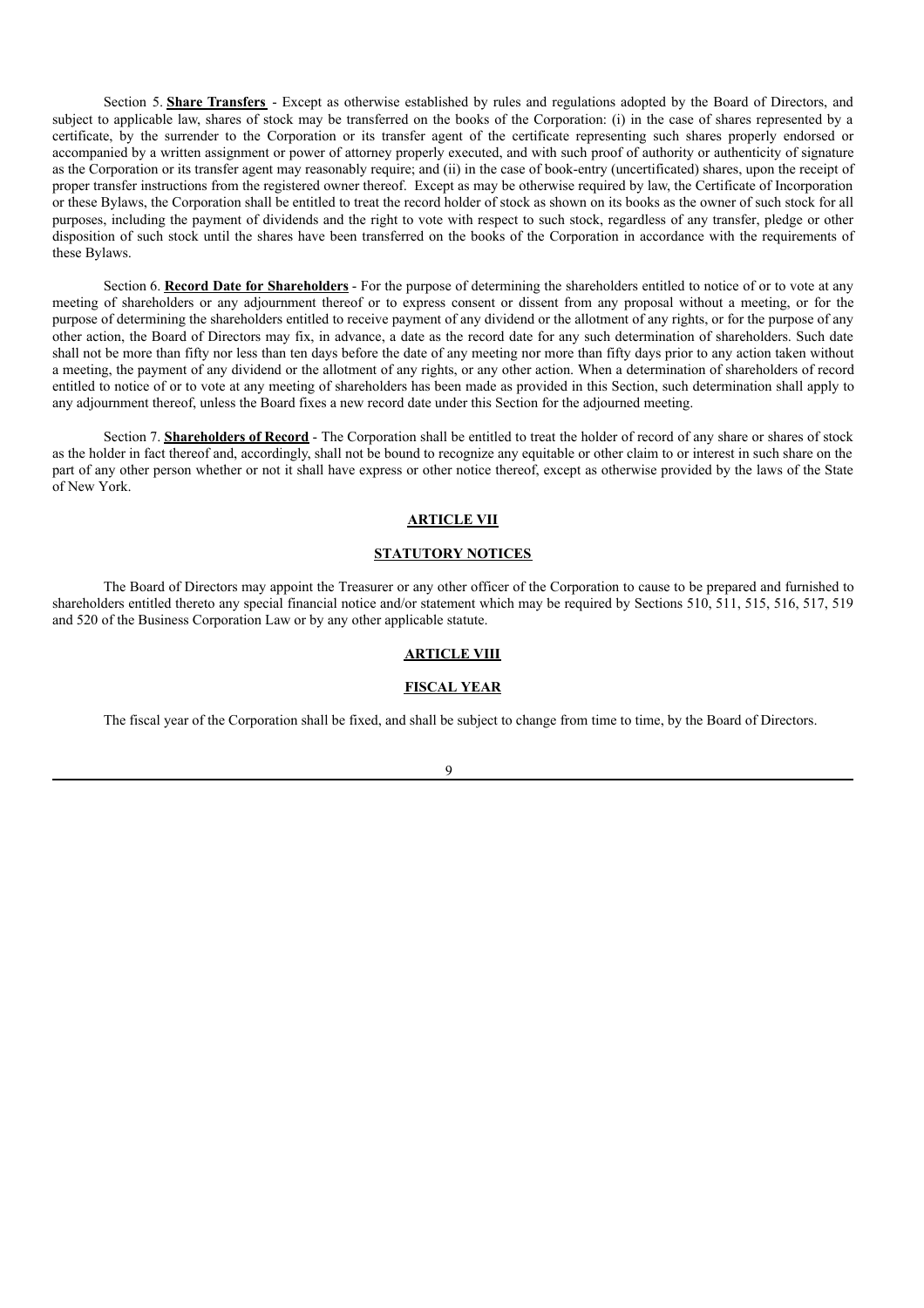### **ARTICLE IX**

# **CORPORATE SEAL**

The Corporate seal shall have inscribed thereon the name of the Corporation, the year of its incorporation and the words "Corporate Seal" and "New York" and shall be in such form and contain such other words and/or figures as the Board of Directors shall determine. The Corporate seal may be used by printing, engraving, lithographing, stamping or otherwise making, placing or affixing, or causing to be printed, engraved, lithographed, stamped or otherwise made, placed or affixed, upon any paper or document, by any process whatsoever, an impression, facsimile or other reproduction of said Corporate seal.

### **ARTICLE X**

## **BOOKS AND RECORDS**

There shall be maintained at the principal office of the Corporation books of account of all the Corporation's business and transactions.

There shall be maintained at the principal office of the corporation or at the office of the Corporation's transfer agent a record containing the names and addresses of all shareholders, the number and class of shares held by such and the dates when they respectively became the owners of record thereof.

# **ARTICLE XI**

# **INDEMNIFICATION OF DIRECTORS, OFFICERS, EMPLOYEES AND AGENTS**

Any person made or threatened to be made a party to an action or proceeding, whether civil or criminal, by reason of the fact that he, his testator or intestate, then is or was a director, officer, employee or agent of the Corporation, or then serves or has served any other corporation in any capacity at the request of the Corporation, shall be indemnified by the Corporation against reasonable expenses, judgments, fines and amounts actually and necessarily incurred in connection with the defense of such action or proceeding or in connection with an appeal therein, to the fullest extent permissible by the laws of the State of New York. Such right of indemnification shall not be deemed exclusive of any other rights to which such person may be entitled.

# **ARTICLE XII**

### **AMENDMENTS**

The shareholders entitled at the time to vote in the election of directors and the Board of Directors by vote of a majority of the entire Board, shall have the power to amend or repeal these By-Laws and to adopt new By-Laws, provided, however, that any by-law adopted, amended or repealed by the Board of Directors may be amended or repealed by the shareholders entitled to vote thereon as herein provided.

EFFECTIVE: January 25, 2016, as amended on January 27, 2017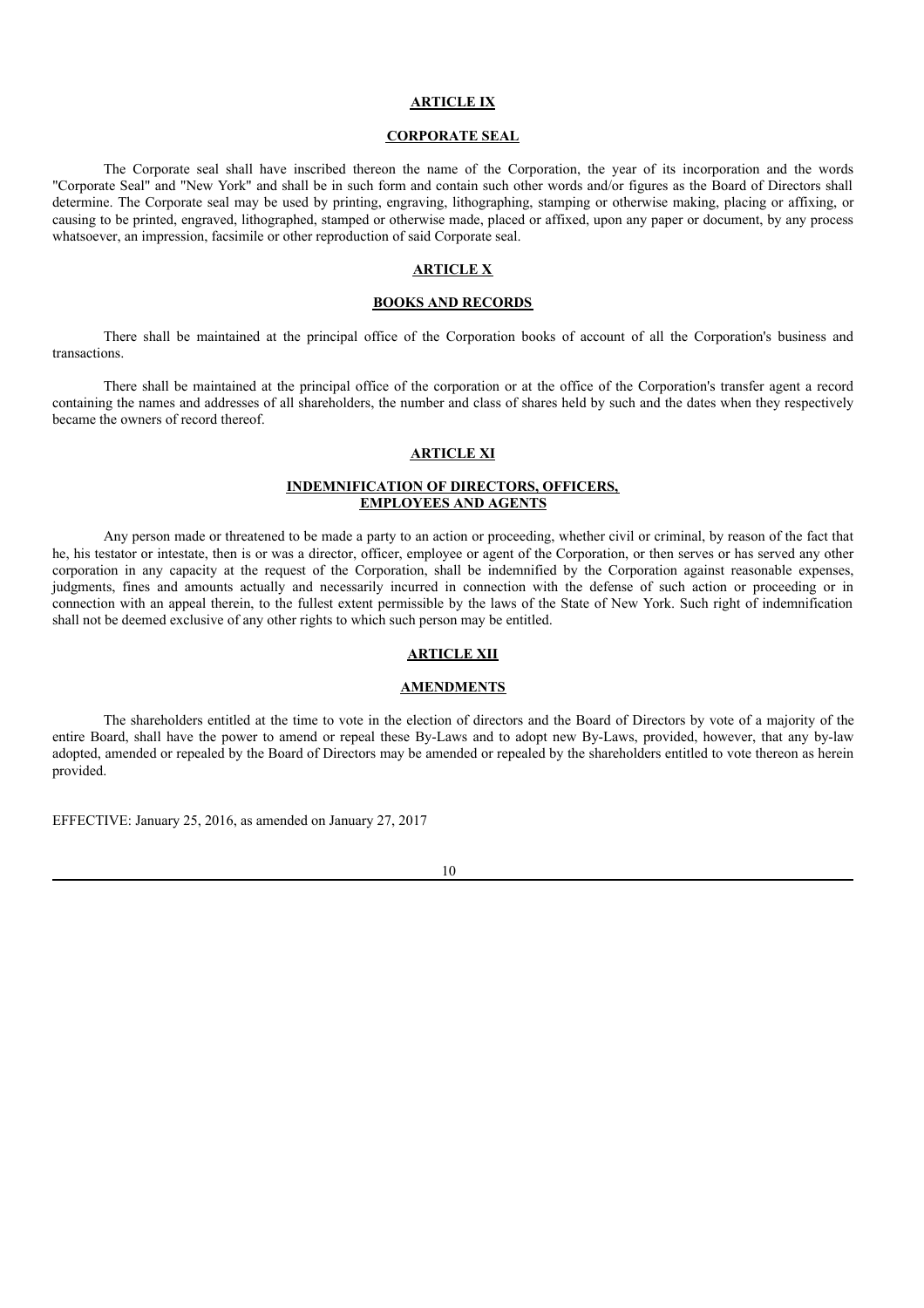# **SACHEM CAPITAL CORP. CODE OF ETHICS**

This Code of Ethics applies to Sachem Capital Corp.'s ("Sachem," "we," "us," or "our") Board of Directors, officers and employees (collectively, "Sachem Personnel") and is intended to qualify as a "Code of Ethics" within the meaning of Section 406 of the Sarbanes-Oxley Act of 2002 and the rules promulgated thereunder; as well as the NYSE MKT LLC listing requirements or such other national securities exchange or market constituting the principal venue for listing of our common shares. Accordingly, this Code of Ethics for Sachem Personnel provides general guidelines for conducting our business in accordance with high standards of business conduct. It is designed to deter wrongdoing and to promote honest and ethical conduct, proper disclosure of financial information and compliance with *applicable laws, rules and regulations.*

### **Standards of Conduct**

We are committed to conducting business with integrity according to the highest ethical standards. This means that we are honest and ethical in all our business practices, including the ethical handling of actual or apparent conflicts of interest in personal and professional relationships. We will avoid conflicts of interest and seek the approval of any material transaction or relationship that reasonably could be expected to give rise to such a conflict from our Audit Committee or other independent committee of the Board of Directors in the case where it is inappropriate for our Audit Committee to review such a transaction due to a conflict of interest. We obey both the letter and spirit of the laws that apply to our business. Most importantly, this means we carry out our business activities with integrity so that if our private business dealings were to become public, we would be proud of the manner in which we have acted.

The fact that our competition may behave differently will never be an excuse for failing to act according to Sachem's standards. We do not compromise our standards regardless of any internal or external pressures, financial or otherwise. Sachem will never authorize anyone, regardless of position, to commit an illegal or improper act or to direct another employee to commit such an act. Board members, officers and employees may never justify an illegal, unethical or improper act by claiming it was necessary to compete in the local business climate, necessary to meet the financial goals of Sachem or ordered by a superior.

We have a responsibility to our employees, the men and women who work with us. Everyone will be considered as an individual. We will respect our employees' dignity and recognize their merit. Compensation must be fair and adequate, and working conditions clean, orderly and safe. Employees must feel free to make suggestions and complaints. There must be equal opportunity for employment, development and advancement, and their actions must be just and ethical. We have a responsibility to the communities in which we live and work and to the world community as well. We must be good citizens, support good works and charities, and bear our fair share of taxes. We encourage civic improvements and better health and education. We must maintain in good order the property we use, protecting the environment and natural resources.

We have a responsibility to our shareholders. Business must make a sound profit. We must experiment with new ideas. Research will be carried on and innovative programs developed. Accordingly, we will:

- · Engage in and promote honest and ethical conduct, including the ethical handling of actual or apparent conflicts of interest in personal and professional relationships; Avoid conflicts of interest and report any material transaction or relationship that reasonably could be expected to give rise to such a conflict;
- Provide full, fair, accurate, timely and understandable disclosure in reports and documents that we file with, or submits to, the U.S. Securities and Exchange Commission and in other public communications made by us;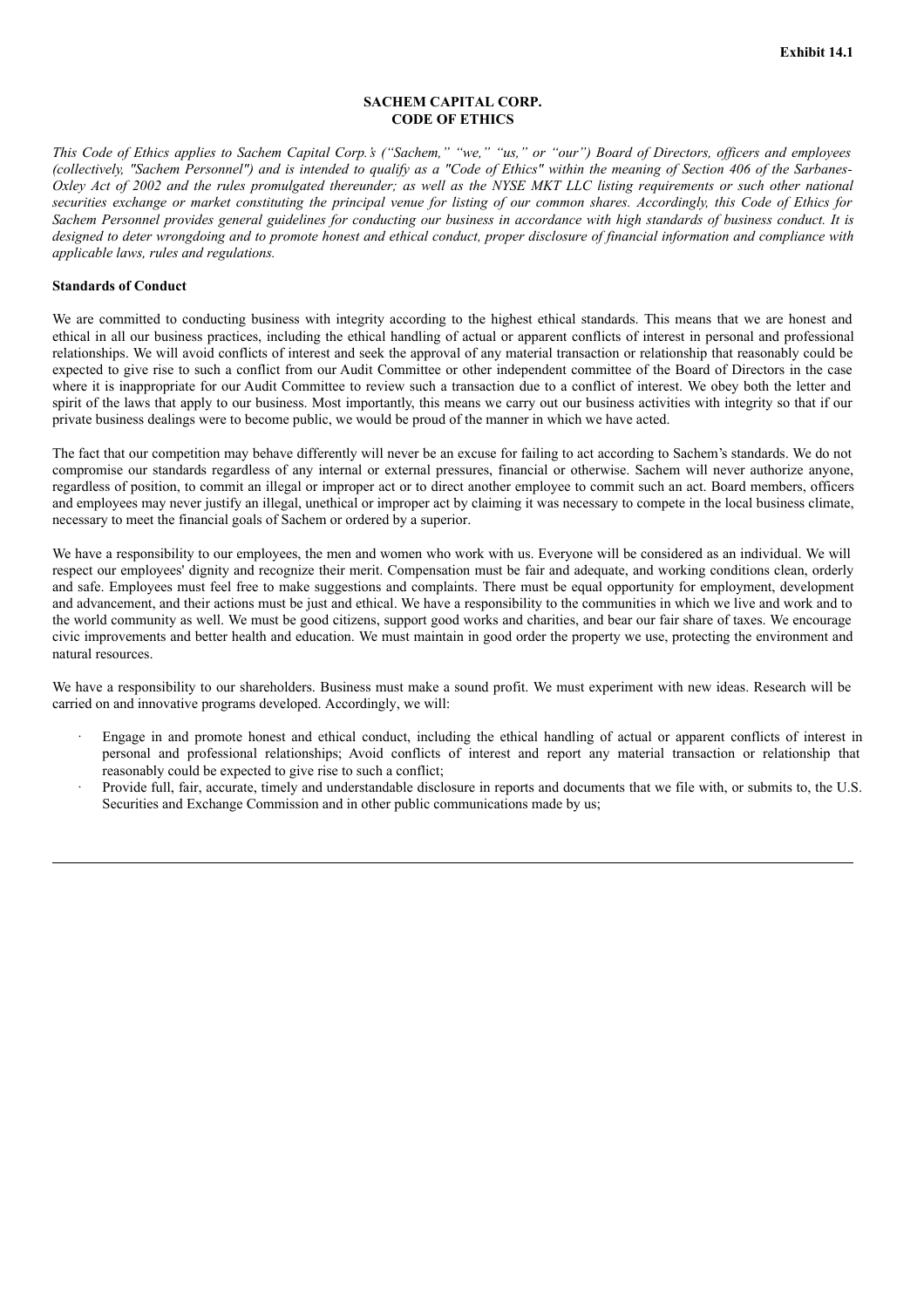- Act in good faith, responsibly, with due care, competence and diligence, without misrepresenting material facts or allowing one's own judgment to be subordinated; Comply with applicable governmental laws, rules and regulations as well as the rules and regulations of any self-regulatory organizations of which we are a member; and
- Take reasonable measures to protect the confidentiality of non-public information about us and to prevent the unauthorized disclosure of such information unless applicable law, regulation, or other legal or regulatory process requires such disclosure.

When we operate according to these principles, the shareholders should realize a fair return.

# **Reporting Violations**

Sachem Personnel must promptly report any possible violation of this Code of Ethics, including transactions or relationships that reasonably could be expected to give rise to a violation, to the Board of Directors. Sachem strictly prohibits any retaliation against anyone who, in good faith, reports known or suspected violations. Individuals may choose to remain anonymous in reporting any violations of this Code of Ethics through the process as described in the Standards of Business Conduct and Ethics.

## **Accountability and Adherence**

The Board of Directors or a committee thereof will investigate any reported violations of this Code of Ethics and will determine appropriate disciplinary actions, up to and including termination of employment. Such disciplinary actions will be based on the facts and circumstances of each particular case and reasonably designed to deter wrongdoing and to promote accountability for adherence to this Code of Ethics. Violations of this Code of Ethics may also constitute violations of law, which may result in criminal or civil penalties.

## **Waivers or Amendments**

Waivers of or amendments to this Code of Ethics must be approved by the Board of Directors or a committee thereof. Waivers will be granted on a case-by-case basis in the sole discretion of the Board of Directors or a committee thereof, and any such waiver or amendment shall be publicly disclosed as required by the U.S. Securities and Exchange Commission.

## **Conclusion**

This Code of Ethics and the matters contained herein are neither a contract of employment nor a guarantee of continuing company policy. Sachem reserves the right to amend, supplement or discontinue this Code of Ethics and the matters addressed herein, without prior notice, at any time. All of us have the responsibility for nurturing a culture in which compliance with Sachem's policies and applicable laws is at the very core of our business activities. It is, and must be, the way we work.

As a company and individuals, we will display the characteristics of honesty, ethics, responsibility and openness. This is our worldwide corporate code of ethics and it applies to Sachem Personnel. In addition, we expect our vendors, suppliers and customers to support and comply with our guidelines.

John L. Villano Chairman of the Board Sachem Capital Corp.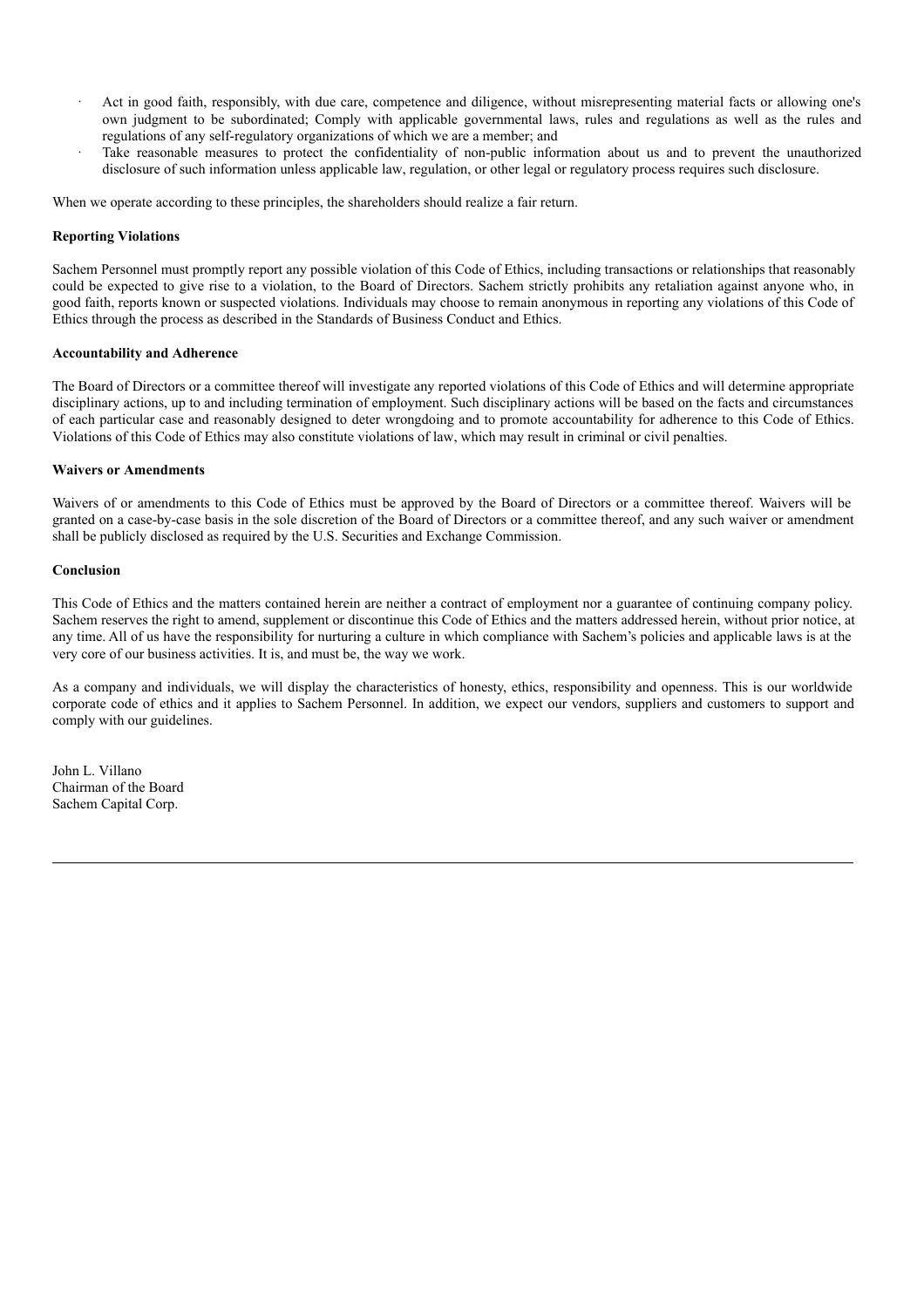# **Rule 13a-14(a)/15d-14(a) Certification**

I, Jeffrey C. Villano, certify that:

1. I have reviewed this annual report on Form 10-K of Sachem Capital Corp.;

2. Based on my knowledge, this report does not contain any untrue statement of a material fact or omit to state a material fact necessary to make the statements made, in light of the circumstances under which such statements were made, not misleading with respect to the period covered by this report;

3. Based on my knowledge, the financial statements, and other financial information included in this report, fairly present in all material respects the financial condition, results of operations and cash flows of the registrant as of, and for, the periods presented in this report;

4. The registrant's other certifying officer(s) and I are responsible for establishing and maintaining disclosure controls and procedures (as defined in Exchange Act Rules 13a-15(e) and 15d-15(e)) and internal control over financial reporting (as defined in Exchange Act Rules 13a-15(f) and 15d-15(f)) for the registrant and have:

(a) Designed such disclosure controls and procedures, or caused such disclosure controls and procedures to be designed under the supervision, to ensure that material information relating to the registrant including its consolidated subsidiaries, is made known to us by others within those entities, particularly during the period in which this report is being prepared;

(b) Designed such internal control over financial reporting, or caused such internal control over financial reporting to be designed under the supervision, to provide reasonable assurance regarding the reliability of financial reporting and the preparation of financial statements for external purposes in accordance with generally accepted accounting principles;

(c) Evaluated the effectiveness of the registrant's disclosure controls and procedures and presented in this report the conclusions about the effectiveness of the disclosure controls and procedures, as of the end of the period covered by this report, based on such evaluation; and

(d) Disclosed in this report any change in the registrant's internal control over financial reporting that occurred during the registrant's most recent fiscal quarter (the registrant's fourth quarter in the case of an annual report) that has materially affected, or is reasonably likely to materially affect, the registrant's internal control over financial reporting; and

5. The registrant's other certifying officer(s) and I have disclosed, based on the most recent evaluation of internal control over financial reporting, to the registrant's auditors and the audit committee of the registrant's board of directors (or persons performing the equivalent functions):

(a) All significant deficiencies and material weaknesses in the design or operation of internal control over financial reporting which are reasonably likely to adversely affect the registrant's ability to record, process, summarize and report financial information; and

(b) Any fraud, whether or not material, that involves management or other employees who have a significant role in the registrant's internal control over financial reporting.

Date: April 6, 2017

/s/ Jeffrey C. Villano

Jeffrey C. Villano Co-Chief Executive Officer and President (Principal Executive Officer)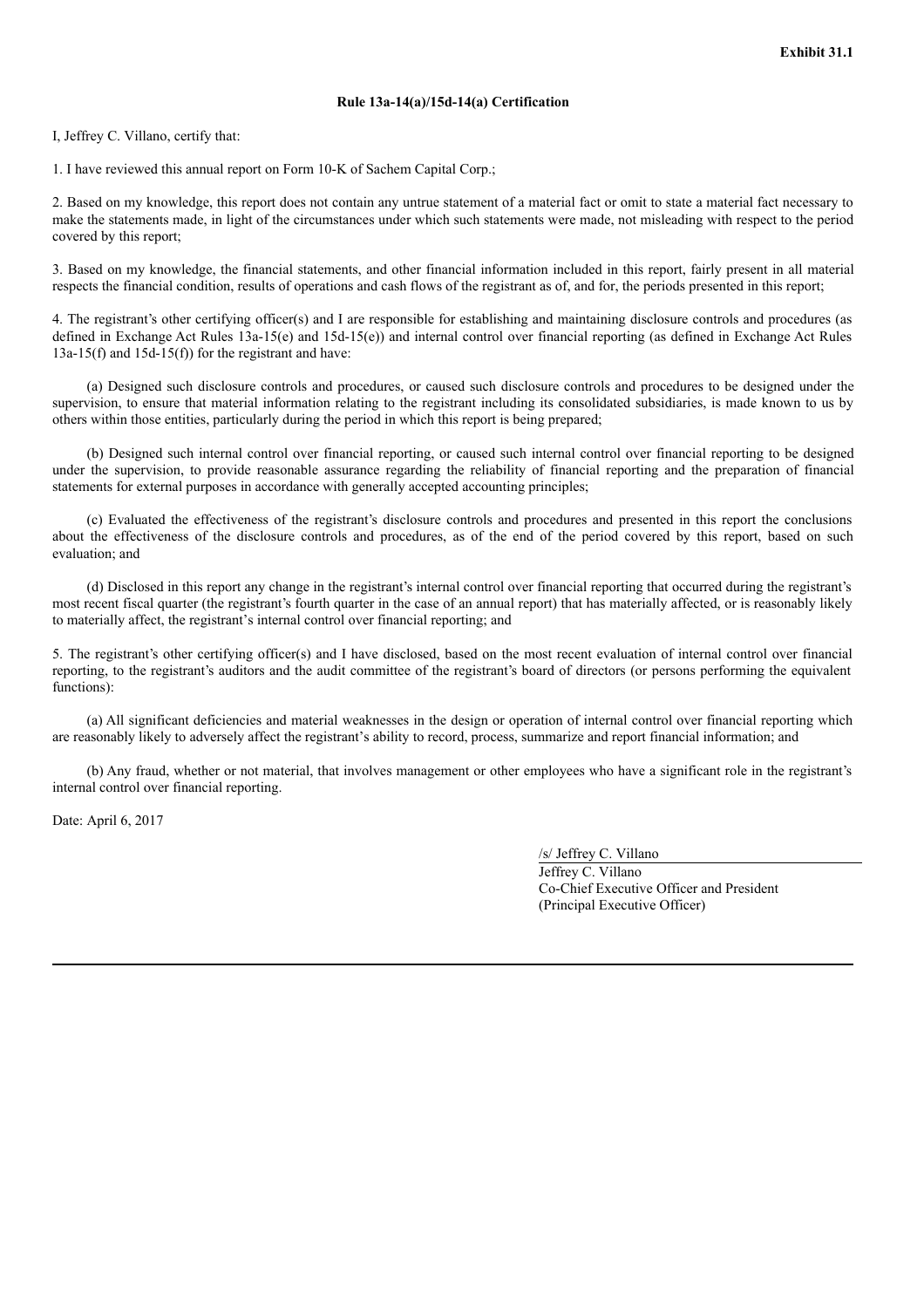### **Rule 13a-14(a)/15d-14(a) Certification**

I, John L. Villano, certify that:

1. I have reviewed this annual report on Form 10-K of Sachem Capital Corp.;

2. Based on my knowledge, this report does not contain any untrue statement of a material fact or omit to state a material fact necessary to make the statements made, in light of the circumstances under which such statements were made, not misleading with respect to the period covered by this report;

3. Based on my knowledge, the financial statements, and other financial information included in this report, fairly present in all material respects the financial condition, results of operations and cash flows of the registrant as of, and for, the periods presented in this report;

4. The registrant's other certifying officer(s) and I are responsible for establishing and maintaining disclosure controls and procedures (as defined in Exchange Act Rules 13a-15(e) and 15d-15(e)) and internal control over financial reporting (as defined in Exchange Act Rules  $13a-15(f)$  and  $15d-15(f)$  for the registrant and have:

(a) Designed such disclosure controls and procedures, or caused such disclosure controls and procedures to be designed under the supervision, to ensure that material information relating to the registrant including its consolidated subsidiaries, is made known to us by others within those entities, particularly during the period in which this report is being prepared;

(b) Designed such internal control over financial reporting, or caused such internal control over financial reporting to be designed under the supervision, to provide reasonable assurance regarding the reliability of financial reporting and the preparation of financial statements for external purposes in accordance with generally accepted accounting principles;

(c) Evaluated the effectiveness of the registrant's disclosure controls and procedures and presented in this report the conclusions about the effectiveness of the disclosure controls and procedures, as of the end of the period covered by this report, based on such evaluation; and

(d) Disclosed in this report any change in the registrant's internal control over financial reporting that occurred during the registrant's most recent fiscal quarter (the registrant's fourth quarter in the case of an annual report) that has materially affected, or is reasonably likely to materially affect, the registrant's internal control over financial reporting; and

5. The registrant's other certifying officer(s) and I have disclosed, based on the most recent evaluation of internal control over financial reporting, to the registrant's auditors and the audit committee of the registrant's board of directors (or persons performing the equivalent functions):

(a) All significant deficiencies and material weaknesses in the design or operation of internal control over financial reporting which are reasonably likely to adversely affect the registrant's ability to record, process, summarize and report financial information; and

(b) Any fraud, whether or not material, that involves management or other employees who have a significant role in the registrant's internal control over financial reporting.

Date: April 6, 2017

/s/ John L. Villano

John L. Villano Co-Chief Executive Officer and Chief Financial Officer (Principal Financial Officer)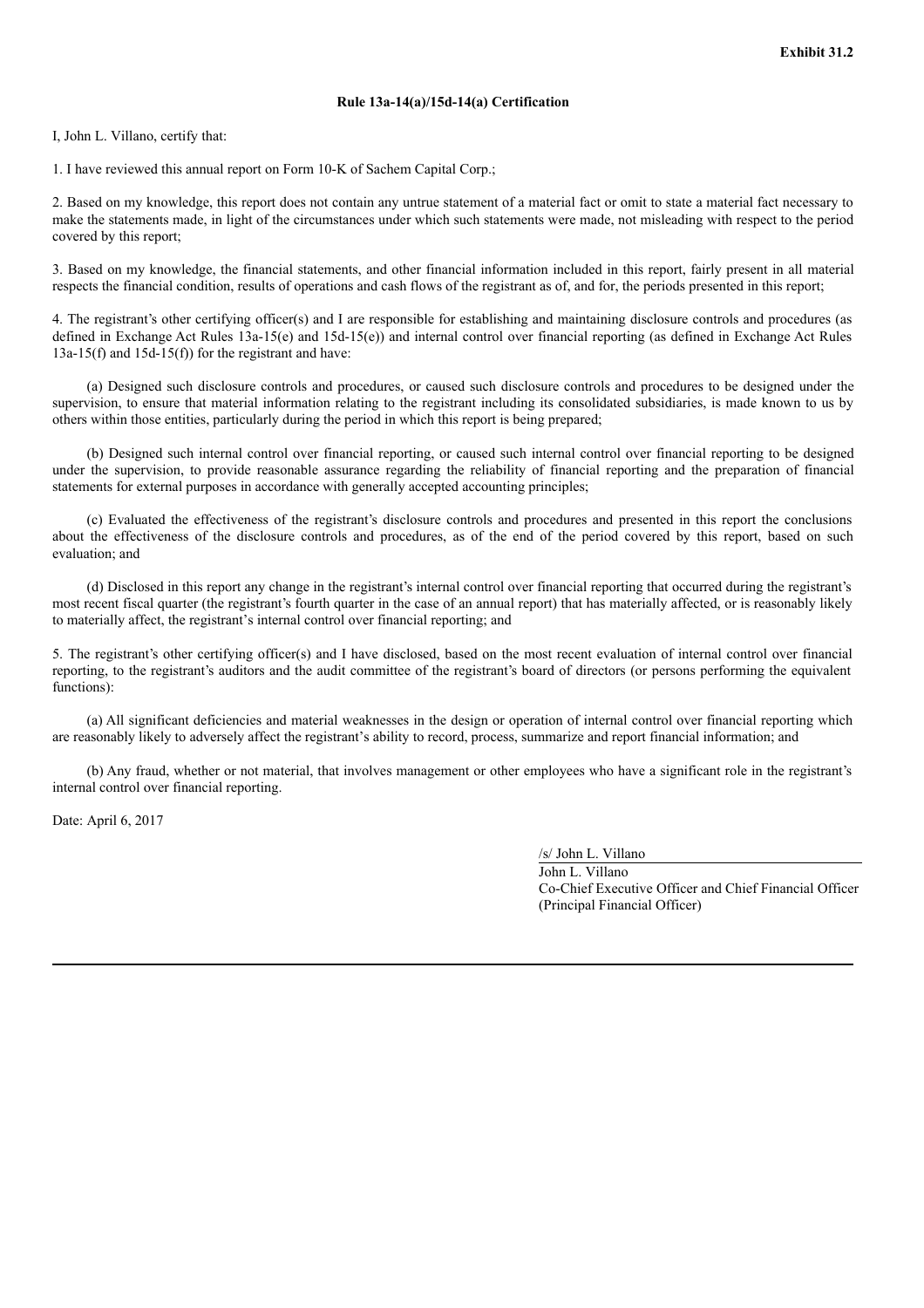# CERTIFICATION PURSUANT TO 18 U.S.C. SECTION 1350, AS ADOPTED PURSUANT TO SECTION 906 OF THE SARBANES-OXLEY ACT OF 2002

In connection with the annual report of Sachem Capital Corp. (the "Company") on Form 10-K for the period ending December 31, 2016 as filed with the Securities and Exchange Commission on the date hereof (the "Report"), I, Jeffrey C. Villano, Co-Chief Executive Officer and President of the Company, certify, pursuant to 18 U.S.C. ss. 1350, as adopted pursuant to ss. 906 of the Sarbanes-Oxley Act of 2002, that:

(1) The Report fully complies with the requirements of section 13(a) or 15(d) of the Securities Exchange Act of 1934, as amended; and

(2) The information contained in the Report fairly presents, in all material respects, the financial condition and result of operations of the Company

Dated: April 6, 2017

/s/ Jeffrey C. Villano Jeffrey C. Villano Co-Chief Executive Officer and President (Principal Executive Officer)

A signed original of this certification has been provided to the Company and will be retained by the Company and furnished to the Securities and Exchange Commission or its staff upon request.